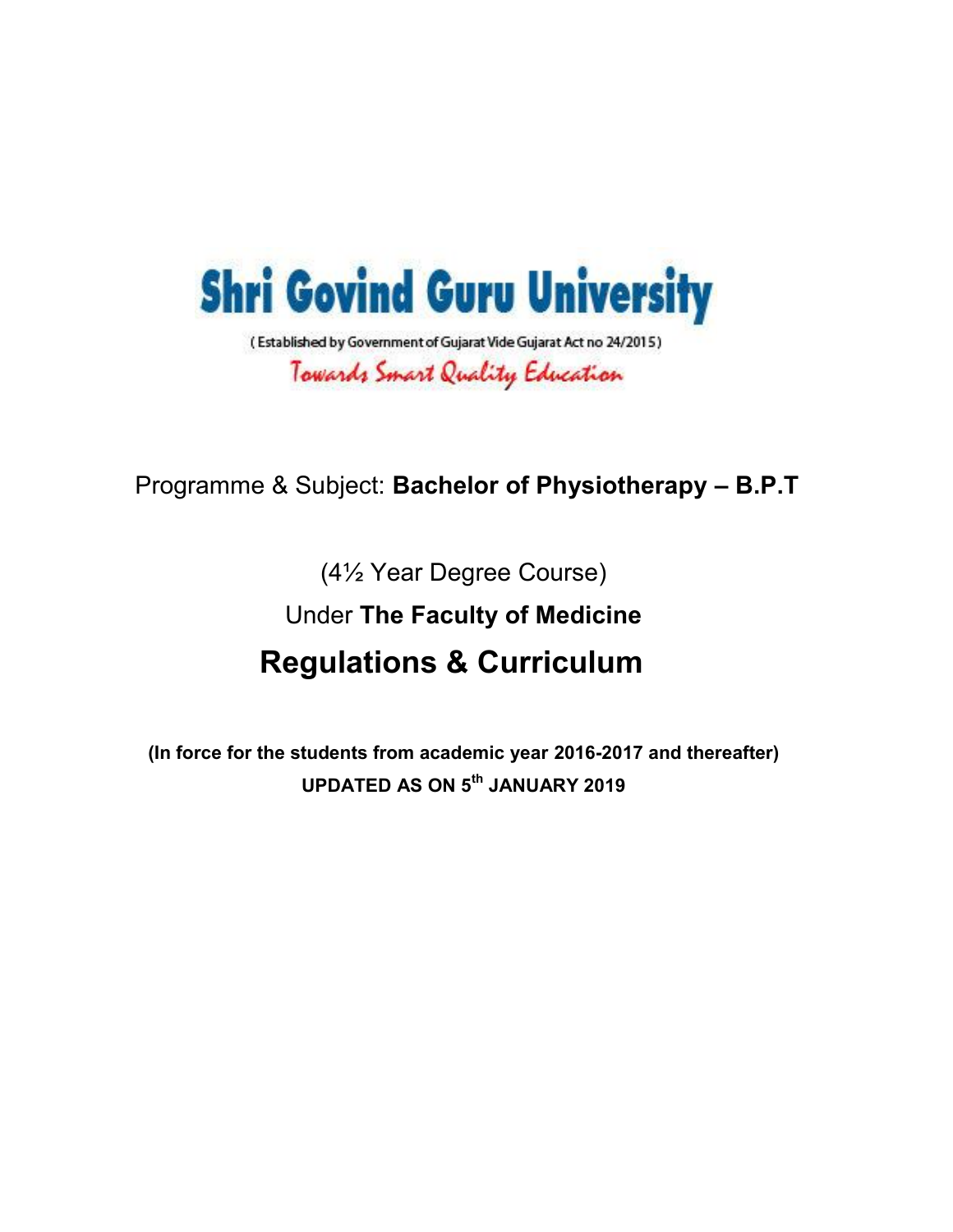## **INDEX**

| O. GEN B.P.T-No | <b>CONTENT</b>                                                                      |
|-----------------|-------------------------------------------------------------------------------------|
|                 | FRAMEWORK OF BPT SYLLABUS                                                           |
|                 | <b>INTRODUCTION</b>                                                                 |
|                 | LEARNING OBJECTIVES AND EXPECTATIONS FROM THE FUTURE<br>PHYSIOTHERAPY GRADUATES     |
|                 | REGULATIONS GOVERNING BPT DEGREE COURSE                                             |
| O. GEN B.P.T-1  | CRITERIA OF ELIGIBILITY FOR ADMISSION                                               |
| O. GEN B.P.T-2  | <b>DURATION OF COURSE:</b>                                                          |
| O. GEN B.P.T-3  | MEDIUM OF INSTRUCTION                                                               |
| O. GEN B.P.T-4  | ADMISSION TO PROGRAMME                                                              |
| O. GEN B.P.T-5  | RE-ADMISSION AFTER BREAK OF STUDY                                                   |
| O. GEN B.P.T-6  | COMMENCEMENT OF THE COURSE                                                          |
| O. GEN B.P.T-7  | <b>SCHEDULE OF EXAMINATION</b>                                                      |
| O. GEN B.P.T-8  | ELIGIBILITY CRITERIA TO APPEAR IN UNIVERSITY                                        |
| O. GEN B.P.T-9  | STUDENTS' EVALUATION-EXAMINATION                                                    |
| O. GEN B.P.T-10 | <b>SCHEME OF EXAMINATION</b>                                                        |
| O. GEN B.P.T-11 | <b>INTERNAL EVALUATION</b>                                                          |
| O. GEN B.P.T-12 | UNIVERSITY EXAMINATION - PASSING CRITERIA                                           |
| O. GEN B.P.T-13 | REVIEW OF ANSWER PAPER OF FAILED CANDIDATE                                          |
| O. GEN B.P.T-14 | INTERNAL EVALUATION FOR REPEATER STUDENT                                            |
| O. GEN B.P.T-15 | PROMOTION CRITERIA / CARRY OVER SYSTEM                                              |
| O. GEN B.P.T-16 | <b>GRACE MARKS</b>                                                                  |
| O. GEN B.P.T-17 | DEFINITION OF TRIAL/ATTEMPT                                                         |
| O. GEN B.P.T-18 | EXEMPTION FROM RE-EXAMINATION                                                       |
| O. GEN B.P.T-19 | DECLARATION OF CLASS                                                                |
| O. GEN B.P.T-20 | COMPULSORY ROTATORY INTERNSHIP                                                      |
| O. GEN B.P.T-21 | AWARD OF RANK                                                                       |
| O. GEN B.P.T-22 | DRESS CODE                                                                          |
| O. GEN B.P.T-23 | MIGRATION/TRANSFER OF CANDIDATES                                                    |
|                 | <b>COURSE OF STUDY - SUBJECTS &amp; HOURS DISTRIBUTION</b>                          |
|                 | <b>TRANSCRIPT</b>                                                                   |
|                 | 1 <sup>st</sup> SEMESTER <b>B. P. T</b> SYLLABUS                                    |
|                 | 2 <sup>nd</sup> SEMESTER <b>B. P. T</b> SYLLABUS                                    |
|                 | 3rd SEMESTER B. P.TSYLLABUS                                                         |
|                 | 4 <sup>th</sup> SEMESTERB. P.TSYLLABUS                                              |
|                 | 5 <sup>th</sup> SEMESTER <b>B. P.T</b> SYLLABUS                                     |
|                 | 6 <sup>th</sup> SEMESTER <b>B. P.T</b> SYLLABUS                                     |
|                 | 7 <sup>th</sup> SEMESTER <b>B. P.T</b> SYLLABUS                                     |
|                 | 8 <sup>th</sup> SEMESTER <b>B. P.T</b> SYLLABUS                                     |
|                 | 9 <sup>th</sup> SEMESTER <b>B. P.T - INTERNSHIP</b>                                 |
|                 | SKILLS BASED OUTCOMES AND<br>MONITORABLE INDICATORS FOR<br>BACHELOR OFPHYSIOTHERAPY |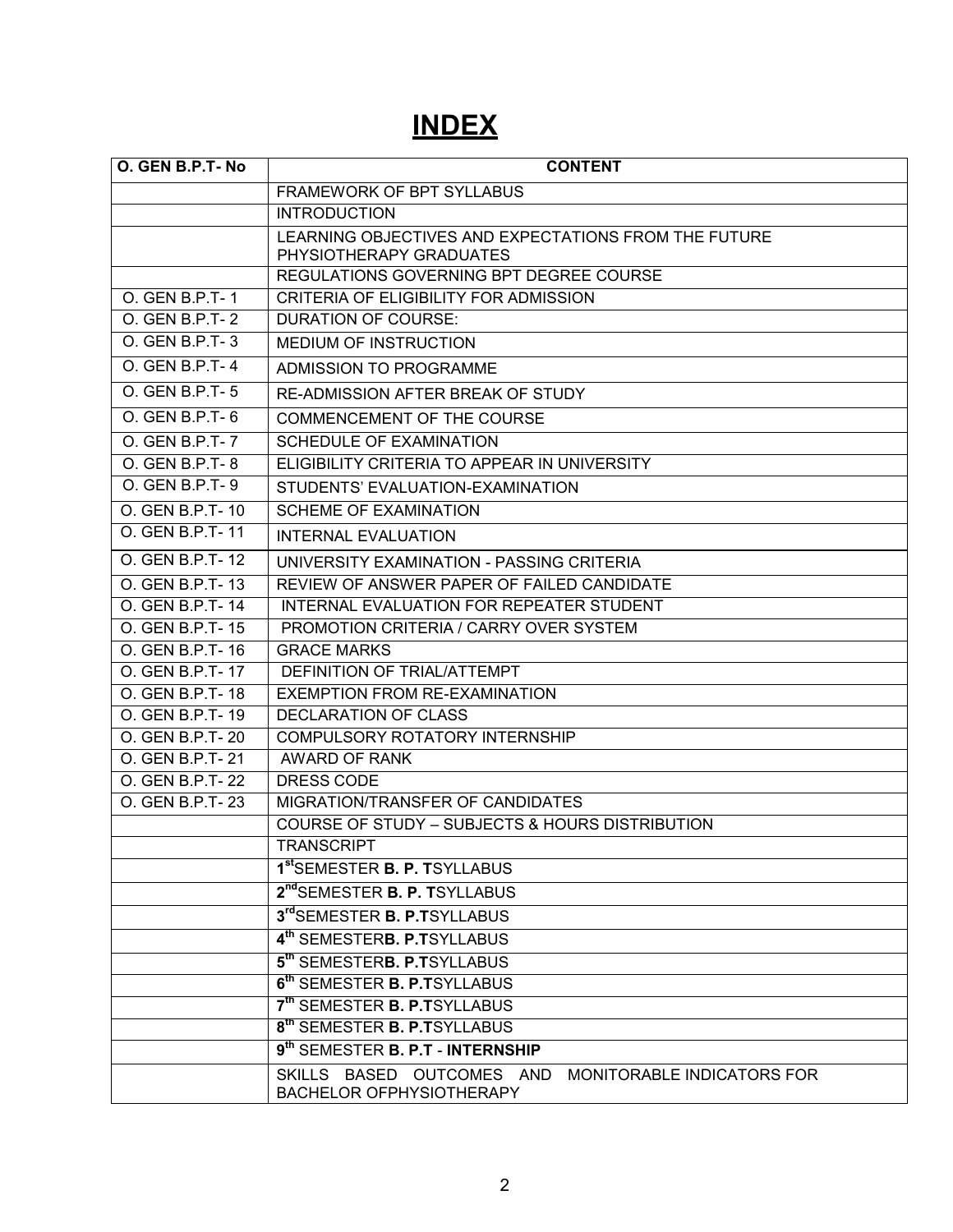| 1 <sup>st</sup> Semester                                                                                                    | $2nd$ Semester                                                                                                                  | 3rdSemester                                                                                                             | 4 <sup>th</sup> Semester                                                                                            | 5 <sup>th</sup> Semester                                                                                                    | 6 <sup>th</sup> Semester                                                                                                    | 7 <sup>th</sup> Semester                                                                                             | 8 <sup>th</sup> Semester                                                                                                    |
|-----------------------------------------------------------------------------------------------------------------------------|---------------------------------------------------------------------------------------------------------------------------------|-------------------------------------------------------------------------------------------------------------------------|---------------------------------------------------------------------------------------------------------------------|-----------------------------------------------------------------------------------------------------------------------------|-----------------------------------------------------------------------------------------------------------------------------|----------------------------------------------------------------------------------------------------------------------|-----------------------------------------------------------------------------------------------------------------------------|
| <b>Examination Paper</b>                                                                                                    |                                                                                                                                 |                                                                                                                         |                                                                                                                     |                                                                                                                             |                                                                                                                             |                                                                                                                      |                                                                                                                             |
| Paper-I:<br>Human Anatomy                                                                                                   | Paper-I:<br>Human Anatomy                                                                                                       | Paper-I:<br>Pathology                                                                                                   | Paper-I:<br>Biomechanics &<br>Kinesiology                                                                           | Paper-I:<br>Orthopedics -<br>Traumatology &<br>Non-Traumatology                                                             | Paper-I: Clinical<br>Neurology&<br>Neurosurgery                                                                             | Paper-I:<br>Physiotherapy in<br>Orthopedic<br><b>Conditions&amp; Sports</b>                                          | Paper-I:<br>Physiotherapy in<br>Neuromuscular&<br>Psychosomatic<br>disorders                                                |
| Paper-II:<br>Human Physiology                                                                                               | Paper-II:<br>Human<br>Physiology II                                                                                             | Paper-II:<br>Microbiology                                                                                               | Paper-II:<br>Exercise<br>Therapy                                                                                    | Paper-II:<br>Medicine<br>(General Medicine<br>+ Paediatrics +<br>Skin and V.D.)                                             | Paper-II:Clinical<br>Cardiovascular&<br>Pulmonary<br>Conditions                                                             | Paper-II:<br>Physiotherapy in<br>Medical & Surgical<br>conditions                                                    | Paper-II:<br>Physiotherapy in<br><b>Community Health</b>                                                                    |
| Paper-III:<br>Biochemistry                                                                                                  | Paper-III:<br>General and<br>Clinical<br>Psychology                                                                             | Paper-III:<br>Pharmacology                                                                                              | Paper-III:<br>Electrotherapy                                                                                        | Paper-III:Surgery<br>(General Surgery<br>including Burns<br>and Plastic<br>Surgery + OBG)                                   | Paper-III:<br>Community<br>Medicine                                                                                         | Paper-<br>III: Physiotherapy<br>in<br>Cardiovascular&<br>Pulmonary<br>Conditions                                     | Paper-III: Health<br>Promotion<br>Fitness&<br>Wellness                                                                      |
| Paper-IV:<br>Sociology                                                                                                      | Paper-IV:<br>Biomedical<br>Physics                                                                                              | Paper-IV:<br>Foundation of<br>Exercise<br>Therapy and<br>Therapeutic<br>Massage                                         |                                                                                                                     | Paper-IV:<br>Physical &<br>Functional<br>Diagnosis I                                                                        | Paper-IV:<br>Physical &<br>Functional<br>Diagnosis II                                                                       | Paper-IV:<br><b>Biostatistics &amp;</b><br>Research<br>Methodology                                                   | Paper - IV: Clinical<br>Reasoning &<br>Evidence Based<br>Practice                                                           |
| Paper-V:<br>Basic Principles of<br><b>Biomechanics</b>                                                                      |                                                                                                                                 |                                                                                                                         |                                                                                                                     |                                                                                                                             |                                                                                                                             |                                                                                                                      | Paper-V: Yoga and<br><b>Alternative Medicine</b>                                                                            |
|                                                                                                                             |                                                                                                                                 |                                                                                                                         |                                                                                                                     | <b>Non-Examination Paper</b>                                                                                                |                                                                                                                             |                                                                                                                      |                                                                                                                             |
| Paper-V:<br>Introduction to<br>Physiotherapy<br>and National<br>Healthcare<br>delivery system<br>in India                   | Paper-V:<br>Introduction<br>quality<br>and patient<br>safety                                                                    | Paper-<br>V:Medical Law<br>and ethics<br>in<br>physiotherapy                                                            | $****$                                                                                                              | Paper-V:<br>Professionalism                                                                                                 | Paper-V:<br>Diagnostic<br>imaging for<br>physiotherapists                                                                   | *******                                                                                                              | Paper-<br>V:Administration&<br>Management in<br>Physiotherapy                                                               |
| Paper-VII:<br>English,<br>Communication<br>and soft skills                                                                  | Paper-VI:<br>PBL/<br>Assignment /<br>ICT learning/<br>Integrated<br>seminar                                                     | Paper-<br>VI:Medical<br>Terminology<br>&<br>Recordkeeping                                                               | *****                                                                                                               | Paper-VI:<br>Basic<br><b>Computers And</b><br>Information<br>Science                                                        | Paper-VI:<br>ENT +<br>Ophthalmology                                                                                         | *******                                                                                                              | Paper-VI:<br><b>Teaching Skills</b>                                                                                         |
| Paper - VIII: PBL<br>/ Assignment /<br>ICT learning<br>Integrated seminar                                                   |                                                                                                                                 |                                                                                                                         |                                                                                                                     |                                                                                                                             |                                                                                                                             |                                                                                                                      |                                                                                                                             |
| Extra-Curricular<br><b>Activities</b><br>(Conference,<br>Tours, Seminar,<br>Workshop,<br>Sports and<br>cultural activities) | Extra-<br>Curricular<br>Activities<br>(Conference,<br>Tours,<br>Seminar,<br>Workshop,<br>Sports and<br>cult<br>ural activities) | Extra-Curricular<br>Activities<br>(Conference,<br>Tours, Seminar,<br>Workshop,<br>Sports and<br>cultural<br>activities) | Extra-<br>Curricular<br>Activities<br>(Conference,<br>Tours.<br>Seminar,<br>Workshop,<br>Sports<br>a<br>nd cultural | Extra-Curricular<br><b>Activities</b><br>(Conference,<br>Tours, Seminar,<br>Workshop,<br>Sports and<br>cultural activities) | Extra-Curricular<br><b>Activities</b><br>(Conference,<br>Tours, Seminar,<br>Workshop,<br>Sports and<br>cultural activities) | Extra-Curricular<br>Activities<br>(Conference,<br>Tours, Seminar,<br>Workshop, Sports<br>and cultural<br>activities) | Extra-Curricular<br><b>Activities</b><br>(Conference,<br>Tours, Seminar,<br>Workshop, Sports<br>and cultural<br>activities) |
| Community<br>orientation<br>a<br>nd clinical visit                                                                          | Community<br>orientation<br>and clinical<br>visit                                                                               | Supervised<br>Clinical<br>Practice                                                                                      | Supervised<br>Clinical<br>Practice                                                                                  | <b>Clinical Training</b>                                                                                                    | <b>Clinical Training</b>                                                                                                    | <b>Clinical Training</b>                                                                                             | <b>Clinical Training</b>                                                                                                    |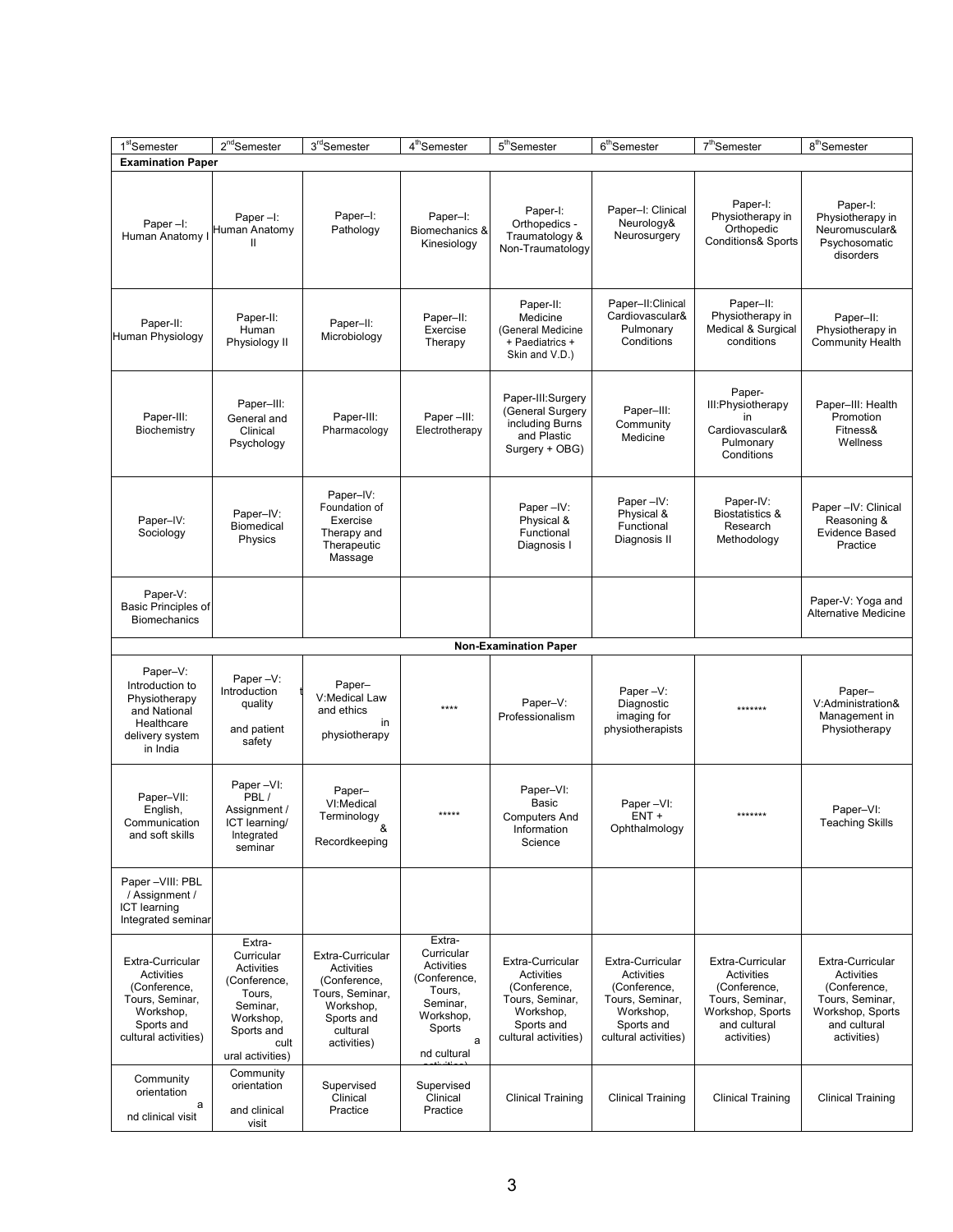## **BACHELOR OF PHYSIOTHERAPY (BPT)**

#### **Introduction:**

The Bachelor of Physiotherapy program shall be under the Faculty of Medicine. The name of the Degree program shall be:

Bachelor of Physiotherapy (or, Bachelor of Physical Therapy) – **B.P.T**

These REGULATIONS & CURRICULUM will be applicable from the academic year 2016-2017 and thereafter.

#### **LEARNING OBJECTIVES:**

The purpose of this curriculum is to delineate the cognitive, affective and psychomotor skills deemed essential for completion of this program. At the completion of this course, the student should be –

- 1. Able to perform as a competent physiotherapist who will be able to examine, evaluate, diagnose, plan, execute and document physiotherapy treatment independently or along with the multidisciplinary team.
- 2. Able to evaluate patients for impairments and functional limitations and able to execute all routine physiotherapeutic procedures as per the evaluation.
- 3. Able to operate and maintain physiotherapy equipment used in treatment of patient, physiotherapy treatment planning (both electrotherapy and exercise therapy) & procedures independently.
- 4. Able to provide patient education about various physiotherapeutic interventions to the patient and care givers.

#### **EXPECTATIONS FROM THE FUTURE PHYSIOTHERAPY GRADUATES**

- 1. Coursework entitles independent Physiotherapy assessment and treatment by the graduates.
- 2. The coursework is designed to train students to work as independent Physiotherapists or in conjunction with a multidisciplinary team to diagnose and treat movement disorders as per red and yellow flags.
- 3. Course works will skill the graduate's physical/ functional diagnosis, treatment planning, management, and administration of Physiotherapy treatment and for patient support.
- 4. Graduates can find employment opportunities in hospitals/nursing homes/sports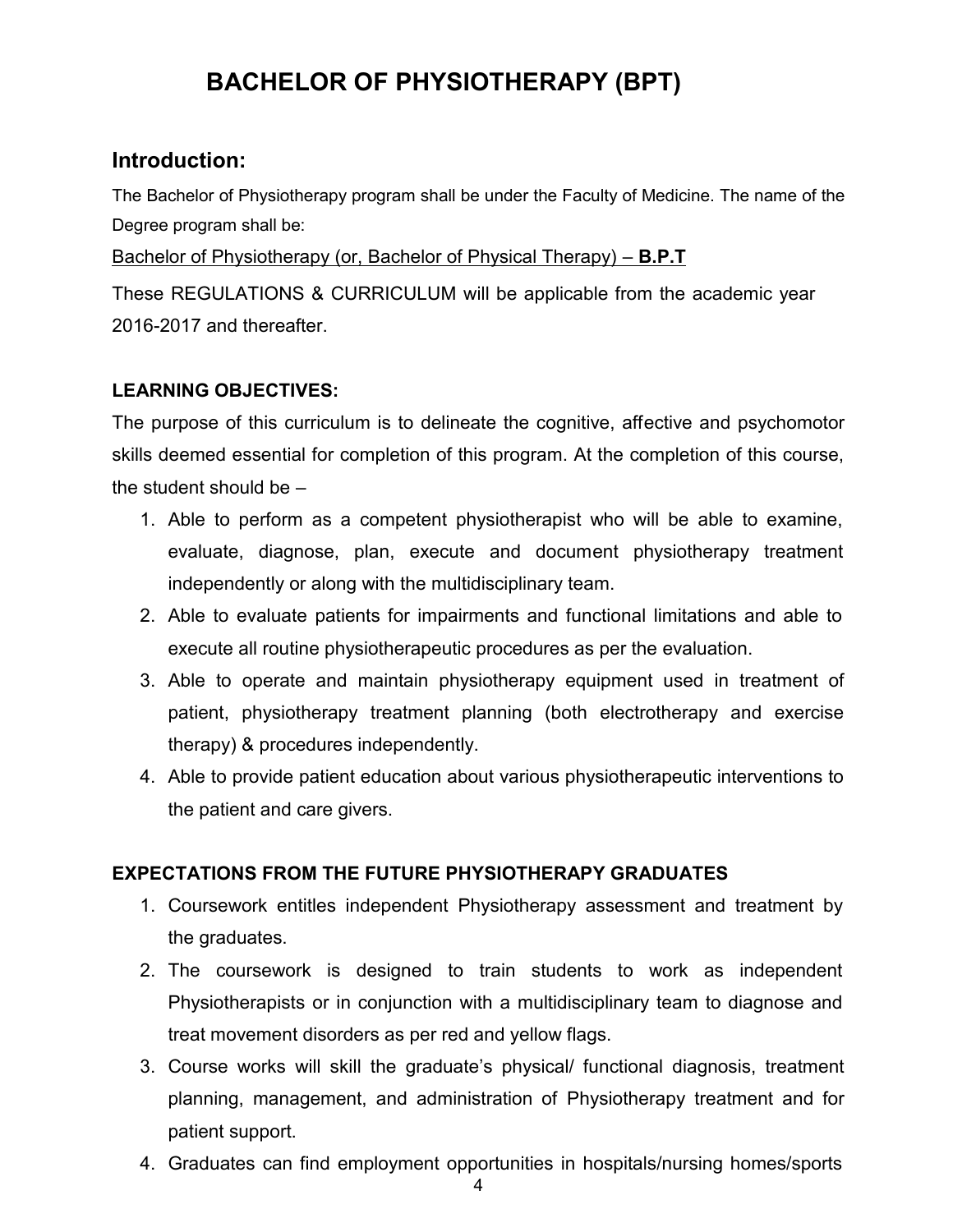teams/fitness centers/Community Rehabilitation /Health planning boards/Health promotions services in both private and public sectors as well as in independent Physiotherapy clinics.

5. Physiotherapy graduate is encouraged to pursue further qualification to attain senior position in the professional field and to keep abreast with the recent advances, new technology and research. The professional should opt for continuous professional education credits offered by national and international institutes.

#### **Terminal Objectives (Expected Outcomes):**

- 6. The graduate will be a competent and reflective physiotherapy practitioner who can function safely and effectively while adhering to legal, ethical and professional standards of practice in a multitude of Physiotherapy settings for patients and clients across the lifespan and along the continuum of care from wellness and prevention to rehabilitation of dysfunction.
- 7. The graduate will utilize critical inquiry and evidence-based practice to make clinical decisions essential for autonomous practice.
- 8. The graduate will function as an active member of professional and community organizations. The graduate will be a service-oriented advocate dedicated to the promotion and improvement of community health.
- 9. The graduate will demonstrate lifelong commitment to learning and professional development.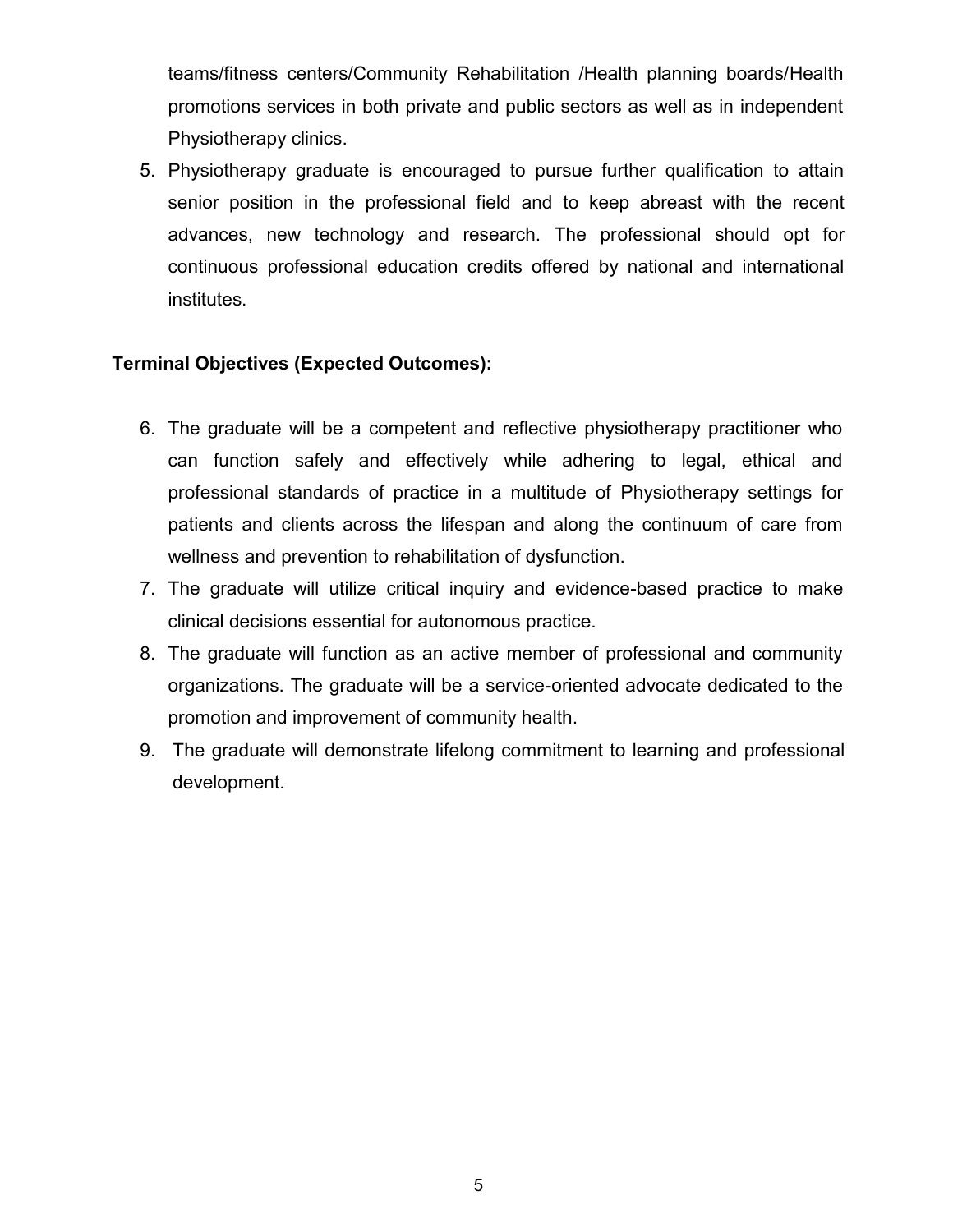## **Regulations and Curriculum governing BPT degree course**

#### **O. GEN B.P.T- 1**

#### **CRITERIA OF ELIGIBILITY FOR ADMISSION**

1. A candidate applying for the degree of BPT being eligible for admission to the Physiotherapy College affiliated to this university must have passed the Higher Secondary (10+2) or equivalent examination recognized by any Indian University or a duly constituted Board and passed in physics, chemistry and biology and English.

OR,

Candidates who have studied abroad and have passed the equivalent examination as per the guidelines of the Association of Indian Universities to determine the eligibility and must have passed in the subjects: Physics, Chemistry, Biology and English up to 12th Standard level.

2. He/she has attained the age of 17 years as on the date of admission.

3. He/she must furnish at the time of submission of application form, a certificate of Physical fitness from a registered medical practitioner that the candidate is physically fit to undergo Physiotherapy course.

A candidate fulfilling above requirements will be provisionally admitted in the First Semester of B.P.T Degree Programme, as per the rules of Admission Committee for Professional Medical Educational Courses of Gujarat and/or Government of Gujarat and/or Shri Govind Guru University, Godhra.

#### **O. GEN B.P.T- 2**

#### **DURATION OF COURSE:**

B.P.T is 4½ years regular & fulltime degree programme. The 4½ years includes **4 years** of 8 semesters (Minimum of 5640 hours) **and 6 months,** 9<sup>th</sup>semester (minimum 1100 hours) of compulsory rotatory internship (and additional 100 hours for Dissertation / Project work).

Total Transcript Hours =  $5640$  hours + 1100 hours + 100 hours =  $6840$  hours

6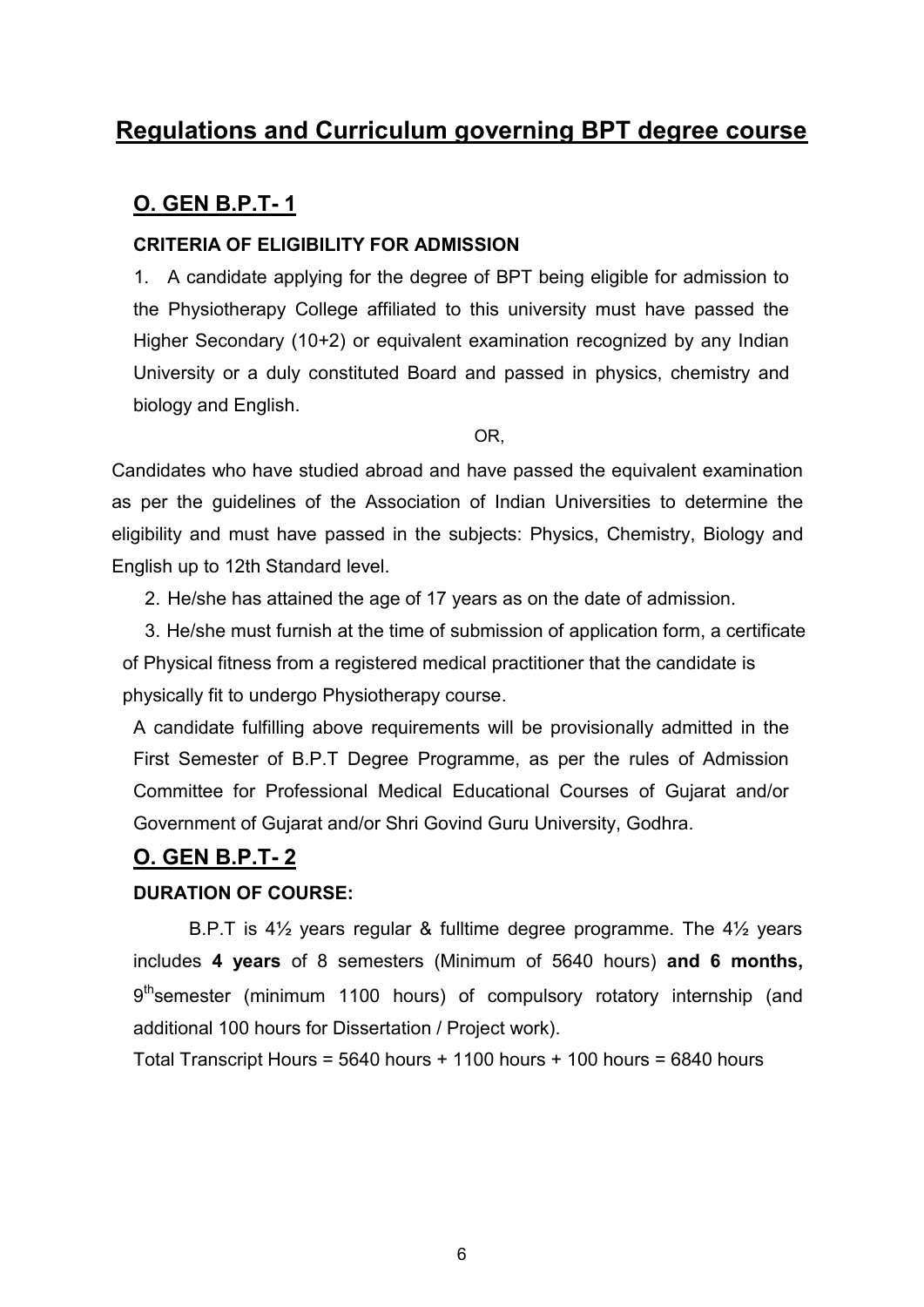#### **MEDIUM OF INSTRUCTION:**

**English** shall be the medium of instruction for all the subjects of study and for examination of the course.

#### **O. GEN B.P.T- 4**

#### **ADMISSION TO THE PROGRAMME:**

Admission granted by the Central Admission Committee appointed by the State Government to any student shall be provisional till the enrollment/ registration/ enlistment is made by the university, and in case of admission is granted on the basis of provisional eligibility certificate, the condition & instruction given by the university should be complied with in the time limit fixed by the university otherwise term kept and fees paid by the such a student will be forfeited and no fees on any account will be refunded.

**Registration:** Candidate admitted to the course in any of the affiliated college shall register with this University by remitting the prescribed fee along with the application form for registration duly filled in and forwarded to this University through Head of the Institute within stipulated date.

### **O. GEN B.P.T- 5**

#### **RE-ADMISSION AFTER BREAK OF STUDY:**

All re-admissions of candidates are subject to the approval of the Vice Chancellor.

### **O. GEN B.P.T- 6**

#### **COMMENCEMENT OF THE COURSE -**

The course shall commence as per the notification of Central Admission Committee of Government of Gujarat.

Duration of odd number semester (1<sup>st</sup>, 3<sup>rd</sup>, 5<sup>th</sup>, & 7<sup>th</sup>) of an academic year– 6 Months - September to February

Duration of even number semester  $(2^{nd}, 4^{th}, 6^{th}$ & 8th) of an academic year– 6 Months - March to August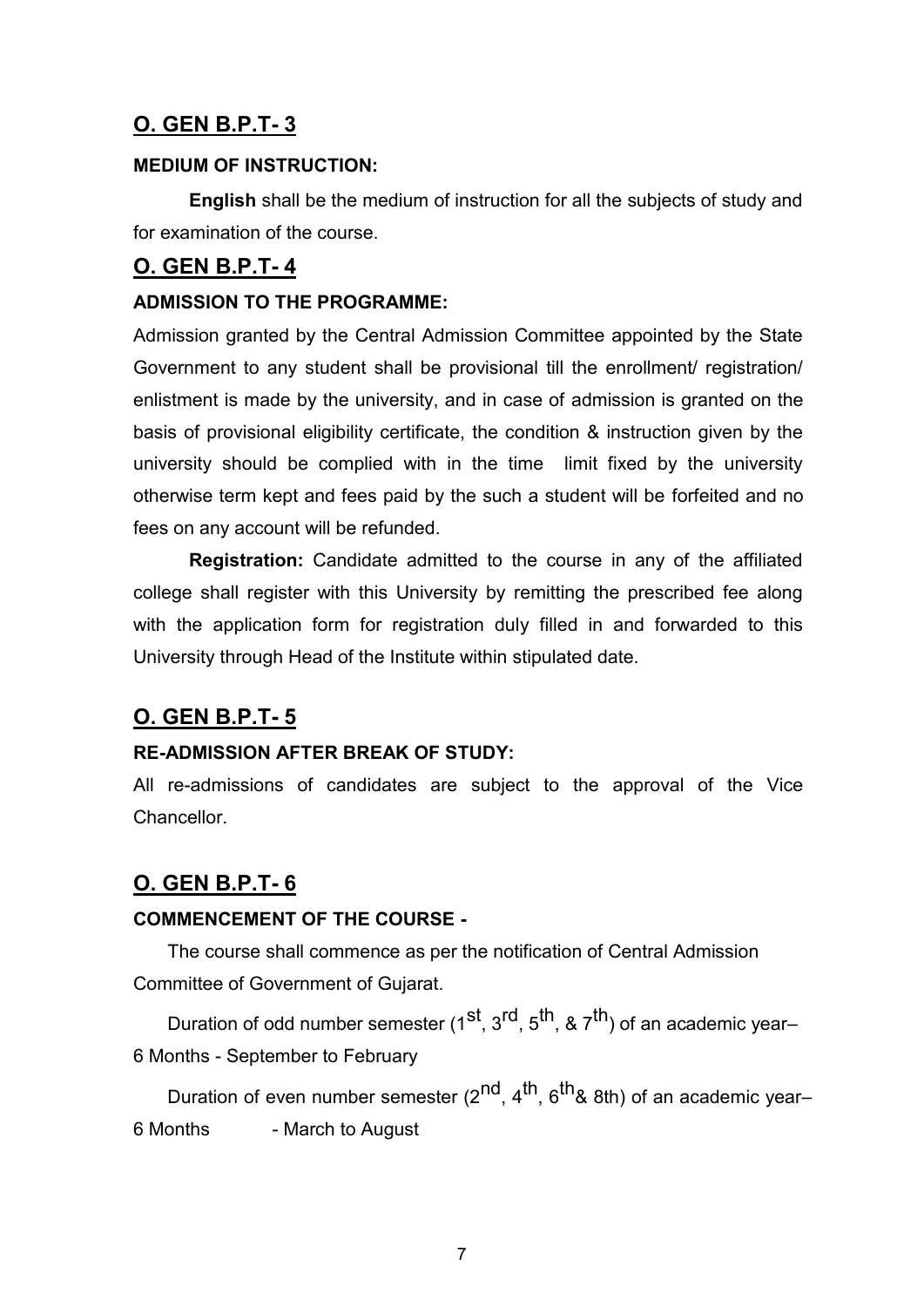#### **SCHEDULE OF EXAMINATION –**

The scheme of examination for the B.P.T course shall be divided into 8 professional examinations, namely,  $1<sup>st</sup>$  semester B.P.T examination at the end of 1st academic semester,  $2^{nd}$  semester at the end of 2nd academic semester,  $3^{rd}$ semester B.P.T examination at the end of 3rd academic semester, 4<sup>th</sup> semester B.P.T examination at the end of 4th academic semester,  $5<sup>th</sup>$  semester B.P.T examination at the end of 5th academic semester,  $6<sup>th</sup>$  semester B.P.T examination at the end of 6th academic semester,  $7<sup>th</sup>$  semester B.P.T examination at the end of 7th academic semester,  $8<sup>th</sup>$  semester B.P.T examination at the end of 8th academic semester.

There will be 2 internal examinations in each semester. Internal evaluation based on continuous assessment, for 20% of the marks of the subject. There will be University examination through written paper and/or practical examination for 80% of the marks of the subject at the end of every semester.

#### **O. GEN B.P.T- 8**

#### **ELIGIBILITY CRITERIA TO APPEAR IN UNIVERSITY EXAMINATION**

#### **A. Attendance: A candidate must secure minimum 80% of attendance**

A candidate is required to attend at least 80 percent of the total classes conducted in a year in all subjects prescribed for that year, separately, in theory and practical / clinical to become eligible to appear for the university examination **No relaxation, whatsoever, will be permissible to this rule under any ground including indisposition etc. Condone of shortage of attendance rests with the discretion of vice-chancellor.**

#### **B. Filling of University examination form:**

Candidates desirous of appearing for University examination must forward their applications in the prescribed form to the registrar through the Principal of the institutions on or before the date prescribed for the purpose.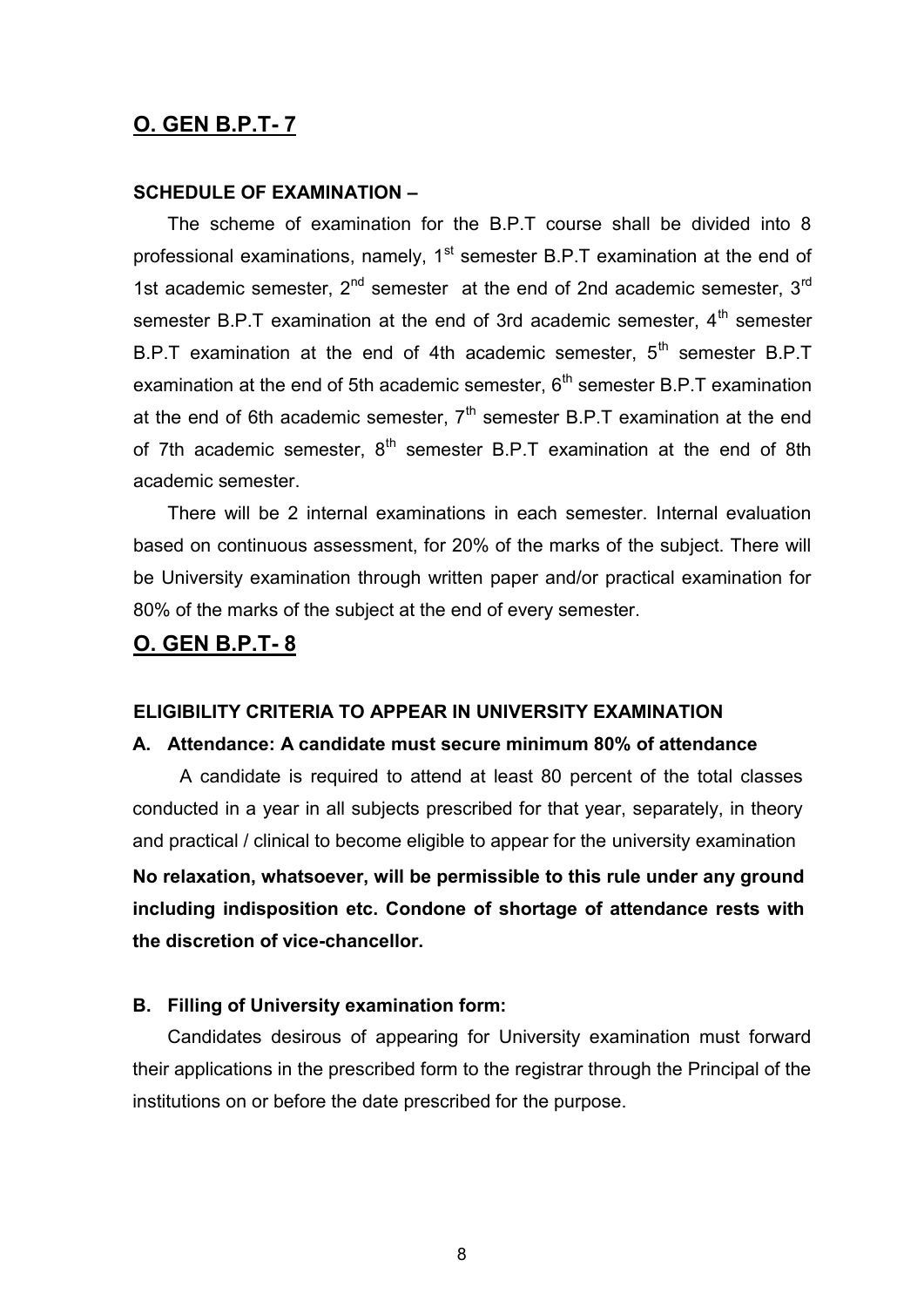#### **STUDENTS' ASSESSMENT:**

The performance of every student in each course will be evaluated as follows: Internal evaluation based on continuous assessment, for 20% of the marks of the subject; University examination through written paper and/or practical examination for 80% of the marks of the subject

## **O. GEN B.P.T- 10**

#### **SCHEME OF EXAMINATION: SUBJECTS AND DISTRIBUTION OF MARKS**

| Paper.<br>No. | Subject                                           | Time    | Theory<br>(Maximum Marks) | Internal   | Practical & Viva Voce<br>(Maximum Marks) | Total<br>(Maximum      |        |
|---------------|---------------------------------------------------|---------|---------------------------|------------|------------------------------------------|------------------------|--------|
|               |                                                   |         | University<br>Exam        | Assessment | University<br>Exam                       | Internal<br>Assessment | Marks) |
|               |                                                   |         |                           |            |                                          |                        |        |
| 1.            | Human Anatomy I                                   | 3 Hours | 80                        | 20         | 80                                       | 20                     | 200    |
| 2.            | Human Physiology I                                | 3 Hours | 80                        | 20         | 80                                       | 20                     | 200    |
| 3.            | Biochemistry                                      | 2 Hours | 40                        | 10         | $***$                                    | $***$                  | 50     |
| 4.            | Sociology                                         | 2 Hours | 40                        | 10         | $***$                                    | $***$                  | 50     |
| 5.            | <b>Basic Principles of</b><br><b>Biomechanics</b> | 3 Hours | 80                        | 20         | ***                                      | $***$                  | 100    |
|               |                                                   |         |                           |            |                                          | Total:                 | 600    |

#### **BPT – 1 stSemester**

| $BPT - 2nd$ Semester |  |
|----------------------|--|
|----------------------|--|

| Paper.<br>No.<br>Subject |                           |            | Theory<br>(Maximum Marks) |            | Practical & Viva Voce<br>(Maximum Marks) | Total<br>(Maximum |     |
|--------------------------|---------------------------|------------|---------------------------|------------|------------------------------------------|-------------------|-----|
|                          | Time                      | University | Internal                  | University | Internal                                 | Marks)            |     |
|                          |                           | Exam       | Assessment                | Exam       | Assessment                               |                   |     |
|                          | Human Anatomy II          | 3 Hours    | 80                        | 20         | 80                                       | 20                | 200 |
| 2.                       | Human Physiology II       | 3 Hours    | 80                        | 20         | 80                                       | 20                | 200 |
| 3.                       | Psychology                | 2 Hours    | 40                        | 10         | $***$                                    | $***$             | 50  |
| 4.                       | <b>Biomedical Physics</b> | 3 Hours    | 80                        | 20         | $***$                                    | $***$             | 100 |
|                          |                           |            |                           |            |                                          | Total:            | 550 |

#### **BPT3rdSemester**

|                |                         | Theory (Maximum Marks) |            |            |            | Practical & Viva Voce (Maximum<br>Marks) | Total<br>(Maximum |
|----------------|-------------------------|------------------------|------------|------------|------------|------------------------------------------|-------------------|
| Paper.         |                         | Time                   | University | Internal   | University | Internal                                 | Marks)            |
| No.            | Subject                 |                        | Exam       | Assessment | Exam       | Assessment                               |                   |
| $\mathbf{1}$ . | Pathology               | 2 Hours                | 40         | 10         | $***$      | $***$                                    | 50                |
| 2.             | Microbiology            | 2 Hours                | 40         | 10         | $***$      | $***$                                    | 50                |
| 3.             | Pharmacology            | 2 Hours                | 40         | 10         | $***$      | $***$                                    | 50                |
| 4.             | Foundation of Exercise  | 3 Hours                | 80         | 20         | 80         | 20                                       | 200               |
|                | Therapy and Therapeutic |                        |            |            |            |                                          |                   |
|                |                         |                        |            |            |            | Total:                                   | 350               |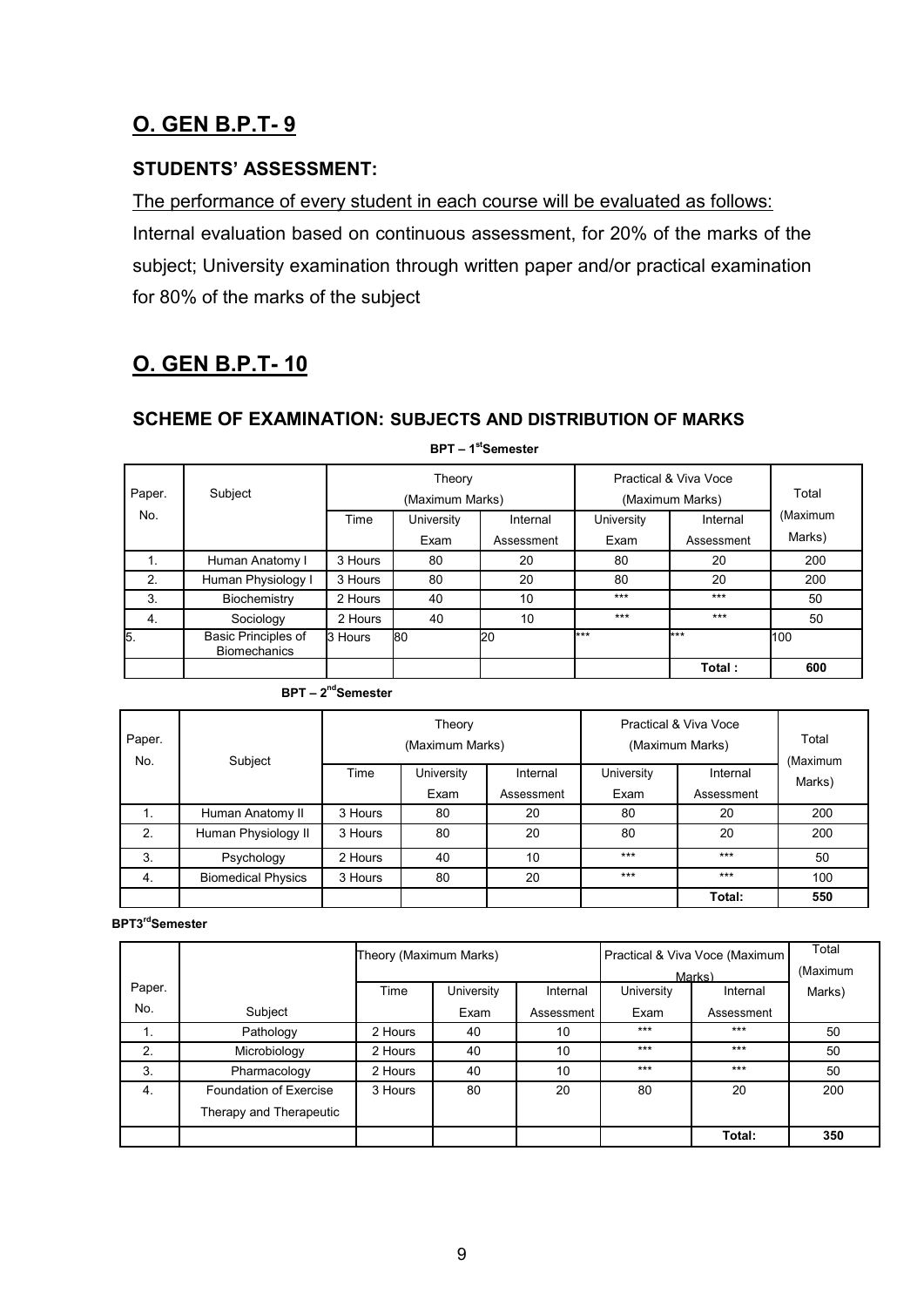#### **BPT – 4 thSemester**

|        |                               | Theory (Maximum Marks) |            |            |            | Practical & Viva Voce | Total<br>(Maximum |
|--------|-------------------------------|------------------------|------------|------------|------------|-----------------------|-------------------|
|        |                               |                        |            |            |            | (Maximum Marks)       |                   |
| Paper. |                               | Time                   | University | Internal   | University | Internal              | Marks)            |
| No.    | Subject                       |                        | Exam       | Assessment | Exam       | Assessment            |                   |
|        | Biomechanics &<br>Kinesiology | 3 Hours                | 80         | 20         | 40         | 10                    | 150               |
| 2.     | <b>Exercise Therapy</b>       | 3 Hours                | 80         | 20         | 80         | 20                    | 200               |
| 3.     | Electrotherapy                | 3 Hours                | 80         | 20         | 80         | 20                    | 200               |
|        |                               |                        |            |            |            | Total:                | 550               |

|               |                                                                                     |                         | Theory (Maximum Marks) |                        |                           | Practical & Viva Voce<br>(Maximum Marks) | Total              |
|---------------|-------------------------------------------------------------------------------------|-------------------------|------------------------|------------------------|---------------------------|------------------------------------------|--------------------|
| Paper.<br>No. | Subject                                                                             | Time                    | University Exam        | Internal<br>Assessment | <b>University</b><br>Exam | Internal<br>Assessment                   | (Maximum<br>Marks) |
| 1.            | Orthopaedics-<br>Traumatology &<br>Non-<br>Traumatology                             | 3 Hours                 | 80                     | 20                     | ***                       | ***                                      | 100                |
| 2.            | Medicine (General<br>Medicine +<br>Paediatrics + Skin<br>and $V.D.$ )               | 3 Hours                 | 80<br>$(60+20)$        | 20                     | ***                       | $***$                                    | 100                |
| 3.            | Surgery (General<br>Surgery including<br><b>Burns and Plastic</b><br>Surgery + OBG) | 3<br>Hours              | 80<br>$(40+40)$        | 20                     | ***                       | $***$                                    | 100                |
| 4.            | Physical &<br>Functional<br>Diagnosis I                                             | $\overline{2}$<br>Hours | 40                     | 10                     | 40                        | 10                                       | 100                |
|               |                                                                                     |                         |                        |                        |                           | Total:                                   | 400                |

#### **BPT – 5 thSemester**

#### **BPT – 6 thSemester**

| Paper.<br>Subject<br>No. |                                                                        |                    | Theory (Maximum Marks) |                    | Practical & Viva Voce (Maximum<br>Marks) | Total<br>(Maximum |     |
|--------------------------|------------------------------------------------------------------------|--------------------|------------------------|--------------------|------------------------------------------|-------------------|-----|
|                          | Time                                                                   | University<br>Exam | Internal<br>Assessment | University<br>Exam | Internal<br>Assessment                   | Marks)            |     |
| 1.                       | Clinical<br>Neurology& Neurosurgery                                    | 3<br><b>Hours</b>  | 80                     | 20                 | $***$                                    | $***$             | 100 |
| 2.                       | Clinical<br>Cardiovascular&<br>Pulmonary<br>Conditions + CT<br>Surgery | 3<br>Hours         | 80                     | 20                 | ***                                      | $***$             | 100 |
| 3.                       | <b>Community Medicine</b>                                              | 3<br>Hours         | 80                     | 20                 | ***                                      | ***               | 100 |
| $\overline{4}$ .         | Physical & Functional<br>Diagnosis II                                  | 2<br>Hours         | 40                     | 10                 | 40                                       | 10                | 100 |
|                          |                                                                        |                    |                        |                    |                                          | <b>Total</b>      | 400 |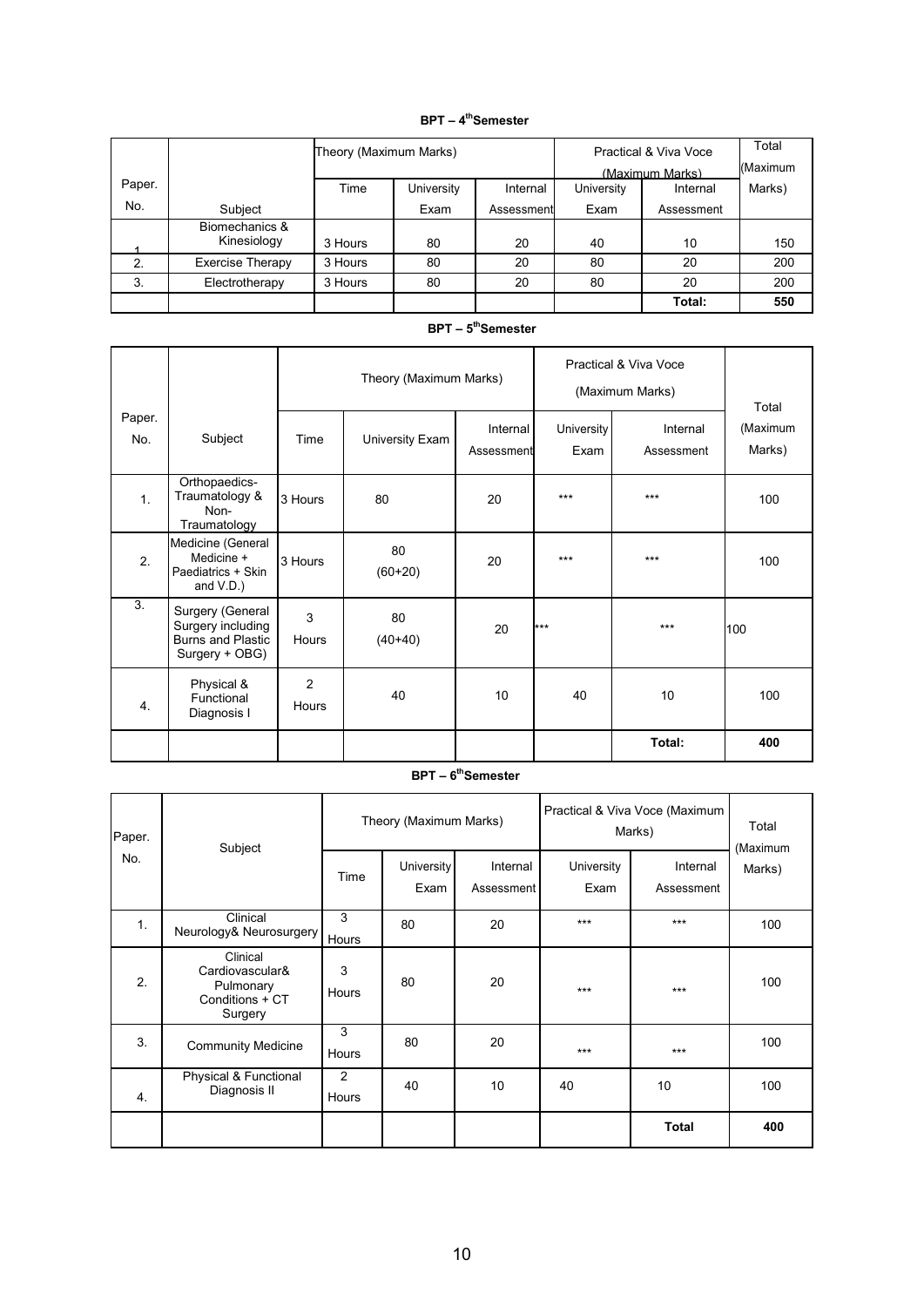|                |                                                                    |                         | Theory (Maximum Marks) |                        | Practical & Viva Voce (Maximum<br>Marks) | Total                  |                    |
|----------------|--------------------------------------------------------------------|-------------------------|------------------------|------------------------|------------------------------------------|------------------------|--------------------|
| Paper.<br>No.  | Subject                                                            | Time                    | University<br>Exam     | Internal<br>Assessment | University<br>Exam                       | Internal<br>Assessment | (Maximum<br>Marks) |
| $\mathbf{1}$ . | Physiotherapy in<br>Orthopedic<br><b>Conditions&amp; Sports</b>    | 3<br>Hours              | 80                     | 20                     | 80                                       | 20                     | 200                |
| 2.             | Physiotherapy in Medical<br>& Surgical conditions                  | 3<br>Hours              | 80                     | 20                     | 80                                       | 20                     | 200                |
| 3.             | Physiotherapy in<br>Cardiovascular&<br><b>Pulmonary Conditions</b> | 3<br>Hours              | 80                     | 20                     | 80                                       | 20                     | 200                |
| 4.             | <b>Biostatistics &amp;</b><br>Research Methodology                 | $\overline{2}$<br>Hours | 40                     | 10                     | $***$                                    | $***$                  | 50                 |
|                |                                                                    |                         |                        |                        |                                          | Total:                 | 650                |

**BPT – 7 th Semester**

**BPT – 8 thSemester**

|               |                                                                   |                         | Theory (Maximum Marks) |                        |                    | Practical & Viva Voce (Maximum<br>Marks) | Total              |
|---------------|-------------------------------------------------------------------|-------------------------|------------------------|------------------------|--------------------|------------------------------------------|--------------------|
| Paper.<br>No. | Subject                                                           | Time                    | University<br>Exam     | Internal<br>Assessment | University<br>Exam | Internal<br>Assessment                   | (Maximum<br>Marks) |
| 1.            | Physiotherapy in<br>Neuromuscular &<br>Psychosomatic<br>disorders | 3<br>Hours              | 80                     | 20                     | 80                 | 20                                       | 200                |
| 2.            | Physiotherapy in<br>Community<br>Health                           | 3                       | 80                     | 20                     | 80                 | 20                                       | 200                |
| 3.            | <b>Health Promotion</b><br><b>Fitness &amp;Wellness</b>           | $\overline{c}$<br>Hours | 40                     | 10                     | 40                 | 10                                       | 100                |
| 4.            | Clinical Reasoning &<br>Evidence Based<br>Practice                | 2<br>Hours              | 40                     | 10                     | ****               | $***$                                    | 50                 |
| 5.            | Yoga and Alternative<br>Medicine                                  | 2 Hours                 | 40                     | 10                     | ****               | ****                                     | 50                 |
|               |                                                                   |                         |                        |                        |                    | Total:                                   | 600                |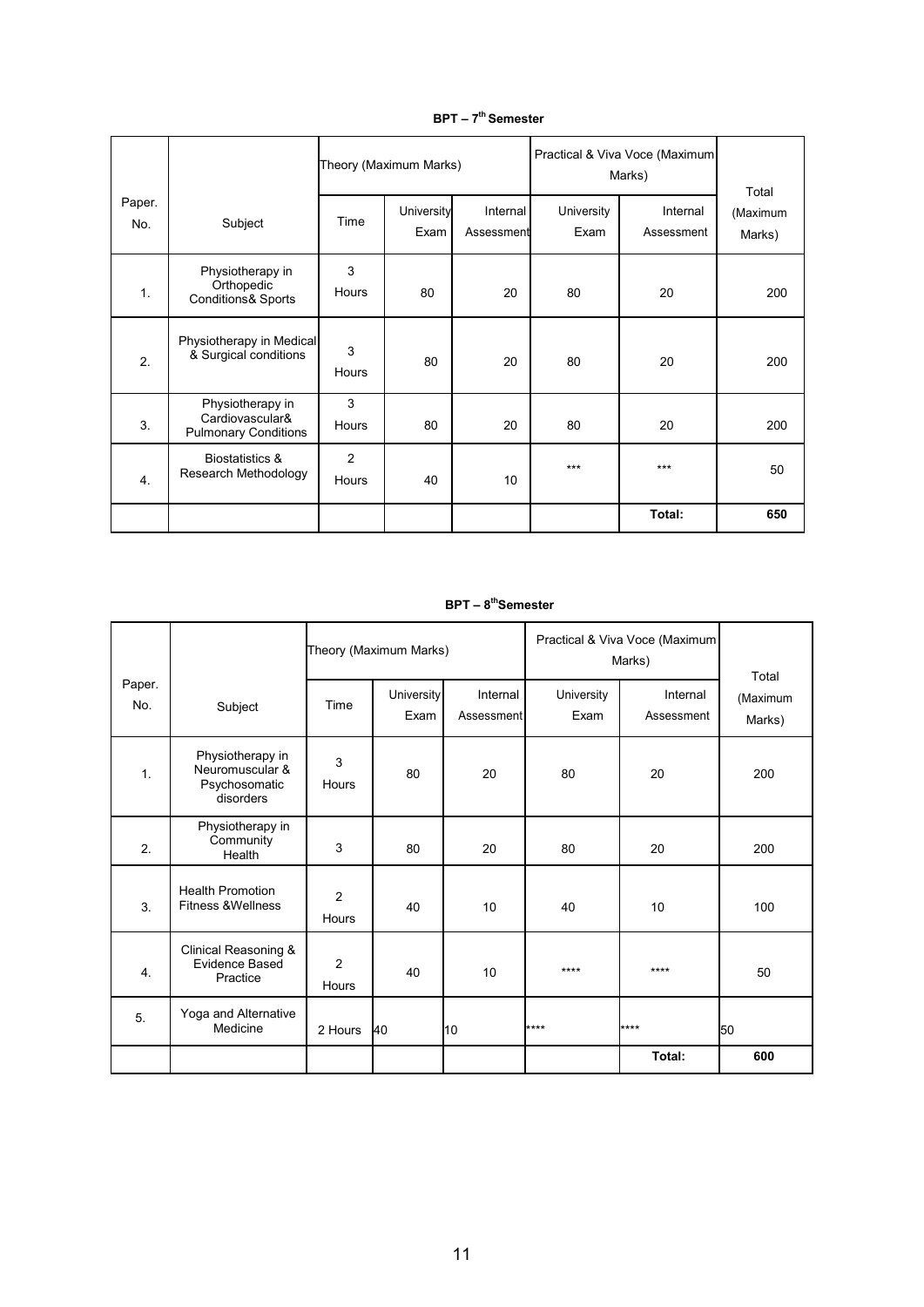#### **INTERNAL ASSESSMENT:**

The internal assessment will be done based on continuous evaluation method. Every semester, there will be two internal examinations for both the theory and the practical. For the award of internal marks in theory and practical, the better of the two internal examinations will be considered along with other components like attendance, seminar presentations, workshops & conferences attended and journal submission.

**Internal marks calculation - 20% of total marks of a subject (Separately for theory and practical):**

The better of two internal examinations  $10\%$  of total marks Attendance **in the set of the set of the set of the set of the set of the set of the set of the set of the set o** 

Seminar presentations, workshops & conferences attended and journal submission : 5% of total marks

A candidate must obtain minimum of 35% marks of internal evaluation in each paper for both theory and practical separately. Failing which he/she would not be eligible in that paper(s)/ head of passing.

The subsidiary subjects in whom only the internal exam will be conducted, a candidate must obtain minimum of 35% of the total marks before appearing for University examination.

### **O. GEN B.P.T- 12**

#### **UNIVERSITY (EXTERNAL) EXAMINATION:**

**PASSING CRITERIA:** Every student must have an aggregate score of minimum 50% marks of both the internal and University (external) Examination of 100 % marks in theory and practical examination combined together to be declared pass in the University Examination. It is not compulsory to pass in section – I and section – II separately. But, the student has to score minimum 40 % of marks separately in theory and practical in the University Examination of 80 % marks in theory and practical examination.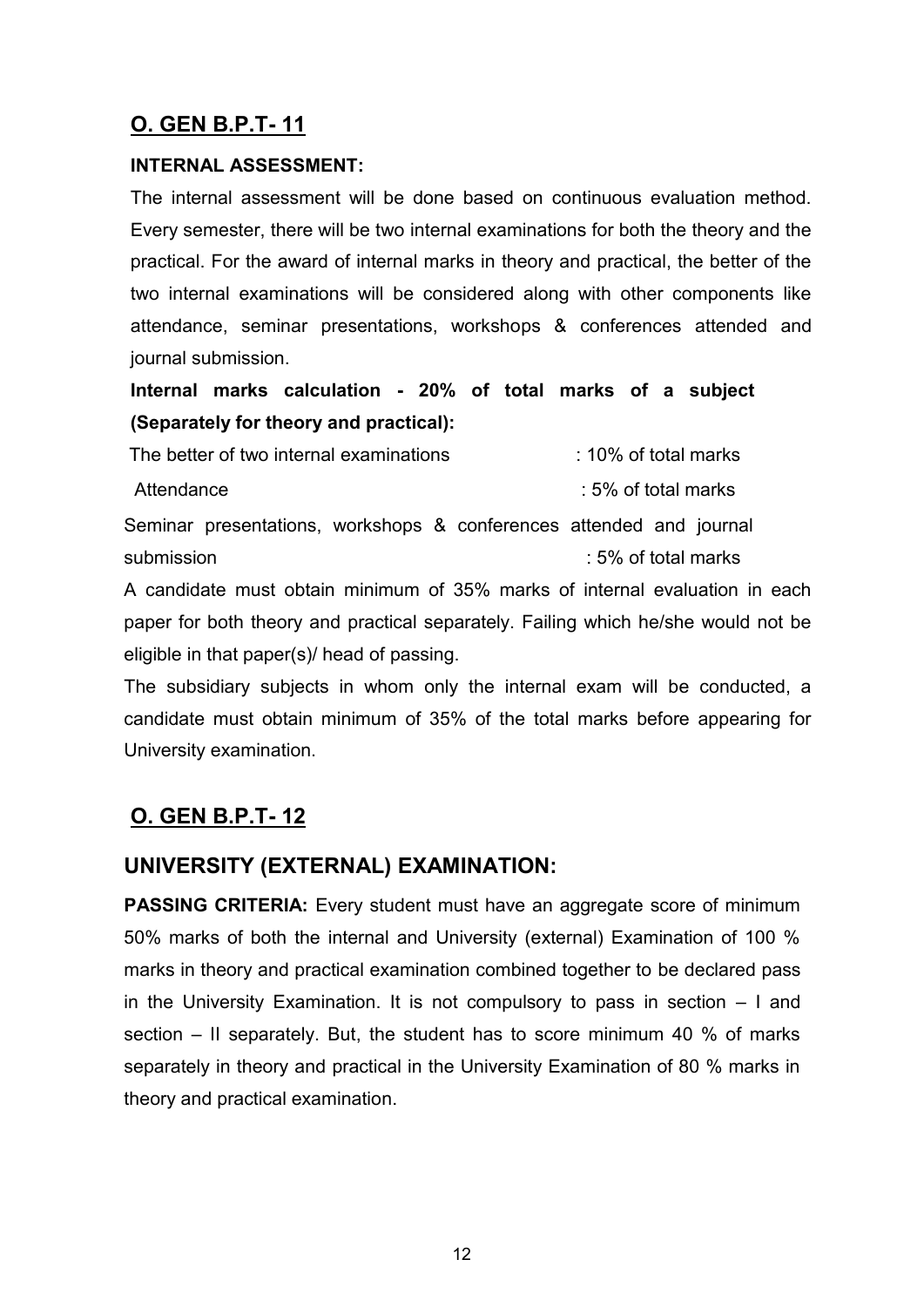| Subject   |                                   |           | Internal evaluation     |                                | <b>University Examination</b> |                         | <b>Total</b>             |                         |                                   |
|-----------|-----------------------------------|-----------|-------------------------|--------------------------------|-------------------------------|-------------------------|--------------------------|-------------------------|-----------------------------------|
| <b>No</b> | <b>Subject</b>                    |           | <b>Maximum</b><br>marks | <b>Marks</b><br><b>Secured</b> | Maximum/Minimum<br>marks      | <b>Marks</b><br>Secured | Maximum/Minimum<br>marks | <b>Marks</b><br>Secured | <b>Remarks</b>                    |
| 1.        | Human Anatomy I                   |           | 20                      | 11                             | 80/32                         | 42                      |                          |                         |                                   |
|           |                                   | Practical | 20                      | 12                             | 80/32                         | 35                      | 200/100                  | 100                     | Pass                              |
| 2.        | <b>Human Physiology</b>           | Theory    | 20                      | 16                             | 80/32                         | 56                      |                          |                         |                                   |
|           |                                   | Practical | 20                      | 10                             | 80/32                         | 30                      | 200/100                  | 112                     | Fail                              |
| 3.        | <b>Biochemistry</b>               | Theory    | 10                      | 03                             | 40/16                         | 24                      | 50/25                    | 27                      | Fail                              |
| 4.        | Sociology                         | Theory    | 10                      | 05                             | 40/16                         | 17                      | 50/25                    | 22                      | Fail                              |
| 5.        | <b>Principles</b><br><b>Basic</b> | Theory    | 20                      | 14                             | 80/32                         | 38                      | 100/50                   | 52                      | Pass                              |
|           |                                   |           |                         |                                |                               |                         | 600/300                  | 313                     | Failed in<br>Subject<br>Nos. 2, 3 |

#### E.g. A student appearing for University exam for Semester I.

#### & 4 **STRUCTURE OF QUESTION PAPERS:**

Paper-style for 80 marks subjects for University (External) examination (Including section I and II for 40 marks each)

#### Duration: **3 Hours**

| Section I                |                                     |
|--------------------------|-------------------------------------|
| Que. 1 Long Answer       | $1 \times 15 = 15$ (Any 1 out of 2) |
| Que. 2 Short Answer      | $3 \times 05 = 15$ (Any 3 out of 4) |
| Que. 3 Very Short Answer | $5 \times 02 = 10$ (Any 5 out of 7) |
| <b>Section II</b>        |                                     |
| Que. 1 Long Answer       | $1 \times 15 = 15$ (Any 1 out of 2) |
| Que. 2 Short Answer      | $3 \times 05 = 15$ (Any 3 out of 4) |
| Que. 3 Very Short Answer | $5 \times 02 = 10$ (Any 5 out of 7) |

#### Applicable for following subjects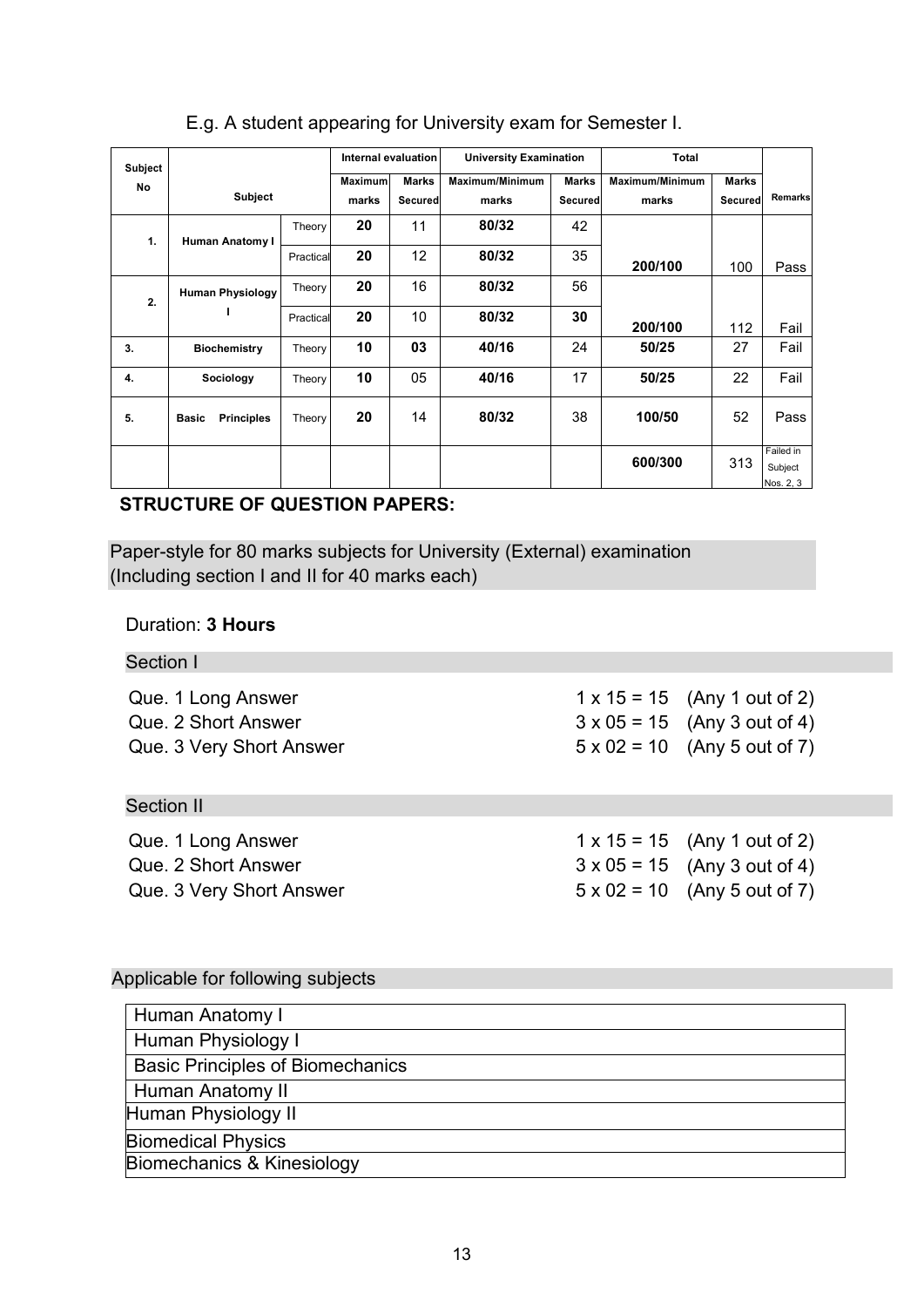| Foundation of Exercise Therapy and Therapeutic Massage              |
|---------------------------------------------------------------------|
| <b>Exercise Therapy</b>                                             |
| Electrotherapy                                                      |
| Orthopaedics-Traumatology & Non-Traumatology                        |
| <b>Clinical Neurology &amp; Neurosurgery</b>                        |
| Surgery (General Surgery Including Burns and Plastic Surgery + OBG) |
| <b>Clinical Cardiovascular &amp; Pulmonary Conditions</b>           |
| Community Medicine                                                  |
| Physiotherapy in Orthopedic Conditions & Sports                     |
| Physiotherapy in Medical & Surgical Conditions                      |
| Physiotherapy in Neuromuscular & Psychosomatic disorders            |
| Physiotherapy in Cardiovascular & Pulmonary Conditions              |
| Physiotherapy in Community Health                                   |

Paper-style for 80 marks subjects for University (External) examination (Including section I for 60 marks and II for 20 marks)

#### Duration: **3 Hours**

Section I

| Que. 1 Long Answer (Medicine)<br>Que. 2 Short Answer (Medicine)<br>Que. 3 Very Short Answer (Medicine)<br>Que. 4 Long Answer (Paeditrics)<br>Que. 5 Short Answer (Paediatrics)<br><b>Section II</b> |                    | $1 \times 15 = 15$ (Any 1 out of 2)<br>$3 \times 05 = 15$ (Any 3 out of 4)<br>$5 \times 02 = 10$ (Any 5 out of 7)<br>$1 \times 10 = 10$ (Any 1 out of 2)<br>$2 \times 05 = 10$ (Any 2 out of 3) |
|-----------------------------------------------------------------------------------------------------------------------------------------------------------------------------------------------------|--------------------|-------------------------------------------------------------------------------------------------------------------------------------------------------------------------------------------------|
| Que. 1 Short Answer (Skin & V.D.)                                                                                                                                                                   | $4 \times 05 = 20$ | (Any 4 out of 6)                                                                                                                                                                                |

#### Applicable for following subjects

Medicine (General Medicine + Paeditrics+ Skin and VD)

Paper-style for 40 marks subjects for University (External) examination (Including only one section)

| Duration: 2 Hours        |                                     |
|--------------------------|-------------------------------------|
| Que. 1 Long Answer       | $1 \times 15 = 15$ (Any 1 out of 2) |
| Que. 2 Short Answer      | $3 \times 05 = 15$ (Any 3 out of 4) |
| Que. 3 Very Short Answer | $5 \times 02 = 10$ (Any 5 out of 7) |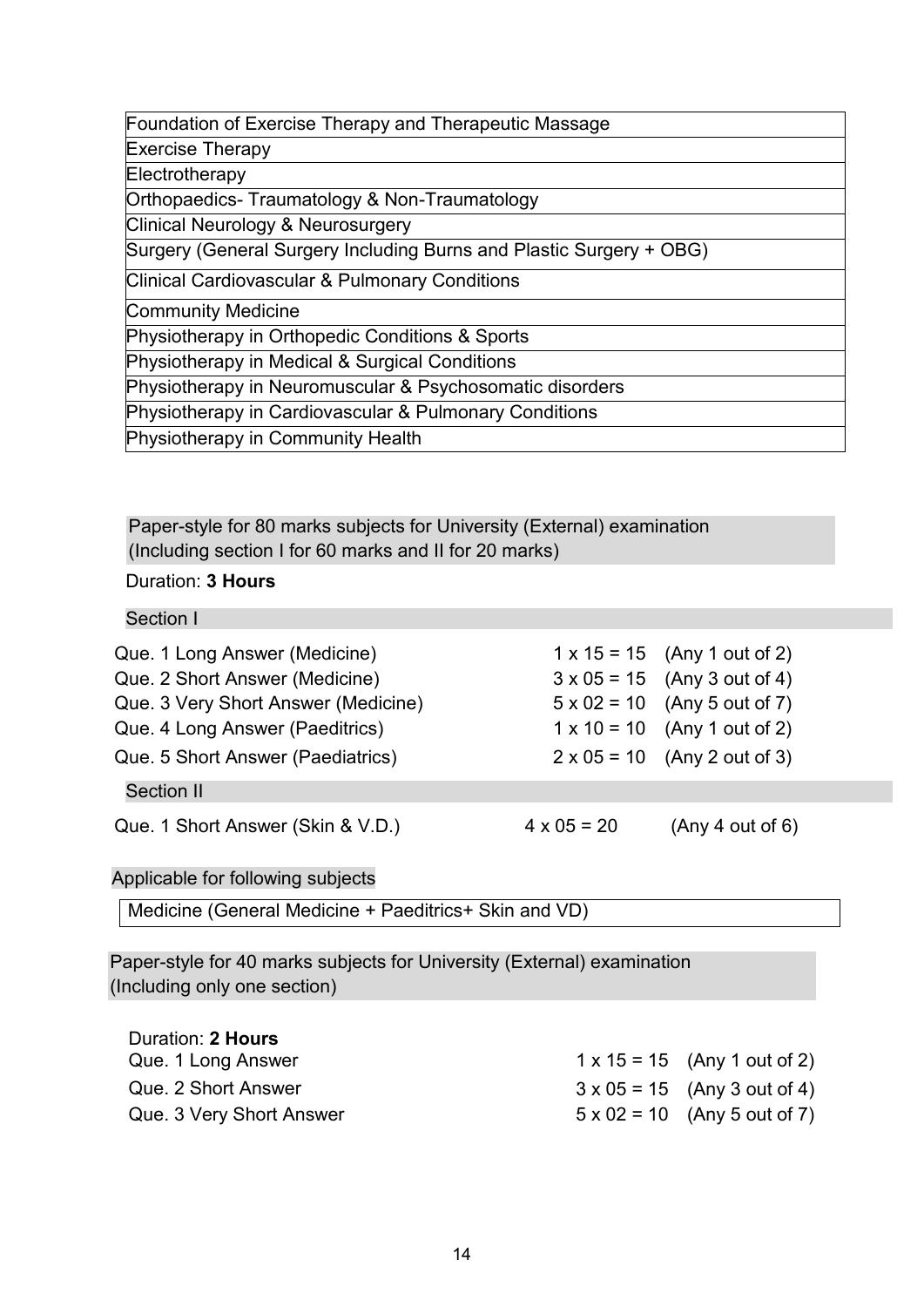#### Applicable for following subjects

| <b>Biochemistry</b>                                 |
|-----------------------------------------------------|
| Sociology                                           |
| General and Clinical psychology                     |
| Pathology                                           |
| Microbiology                                        |
| Pharmacology                                        |
| <b>Physical and Functional Diagnosis I</b>          |
| <b>Physical and Functional Diagnosis II</b>         |
| <b>Biostatistics &amp; Research Methodology</b>     |
| Clinical Reasoning and Evidence Based Physiotherapy |
| <b>Health Promotion, Fitness and Wellness</b>       |
| Yoga & Alternative Medicine                         |

#### **GENERAL INSTRUCTIONS FOR UNIVERSITY PRACTICAL EXAMINATION**

- (1) Practical examination should be taken and marks should be given by pair of examiners only and not by single examiner.
- (2) Sealed original and duplicate mark sheets should be submitted at the end of EACH SESSION to the special supervisor or co-coordinator of examination.
- (3) Examiner shall not keep any kind of rough or fair copy of any mark sheet with him/her

### **O. GEN B.P.T- 13**

#### **REVIEW OF ANSWER PAPERS OF FAILED CANDIDATES**

As per the regulations prescribed for review of answer papers by the University

#### **O. GEN B.P.T- 14**

#### **INTERNAL EVALUATION FOR REPEATERS:**

A candidate who has been declared failed in University examination for either of  $1^{st}$ ,  $2^{nd}$ ,  $3^{rd}$ ,  $4^{th}$ ,  $5^{th}$ ,  $6^{th}$ ,  $7^{th}$  and  $8^{th}$  semester BPT is a repeater for said examination /paper/ subject.

The eligibility criteria for appearing for university examination shall be applicable for the repeaters. But the candidate may appear for the theory and practical held during that semester, for the improvement of internal marks for the subsequent University examination in the paper/papers he/she has failed.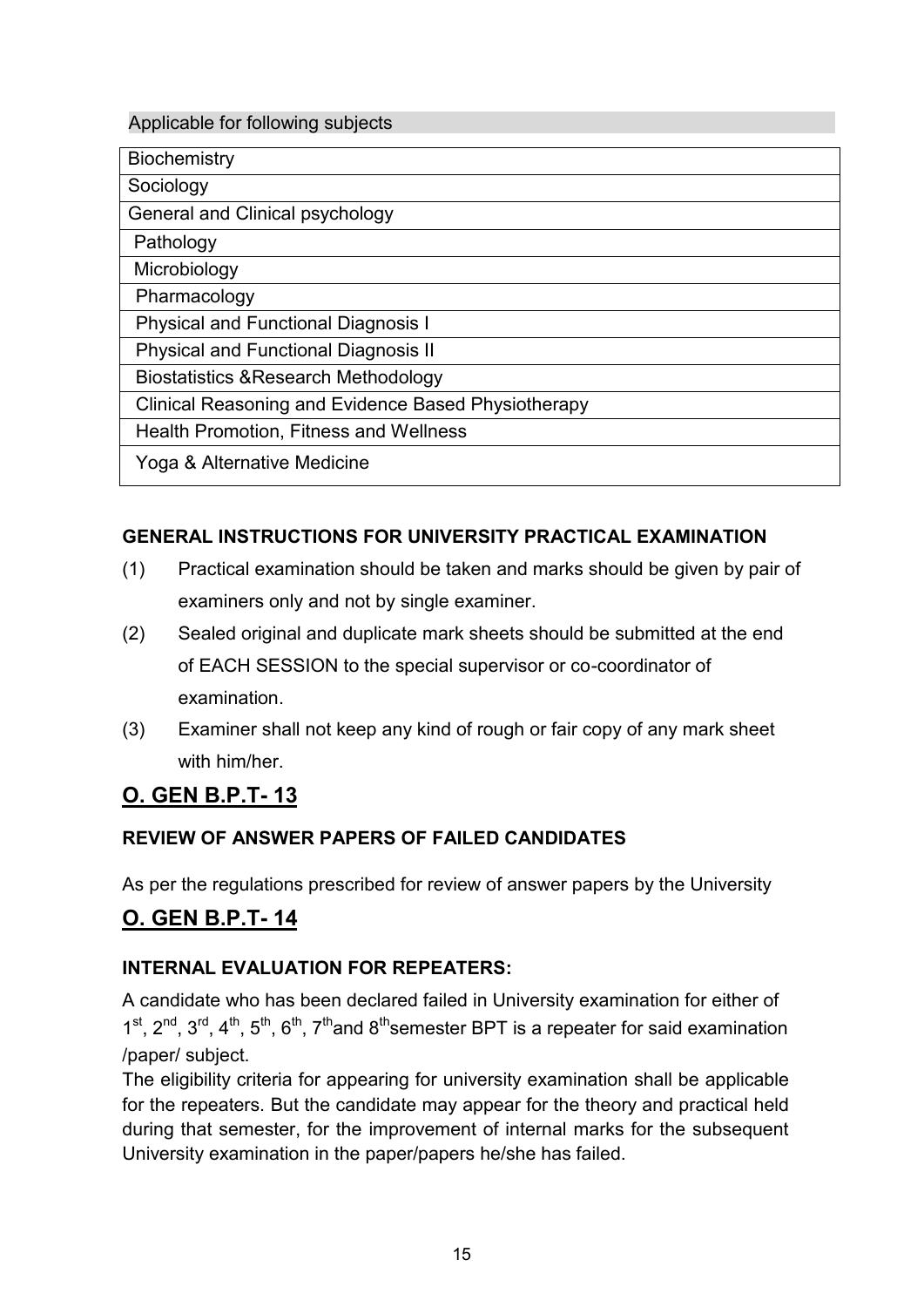#### **PROMOTION CRITERIA / CARRY OVER SYSTEM:**

i. It is not mandatory to pass in  $1<sup>st</sup>$ semester B.P.T Examination to proceed to 2nd semester B.P.T. However, it is mandatory to pass in all subjects of 1<sup>st</sup>semester B.P.T examination to be eligible to appear for  $3<sup>rd</sup>$ semester B.P.T examination.

ii. It is not mandatory to pass in  $2^{nd}$  semester B.P.T Examination to proceed to 3<sup>rd</sup>semester B.P.T. However, it is mandatory to pass in all subjects of 2<sup>nd</sup>semester B.P.T examination to be eligible to appear for 4<sup>th</sup>semester B.P.T examination.

iii. It is not mandatory to pass in  $3<sup>rd</sup>$ semester B.P.T Examination to proceed to 4<sup>th</sup>semester B.P.T. However, it is mandatory to pass in all subjects of 3<sup>rd</sup>semester B.P.T examination to be eligible to appear for 5<sup>th</sup> semester B.P.T examination.

iv. It is not mandatory to pass in  $4<sup>th</sup>$ semester B.P.T Examination to proceed to 5<sup>th</sup>semester B.P.T. However, it is mandatory to pass in all subjects of 4<sup>th</sup>semester B.P.T examination to be eligible to appear for 6<sup>th</sup>semester B.P.T examination.

v. It is not mandatory to pass in  $5<sup>th</sup>$ semester B.P.T Examination to proceed to 6<sup>th</sup>semester B.P.T. However, it is mandatory to pass in all subjects of 5<sup>th</sup>semester B.P.T examination to be eligible to appear for  $7<sup>th</sup>$ semester B.P.T examination.

vi. It is not mandatory to pass in  $6<sup>th</sup>$ semester B.P.T Examination to proceed to  $7<sup>th</sup>$ semester B.P.T. However, it is mandatory to pass in all subjects of both  $6<sup>th</sup>$ &  $7^{^{\circ}}$ semesters B.P.T examination to be eligible to appear for  $8^{th}$ semester B.P.T examination.

vii. It is not mandatory to pass in  $7<sup>th</sup>$ semester B.P.T Examination to precede to  $8<sup>th</sup>$ semester B.P.T However, it is mandatory to pass in all subjects of both  $6<sup>th</sup>$ &  $7<sup>th</sup>$ semesters B.P.T examination to be eligible to appear for  $8<sup>th</sup>$ semester B.P.T examination.

viii. A candidate cannot be declared to have passed the semester examination until he/she has passed in all the subjects in that semester examination.

16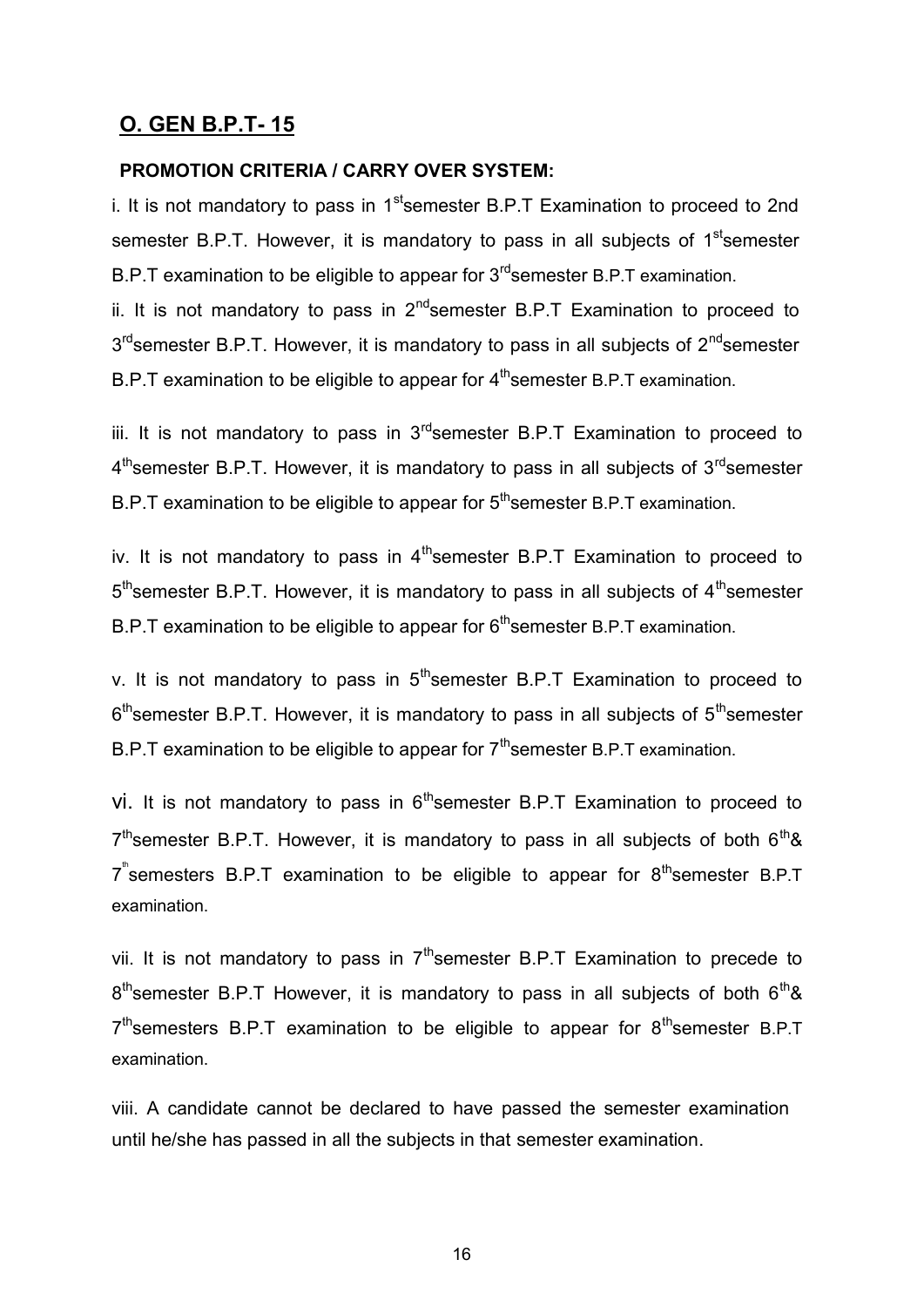#### **GRACE MARKS:**

The Grace Marks may be awarded by the university to a student, who has failed in any paper, either theory or Practical; but it is a subject to discretion of the Vice Chancellor.

### **O. GEN B.P.T- 17**

#### **DEFINITION OF TRIAL/ATTEMPT**

First trial/attempt is deemed to take place when the candidate is due to appear as per the regulation of University for the examination. Similarly, 2nd, 3rd, etc, trials relating to subsequent examination….

#### **O. GEN B.P.T- 18**

#### **EXEMPTION FROM RE-EXAMINATION:**

Candidates who have failed in the examination but obtained pass marks in any subjects shall be exempted from re-examination in that subject.

### **O. GEN B.P.T- 19**

#### **DECLARATION OF CLASS:**

#### **A successful candidate-**

- 1. Who secures 75% and above in the aggregate marks shall be declared to have secured 'FIRST CLASS WITH DISTINCTION' provided he/she passes the whole examination in the FIRSTATTEMPT;
- 2. Who secures above 60% and less than 75% in the aggregate marks and completes the course within the stipulated course period shall be declared to have passed the examinations in the 'FIRST CLASS, provide he/she passes the whole examination in the FIRSTATTEMPT';
- 3. Who secures above 50% and less than 60% in the aggregate marks and completes the course within the stipulated course period shall be declared to have passed the examinations in the 'SECOND CLASS'; provide he/she passes the whole examination in the FIRST ATTEMPT'; and
- 4. All other successful candidates who passed the examination in more than first/one attempt shall be declared to have PASS CLASS; irrespective of percent of marks secured.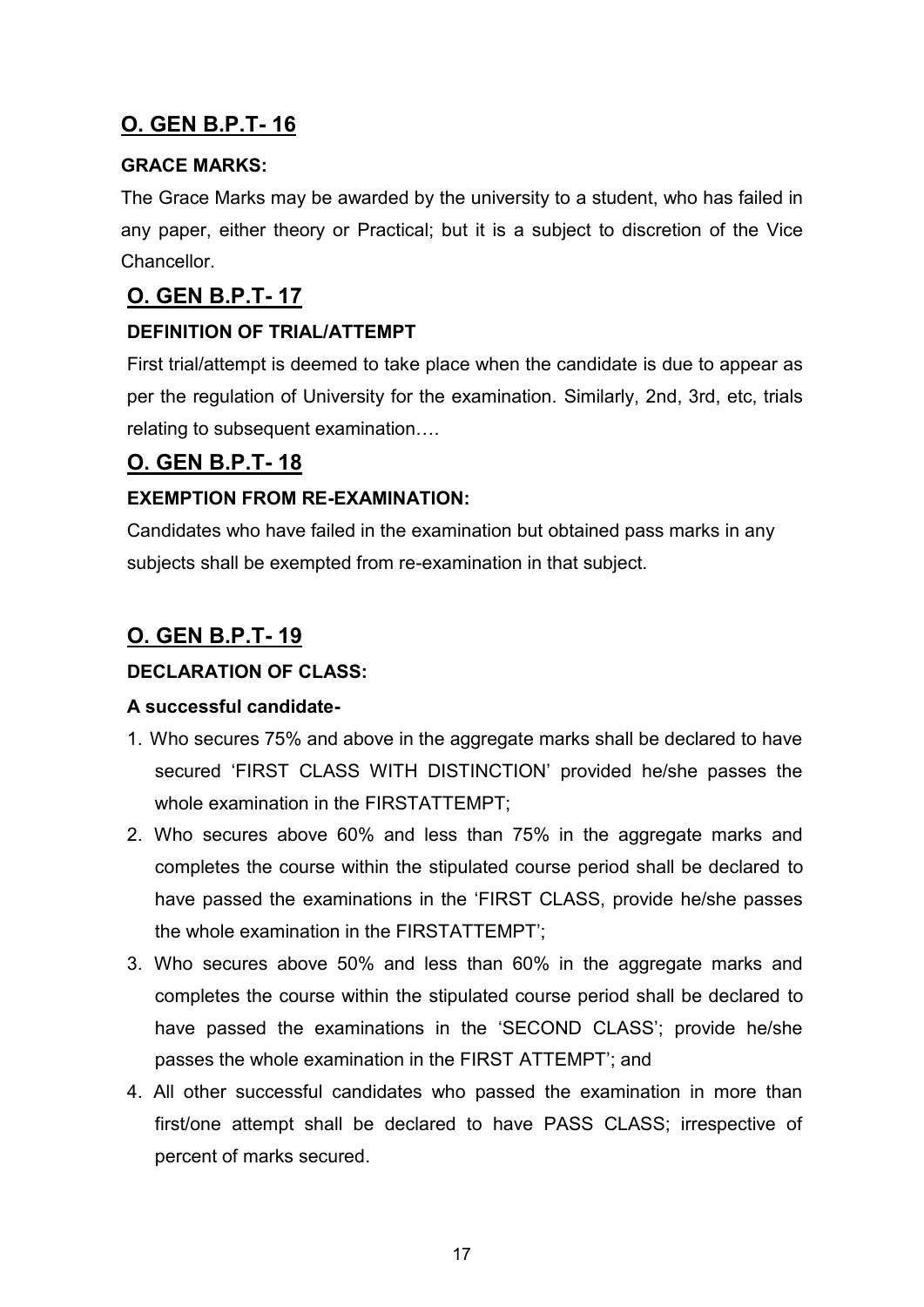#### **COMPULSORY ROTATORY INTERNSHIP**

All students of Bachelor of Physiotherapy must undergo a compulsory 18 rotatory internship for a period of 6 months after passing  $8<sup>th</sup>$ semester examination in all subjects. It includes Minimum 1100 hours. Candidate will have to join internship within 15 days of declaration of  $8<sup>th</sup>$ semester University examination result. Internship should be done in only Hospitals/Institutions recognized by the University. No candidate shall be awarded degree certificate without successfully completing six months of Internship.

The Internship should be rotatory and cover clinical branches concerned with Physiotherapy such as Orthopaedics, Cardiothoracic including ICU, Neurology, Paediatrics, General Medicine, General Surgery, Obstetrics and Gynaecology both in-patient and out-patient services. On completion of all postings, the duly completed logbooks will be submitted to the Principal/Head of program to be considered as having successfully completed the internship program.

The student has to do a dissertation/Project work in the internship as part of the curriculum of BPT course and submit it before the completion of the degree. The student will get 100 additional hours in his/her transcript for his/her dissertation / project work.

#### **O. GEN B.P.T- 21**

#### **AWARD OF RANK**:

Award of rank shall be declared based on aggregate marks obtained by a candidate in university examinations only. Students who have passed all the subjects in  $1<sup>st</sup>$ attempt in all four years without a gracing shall be eligible for the award of rank.

For declaration of outstanding student of the University for the Batch, weightage of University examination marks will be as follows:

| $1st$ semester BPT – 10%    | $5th$ semester BPT – 10% |
|-----------------------------|--------------------------|
| $2^{nd}$ semester BPT - 10% | $6th$ semester BPT – 10% |
| $3rd$ semester BPT - 10%    | $7th$ semester BPT – 20% |
| $4th$ semester BPT – 10%    | $8th$ semester BPT – 20% |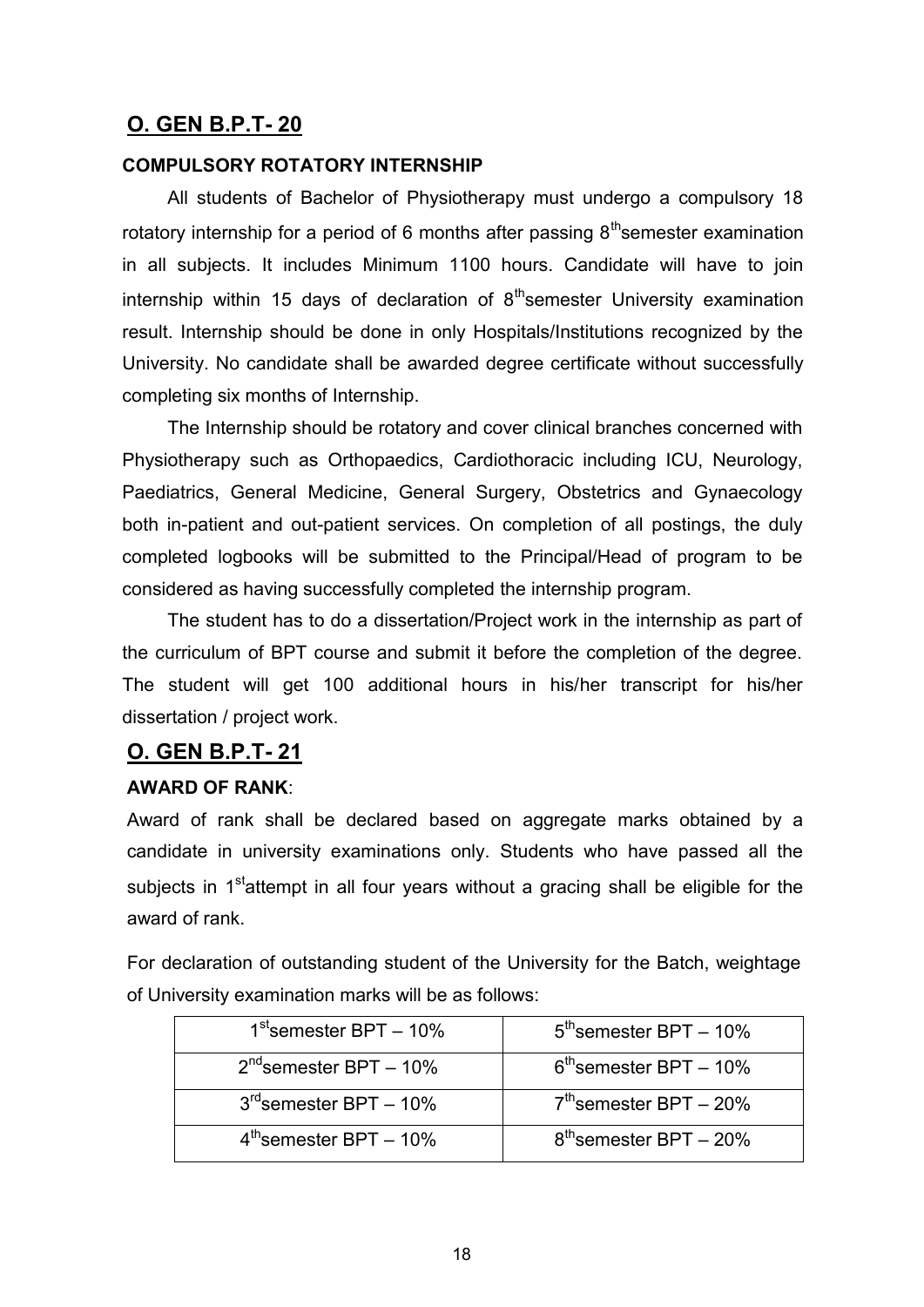#### **DRESS CODE:**

Professionalism with respect to dressing is encouraged throughout the course. It is each student's responsibility to have appropriate attire during all class assignments and learning activities. Students are supposed to wear apron compulsorily during practical and clinical hours.

#### **O. GEN B.P.T- 23**

#### **MIGRATION/TRANSFER OF CANDIDATES:**

The Vice Chancellor shall have the powers to place any migration/transfer he deems fit for grant of permission for migration/transfer to candidates undergoing course of study in another University as prescribed by university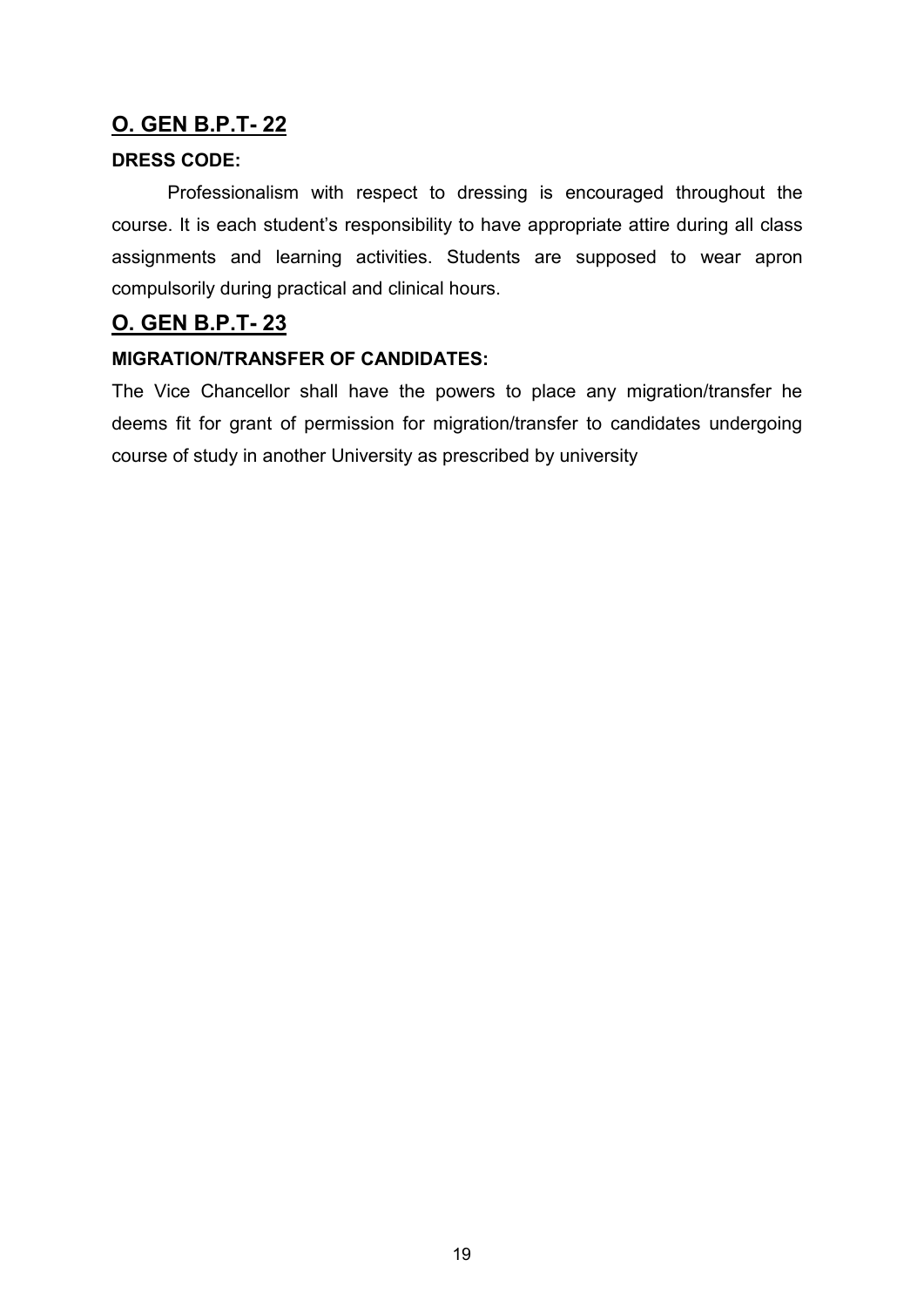#### **COURSE OF STUDY – SUBJECTS & HOURS DISTRIBUTION**

#### **Table – I: 1 stSemester BPT**

|                         | <b>Papers</b>                                                                                                      |                                        |                 |               | <b>Hours</b>     |                                           | <b>Marks</b>                                 |                              |
|-------------------------|--------------------------------------------------------------------------------------------------------------------|----------------------------------------|-----------------|---------------|------------------|-------------------------------------------|----------------------------------------------|------------------------------|
| Paper<br>No             | Exam Papers                                                                                                        | Weekly<br><b>Class</b><br><b>Hours</b> | <b>Total</b>    | <b>Theory</b> | <b>Practical</b> | <b>Theory</b><br>(External<br>+ Internal) | <b>Practical</b><br>(External +<br>Internal) | <b>Total</b><br><b>Marks</b> |
| $\mathbf{1}$            | Paper I: Human Anatomy I                                                                                           | 10                                     | 150             | 90            | 60               | $80 + 20$                                 | $80 + 20$                                    | 200                          |
| $\overline{\mathbf{c}}$ | Paper II: Human Physiology I                                                                                       | 8                                      | 120             | 90            | 30               | $80 + 20$                                 | $80 + 20$                                    | 200                          |
| 3                       | Paper III: Biochemistry                                                                                            | $\overline{4}$                         | 60              | 60            | *****            | $40 + 10$                                 | *****                                        | 50                           |
| 4                       | Paper IV: Sociology                                                                                                | $\overline{4}$                         | 60              | 60            | *****            | $40 + 10$                                 | *****                                        | 50                           |
| 5                       | Paper-V: Basic Principles of<br><b>Biomechanics</b>                                                                | 4                                      | 60              | 60            | *****            | $80 + 20$                                 | *****                                        | 100                          |
|                         |                                                                                                                    |                                        | Non-Exam Papers |               |                  |                                           |                                              |                              |
| 6                       | Paper -VI: Introduction to<br>Physiotherapy and National Healthcare<br>delivery system in India                    | $\overline{2}$                         | 30              | 60            | ******           | ******                                    | ******                                       | ******                       |
| $\overline{7}$          | Paper - VII: English, Communication and<br>soft skills                                                             | 3                                      | 45              | 30            | 15               | ******                                    | ******                                       | ******                       |
| 8                       | Paper - VIII: PBL / Assignment / ICT<br>learning / Integrated seminar                                              | 3                                      | 45              |               |                  | ******                                    | ******                                       | ******                       |
| 9                       | <b>Extra-Curricular Activities</b><br>(Conference, Tours, Seminar,<br>Workshop, Sports and cultural<br>activities) |                                        | 75              |               | 75               | ******                                    | ******                                       | ******                       |
| 10                      | Community orientation and clinical visit                                                                           | 4                                      | 60              |               |                  |                                           |                                              |                              |
|                         | <b>Total Hours</b>                                                                                                 | 42                                     | 705Hour         |               |                  |                                           |                                              |                              |

### **s Table – II: 2 ndSemester BPT**

|                 | Papers                                                                                                             | Weekly                       |                     |        | <b>Hours</b>     | <b>Marks</b>                 |                                 |                       |
|-----------------|--------------------------------------------------------------------------------------------------------------------|------------------------------|---------------------|--------|------------------|------------------------------|---------------------------------|-----------------------|
| Paper<br>No     | Exam Papers                                                                                                        | <b>Class</b><br><b>Hours</b> | <b>Total</b>        | Theory | <b>Practical</b> | <b>Theory</b><br>(External + | <b>Practical</b><br>(External + | Total<br><b>Marks</b> |
| $\mathbf{1}$    | Paper - I: Human Anatomy II                                                                                        | 10                           | 150                 | 90     | 60               | Internal)<br>$80 + 20$       | Internal)<br>$80 + 20$          | 200                   |
| $\overline{2}$  | Paper-II: Human Physiology II                                                                                      | 8                            | 120                 | 90     | 30               | $80 + 20$                    | $80 + 20$                       | 200                   |
| 3               | Paper-III: Psychology                                                                                              | 4                            | 60                  | 60     | *****            | $40 + 10$                    | *****                           | 50                    |
| 4               | Paper - IV: Biomedical Physics                                                                                     | 6                            | 90                  | 90     | *****            | $80 + 20$                    | *****                           | 100                   |
| Non-Exam Papers |                                                                                                                    |                              |                     |        |                  |                              |                                 |                       |
| 5               | Paper-V:<br>Introduction to quality and patient<br>safety                                                          | 4                            | 60                  | 60     | ******           | ******                       | ******                          | ******                |
| 6               | Paper -VI: PBL / Assignment / ICT<br>learning / Integrated seminar                                                 | 4                            | 60                  |        |                  | ******                       | ******                          | ******                |
| $\overline{7}$  | <b>Extra-Curricular Activities</b><br>(Conference, Tours, Seminar,<br>Workshop, Sports and cultural<br>activities) |                              | 75                  |        | 75               | ******                       | ******                          | ******                |
| 8               | Community orientation and clinical visit                                                                           | 6                            | 90                  |        |                  |                              |                                 |                       |
|                 | <b>Total Hours</b>                                                                                                 | 42                           | 705<br><b>Hours</b> |        |                  |                              |                                 |                       |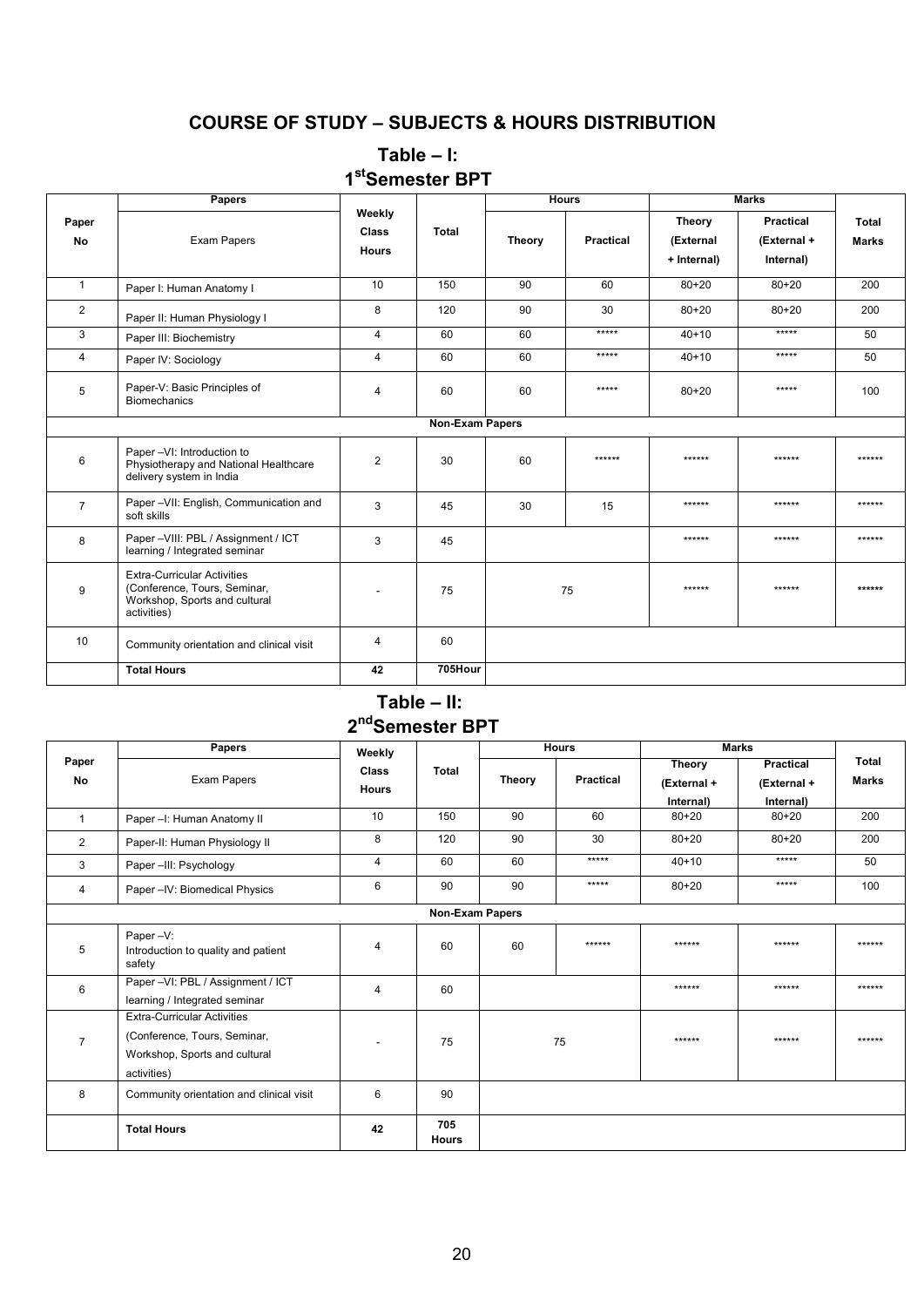## **Table – III: 3rdSemester BPT**

|                    | Papers                                                                                                             | Weekly                       |              | <b>Hours</b>  |                  | <b>Marks</b>                       |                                              |                       |
|--------------------|--------------------------------------------------------------------------------------------------------------------|------------------------------|--------------|---------------|------------------|------------------------------------|----------------------------------------------|-----------------------|
| Paper<br><b>No</b> | Exam Papers                                                                                                        | <b>Class</b><br><b>Hours</b> | <b>Total</b> | <b>Theory</b> | <b>Practical</b> | Theory<br>(External +<br>Internal) | <b>Practical</b><br>(External +<br>Internal) | Total<br><b>Marks</b> |
| $\mathbf{1}$       | Paper -I: Pathology                                                                                                | $\overline{4}$               | 60           | 60            | ******           | $40 + 10$                          | *****                                        | 50                    |
| $\mathbf{2}$       | Paper -I: Microbiology                                                                                             | 4                            | 60           | 60            | ******           | $40 + 10$                          | *****                                        | 50                    |
| 3                  | Paper-III: Pharmacology                                                                                            | $\overline{4}$               | 60           | 60            | ******           | $40 + 10$                          | *****                                        | 50                    |
| $\overline{4}$     | Paper -IV: Foundation of Exercise<br>Therapy and Therapeutic Massage                                               | 14                           | 210          | 120           | 90               | $80 + 20$                          | $80 + 20$                                    | 200                   |
|                    | <b>Non-Exam Papers</b>                                                                                             |                              |              |               |                  |                                    |                                              |                       |
| 5                  | Paper -V: Medical Law and ethics in<br>physiotherapy                                                               | 2                            | 30           | 30            | ******           | ******                             | ******                                       | ******                |
| 6                  | Paper -VI: Medical Terminology &<br>Record keeping                                                                 | 2                            | 30           | 30            | *****            | ******                             | ******                                       | ******                |
| $\overline{7}$     | <b>Extra-Curricular Activities</b><br>(Conference, Tours, Seminar,<br>Workshop, Sports and cultural<br>activities) | $\overline{\phantom{a}}$     | 75           |               | 75               | ******                             | ******                                       | ******                |
| 8                  | <b>Supervised Clinical Practice</b>                                                                                | 12                           | 180          |               |                  |                                    |                                              |                       |
|                    | <b>Total Hours</b>                                                                                                 | 42                           | 705<br>Hours |               |                  |                                    |                                              |                       |

## **Table – IV: 4thSemester BPT**

|                | <b>Papers</b>                                                                                                      |                                        |                        |               |                  | <b>Hours</b>                       |                                       | <b>Marks</b>          |  |
|----------------|--------------------------------------------------------------------------------------------------------------------|----------------------------------------|------------------------|---------------|------------------|------------------------------------|---------------------------------------|-----------------------|--|
| Paper<br>No    | Exam Papers                                                                                                        | Weekly<br><b>Class</b><br><b>Hours</b> | <b>Total</b>           | <b>Theory</b> | <b>Practical</b> | Theory<br>(External +<br>Internal) | Practical<br>(External +<br>Internal) | Total<br><b>Marks</b> |  |
|                | Paper-I: Biomechanics & Kinesiology                                                                                | 6                                      | 90                     | 60            | 30               | $80 + 20$                          | $40 + 10$                             | 150                   |  |
| $\overline{2}$ | Paper -II: Exercise Therapy                                                                                        | 14                                     | 210                    | 150           | 60               | $80 + 20$                          | $80 + 20$                             | 200                   |  |
| 3              | Paper -III: Electrotherapy                                                                                         | 14                                     | 210                    | 150           | 60               | $80 + 20$                          | $80 + 20$                             | 200                   |  |
|                |                                                                                                                    |                                        | <b>Non-Exam Papers</b> |               |                  |                                    |                                       |                       |  |
| 4              | <b>Extra-Curricular Activities</b><br>(Conference, Tours, Seminar,<br>Workshop, Sports and cultural<br>activities) | ۰                                      | 75                     |               | 75               | ******                             | ******                                | ******                |  |
| 5              | <b>Supervised Clinical Practice</b>                                                                                | 8                                      | 120                    |               |                  |                                    |                                       |                       |  |
|                | <b>Total Hours</b>                                                                                                 | 42                                     | 705<br>Hours           |               |                  |                                    |                                       |                       |  |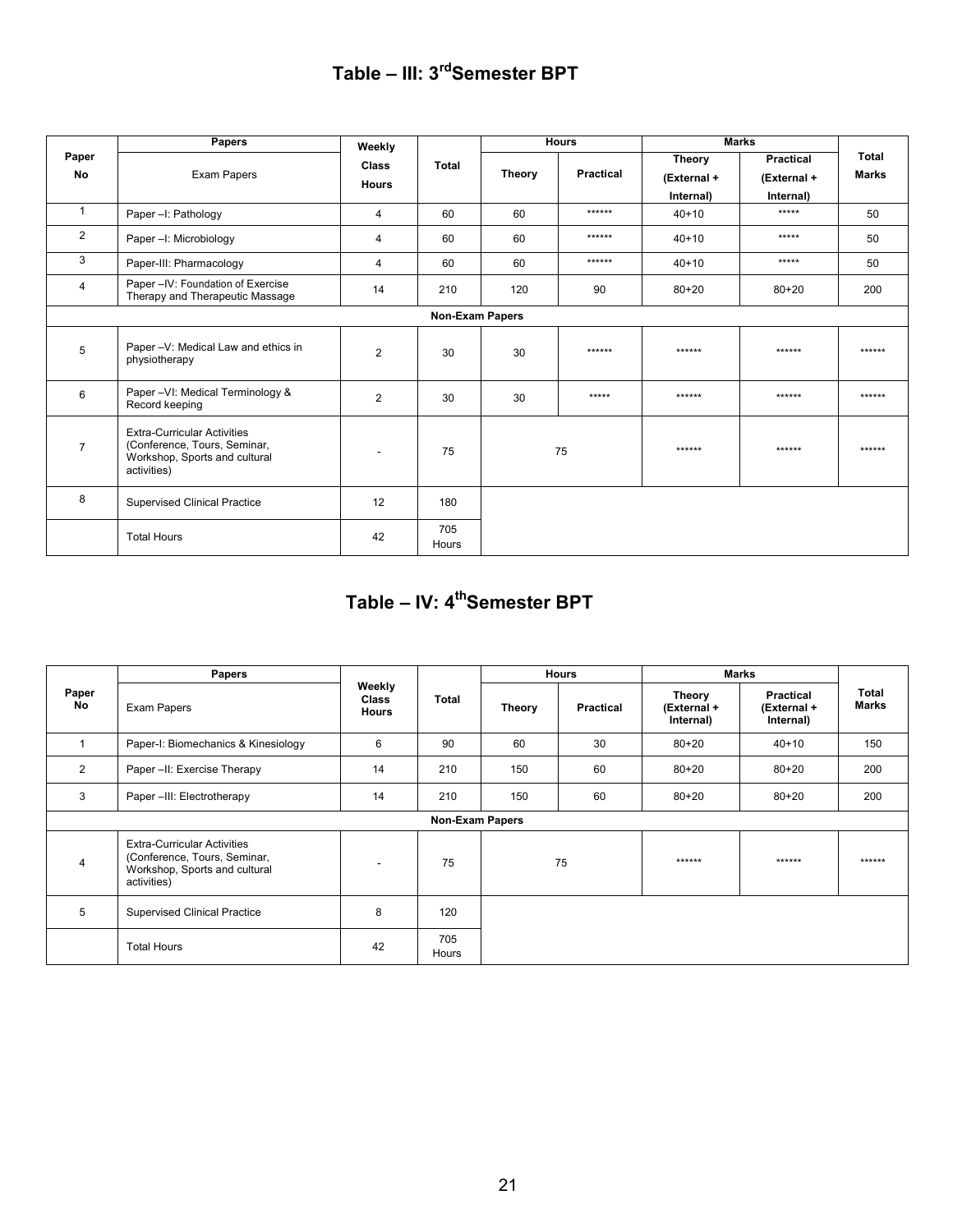## **Table – V: 5thSemester BPT**

|                | <b>Papers</b>                                                                                                      | Weekly                       |                        |               | <b>Hours</b>     | <b>Marks</b>                       |                                              |                              |
|----------------|--------------------------------------------------------------------------------------------------------------------|------------------------------|------------------------|---------------|------------------|------------------------------------|----------------------------------------------|------------------------------|
| Paper<br>No    | Exam Papers                                                                                                        | <b>Class</b><br><b>Hours</b> | Total                  | <b>Theory</b> | <b>Practical</b> | Theory<br>(External +<br>Internal) | <b>Practical</b><br>(External +<br>Internal) | <b>Total</b><br><b>Marks</b> |
| $\mathbf{1}$   | Paper-I: Orthopedics - Traumatology &<br>Non-Traumatology                                                          | 6                            | 90                     | 90            | *****            | $80 + 20$                          | *****                                        | 100                          |
| $\overline{2}$ | Paper-II: Medicine (General Medicine,<br>Paediatrics, Skin and V.D.)                                               | 6                            | 90                     | 90            | *****            | $80 + 20$                          | *****                                        | 100                          |
| 3              | Paper - III: Surgery (General<br><b>Surgery including Plastic Surgery</b><br>and OBG)                              | 6                            | 90                     | 90            | *****            | $80 + 20$                          | *****                                        | 100                          |
| 4              | Paper -IV: Physical & Functional<br>Diagnosis - I                                                                  | $\overline{7}$               | 105                    | 50            | 55               | $40 + 10$                          | $40+10$                                      | 100                          |
|                |                                                                                                                    |                              | <b>Non-Exam Papers</b> |               |                  |                                    |                                              |                              |
| 5              | Paper -V: Professionalism and<br>values                                                                            | 1                            | 15                     | 15            | ******           | ******                             | ******                                       | ******                       |
| 6              | Paper -VI: Basic Computers and<br><b>Information Science</b>                                                       | $\overline{2}$               | 30                     | 15            | 15               | ******                             | ******                                       | ******                       |
| $\overline{7}$ | <b>Extra-Curricular Activities</b><br>(Conference, Tours, Seminar,<br>Workshop, Sports and cultural<br>activities) |                              | 75                     |               | 75               | ******                             | ******                                       | ******                       |
| 8              | <b>Clinical Training</b>                                                                                           | 14                           | 210                    |               |                  |                                    |                                              |                              |
|                | <b>Total Hours</b>                                                                                                 | 42                           | 705<br>Hours           |               |                  |                                    |                                              |                              |

#### **Table – VI: 6 thSemester BPT**

|                | <b>Papers</b>                                                                                                      | Weekly<br><b>Class</b><br><b>Hours</b> |                        |               | <b>Hours</b>     |                                           | <b>Marks</b>                                 |                       |
|----------------|--------------------------------------------------------------------------------------------------------------------|----------------------------------------|------------------------|---------------|------------------|-------------------------------------------|----------------------------------------------|-----------------------|
| Paper<br>No    | Exam Papers                                                                                                        |                                        | Total                  | <b>Theory</b> | <b>Practical</b> | <b>Theory</b><br>(External +<br>Internal) | <b>Practical</b><br>(External +<br>Internal) | Total<br><b>Marks</b> |
| $\mathbf{1}$   | <b>Paper-I Clinical</b><br>Neurology& Neurosurgery                                                                 | 5                                      | 75                     | 75            | *****            | $80 + 20$                                 | $*****$                                      | 100                   |
| 2              | Paper - Il Clinical Cardiovascular &<br><b>Pulmonary Conditions + CT Surgery</b>                                   | 5                                      | 75                     | 75            | $*****$          | $80 + 20$                                 | $****$                                       | 100                   |
| 3              | <b>Paper - III Community Medicine</b>                                                                              | 5                                      | 75                     | 75            | *****            | $80 + 20$                                 | $****$                                       | 100                   |
| $\overline{4}$ | Paper - IV Physical & Functional<br><b>Diagnosis II</b>                                                            |                                        | 105                    | 50            | 55               | $40 + 10$                                 | ******                                       | 50                    |
|                |                                                                                                                    |                                        | <b>Non-Exam Papers</b> |               |                  |                                           |                                              |                       |
| 5              | Paper -VII: Diagnostic imaging for<br>physiotherapists                                                             | $\overline{2}$                         | 30                     | 30            | ******           | ******                                    | ******                                       | ******                |
| 6              | Paper -VIII: ENT + Ophthalmology                                                                                   | $\overline{2}$                         | 30                     | 30            | *****            | ******                                    | ******                                       | ******                |
| $\overline{7}$ | <b>Extra-Curricular Activities</b><br>(Conference, Tours, Seminar,<br>Workshop, Sports and cultural<br>activities) |                                        | 75                     |               | 75               | ******                                    | ******                                       | ******                |
| 8              | <b>Clinical Training</b>                                                                                           | 16                                     | 240                    |               |                  |                                           |                                              |                       |
|                | <b>Total Hours</b>                                                                                                 | 42                                     | 705<br>Hours           |               |                  |                                           |                                              |                       |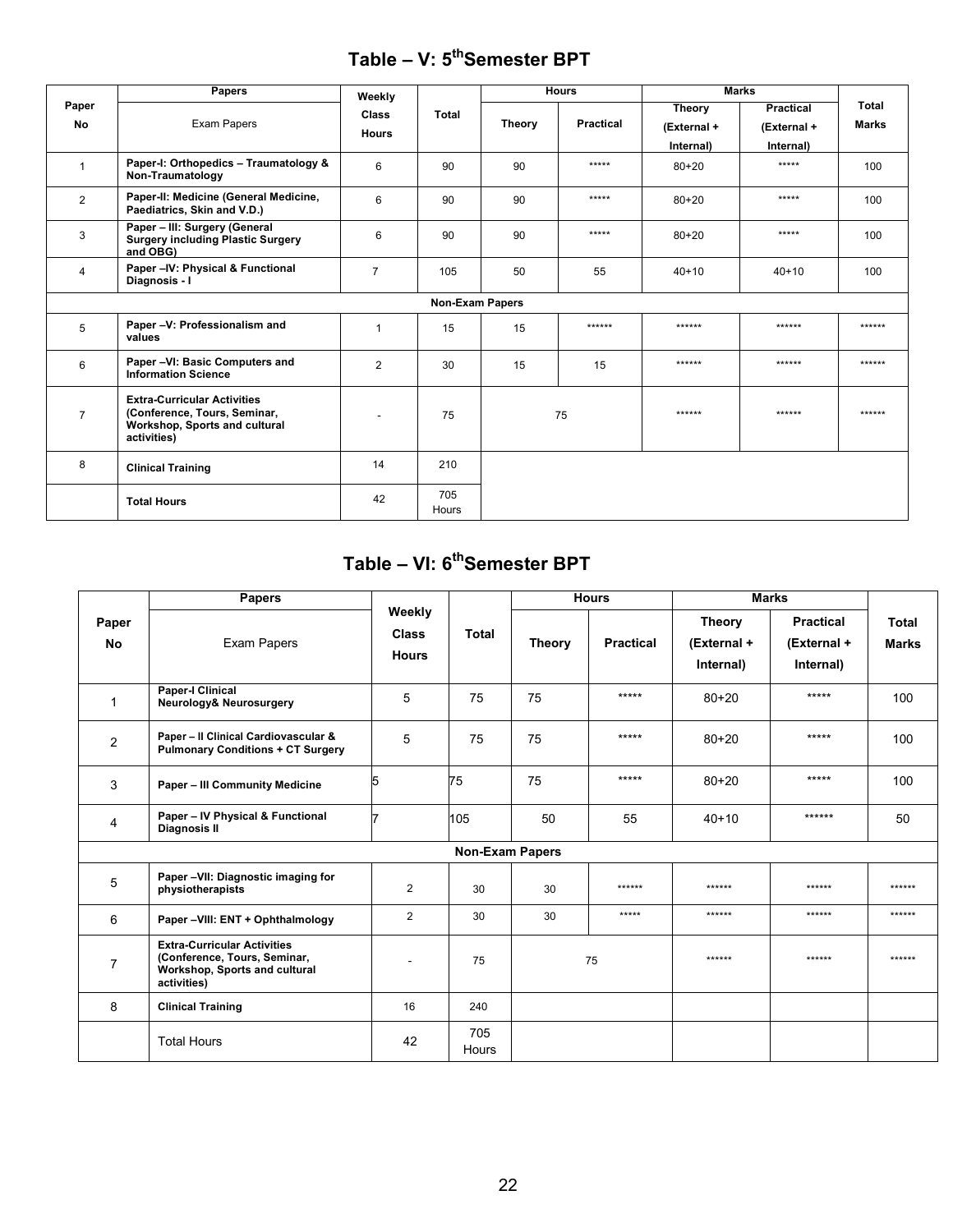|                | <b>Papers</b>                                                                                       | Weekly                       |              |               | <b>Hours</b>     |                                           | <b>Marks</b>                                 |                              |
|----------------|-----------------------------------------------------------------------------------------------------|------------------------------|--------------|---------------|------------------|-------------------------------------------|----------------------------------------------|------------------------------|
| Paper<br>No    | Exam Papers                                                                                         | <b>Class</b><br><b>Hours</b> | <b>Total</b> | <b>Theory</b> | <b>Practical</b> | <b>Theory</b><br>(External<br>+ Internal) | <b>Practical</b><br>(External<br>+ Internal) | <b>Total</b><br><b>Marks</b> |
| $\mathbf{1}$   | Paper-I Physiotherapy in<br>Orthopedic Conditions& Sports                                           | 8                            | 120          | 80            | 40               | $80 + 20$                                 | $80 + 20$                                    | 200                          |
| $\overline{2}$ | Paper-II Physiotherapy in Medical &<br>Surgical conditions                                          | 8                            | 120          | 80            | 40               | $80 + 20$                                 | $80 + 20$                                    | 200                          |
| 3              | Paper-III Physiotherapy in<br>Cardiovascular& Pulmonary<br>Conditions                               | 8                            | 120          | 80            | 40               | $80 + 20$                                 | $80 + 20$                                    | 200                          |
| 4              | Paper IV Biostatistics & Research<br>Methodology                                                    | 4                            | 60           | 60            | $*****$          | $40 + 10$                                 | $*****$                                      | 50                           |
|                |                                                                                                     |                              | Non-Exam     |               |                  |                                           |                                              |                              |
| 5              | <b>Extra-Curricular Activities</b><br>(Conference, Tours, Seminar,<br>Workshop, Sports and cultural | $\overline{\phantom{a}}$     | 75           |               | 75               | ******                                    | $******$                                     | ******                       |
| 6              | <b>Clinical Training</b>                                                                            | 14                           | 210          |               |                  |                                           |                                              |                              |
|                | <b>Total Hours</b>                                                                                  | 42                           | 705<br>Hours |               |                  |                                           |                                              |                              |

## **Table – VII: 7thSemester BPT**

## **Table – VIII: 8thSemester BPT**

|                | <b>Papers</b>                                                            | Weekly                   |                        |               | <b>Hours</b>     |               | <b>Marks</b>     |              |
|----------------|--------------------------------------------------------------------------|--------------------------|------------------------|---------------|------------------|---------------|------------------|--------------|
| Paper          |                                                                          | <b>Class</b>             | Total                  |               |                  | <b>Theory</b> | <b>Practical</b> | Total        |
| <b>No</b>      | Exam Papers                                                              | <b>Hours</b>             |                        | <b>Theory</b> | <b>Practical</b> | (External +   | (External +      | <b>Marks</b> |
|                |                                                                          |                          |                        |               | Internal)        | Internal)     |                  |              |
| $\mathbf{1}$   | Paper - I Physiotherapy in<br>Neuromuscular & Psychosomatic<br>disorders | 8                        | 120                    | 80            | 40               | $80 + 20$     | $80 + 20$        | 200          |
| $\overline{2}$ | Paper- II Physiotherapy in<br><b>Community Health</b>                    | 8                        | 120                    | 80            | 40               | $80 + 20$     | $80 + 20$        | 200          |
| 3              | Paper - III Health Promotion<br><b>Fitness &amp;Wellness</b>             | 4                        | 60                     | 60            | 30               | $40+10$       | $40+10$          | 100          |
| 4              | Paper - IV Clinical Reasoning<br>& Evidence Based Practice               | 3                        | 45                     | 45            | $*****$          | $40+10$       | *****            | 50           |
| 5              | Paper - V Yoga and<br>Alternative Medicine                               | 3                        | 45                     | 45            | $***$            | $40+10$       | *****            | 50           |
|                |                                                                          |                          | <b>Non-Exam Papers</b> |               |                  |               |                  |              |
| 5              | Paper - V: Administration &                                              | 1                        | 15                     | 15            | ******           | ******        | ******           | ******       |
|                | Management in Physiotherapy                                              |                          |                        |               |                  |               |                  |              |
| 6              | Paper - VI: Teaching Skills                                              | $\mathbf{1}$             | 15                     | 15            | ******           | ******        | $******$         | ******       |
|                | <b>Extra-Curricular Activities</b>                                       |                          |                        |               |                  |               |                  |              |
| $\overline{7}$ | (Conference, Tours, Seminar,                                             | $\overline{\phantom{a}}$ | 75                     |               | 75               | ******        | ******           | ******       |
|                | Workshop, Sports and cultural                                            |                          |                        |               |                  |               |                  |              |
| 8              | <b>Clinical Training</b>                                                 | 14                       | 210                    |               |                  |               |                  |              |
|                | <b>Total Hours in FY</b>                                                 | 42                       | 705<br>Hours           |               |                  |               |                  |              |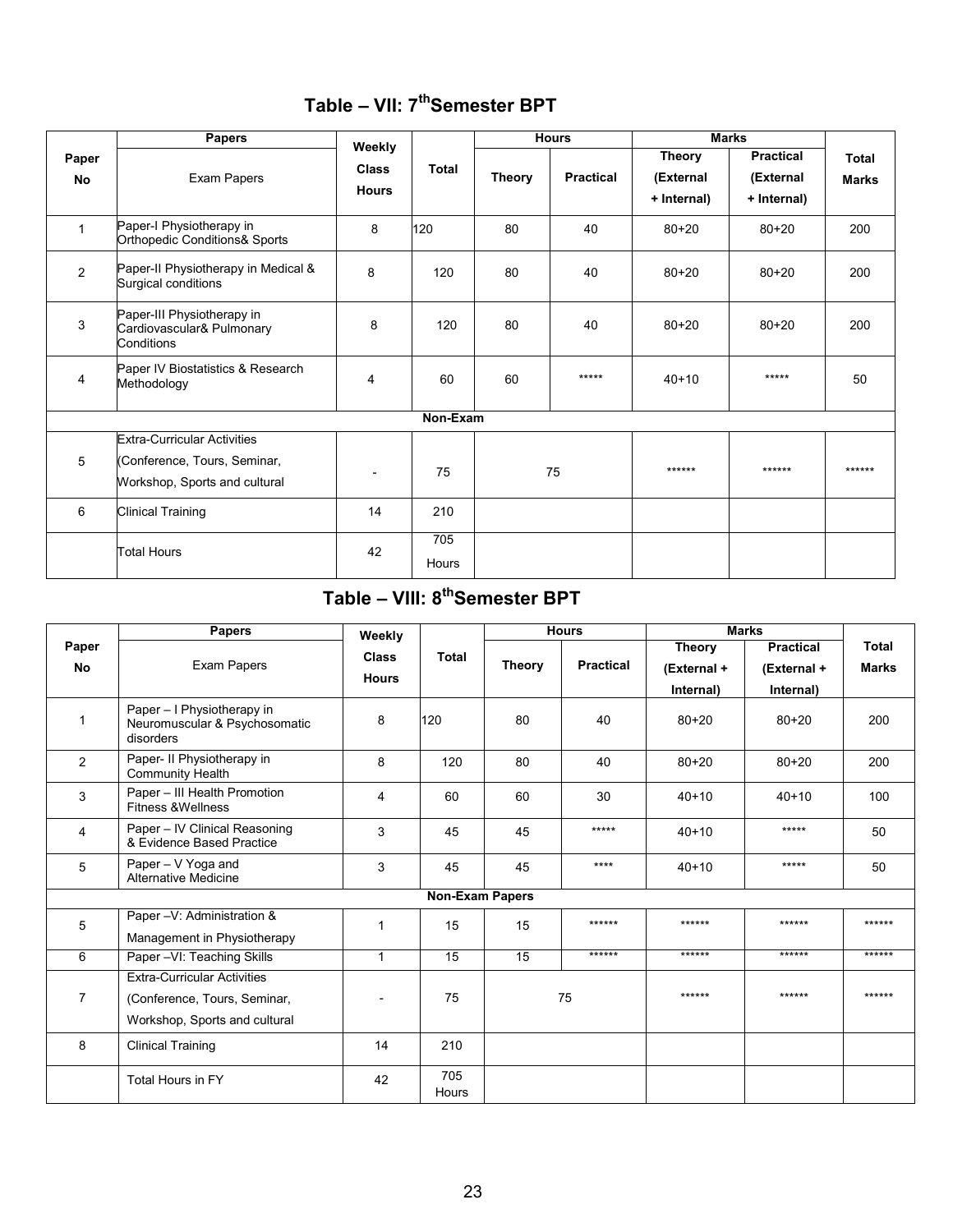#### **Table – IX: INTERNSHIP & PROJECT WORK**

| Sr. No. | Program/Work                | <b>Weekly Hours</b> | <b>Total hours</b> |
|---------|-----------------------------|---------------------|--------------------|
|         | Internship                  | 42-48               | 1100               |
| 2.      | Project work / Dissertation |                     | 100                |
|         | <sup>-</sup> otal           |                     | 1200               |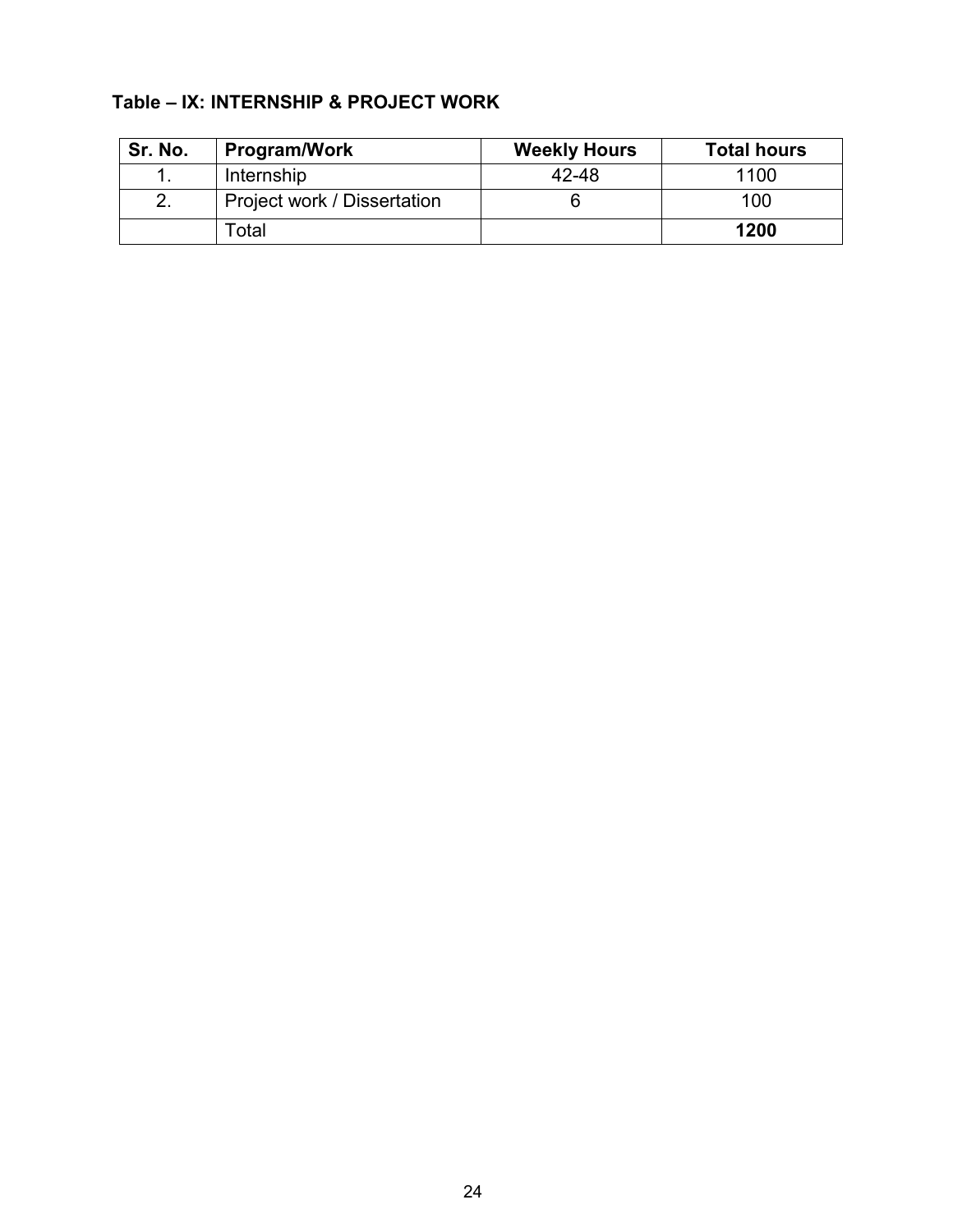#### **BACHELOR OF PHYSIOTHERAPY-TRANSCRIPT**

| Sr.No              | Subject /Paper                                                                                        | <b>Total hour</b> |  |  |  |
|--------------------|-------------------------------------------------------------------------------------------------------|-------------------|--|--|--|
|                    | 1 <sup>st</sup> Semester BPT                                                                          |                   |  |  |  |
| <b>Exam Papers</b> |                                                                                                       |                   |  |  |  |
| 1                  | Paper - I: Human Anatomy I                                                                            | 150               |  |  |  |
| $\overline{c}$     | Paper -II: Human Physiology I                                                                         | 120               |  |  |  |
| 3                  | Paper -III: Biochemistry                                                                              | 60                |  |  |  |
| 4                  | Paper - IV: Sociology                                                                                 | 60                |  |  |  |
| 5                  | Paper -V: Basic Principles of Biomechanics                                                            | 60                |  |  |  |
|                    | <b>Non-Exam Papers</b>                                                                                |                   |  |  |  |
| 6                  | Paper -VI: Introduction to Physiotherapy and National Healthcare delivery system in<br>India          | 30                |  |  |  |
| $\overline{7}$     | Paper - VII: English, Communication and soft skills                                                   | 45                |  |  |  |
| 8                  | Paper -VIII: PBL / Assignment / ICT learning / Integrated seminar                                     | 45                |  |  |  |
| 9                  | Extra-Curricular Activities (Conference, Tours, Seminar, Workshop, Sports and cultural<br>activities) | 75                |  |  |  |
| 10                 | Community orientation and clinical visit                                                              | 60                |  |  |  |
|                    | <b>Total Hours in 1st Semester BPT</b>                                                                | 705 Hours         |  |  |  |
|                    |                                                                                                       |                   |  |  |  |
|                    | 2 <sup>nd</sup> Semester BPT                                                                          |                   |  |  |  |
|                    | <b>Exam Papers</b>                                                                                    |                   |  |  |  |
| 1                  | Paper - I: Human Anatomy II                                                                           | 150               |  |  |  |
| $\overline{c}$     | Paper - II: Human Physiology II                                                                       | 120               |  |  |  |
| 3                  | Paper - III: General and Clinical Psychology                                                          | 60                |  |  |  |
| 4                  | Paper - IV: Biomedical Physics                                                                        | 90                |  |  |  |
|                    | <b>Non-Exam Papers</b>                                                                                |                   |  |  |  |
| 5                  | Paper -V:Introduction to quality and patient safety                                                   | 60                |  |  |  |
| 6                  | Paper -VI: PBL / Assignment / ICT learning / Integrated seminar                                       | 60                |  |  |  |
| 7                  | Extra-Curricular Activities (Conference, Tours, Seminar, Workshop, Sports and cultural<br>activities) | 75                |  |  |  |
| 8                  | Community orientation and clinical visit                                                              | 90                |  |  |  |
|                    | Total Hours in 2 <sup>nd</sup> Semester BPT                                                           | 705 Hours         |  |  |  |

| Sr.No | <b>Subject /Paper</b>                                                                                 | <b>Total hour</b> |  |  |  |  |
|-------|-------------------------------------------------------------------------------------------------------|-------------------|--|--|--|--|
|       | 3rdSemester BPT                                                                                       |                   |  |  |  |  |
|       | <b>Exam Papers</b>                                                                                    |                   |  |  |  |  |
|       | Paper -I: Pathology                                                                                   | 60                |  |  |  |  |
| 2     | Paper -I: Microbiology                                                                                | 60                |  |  |  |  |
| 3     | Paper-III: Pharmacology                                                                               | 60                |  |  |  |  |
| 4     | Paper -IV: Foundation of Exercise Therapy and Therapeutic Massage                                     | 210               |  |  |  |  |
|       |                                                                                                       |                   |  |  |  |  |
|       | <b>Non-Exam Papers</b>                                                                                |                   |  |  |  |  |
| 5     | Paper -V: Medical Law and ethics in physiotherapy                                                     | 30                |  |  |  |  |
| 6     | Paper -VI: Medical Terminology & Record keeping                                                       | 30                |  |  |  |  |
| 7     | Extra-Curricular Activities (Conference, Tours, Seminar, Workshop, Sports and cultural<br>activities) | 75                |  |  |  |  |
| 8     | <b>Supervised Clinical Practice</b>                                                                   | 180               |  |  |  |  |
|       | Total Hours in 3 <sup>rd</sup> Semester BPT                                                           | 705 Hours         |  |  |  |  |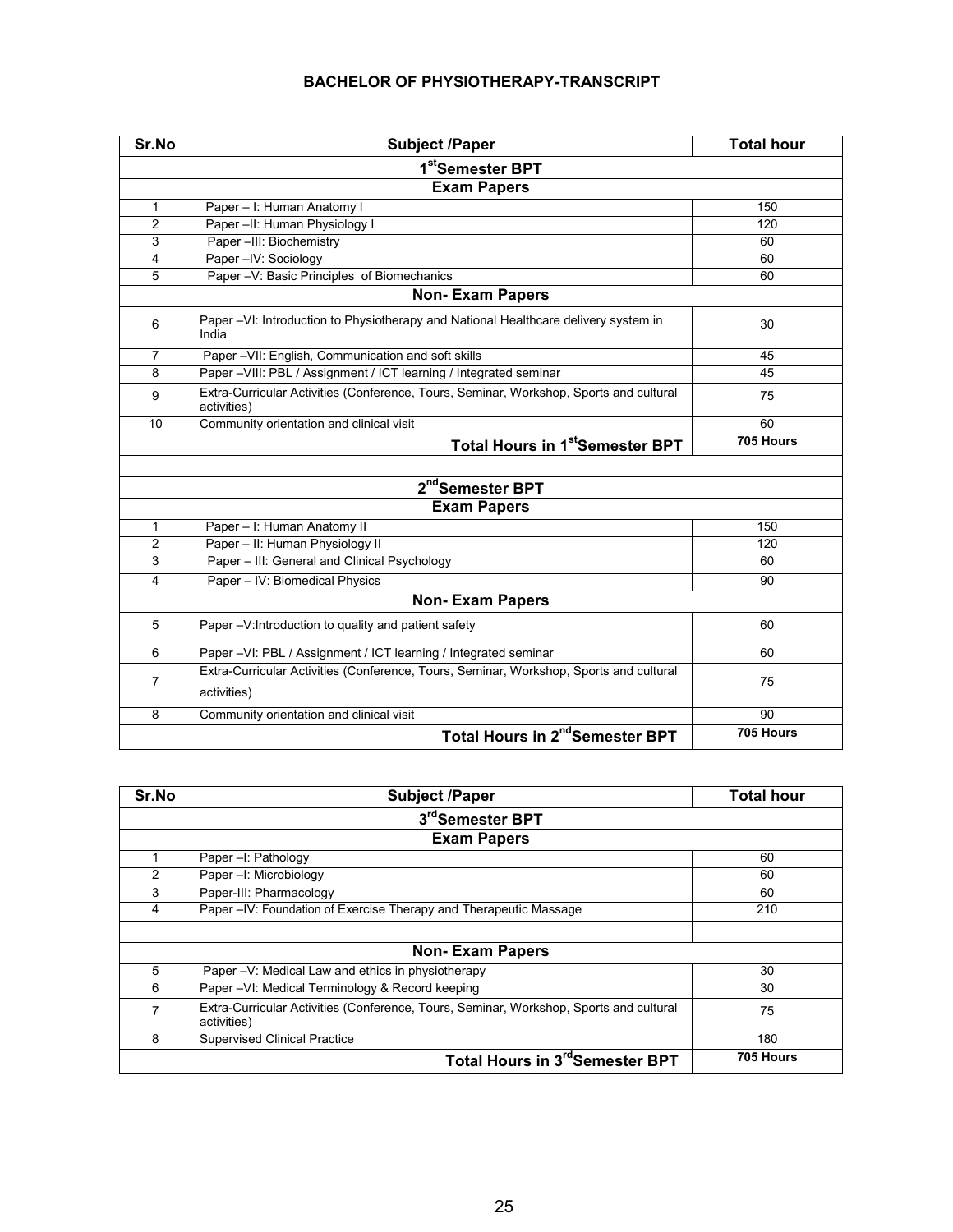| Sr.No | <b>Subject /Paper</b>                                                                                 | <b>Total hour</b> |  |  |  |
|-------|-------------------------------------------------------------------------------------------------------|-------------------|--|--|--|
|       | 4th Semester BPT                                                                                      |                   |  |  |  |
|       | <b>Exam Papers</b>                                                                                    |                   |  |  |  |
|       | Paper-I: Biomechanics & Kinesiology                                                                   | 90                |  |  |  |
| 2     | Paper -II: Exercise Therapy                                                                           | 210               |  |  |  |
| 3     | Paper -III: Electrotherapy                                                                            | 210               |  |  |  |
|       | <b>Non-Exam Papers</b>                                                                                |                   |  |  |  |
| 4     | Extra-Curricular Activities (Conference, Tours, Seminar, Workshop, Sports and cultural<br>activities) | 75                |  |  |  |
| 5     | <b>Supervised Clinical Practice</b>                                                                   | 120               |  |  |  |
|       | Total Hours in 4th Semester BPT                                                                       | 705 Hours         |  |  |  |
|       |                                                                                                       |                   |  |  |  |

| Sr.No          | <b>Subject /Paper</b>                                                                                 | <b>Total hour</b> |
|----------------|-------------------------------------------------------------------------------------------------------|-------------------|
|                | 5 <sup>th</sup> Semester BPT                                                                          |                   |
|                | <b>Exam Papers</b>                                                                                    |                   |
|                | Paper-I: Orthopedics - Traumatology & Non-Traumatology                                                | 90                |
| 2              | Paper-II: Medicine                                                                                    | 90                |
| 3              | Paper - III: Surgery                                                                                  | 90                |
| 4              | Paper - IV: Physical & Functional Diagnosis - I                                                       | 105               |
|                |                                                                                                       |                   |
|                | <b>Non-Exam Papers</b>                                                                                |                   |
| 5              | Paper -V: Professionalism and values                                                                  | 15                |
| 6              | Paper - VI: Basic Computers And Information Science                                                   | 30                |
| $\overline{7}$ | Extra-Curricular Activities (Conference, Tours, Seminar, Workshop, Sports and cultural<br>activities) | 75                |
| 8              | <b>Clinical Training</b>                                                                              | 210               |
|                | Total Hours in 5 <sup>th</sup> Semester BPT                                                           | 705 Hours         |
|                |                                                                                                       |                   |

| Sr.No         | <b>Subject /Paper</b>                                                                                 | <b>Total hour</b> |  |  |  |
|---------------|-------------------------------------------------------------------------------------------------------|-------------------|--|--|--|
|               | 6 <sup>th</sup> Semester BPT                                                                          |                   |  |  |  |
|               | <b>Exam Papers</b>                                                                                    |                   |  |  |  |
|               | Paper-I ClinicalNeurology & Neurosurgery                                                              | 75                |  |  |  |
| $\mathcal{P}$ | Paper - Il Clinical Cardiovascular & Pulmonary Conditions + CT Surgery                                | 75                |  |  |  |
| 3             | <b>Paper - III Community Medicine</b>                                                                 | 75                |  |  |  |
| 4             | Paper - IV Physical & Functional Diagnosis II                                                         | 105               |  |  |  |
|               | <b>Non-Exam Papers</b>                                                                                |                   |  |  |  |
| 5             | Paper -V: Diagnostic imaging for physiotherapists                                                     | 30                |  |  |  |
| 6             | Paper - VI: ENT + Ophthalmology                                                                       | 30                |  |  |  |
| 7             | Extra-Curricular Activities (Conference, Tours, Seminar, Workshop, Sports and cultural<br>activities) | 75                |  |  |  |
| 8             | <b>Clinical Training</b>                                                                              | 240               |  |  |  |
|               | Total Hours in 6 <sup>th</sup> Semester BPT                                                           | 705 Hours         |  |  |  |
|               |                                                                                                       |                   |  |  |  |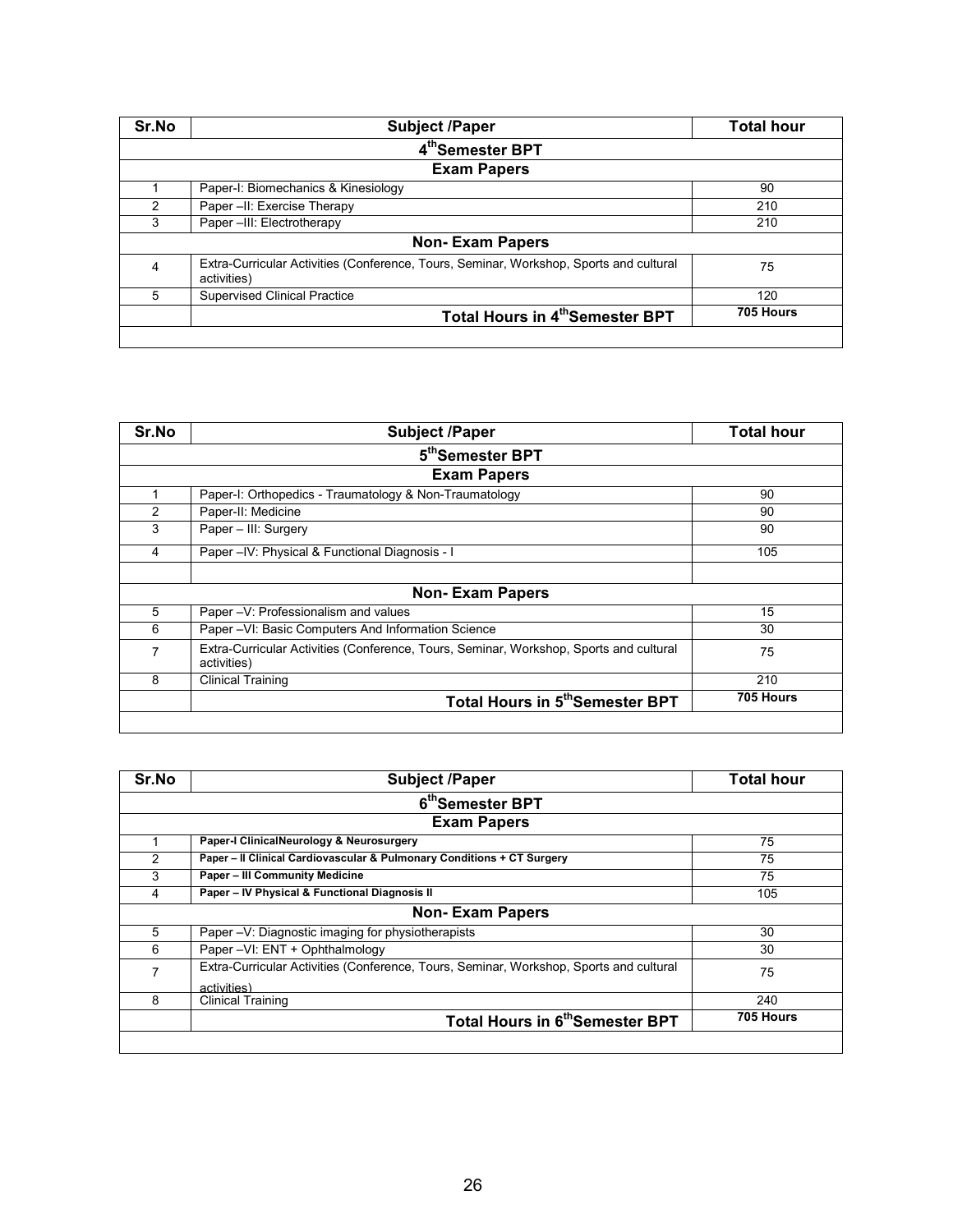| Sr.No         | <b>Subject /Paper</b>                                                                                 | Total hour |  |  |  |
|---------------|-------------------------------------------------------------------------------------------------------|------------|--|--|--|
|               | 7th Semester BPT                                                                                      |            |  |  |  |
|               | <b>Exam Papers</b>                                                                                    |            |  |  |  |
|               | Paper-I Physiotherapy in Orthopedic Conditions& Sports                                                | 120        |  |  |  |
| $\mathcal{P}$ | Paper-II Physiotherapy in Medical & Surgical conditions                                               | 120        |  |  |  |
| 3             | Paper-III Physiotherapy in Cardiovascular& Pulmonary Conditions                                       | 120        |  |  |  |
| 4             | Paper IV Biostatistics & Research Methodology                                                         | 60         |  |  |  |
|               | <b>Non-Exam Papers</b>                                                                                |            |  |  |  |
| 5             | Extra-Curricular Activities (Conference, Tours, Seminar, Workshop, Sports and cultural<br>activities) | 75         |  |  |  |
| 6             | <b>Clinical Training</b>                                                                              | 210        |  |  |  |
|               | Total Hours in 7 <sup>th</sup> Semester BPT                                                           | 705 Hours  |  |  |  |
|               |                                                                                                       |            |  |  |  |

| Sr.No | <b>Subject /Paper</b>                                                                                 | <b>Total hour</b> |  |  |  |
|-------|-------------------------------------------------------------------------------------------------------|-------------------|--|--|--|
|       | 8 <sup>th</sup> Semester BPT                                                                          |                   |  |  |  |
|       | <b>Exam Papers</b>                                                                                    |                   |  |  |  |
|       | Paper – I Physiotherapy in Neuromuscular & Psychosomatic disorders                                    | 120               |  |  |  |
| 2     | Paper- II Physiotherapy in Community Health                                                           | 120               |  |  |  |
| 3     | Paper - III Health Promotion Fitness & Wellness                                                       | 60                |  |  |  |
| 4     | Paper - IV Clinical Reasoning & Evidence Based Practice                                               | 45                |  |  |  |
| 5     | Paper - V Yoga and Alternative Medicine                                                               | 45                |  |  |  |
|       | <b>Non-Exam Papers</b>                                                                                |                   |  |  |  |
| 5     | Paper - V: Administration & Management in Physiotherapy                                               | 15                |  |  |  |
| 6     | Paper - VI: Teaching Skills                                                                           | 15                |  |  |  |
| 7     | Extra-Curricular Activities (Conference, Tours, Seminar, Workshop, Sports and cultural<br>activities) | 75                |  |  |  |
| 8     | <b>Clinical Training</b>                                                                              | 210               |  |  |  |
|       | Total Hours in 8 <sup>th</sup> Semester BPT                                                           | 705 Hours         |  |  |  |
|       |                                                                                                       |                   |  |  |  |

#### **INTERNSHIP & PROJECT WORK**

| Sr. No. | <b>Program/Work</b>         | <b>Weekly Hours</b> | <b>Total hours</b> |
|---------|-----------------------------|---------------------|--------------------|
|         | Internship                  | 42-48               | 1100               |
|         | Project work / Dissertation |                     | 100                |
|         | Гоtal                       |                     | 1200               |

Total Transcript Hours = 5640 Hours + 1200 Hours = **6840** Hours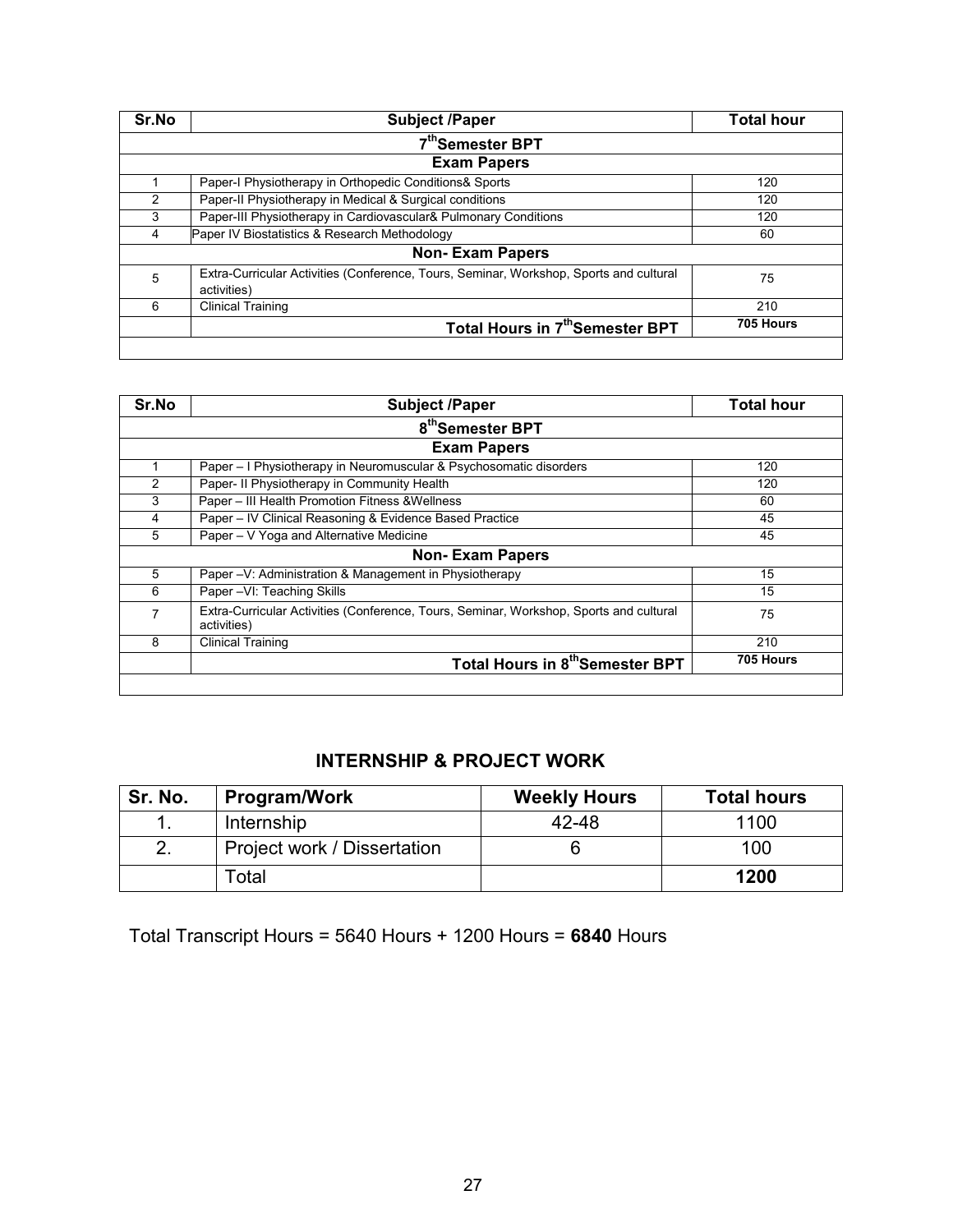# **SYLLABI**

### **First Semester B.P.T**

### **HUMAN ANATOMY I**

**SUBJECT DESCRIPTION** - It is designed to provide students with the working knowledge of the structure of the human body which is essential foundation for their clinical studies.

#### **THEORY –**

#### **1.** Histology **[In Brief only]:Not for University Examination**

General Histology, study of the basic tissues of the body; Microscope, Cell, Epithelium, Connective Tissue, Cartilage, Bone, Muscular tissue, Nerve Tissue – TS & LS, Circulatory system – large sized artery, medium sized artery, large sized vein, lymphoid tissue, Skin and its appendages.

#### **2.** Embryology**[In Brief only]:Not for University Examination**

- a. Ovum, Spermatozoa, fertilization and formation of the Germ layers and their derivations.
- b. Development of skin, Fascia, blood vessels, lymphatic,
- c. Development of bones, axial and appendicular skeleton and muscles,
- d. Neural tube, brain vessels and spinal cord,
- e. Development of brain and brain stem structures
- **3.** General Anatomy
	- a. Introduction to Anatomy, terms and terminology.
	- b. Regions of Body, cavities and Systems outline.
	- c. Surface anatomy Musculo-skeletal, cardiopulmonary system.
	- d. Cell Structure and function of cell organelles (Brief outline only).
	- e. Connective tissue & its modification, Endocrine System,membranes.
	- f. Bone structure, blood supply, growth, ossification, and classification.
	- g. Muscle classification, structure and functional aspect
	- h. Nerve structure, classification, microscopy with examples.
	- i. Neurons, classification with examples.
	- j. Parts of a typical spinal curve /Dermatome
- **4.** Regional Anatomy
	- a. Thorax:
		- i. Cardio Vascular System Mediastinum: Divisions and contents Pericardium: Thoracic Wall: position, shape and parts of the heart; conducting System; blood Supply and nerve supply of the heart; names of the blood vessels and their distribution in the body – region wise.
		- ii. Respiratory system Outline of respiratory passages: Pleura and lungs: position, parts, relations, blood supply and nerve supply; Lungs – emphasize on bronchopulmonary segments.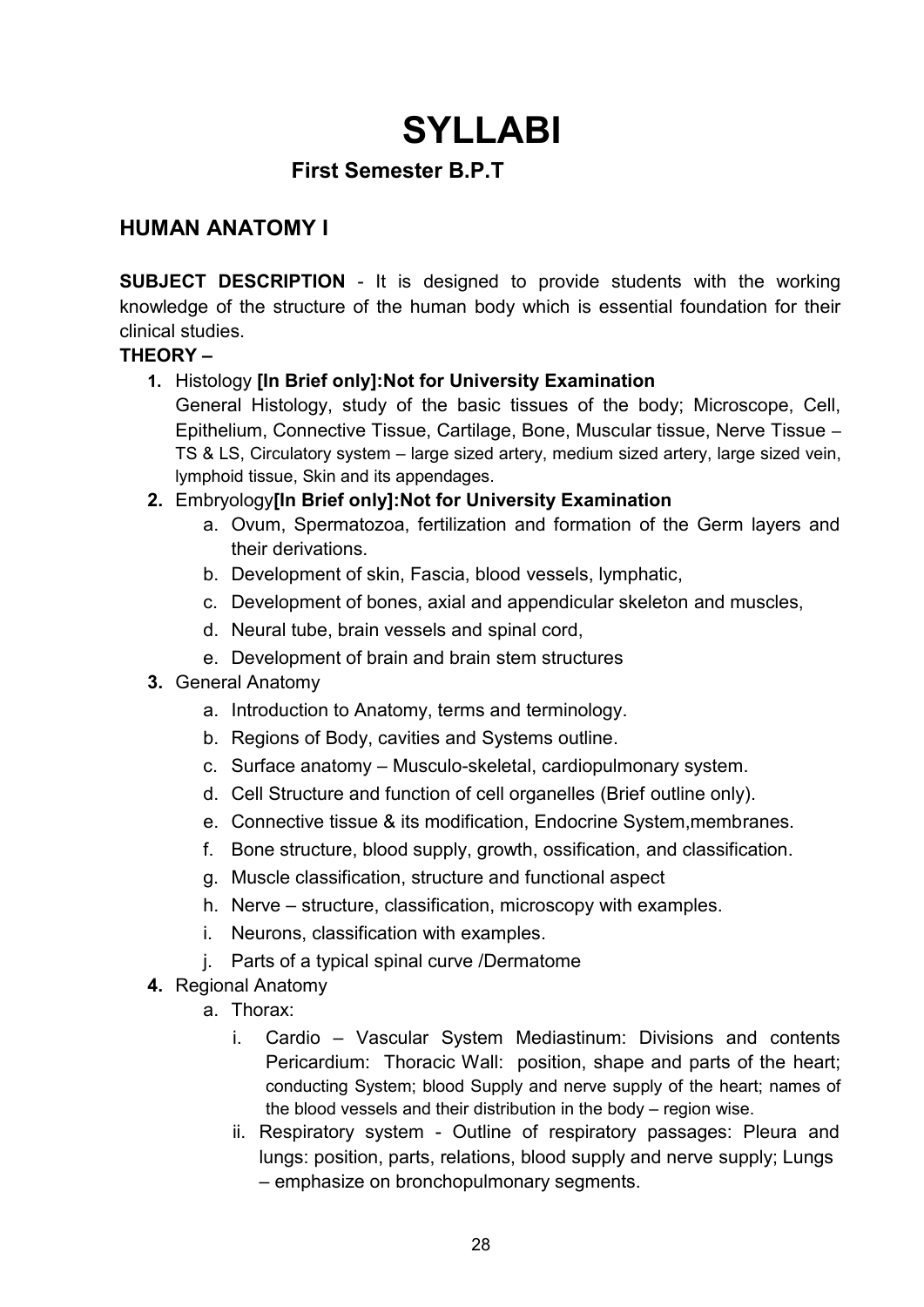- iii. Diaphragm: Origin, insertion, nerve supply and action, openings in the diaphragm.
- iv. Intercostal muscles and Accessory muscles of respiration: Origin, insertion, nerve supply and action.
- b. Abdomen:
	- i. Peritoneum: Parietal peritoneum, visceral peritoneum, folds of peritoneum, functions of peritoneum.
	- ii. Large blood vessels of the gut.
	- iii. Location, size, shape, features, blood supply, nerve supply and functions of the following: stomach, liver, spleen, pancreas, kidney, urinary bladder, intestines, gallbladder.
- c. Pelvis: Position, shape, size, features, blood supply and nerve supply of the male and female reproductive system.
- d. Endocrine glands: Position, shape, size, function, blood supply and nerve supply of the following glands: Hypothalamus and pituitary gland, thyroid glands, parathyroid glands, Adrenal glands, pancreatic islets, ovaries and testes, pineal glands, thymus.

#### **List of Practical / Demonstrations**:

- 1. Histology-Elementary tissue including surface Anatomy- **Not for University Examination**
- 2. Embryology-models, charts- **Not for University Examination**
- 3. Demonstration of regions of body, dermatomes, Myotomes, classification of the joints, muscles, movements and range of motion on the models and charts
- 4. Demonstration of Anatomical position of body
- 5. Demonstration of elementary tissue by specimen, charts, model etc
- 6. Thorax including surface anatomy, abdominal muscles
- 7. Demonstration of the muscles of the respiration, movements of the thorax (pump handle and bucket handle), organs in the thorax
- 8. Identification of the ribs, sternum, thoracic vertebra, its parts, attachment of the muscles, nerves and vessels relation to bone
- 9. Surface making of the lung, pleura, fissures and lobes of lungs, Heart
- 10. Male and female reproductive system
- 11. Demonstration of the muscles of anterior abdominal wall, surface marking of various abdominal organs and identification of the parts of abdominal organs.
- 12. Identification and surface anatomy of the endocrine organs.
- 13. Surface markings of various organs and bony prominences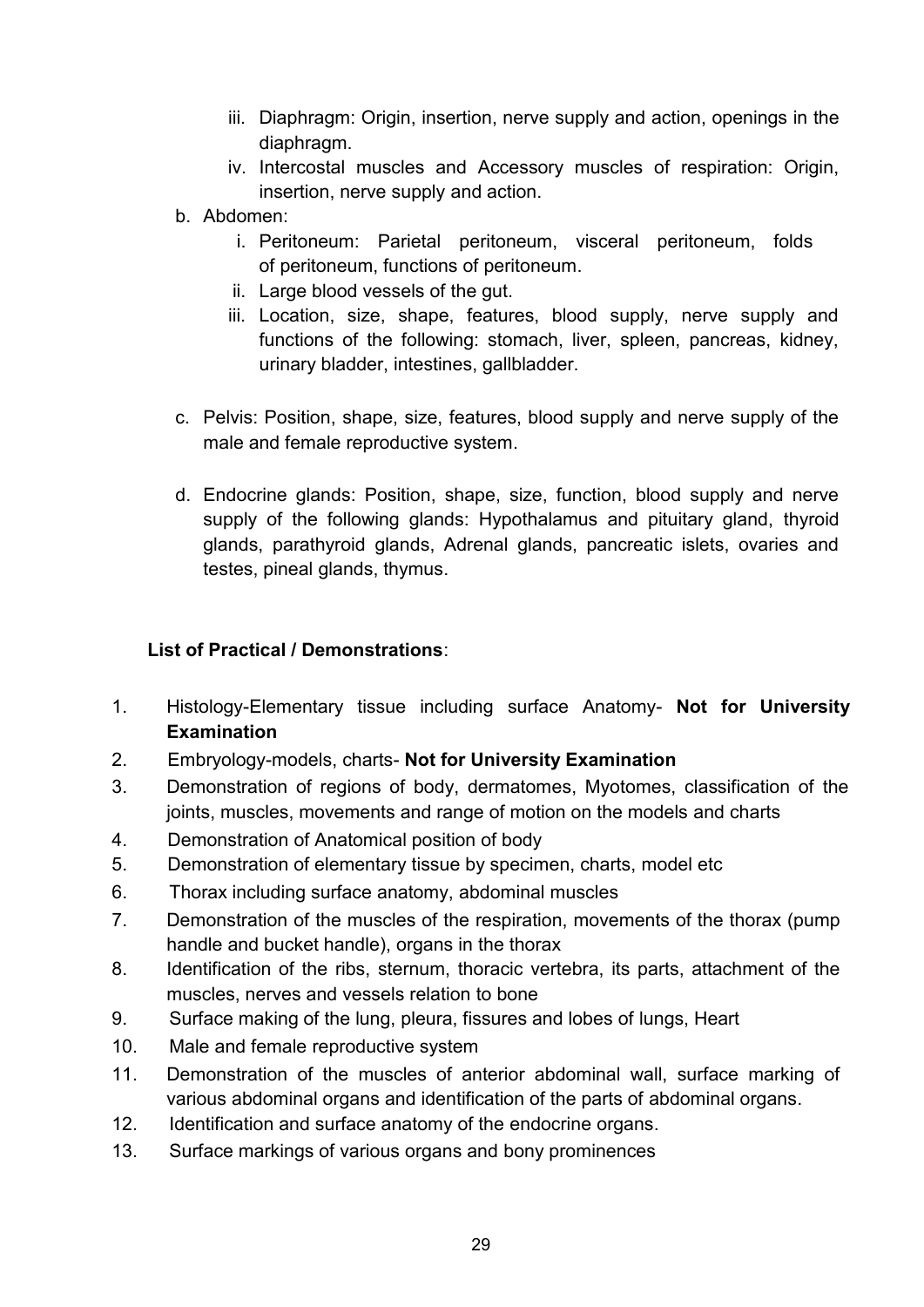#### **Recommended Text books:**

- 1. SNELL [ Richard S], Clinical Anatomy for Medical students: Ed. 5. Little Brown and Company Boston.
- 2. B.D Chaurasia's Human Anatomy Regional and Applied; Volume I, Volume II and Volume III.
- 3. SINGH [Inderbir], Human Osteology. JP Brothers, New Delhi1990.
- 4. SINGH [Inderbir], Text book of Anatomy with colour atlas: Vol I, II, III.
- 5. SINGH [Inderbir], Essentials of Anatomy JP Brothers, New Delhi
- 6. Anatomy by Vishram Singh
- 7. F. Netter Atlas
- 8. Atlas of Anatomy Gilroy, Ross, Thieme Publishers
- 9. Adam`s Atlas.
- 10. McMinns Atlas
- 11 Grant`s Atlas

#### **Recommended Text books for Practical:**

1. ROMANES [ G J], Cunningham manual of practical anatomy: Vol I, II, III

#### **Reference Books:**

- 1. PODAR Handbook of Osteology: Ed. 11 Scientific book co.
- 2. Gray's Anatomy
- 3. TORTORA Principles of Anatomy & Physiology: Ed. 8 Harper & Rowpub.
- 4. McMinn McMinn's color atlas of Human Anatomy.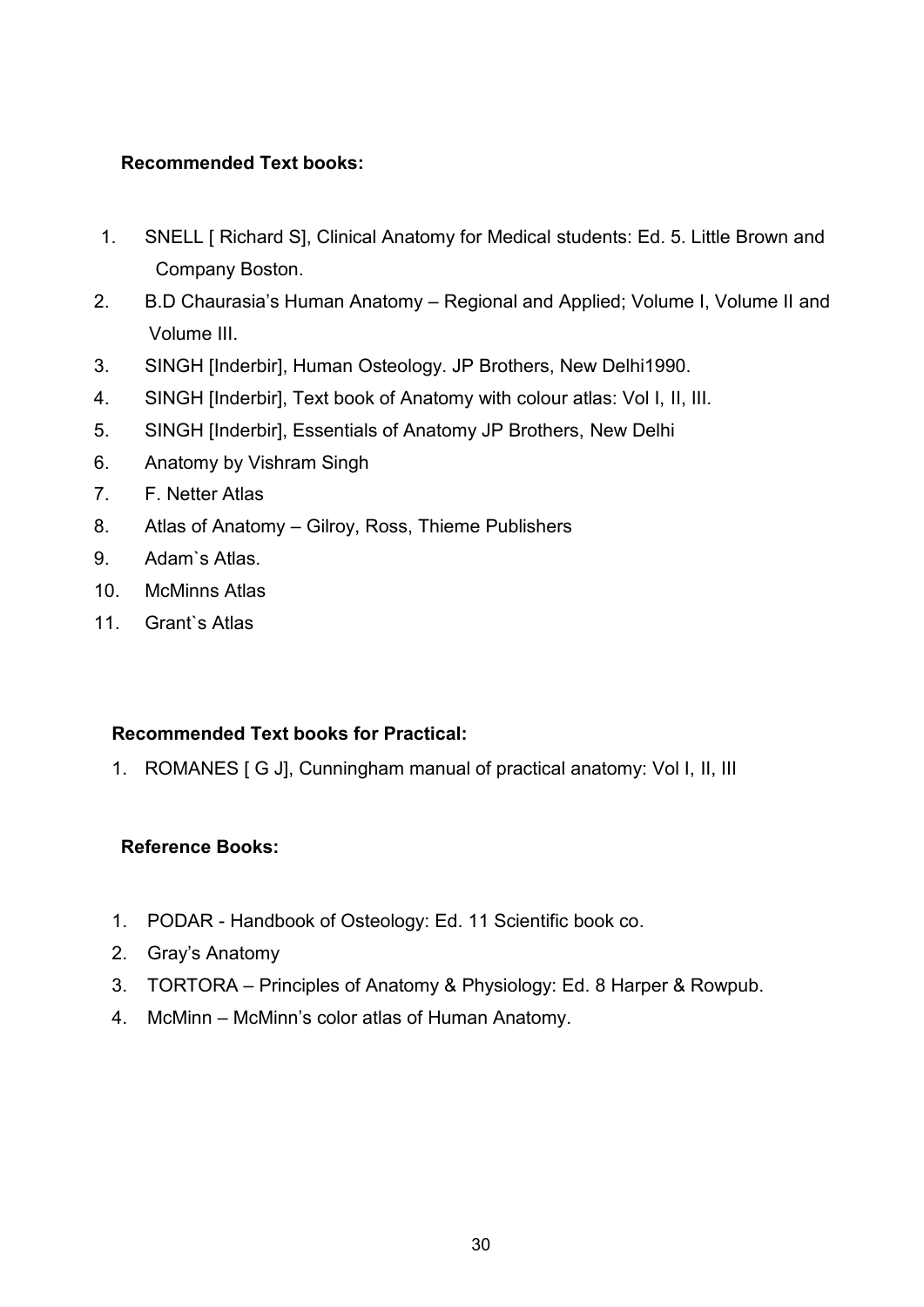### **HUMAN PHYSIOLOGY – I**

**SUBJECT DESCRIPTION**: The course in Physiology over the first year is designed to give the student an in-depth knowledge of fundamental reactions of living organisms, particularly in the human body. The major topics covered include the following: the cell; primary tissue; connective tissue; skin; muscle; nervous tissue; blood; lymphoid tissues; respiration; blood vessels; circulation; cardiac cycle; systemic circulation; gastrointestinal tract; kidneys; uterus; urinary tract; pregnancy; endocrine system.

#### **THEORY**

- 1. General Physiology
	- a. Cell: Morphology. Organelles: their structure and functions
	- b. Transport Mechanisms across the cell membrane
	- c. Body fluids: Distribution, composition.
- 2. Blood
	- a. Introduction: Composition and functions of blood.
	- b. Plasma: Composition, formation, functions. Plasma proteins.
	- c. RBC: count and its variations. Erythropoietin- stages, factors regulating. Reticulo-endothelial system (in brief) Haemoglobin –structure, function and derivatives Anemia (in detail), types of Jaundice. Blood indices, PCV, ESR.
	- d. WBC: Classification. Morphology, functions, count, its variation of each. Immunity
	- e. Platelets: Morphology, functions, count, its variations
	- f. Hemostatic mechanisms: Blood coagulation–factors, mechanisms. Their disorders. Anticoagulants.
	- g. Blood Groups: Landsteiner's law. Types, significance, determination,Erythroblastosisfoetalis.
	- h. Blood Transfusion: Cross matching. Indications and complications.
	- i. Lymph: Composition, formation, circulation and functions.
- 3. Cardiovascular System
	- a. Introduction: Physiological anatomy and nerve supply of the heart and blood vessels. Organization of CVS. Cardiac muscles: Structure. Ionic basis of action potential and pacemaker potential. Properties.
	- b. Conducting system: Components. Impulse conduction Cardiac Cycle: Definition. Phases of cardiac cycle. Pressure and volume curves. Heart sounds – causes, character. ECG: Definition. Different types of leads. Waves and their causes. P-R interval. Heart block.
	- c. Cardiac Output: Definition. Normal value. Determinants. Stroke volume and its regulation. Heart rate and its regulation. Their variations
	- d. Arterial Blood Pressure: Definition. Normal values and its variations. Determinants. Peripheral resistance. Regulation of BP.
	- e. Arterial pulse.
	- f. Shock Definition. Classification–causes and features
	- g. Regional Circulation: Coronary, Cerebral and Cutaneous circulation.
	- h. Cardiovascular changes during exercise.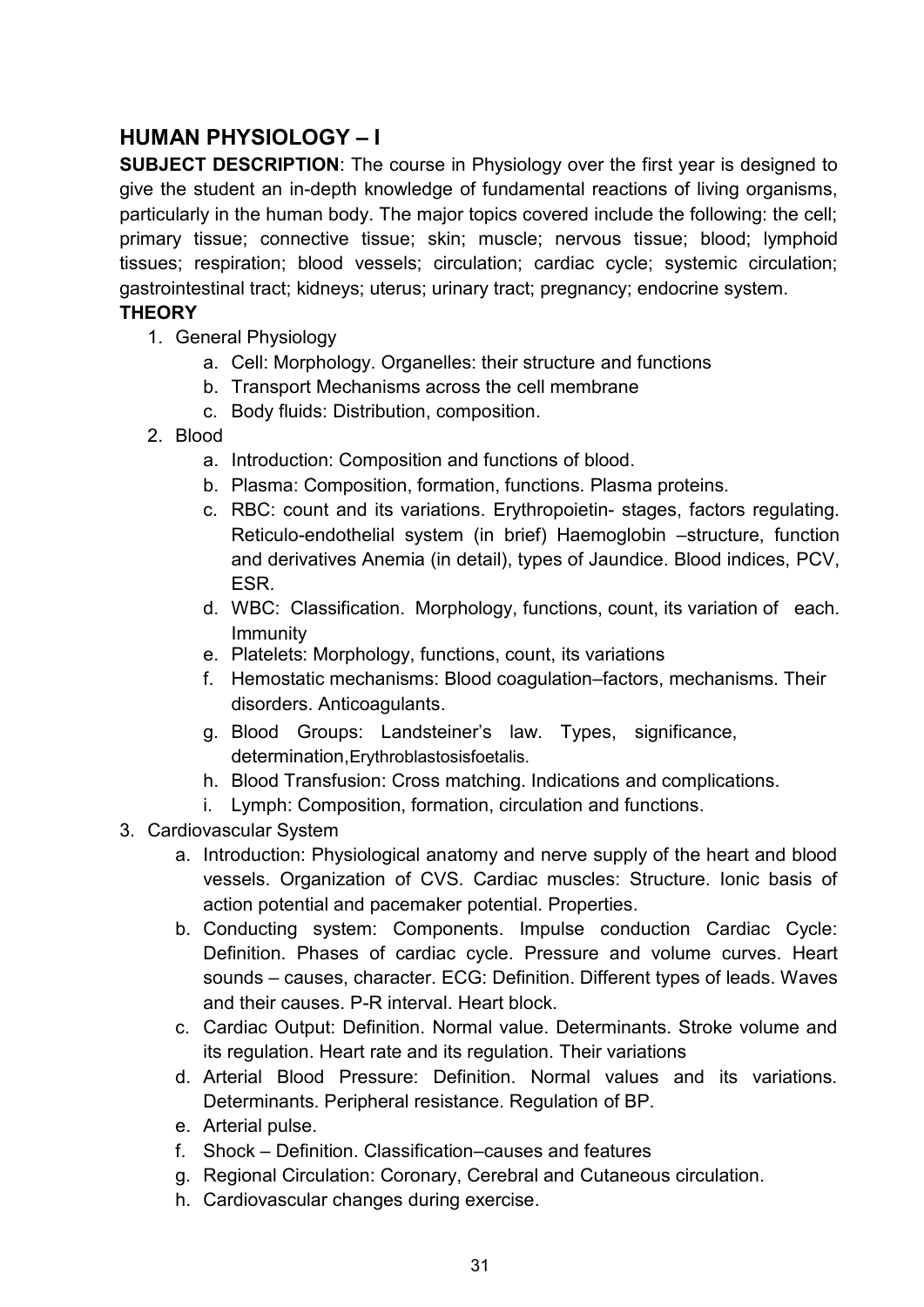- 4. Respiratory System
	- a. Introduction: Physiological anatomy Pleura, tracheo-bronchial tree, alveolus, respiratory membrane and their nerve supply. Functions of respiratory system. Respiratory muscles.
	- b. Mechanics of breathing: Intrapleural and Intrapulmonary pressure changes during respiration. Chest expansion. Lung compliance: Normal value, pressure-volume curve, factors affecting compliance and its variations. Surfactant – Composition, production, functions. RDS
	- c. Spirometry: Lung volumes and capacities. Timed vital capacity and its clinical significance. Maximum ventilation volume. Respiratory minute volume.
	- d. Dead Space: Types and their definition.
	- e. Pulmonary Circulation. Ventilation-perfusion ratio and its importance.
	- f. Transport of respiratory gases: Diffusion across the respiratory membrane. Oxygen transport – Different forms, oxygen-haemoglobin dissociation curve. Factors affecting it. P50, Haldane and Bohr effect. Carbon dioxide transport: Different forms, chloride shift.
	- g. Regulation of Respiration: Neural Regulation. Hering-breuer's reflex. Voluntary control. Chemical Regulation.
	- h. Hypoxia: Effects of hypoxia. Types of hypoxia. Hyperbaric oxygen therapy. Acclimatization Hypercapnoea. Asphyxia. Cyanosis – types and features. Dysbarism
	- i. Disorders of Respiration: Dyspnoea. Orthopnoea. Hyperpnoea, hyperventilation, apnoea, tachypnoea. periodic breathing – types Artificial respiration
	- j. Respiratory changes during exercise.
- 5. Digestive System
	- a. Introduction: Physiological anatomy and nerve supply of alimentary canal. Enteric nervous system
	- b. Salivary Secretion: Saliva: Composition. Functions. Regulation. Mastication (in brief)
	- c. Swallowing: Definition. Different stages. Function.
	- d. Stomach: Functions. Gastric juice: Gland, composition, function, regulation. Gastrin: Production, function and regulation. Peptic ulcer. Gastric motility. Gastric emptying. Vomiting.
	- e. Pancreatic Secretion: Composition, production, function. Regulation.
	- f. Liver: Functions of liver. Bile secretion: Composition, functions and regulation. Gall bladder: Functions.
	- g. Intestine: Succusentericus: Composition, function and regulation of secretion. Intestinal motility and its function and regulation.
	- h. Mechanism of Defecation.
- 6. Endocrine System
	- a. Introduction: Major endocrine glands. Hormone: classification, mechanism of action. Functions of hormones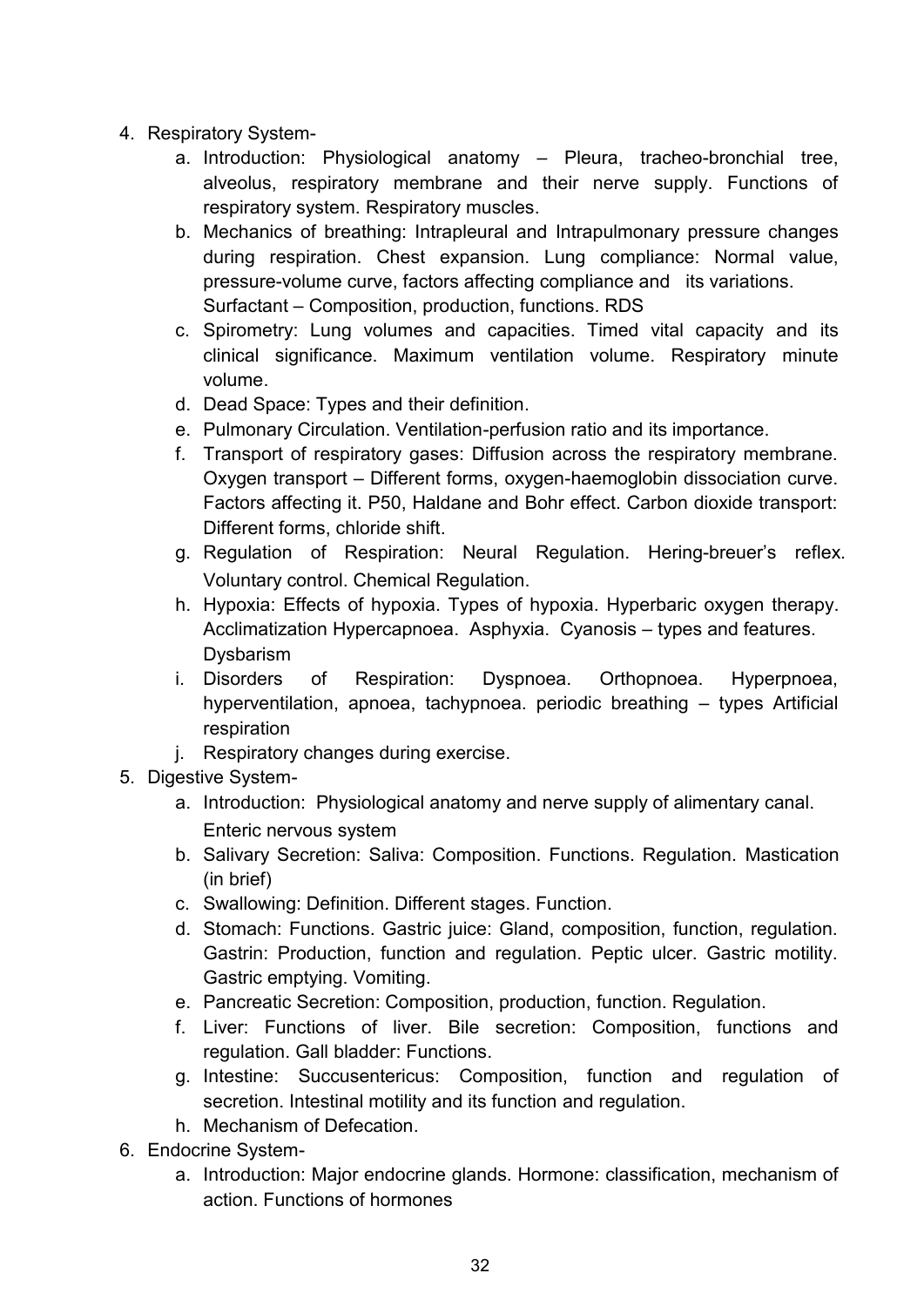- b. Pituitary Gland: Anterior Pituitary and Posterior Pituitary hormones: Secretory cells, action on target cells, regulation of secretion of each hormone. Disorders: Gigantism, Acromegaly, Dwarfism, Diabetes insipidus. Physiology of growth and development: hormonal and other influences.
- c. Pituitary-Hypothalamic Relationship.
- d. Thyroid Gland: Thyroid hormone and calcitonin: secretory cells, synthesis, storage, action and regulation of secretion. Disorders: Myxedema, Cretinism, Grave'sdisease.
- e. Parathyroid hormones: secretory cell, action, regulation of secretion. Disorders: Hypoparathyroidism. Hyperthyroidism. Calcium metabolism and its regulation.
- f. Adrenal Gland: Adrenal Cortex: Secretory cells, synthesis, action, regulation of secretion of Aldosterone, Cortisol, and Androgens. Disorders: Addison's disease, Cushing's syndrome, Conn's syndrome, Adrenogenitalsyndrome.
- g. Adrenal Medulla: Secretory cells, action, regulation of secretion of adrenaline and noradrenalin. Disorders:Phoechromocytoma.
- h. Endocrine Pancreas: Secretory cells, action, regulation of secretion of insulin and glucagon. Glucose metabolism and its regulation. Disorder: Diabetes mellitus.
- i. Calcitrol, Thymus and Pineal gland (very brief).
- j. Local Hormones.(Briefly) .

#### **PRACTICALS –**

- 1. Haematology:
	- a. Study of Microscope and its uses
	- b. Determination of RBC count
	- c. Determination of WBC count
	- d. Differential leukocyte count
	- e. Estimation of hemoglobin
	- f. Calculation of blood indices
	- g. Determination of blood groups
	- h. Determination of bleeding time
	- **i.** Determination of clotting time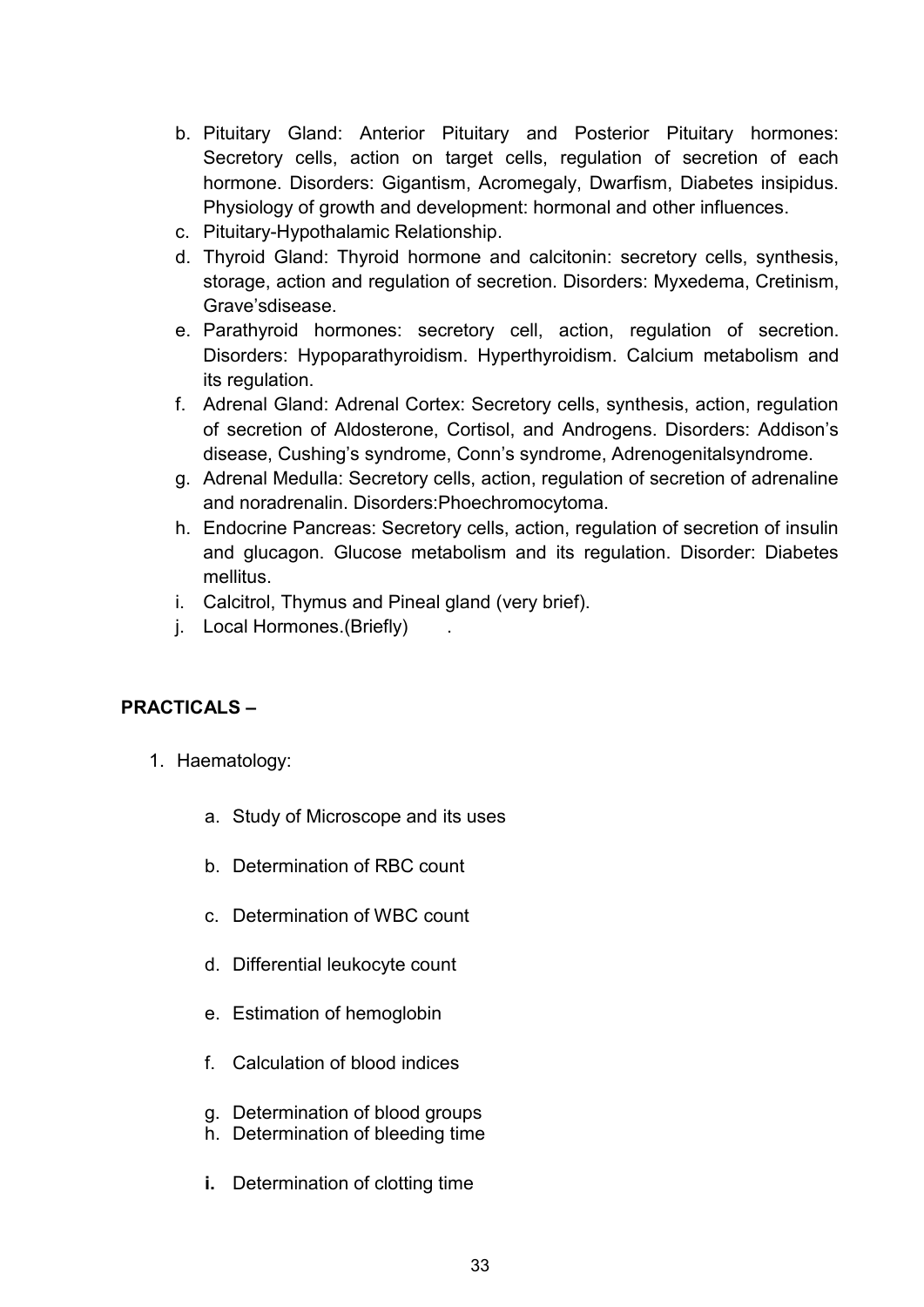- 2. Blood pressure– palpatory and auscultatory method: Variation of blood pressure in posture.
- 3. Auscultation of Normal breath sound & heart sound
- 4. Spirometry**:** Recording of Lung volumes & capacities.
- 5. Breathe holding time
- 6. Mercury column test (40 mm Hg test)
- 7. Clinical Examination: Chest expansion, Pulse rate and Respiratory rate,

#### Demonstrations only **(NOT for University Exam)**

- 1. Determination of ESR
- 2. Determination of PCV

#### **Recommended text books:**

- 1. Text book of medical physiology Guyton Arthur
- 2. Concise medical physiology Chaudhuri SujitK.
- 3. Human Physiology ChatterjeeC.C.
- 4. Text book of practical Physiology –Ranade.
- 5. Text of Physiology A. K.Jain.
- 6. Basics of Medical physiology- Venkatesh D &Sudhakar HH
- 7. Manipal Manual of Physiology Prof. C NChandrashekar
- 8. Exercise Physiology McArdle, Katch&Katch

#### **Reference:**

- 1. Review of Medical Physiology Ganong WilliamF.
- 2. Physiological basis of Medical practice Best &Taylor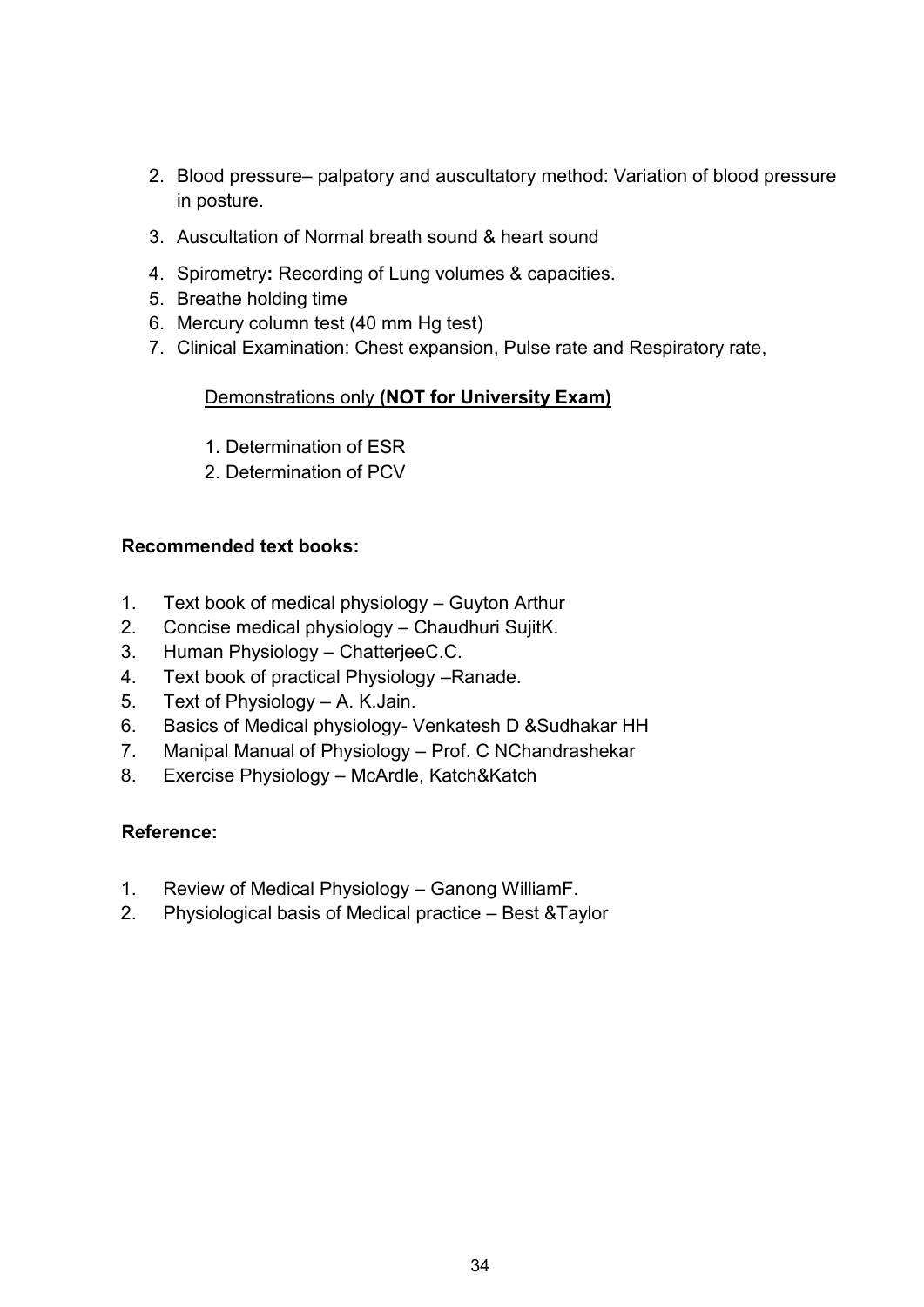### **BIOCHEMISTRY**

#### **THEORY**

- 1. Nutrition–
	- a. Introduction, Importance of nutrition Calorific values, Respiratory quotient – Definition, and its significance Energy requirement of a person - Basal metabolic rate: Definition, Normal values, factor affecting BMR Special dynamic action of food.
	- b. Physical activities Energy expenditure for various activities. Calculation of energy requirement of a person
	- c. Balanced diet
		- i. Recommended dietary allowances
		- ii. Role of carbohydrates in diet: Digestible carbohydrates and dietary fibers
		- iii. Role of lipids in diet
		- iv. Role of proteins in diet: Quality of proteins Biological value, net protein utilization, Nutritional aspects of proteins-essential and non- essential amino acids. Nitrogen balance
		- v. Nutritional disorders.
- 2. Carbohydrate Chemistry–
	- a. Definition, general classification with examples, Glycosidic bond
	- b. Structures, composition, sources, properties and functions of Mono
	- c. Glycosaminoglycan (mucopolysaccharides)
- 3. Lipid Chemistry–
	- a. Definition, general classification
	- b. Definition, classification, properties and functions of Fatty acids, Triacylglycerol, Phospholipids, Cholesterol
	- c. Essential fatty acids and their importance
	- d. Lipoproteins: Definition, classification, properties, Sources and function Ketone bodies
- 4. Amino-acid Chemistry–
	- a. Amino acid chemistry: Definition, Classification, Peptide bonds
	- b. Peptides: Definition, Biologically important peptides
	- c. Protein chemistry: Definition, Classification, Functions of proteins,
- 5. Enzymes–
	- a. Definition, Active site, Cofactor (Coenzyme, Activator), Proenzyme. Classification with examples, Factors effecting enzyme activity, Enzyme inhibition and significance, Isoenzymes, Diagnostic enzymology (clinical significance of enzymes)
- 6. Nucleotide and Nucleic acid Chemistry
	- a. Nucleotide chemistry: Nucleotide composition, functions of free nucleotides in body.
	- b. Nucleic acid (DNA and RNA) chemistry: Difference between DNA and RNA, Structure of DNA (Watson and Crick model), Functions of DNA. Structure and functions of tRNA, rRNA,mRNA.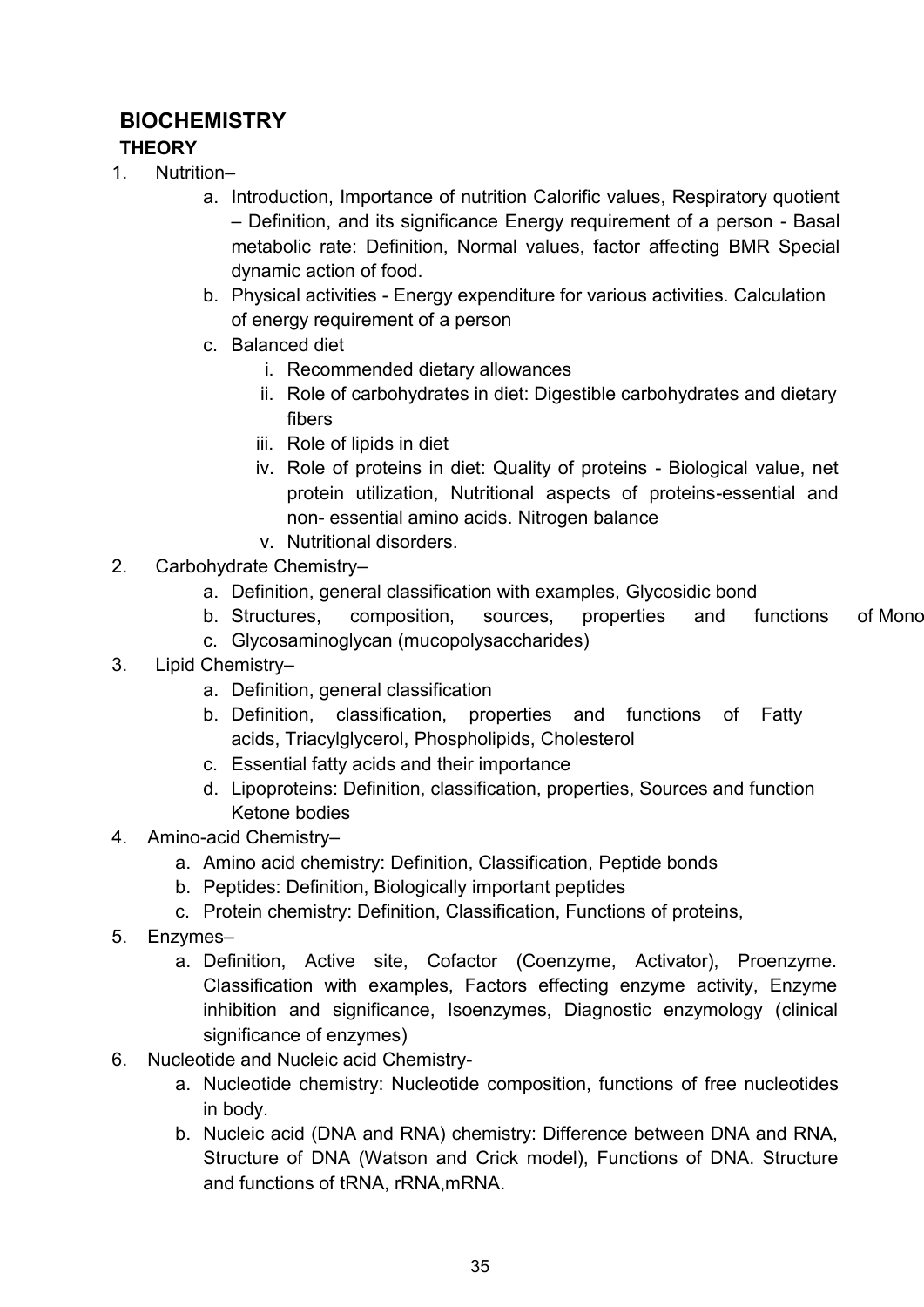- 7. Digestion and Absorption
	- a. General characteristics of digestion and absorption, Digestion and absorption of carbohydrates, proteins and lipids. Disorders of digestion and absorption – Lactose intolerance.
- 8. Carbohydrate Metabolism
	- a. Introduction, Glycolysis Aerobic, Anaerobic Citric acid cycle, Substrate level phosphorylation.
	- b. Glycogen metabolism Glycogenesis, Glycogenolysis, Metabolic disorders glycogen, Gluconeogenesis, Coricycle
	- c. Hormonal regulation of glucose, Glycosuria, Diabetes mellitus.
- 9. Lipid Metabolism
	- a. Introduction to lipid metabolism, Lipolysis, Oxidation of fatty acids -oxidation of fatty acids,
	- b. Lipogenesis Denovo synthesis of fatty acids, chain elongation, desaturation, triacylglycerol synthesis, fat metabolism in adipose tissues
	- c. Ketonebody metabolism: Ketone body formation (ketogenesis), utilization (ketolysis), ketosis, Rothera's test.
	- d. Cholesterol metabolism: synthesis, degradation, cholesterol transport
	- e. Hypercholesterolemia and its effects (atherosclerosis and coronary heart diseases) Hypocholesterolemic agents, Common hyperlipoproteinemia, Fatty liver
- 10. Amino acid and Protein Metabolism
	- a. Catabolism of amino acids Introduction, transamination, deamination, Fate of ammonia, transport of ammonia, Urea cycle
	- b. Specialized products formed from amino acids from glycine, arginine, methionine, phenylalanine andtyrosine.
- 11. Vitamins
	- a. Definition, classification according to solubility,
	- b. Individual vitamins Sources, Coenzyme forms, functions, RDA, digestion, absorption and transport, deficiency and toxicity.
- 12. Mineral Metabolism
	- a. Definition, Sources, RDA, Digestion, absorption, transport, excretion, functions, disorder of Individual minerals - Calcium, phosphate, iron, Magnesium, fluoride, selenium, molybdenum, copper. Phosphate, calcium and iron in detail.
- 13. Muscle Contraction–
	- a. Contractile elements in muscle, briefly on the process of muscle contraction, Energy for muscle contraction.
- 14. Biochemistry of Connective tissue
	- a. Introduction, various connective tissue proteins: Collagen, elastin Structure and associated disorders. Glycoproteins,Proteoglycans.
- 15. Hormone Action
	- a. Definition, classification, Mechanism of hormone action. Receptors, signal transduction, second messengers and cell function.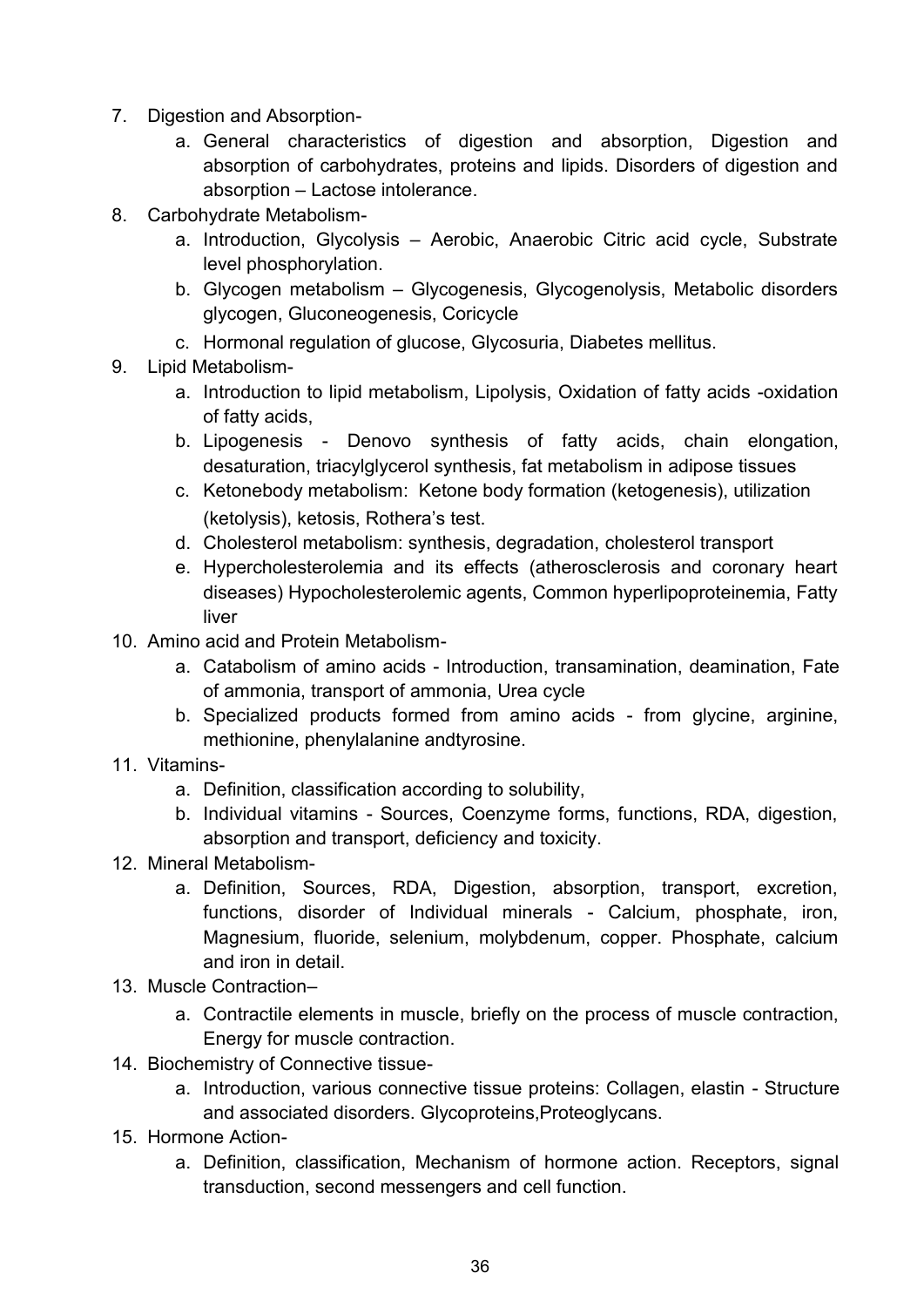- 16. Acid-Base balance
	- a. Acids, bases and buffers, PH. Buffer systems of the body, bicarbonate buffer system Role of lungs and kidneys in acid base balance, Acid base imbalance.
- 17. Water balance
	- a. Water distribution in the body, Body water, water turnover, Regulation of water balance: role of ADH and thirst centre.
- 18. Electrolyte balance
	- a. Osmolarity. Distribution of electrolytes.
	- b. Electrolyte balance: Role of aldosterone, rennin angiotensin system and ANF.
- 19. Clinical Biochemistry
	- a. Normal levels of blood and urine constituents, Relevance of blood and urine levels of Glucose, Urea, Uric acid, Creatinine, Calcium, Phosphates, pH and Bicarbonate. Liver function tests, Renal function tests.

#### **Recommended Textbooks:**

- 1. Fundamentals of Biochemistry by U. Satyanarayana, UChakrapani.
- 2. Manipal manual of Clinical Biochemistry.

## **Reference Books**: -

- 1. Fundamentals of Biochemistry by A.C. Deb Publisher: New central book agency
- 2. T.B. of Medical Biochemistry by MN Chatterjee, RanaShinde.
- 3. T.B. of Biochemistry by DM Vasudevan, shreekumariS.
- 4. MURRAY [ROBERT KK], Harper's Bio Chemistry Ed 24, Prentice Hall.1996
- 5. RAMAKRISHNA [S], PRASANNA [KG], RAJAN [R], Text Book of Medical Biochemistry.
- 6. VASUDEVAN [DM] and SREE KUMARI [S], Text Book of Biochemistry for Medical students.
- 7. DAS [Debajyothi], Biochemistry.
- 8. LEHININGER [Albert] et. al., Principles of Biochemistry.
- 9. ORTEN [James M] and NEUHAUS [OHO.W]. Human Biochemistry.
- 10. Strayer [LUBERT], Biochemistry.
- 11. DEVLIN [Thomas M], Biochemistry with Clinical Correlation.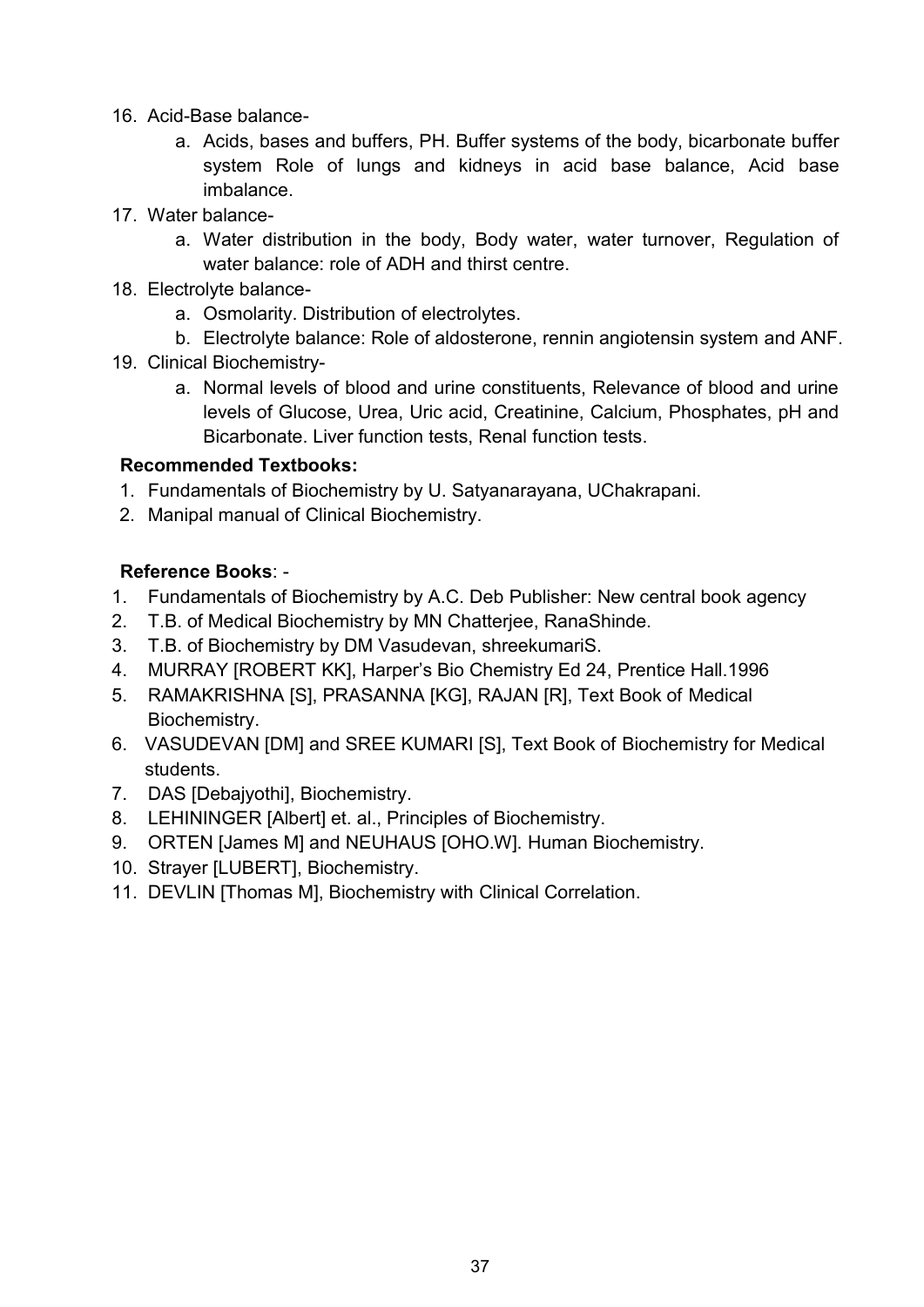# **SOCIOLOGY**

**SUBJECT DESCRIPTION** - Sociology will introduce student to the basic sociology concepts, principles and social process, social institutions in relation to the individual, family and community and the various social factors affecting the family in rural and urban communities in India will be studied.

## **THEORY**

- 1. Introduction:
	- a. Meaning- Definition and scope of sociology
	- b. Its relation to Anthropology, Psychology, Social Psychology.
	- c. Methods of Sociological investigations- Case study, social survey, questionnaire, Interview and opinion poll methods.
	- d. Importance of its study with special reference to Health Care Professionals.
- 2. Social Factors in Health and disease situations:
	- a. Meaning of social factors
	- b. Role of social factors in health and illness
- 3. Socialization:
	- a. Meaning and nature of socialization.
	- b. Primary, Secondary and Anticipatory socialization.
	- c. Agencies of socialization.
- 4. Social Groups:
	- a. Concepts of social groups, influence of formal and informal groups on health and sickness. The role of primary groups and secondary groups in the hospital and rehabilitation setup.
- 5. Family:
	- a. The family, meaning and definitions.
	- b. Functions of types of family
	- c. Changing family patterns
	- d. Influence of family on the individual's health, family and nutrition, the effects of sickness in the family and psychosomatic disease and their importance to physiotherapy.
- 6. Community:
	- a. Rural community: Meaning and features –Health hazards of ruralities, health hazards to tribal community.
	- b. Urban community: Meaning and features- Health hazards of urbanities.
- 7. Culture and Health:
	- a. Concept of Health
	- b. Concept of Culture
	- c. Culture and Health
	- d. Culture and Health Disorders
- 8. Social change:
	- a. Meaning of social changes.
	- b. Factors of social changes.
	- c. Human adaptation and social change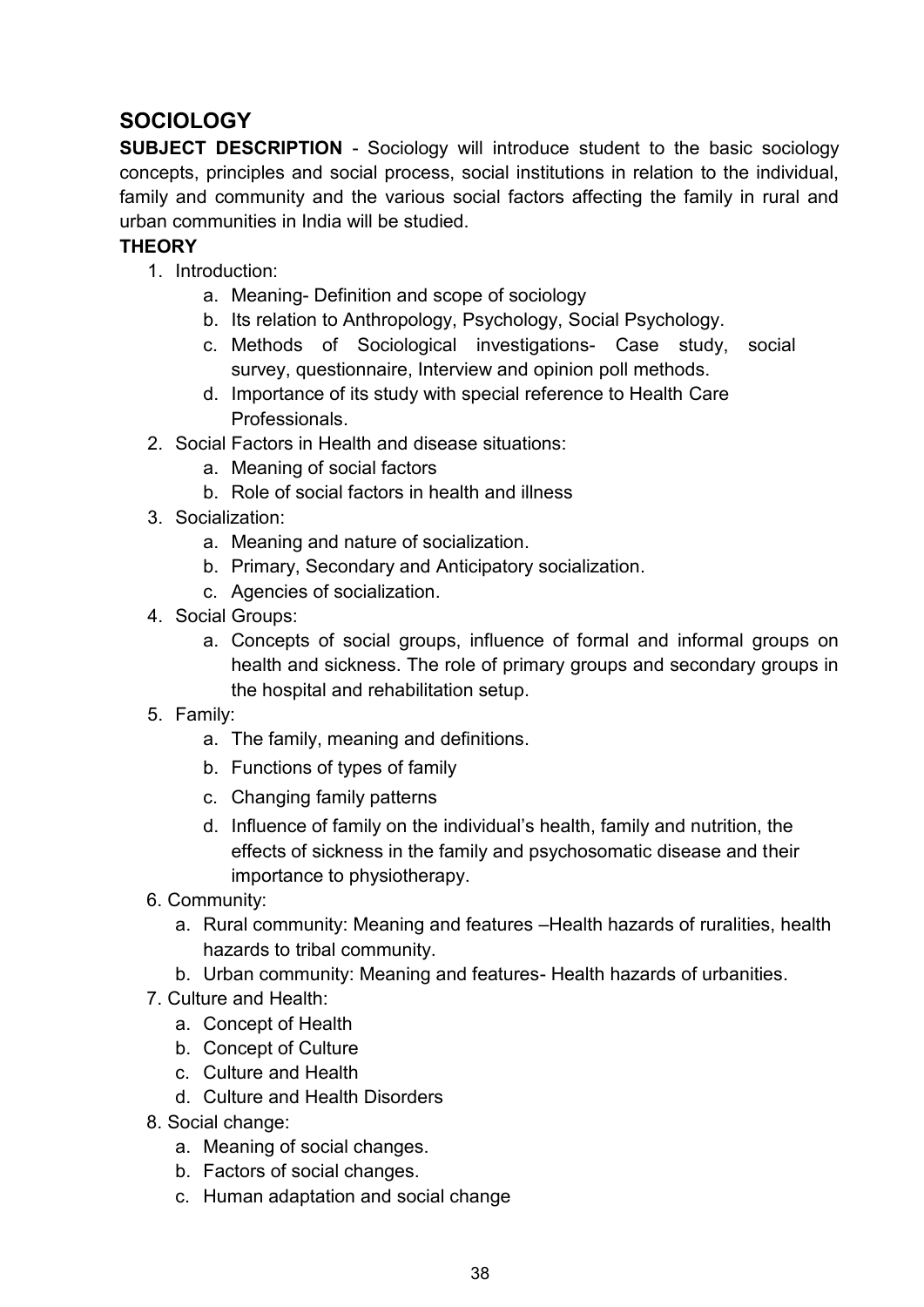- d. Social change and stress.
- e. Social change and deviance.
- f. Social change and health programme
- g. The role of social planning in the improvement of health and rehabilitation.
- 9. Social Problems of disabled: Consequences of the following social problems in relation to sickness and disability, remedies to prevent these problems.
	- a. Population explosion
	- b. Poverty and unemployment
	- c. Beggary
	- d. Juvenile delinquency
	- e. Prostitution
	- f. Alcoholism
	- g. Problems of women unemployment
	- h. Geriatric problems
	- i. Problems of underprivileged.
	- 10.Social Security:
		- a. Social security and social legislation in relation to the disabled.
	- 11.Social worker:
		- a. Meaning of Social Work
		- b. The role of a Medical Social Worker.

#### **Recommended Books:**

- 1. Bid D. (2006). Sociology for Physiotherapists. Jaypee Brothers, New Delhi.
- 2. Sachdeva and Vidyabushan: Introduction to the study of Sociology.
- 3. K. Parks Textbook of Preventive & Social Medicine.
- 4. Textbook of Preventive & Social Medicine P.K. Mahajan & M.C.Gupta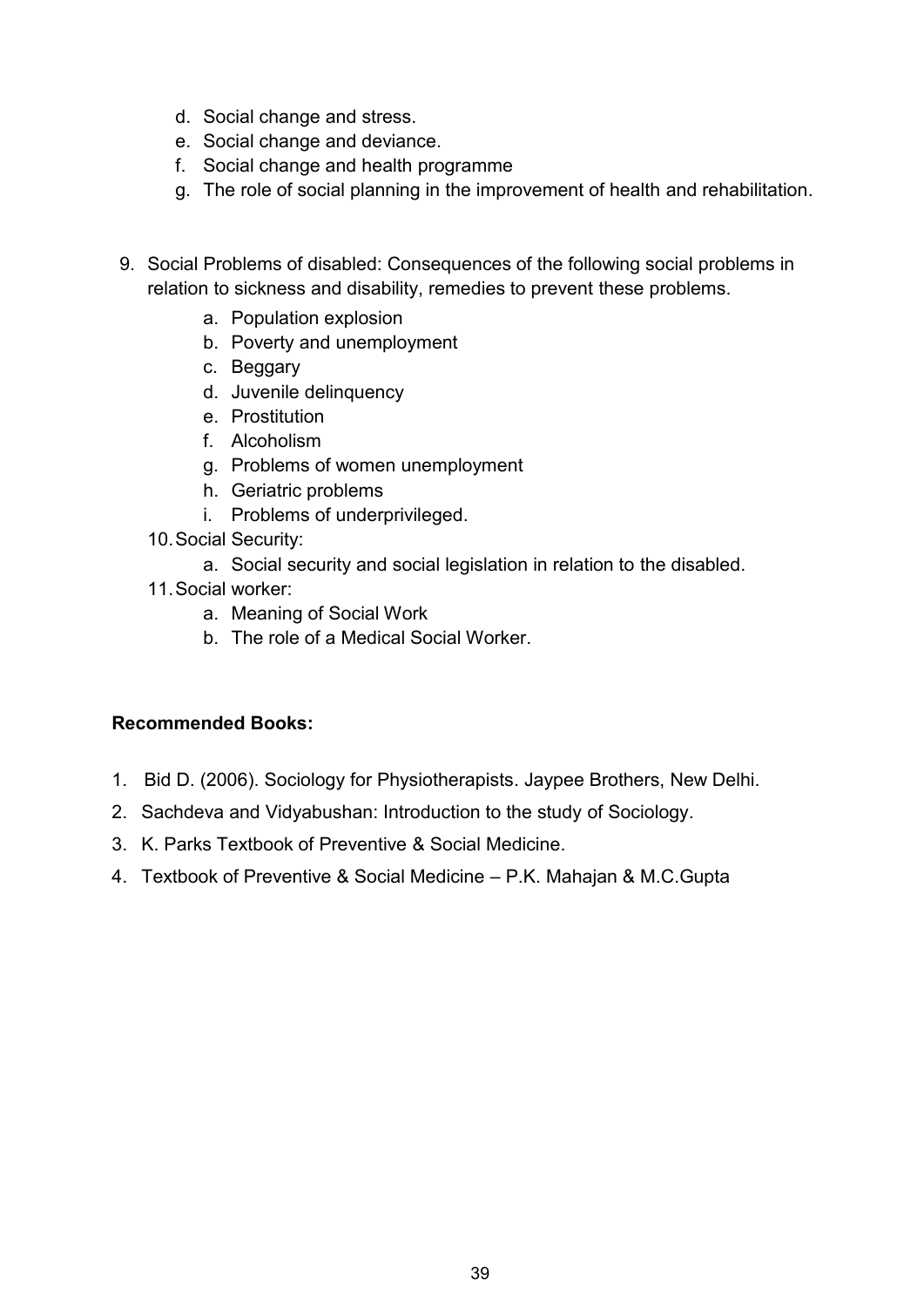# **BASIC PRINCIPLES OF BIOMECHANICS**

Biomechanics involves the study of basic concepts of human movement, and application of various biomechanical principles in the evaluation and treatment of disorders of musculoskeletal system. Students are taught to understand the various quantitative and qualitative methods of movement. Mechanical principles of various treatment methods are studied.

## **THEORY**

1. Basic Concepts in Biomechanics

## **i. Description of motion (Kinematics)**

- a. Types of motion,
- b. laws of motion,
- c. location of motion,
- d. direction of motion,
- e. magnitude of motion
- f. Planes and axis of motion (mechanical and anatomical)

## **ii. Analysis of force (Kinetics)**

- a. Definition of force,
- b. magnitude of force,
- c. point of application,
- d. Linear force- Tensile Forces, Joint Distraction, Newton's Law of Inertia
- e. direction of force,
- f. Components of force,
- g. composite effects of two or more forces,
- h. torque,
- i. Force of friction,
- j. force of inertia,
- k. force of gravity,
- l. equilibrium
- m. Centripetal and Centrifugal force
- n. Work
- o. Lever: definition,
- p. orders of lever,
- q. mechanical advantage and disadvantage in lever
- r. anatomical lever,
- s. levers in Physiotherapy
- t. Equilibrium of levers
- u. Anatomical pulley,
- v. anatomical wheel &axis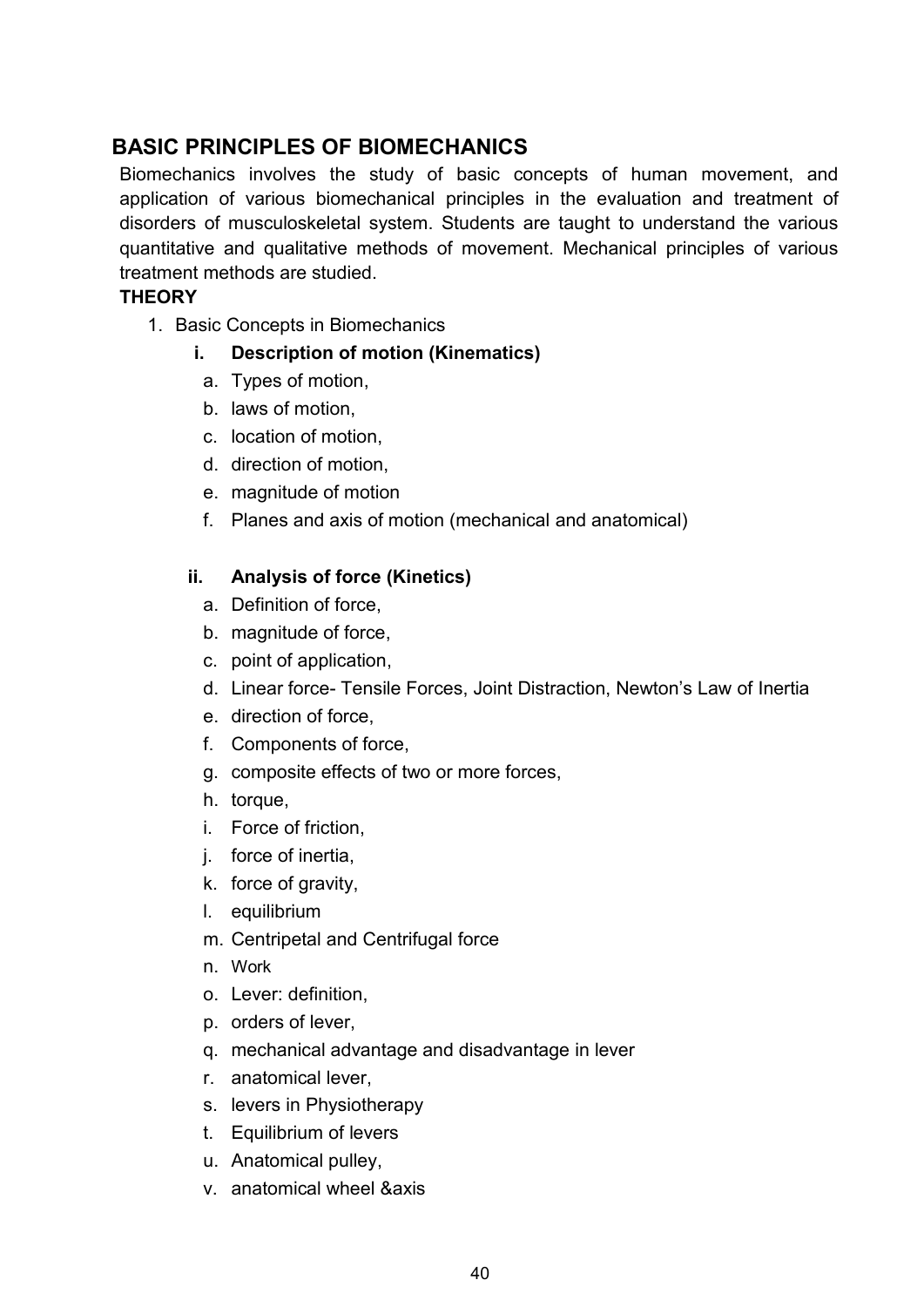- 2. Principles of stability
	- a. Base of support,
	- b. height,
	- c. mass of body,
	- d. the impact of forces(e.g. Gravity),
	- e. segmentation,
	- f. visual factors,
	- g. psychological factors,
	- h. physiological factors
- 3. Joint structure and Function
	- a. Joint design
	- b. Materials used in human joints
	- c. General properties of connective tissues
	- d. Human joint design
	- e. Joint function
	- f. Joint motion
	- g. General effects of disease, injury and immobilization.
- 4. Muscle structure and function
	- a. Classification of muscles & Elements of muscle structure
	- b. Line of pull
	- c. Types of contractions
	- d. Role of muscles and tendons,
	- e. Mobility and stability functions of muscles
	- f. Muscle function, action of two joint motions, non customary action
	- g. Effects of immobilization, injury and aging
- 5. **Impetus:** Impetus to external objects and receiving impetus

#### **Recommended Text Books:**

- 1. Joint Structure and Function A comprehensive Analysis by CynthiaNorkin.
- 2. Brunnstrom's Clinical Kinesiology by Laura Smith, Elizabeth Beth Weiss, and Don Lehmkuhl.

## **Recommended Reference Books:**

- 1. Clinical Kinesiology for Physical Therapist Assistants byLippert
- 2. Applied Kinesiology: A Training Manual and Reference Book of Basic Principles and Practices by Robert Frost (Mar 28,2002)
- 3. Movement by by a state of the state of the state of the state of the state of the state of the state of the state of the state of the state of the state of the state of the state of the state of the state of the state o

CarolA.Oatis

- 4. Kinesiology by K. Wells; Saunder'sPublications.
- 5. Basic Biomechanics of the Musculoskeletal System by Margareta Nordinand Victor H. Frankel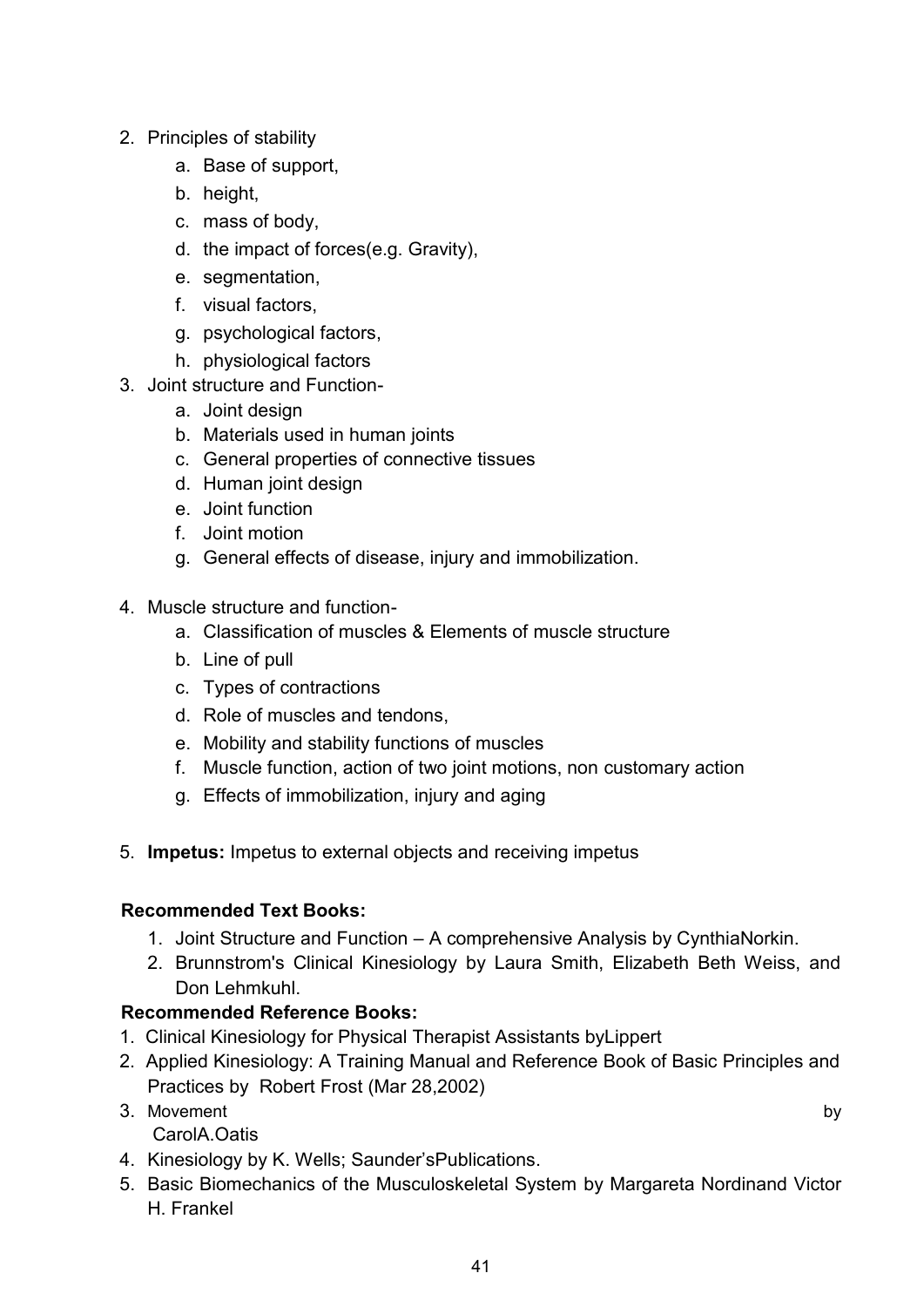# **Not for University Exam**

# **INTRODUCTION TO PHYSIOTHERAPY AND NATIONAL HEALTHCARE DELIVERY SYSTEM IN INDIA**

**SUBJECT DESCRIPTION**: The course provides the students a basic insight into the main features of Indian health care delivery system and how it compares with the other systems of the world. Topics to be covered under the subject are as follows:

- 1. Introduction to healthcare delivery system
	- a. Healthcare delivery system in India at primary, secondary and tertiary care
	- b. Community participation in healthcare delivery system
	- c. Health system in developed countries.
	- d. Private Sector
	- e. National Health Mission
	- f. National Health Policy
	- g. Issues in Health Care Delivery System in India
- 2. National Health Programme- Background objectives, action plan, targets, operations, achievements and constraints in various National Heath Programme.
- 3. Introduction to AYUSH system of medicine
	- a. Introduction to Ayurveda.
	- b. Yoga and Naturopathy
	- c. Unani
	- d. Siddha
	- e. Homeopathy
	- f. Need for integration of various system of medicine
- 4. Health scenario of India- past, present and future
- 5. Demography & Vital Statistics
	- a. Demography its concept
	- b. Vital events of life & its impact on demography
	- c. Significance and recording of vital statistics
	- d. Census & its impact on health policy
- 6. Epidemiology
	- a. Principles of Epidemiology
	- b. Natural History of disease
	- c. Methods of Epidemiological studies
	- d. Epidemiology of communicable & non-communicable diseases, disease transmission, host defense immunizing agents, cold chain, immunization, disease monitoring and surveillance.
- 7. Components of Physiotherapy Profession
	- a) History of Medical therapeutics.
	- b) Information of education department, training and course detail.
	- c) Information for new student commencing physiotherapy.
	- d) Why to select physiotherapy?
- 8. Role of Physiotherapy in meeting Health Care Needs in India Needs versus **Demands**

Physiotherapist as 'Educator' Educational resources.

Common problems and solutions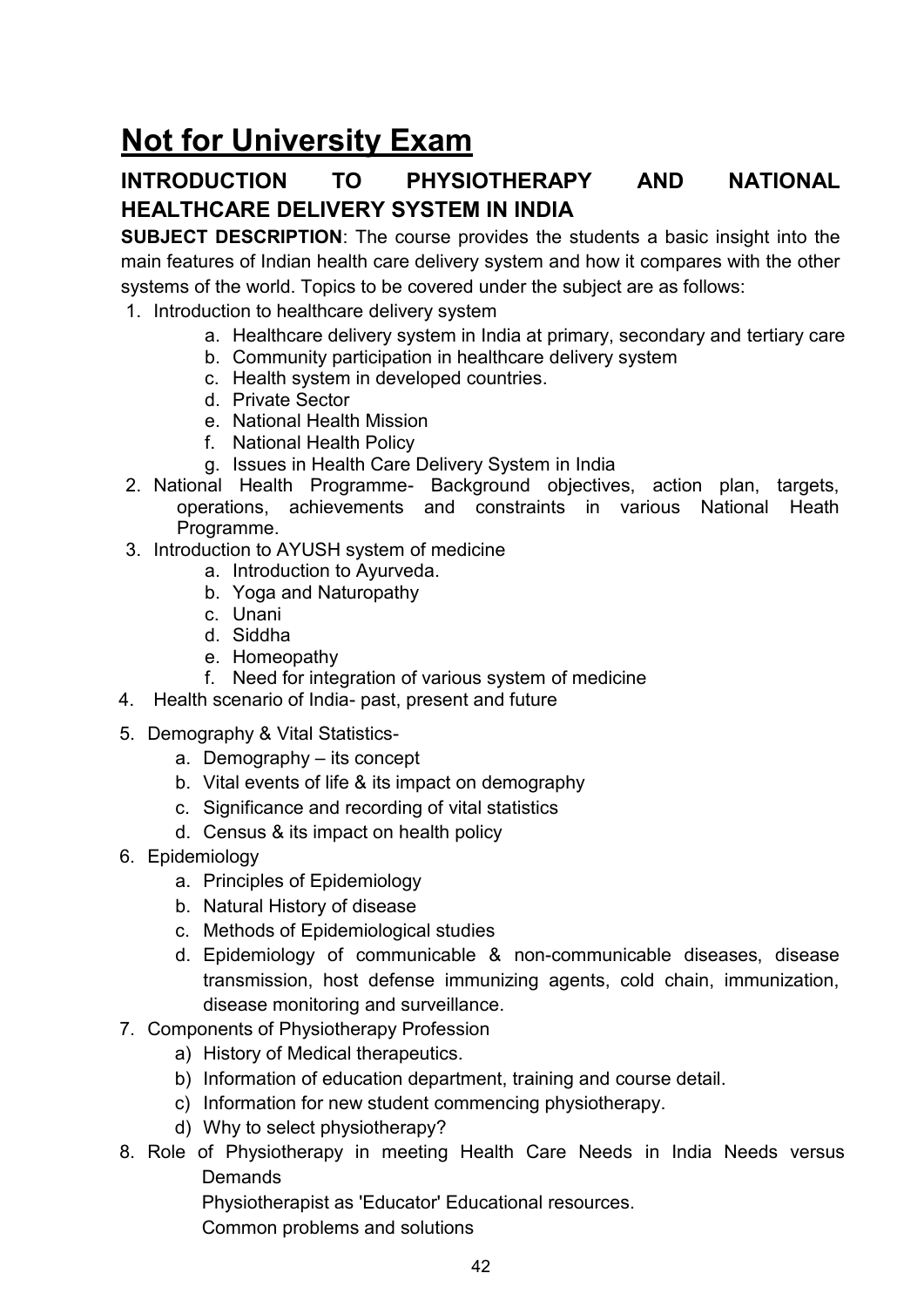# **ENGLISH, COMMUNICATION AND SOFT SKILLS**

Major topics to be covered under Communication course –

- 1. Basic Language Skills: Grammar and Usage.
- 2. Business Communication Skills. With focus on speaking Conversations, discussions, dialogues, short presentations, pronunciation.
- 3. Teaching the different methods of writing like letters, E-mails, report, case study, collecting the patient data etc. Basic compositions, journals, with a focus on paragraph form and organization.
- 4. Basic concepts & principles of good communication
- 5. Special characteristics of health communication
- 6. Types & process of communication verbal, non-verbal and written communication. Upward, downward and lateral communication.
- 7. Therapeutic communication: empathy versus sympathy.
- 8. Communication methods for teaching and learning.
- 9. Communication methods for patient education.
- 10.Barriers of communication & how to overcome.

# **COMMUNITY ORIENTATION AND CLINICAL VISIT**

The objective of this section of the foundation course is to sensitize potential learners with essential knowledge; this will lay a sound foundation for their learning across the under-graduate program and across their career. Innovative teaching methods should be used to ensure the attention of a student and make them more receptive such as group activities, interactive fora, role plays, and clinical bed-side demonstrations.

- 1. The community orientation and clinical visit will include visit to the entire chain of healthcare delivery system -Sub centre, PHC, CHC, SDH, DH and Medical college, private hospitals, dispensaries and clinics.
- 2. The student will also be briefed regarding governance at village level including interaction and group discussion with village panchayat and front line health workers.
- 3. Clinical visit to their respective professional department within the hospital.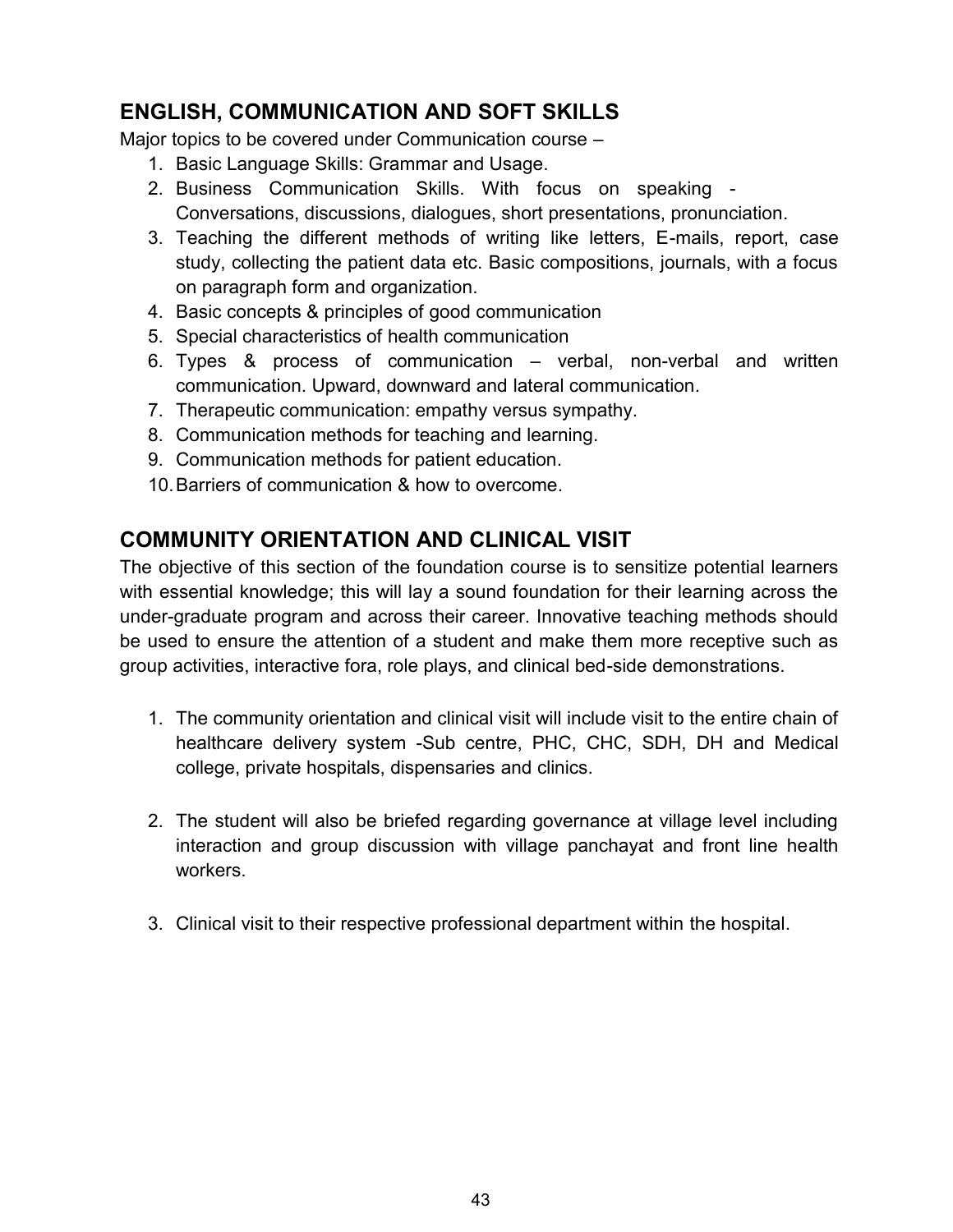# **Second Semester B.P.T**

# **HUMAN ANATOMY II**

Studies are concerned with the topographical and functional anatomy of the limbs and thorax. Particular attention is paid to the muscles, bones and joints of the regions. The head and neck and central nervous system (CNS) are studied with reference to topics of importance to physiotherapists. The study of the CNS includes detailed consideration of the control of motor function.

## **1. Musculo Skeletal Anatomy -**

- a. Anatomical positions of body, axes, planes, common anatomical terminologies (Groove, tuberosity, trochanters etc)
- b. Connective tissue classification.
- c. Bones- Composition & functions, classification and types according to morphology and development.
- d. Joints-definition-classification, structure of fibrous, cartilaginous joints, blood supply and nerve supply of joints.
- e. Muscles origin, insertion, nerve supply and actions of all muscles of body.

## **2. Upper Extremity**

- i. Osteology: Clavicles, Scapula, Humerus, Radius, Ulna, Carpals, Metacarpals,Phalanges.
- ii. Soft parts: Breast, pectoral region, axilla, front of arm, back of arm, cubital fossa, front of fore arm, back of fore arm, palm, dorsum of hand, muscles, nerves, blood vessels and lymphatic drainage of upper extremity.
- iii. Joints: Shoulder girdle, shoulder joint, elbow joints, radio ulnar joint, wrist joint and joints of the hand.
- iv. Arches of hand, skin of the palm and dorsum offhand.
- v. Applied anatomy of upper extremity

## **3. Lower Extremity**

- i. Osteology: Hip bone, femur, tibia, fibula, patella, tarsals, metartarsals andphalanges.
- ii. Soft parts: Gluteal region, front and back of the thigh (Femoral triangle, femoral canal and inguinal canal), medial side of the thigh (Adductor canal), lateral side of the thigh, popliteal fossa, anterior and posterior compartment of leg, sole of the foot, lymphatic drainage of lower limb, venous drainage of the lower limb, arterial supply of the lower limb, arches of foot, skin of foot.
- iii. Joints: Hip Joint, Knee joint, Ankle joint, joints of the foot.
- iv. Applied anatomy of lower extremity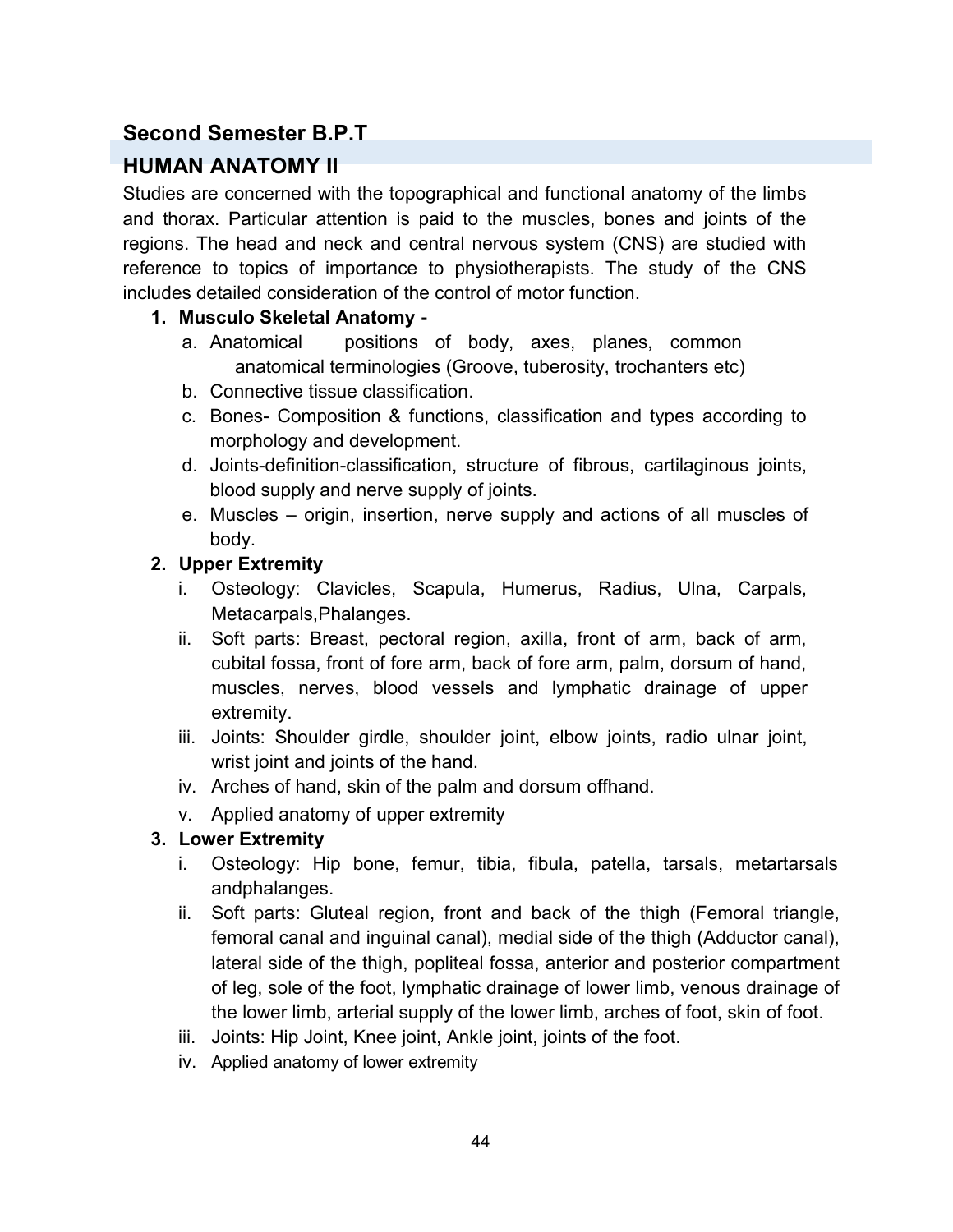## **4. Trunk &Pelvis:**

- i. Osteology: Cervical, thoracic, lumbar, sacral and coccygeal vertebrae and ribs.
	- ii. Soft tissue: Pre and Para vertebral muscles, intercostals muscles, anterior abdominal wall muscles, Inter-vertebral disc.
	- iii. Pelvic girdle and muscles of the pelvic floor.
	- iv. Applied anatomy of Trunk &Pelvis

## **5. Head and Neck:**

- a. Osteology: Mandible and bones of the skull.
- b. Soft parts: Muscles of the face and neck and their nerve and blood supplyextra ocular muscles, triangles of the neck.
- c. Gross anatomy of eyeball, nose, ears and tongue.
- d. Applied anatomy of Head and Neck
- 6. **Neuro Anatomy** Organization of Central Nervous system Spinal nerves and autonomic nervous system mainly pertaining to cardiovascular, respiratory and urogenitalsystem
	- i. Cranial nerves
	- ii. Peripheral nervous system
	- iii. Peripheral nerve
	- iv. Neuromuscular junction
	- v. Sensory endorgans
	- vi. Central Nervous System
	- vii. Spinal segments and areas
	- viii. BrainStem
	- ix. Cerebellum
	- x. Inferiorcolliculi
	- xi. SuperiorColliculi
	- xii. Thalamus
	- xiii. Hypothalamus
	- xiv. Corpus striatum
	- xv. Cerebral hemisphere
	- xvi. Lateral ventricles
	- xvii. Blood supply to brain
	- xviii. Basal Ganglia
	- xix. The pyramidal system
	- xx. Pons, medulla, extra pyramidal systems
	- xxi. Anatomical integration
	- xxii. Applied anatomy of CNS and PNS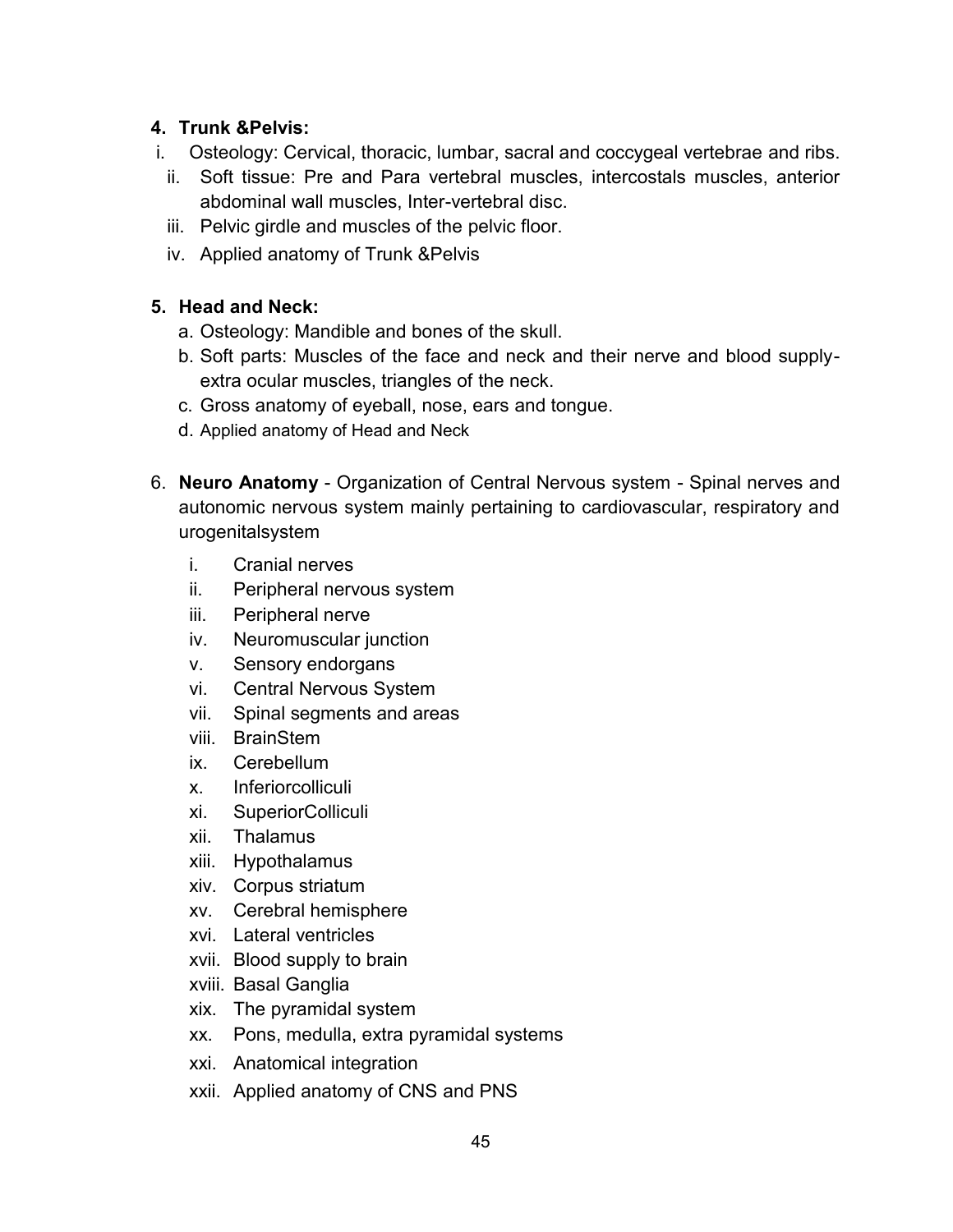## **PRACTICAL -** List of Practical / Demonstrations \*

- 1. Upper extremity including surface Anatomy. Demonstration of the muscles of the upper extremity, movements in joints, identification of body prominences on inspection and by palpation, points of palpation of nerves and arteries. Identification of the bones of the upper extremity, side determination, parts, attachment of the muscles, nerves and vessels relation to bone.
- 2. Lower extremity including surface Anatomy. Demonstration of the muscles of the lower extremity, movements in joints, identification of body prominences on inspection and by palpation, points of palpation of nerves and arteries. Identification of the bones of the lower extremity, side determination, parts, attachment of the muscles and relation of nerves and vessels to bone.
- 3. Demonstration of the Head & Neck and Spinal cord & Brain including surface Anatomy.
- 4. Demonstration of the muscles of the back, pelvic girdle, pre and para vertebral muscles, movements in joints, identification of body prominences on inspection and by palpation.
- 5. Identification of the bones of the vertebral column (cervical, thoracic, lumbar, sacral and coccygeal) parts, attachment of the muscles and relation of nerves and vessels to bone.
- 6. Surface Markings of Various Organs and Bony Prominences
- 7. Radiographic Identification of Bone and Joints

#### **Recommended Text books:**

- 1. SNELL[RichardS], Clinical Anatomy for Medical students: Ed.5.LittleBrown and Company Boston.
- 2. B.D Chaurasia's Human Anatomy Regional and Applied; Volume I, Volume II and Volume III.
- 3. SINGH [Inderbir], Human Osteology. JP Brothers, New Delhi1990.
- 4. SINGH [Inderbir], Text book of Anatomy with colour atlas: Vol I, II, III.
- 5. SINGH [Inderbir], Essentials of Anatomy JP Brothers, New Delhi

## **Recommended Text books for Practical:**

1. ROMANES [ G J], Cunningham manual of practical anatomy: Vol I, II, III

## **Reference Books:**

- 1. PODAR Handbook of Osteology: Ed. 11 Scientific book co.
- 2. Gray's Anatomy
- 3. TORTORA Principles of Anatomy &Physiology: Ed. 8 Harper & Rowpub.
- 4. McMinn McMinn's color atlas of Human Anatomy.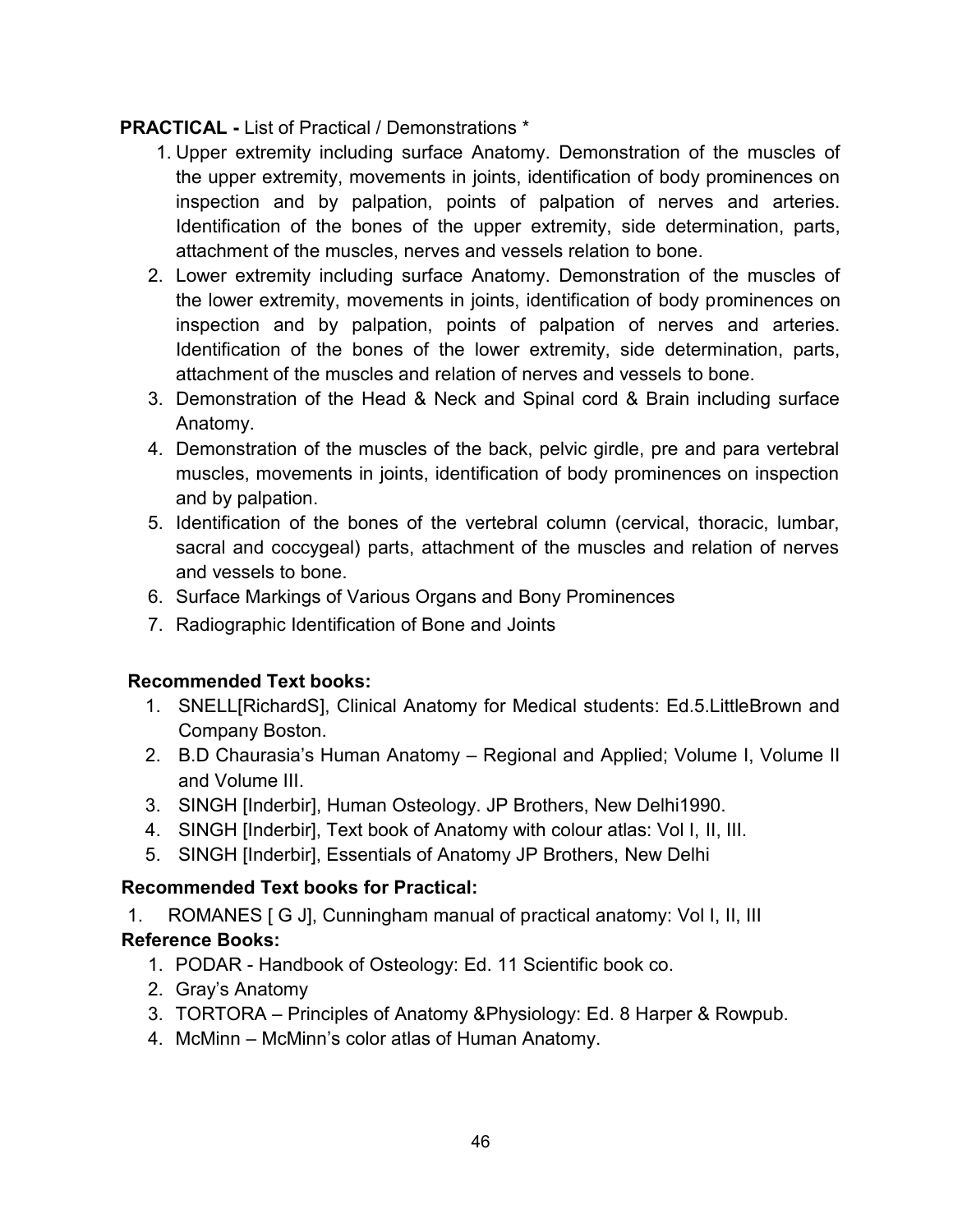# **HUMAN PHYSIOLOGY II**

## **1. Special Senses-**

- i. Vision: Introduction: Functional anatomy of eye ball. Functions of cornea, iris, pupil, aqueous humor – glaucoma, lens – cataract, vitreous humor, rods and cones. Photopic vision. Scotopicvision.
- ii. Visual Pathway and the effects of lesions.
- iii. Refractive Errors: myopia, hypermetropia, presbyopia and astigmatism.
- iv. Visual Reflexes: Accommodation, Pupillary and Light. Visual acuity and Visual field. Light adaptation. Dark adaptation.Color vision – color blindness.Nyctalopia.
- v. Audition: Physiological anatomy of the ear. Functions of external ear, middle ear and inner ear. Structure of Cochlea and organ of corti. Auditory pathway. Types of Deafness. Tests for hearing.Audiometry.
- vi. Taste: Taste buds. Primary tastes. Gustatory pathway.
- vii. Smell: Olfactory membrane. Olfactory pathway.
- viii. Vestibular Apparatus: Crista ampullaris and macula. Funcions.Disorders

## **2. Nervous System-**

- i. Introduction: Organization of CNS central and peripheral nervous system. Functions of nervous system. Synapse: Functional anatomy, classification, Synaptic transmission.Properties.
- ii. Sensory Mechanism: Sensory receptors: function, classification and properties. Sensory pathway: The ascending tracts – Posterior column tracts, lateral spinothalamic tract and the anterior spinothalamic tract – their origin, course, termination and functions. The trigeminal pathway. Sensory cortex. Somatic sensations: crude touch, fine touch, tactile localization, tactile discrimination, stereognosis, vibration sense, kinesthetic sensations. Pain sensation: mechanism of pain. Cutaneous pain –slow and fast pain, hyperalgesia. Deep pain. Visceral pain – referred pain. Gate control theory of pain. tabes dorsalis, sensoryataxia.
- iii. Motor Mechanism: Motor Cortex. Motor pathway: The descending tracts – pyramidal tracts, extrapyramidal tracts – origin, course, termination and functions. Upper motor neuron and lower motor neuron. Paralysis, monoplegia, paraplegia, hemiplegia and quadriplegia.
- iv. Reflex Action: components, Bell-Magendie law, classification and Properties. Monosynaptic and polysynaptic reflexes, superficial reflexes, deep reflexes.Stretch reflex– structure of muscle spindle, pathway, higher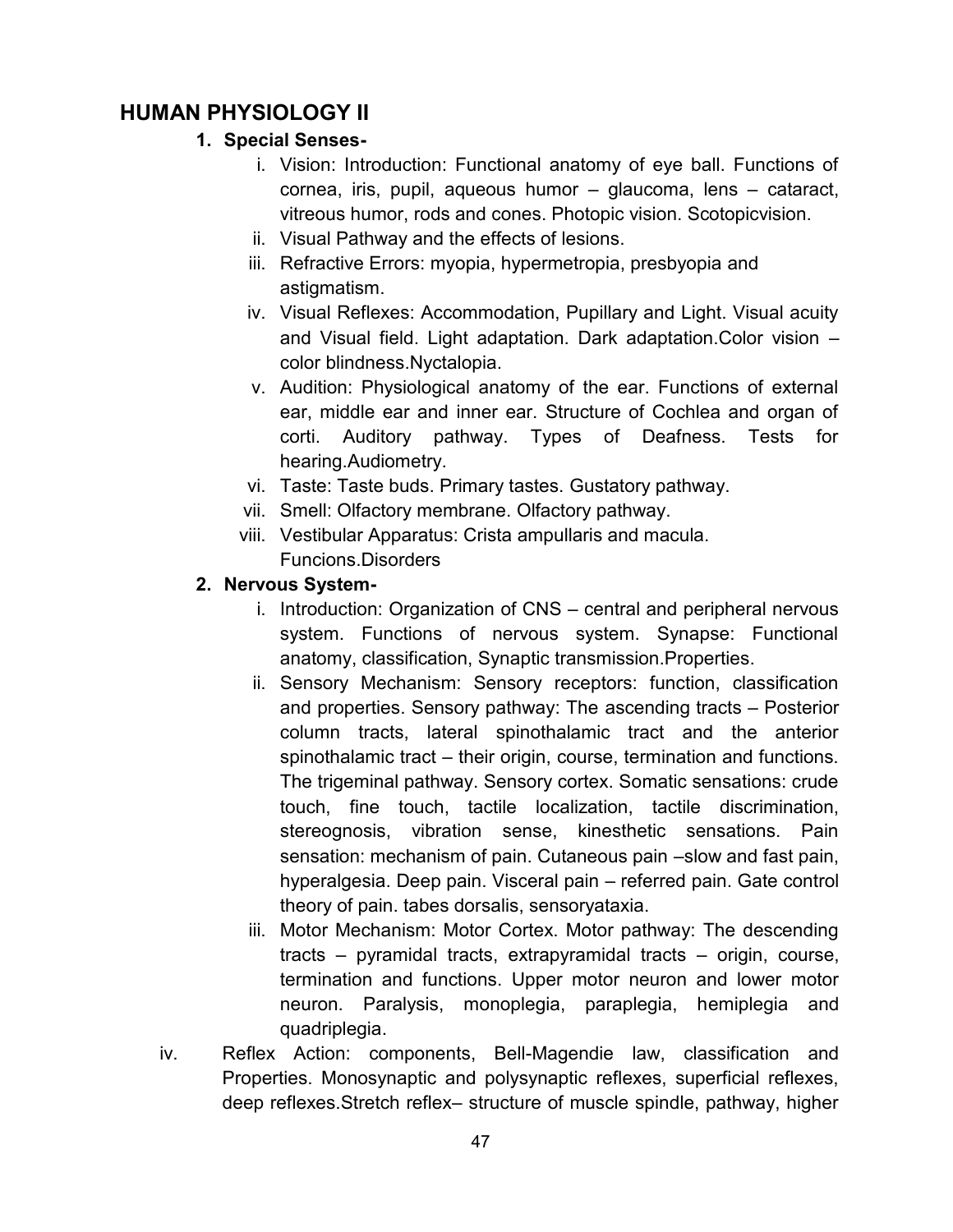control and functions. Inverse stretch reflex. Muscle tone – definition, and properties hypotonia, atonia and hypertonia. UMNL and LMNL

- v. Brainstem: Functions of Pons, midbrain and medulla oblongata.
- vi. Tracts of Spinal Cord, Spinal cord Lesions: Complete transection and Hemisection of the spinal cord.
- vii. Cerebellum: Functions. Cerebellarataxia.
- viii. Descending Tracts, Pyramidal and Extra pyramidal Tracts.
- ix. Posture and Equilibrium: Postural reflexes spinal, medullary, midbrain and cerebralreflexes.
- x. Thalamus and Hypothalamus: Nuclei. Functions. Thalamic syndrome
- xi. Reticular Formation and Limbic System: Components and Functions.
- xii. Basal Ganglia: Structures included and functions. Parkinson's disease.
- xiii. Cerebral Cortex: Lobes. Brodmann's areas and their functions.Higher functions of cerebral cortex – learning, memory and speech.
- xiv. EEG: Waves and features. Sleep: REM and NREM sleep.
- xv. CSF: Formation, composition, circulation and functions. Lumbar puncture and its significance. Blood brain barrier. Hydrocephalus.
- xvi. ANS: Features and actions of parasympathetic and sympathetic nervous system.

#### **3. Renal System-**

- i. Introduction: Physiological anatomy. Nephrons cortical and juxtamedullary. Juxta-glomerular apparatus. Glomerular membrane.Renalblood flow and its regulation. Functions of kidneys.
- ii. Mechanism of Urine Formation: Glomerular Filtration: Mechanism of glomerular filtration. GFR – normal value and factors affecting. Renal clearance. Inulin clearance. Creatinine clearance.
- iii. Tubular Reabsorption: Reabsorption of Na+, glucose, HCO3-, urea and water. Filtered load. Renal tubular transport maximum. Glucose clearance: TmG. Renal threshold for glucose.
- iv. Tubular Secretion: Secretion of H+ and K+. PAH clearance.
- v. Mechanism of concentrating and diluting the Urine: Counter-current mechanism. Regulation of water excretion. Diuresis.Diuretics.
- vi. Micturition: Mechanism of micturition. Cystometrogram. Atonic bladder, automatic bladder.
- vii. Acid-Base balance (very brief)
- viii. Artificial Kidney: Principle of haemodialysis.
- ix. Skin and temperature regulation.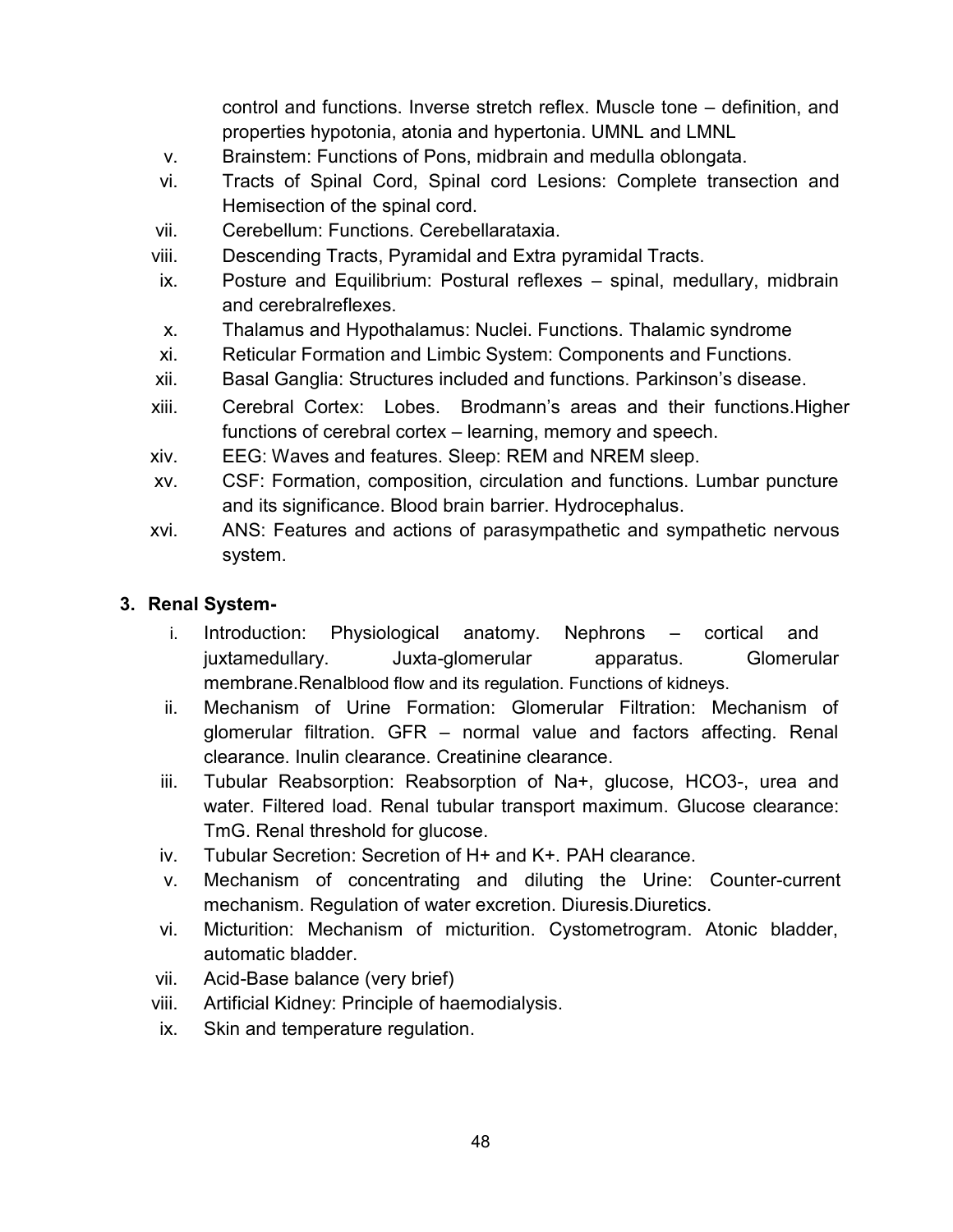## **4. Reproductive System-**

- i. Introduction: Physiological anatomy reproductive organs. Sex determination. Sex differentiation Disorder
- ii. Male Reproductive System: Functions of testes. Pubertal changes in males. Spermatogenesis. Testosterone: action. Regulation of secretion. Semen.
- iii. Female Reproductive System: Functions of ovaries and uterus. Pubertal changes in females. Oogenesis. Hormones: estrogen and progesteroneaction. Regulation of secretion. Mentrual Cycle: Phases. Ovarian cycle. Uterine cycle. Hormonal basis. Menarche. Menopause. Pregnancy: Pregnancy tests. Physiological changes during pregnancy. Functions of placenta. Lactation. Contraception methods

#### **5. Nerve Muscle Physiology**

- i. Introduction: Resting membrane potential. Action potential ionic basis and properties.
- ii. Nerve: Structure and functions of neurons. Classification, Properties and impulse transmission of nerve fibers. Nerve injury – degeneration and regeneration.
- iii. Neuroglia: Types and functions.
- iv. Muscle: Classification. Skeletal muscle: Structure. Neuromuscular junction: Structure. Neuromuscular transmission, myasthenia gravis. Excitation-Contraction coupling. Rigormortis. Motor unit. Properties of skeletal muscles, Length-tension relationship, fatigue,load.
- v. Smooth muscle: Structure, types, mechanism of contraction.

#### **6. Physiology of exercise–Effects of acute and chronic exercise on**

- i.  $O_2$ transport
- ii. Muscle strength/power/endurance
- iii. B.M.R./R.Q.
- iv. Hormonal and metabolic effect
- v. Cardiovascular system
- vi. Respiratory system
- vii. Body fluids and electrolyte

## **7. Effect of gravity / altitude /acceleration / pressure on physical parameters.**

## **8. Physiology of Aging**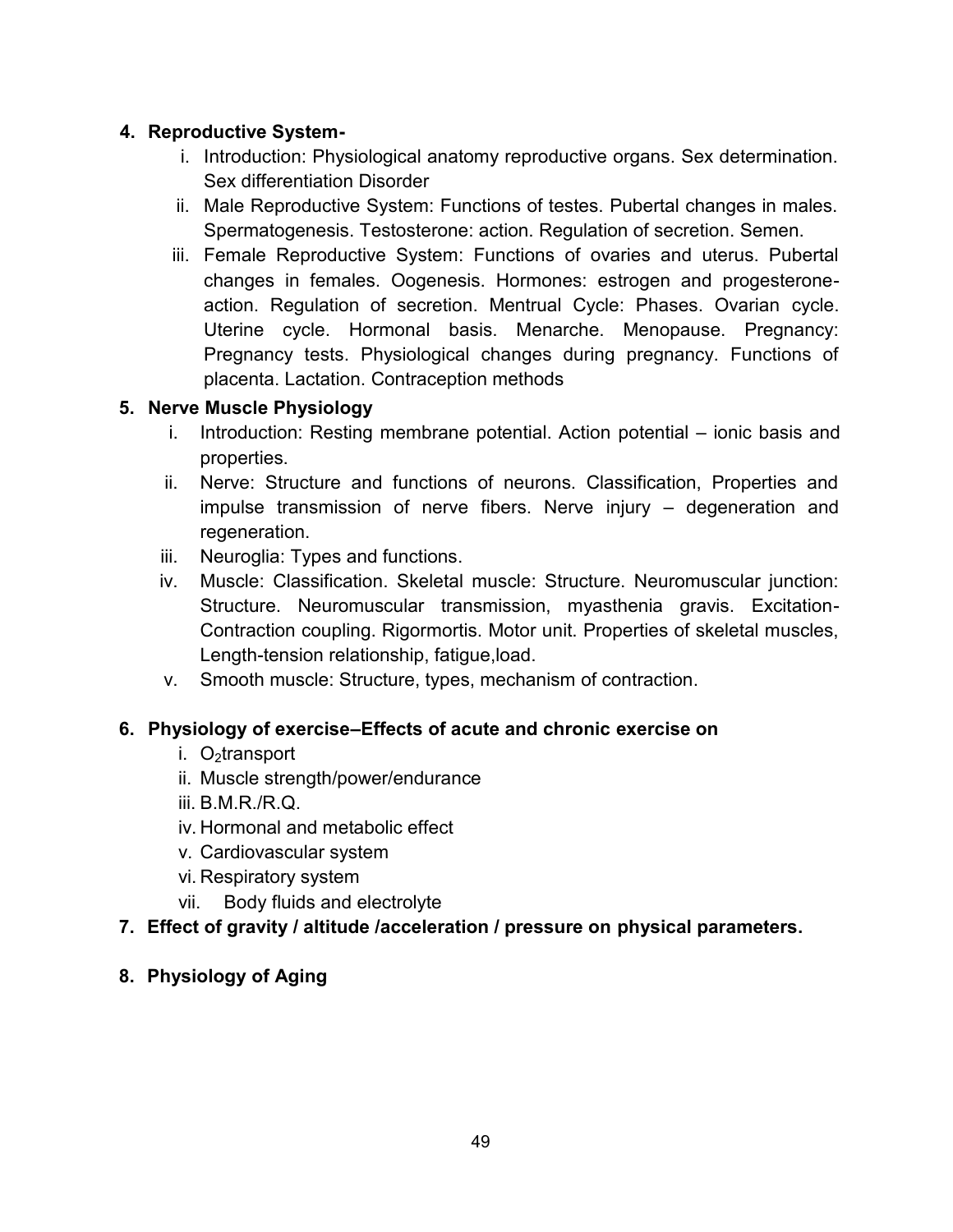## **PRACTICAL AND DEMONSTRATIONS**

#### **Central Nervous System:**

- 1. Testing of peripheral sensations and cranial nerves.
- 2. Superficial and deep reflexes.
- 3. Tests for Cerebral and Cerebella functions- Equillibrium and Nonequillibrium Tests

#### **Graphs-**

- 1. Skeletal muscle-properties.
- 2. Cardiac muscle-properties

#### **Physical fitness:**

- 1. Cardiac efficiency test- Master's step test, Treadmill test
- 2. Six-minute walk test.
- 3. Mosso's finger ergography

#### **Clinical examination-**

Higher functions, memory, time, orientation, reflexes, motor & sensory system

#### **Recommended text books:**

- 1. Text book of medical physiology GuytonArthur
- 2. Concise medical physiology Chaudhuri SujitK.
- 3. Human Physiology ChatterjeeC.C.
- 4. Text book of practical Physiology –Ranade.
- 5. Text of Physiology A. K.Jain
- 6. Basics of Medical physiology- Venkatesh D &Sudhakar HH
- 7. Manipal Manual of Physiology Prof. C NChandrasheka
- 8. Exercise Physiology McArdle, Katch&Katch

#### **Reference:**

- 1. Review of Medical Physiology Ganong WilliamF.
- 2. Physiological basis of Medical practice Best &Taylor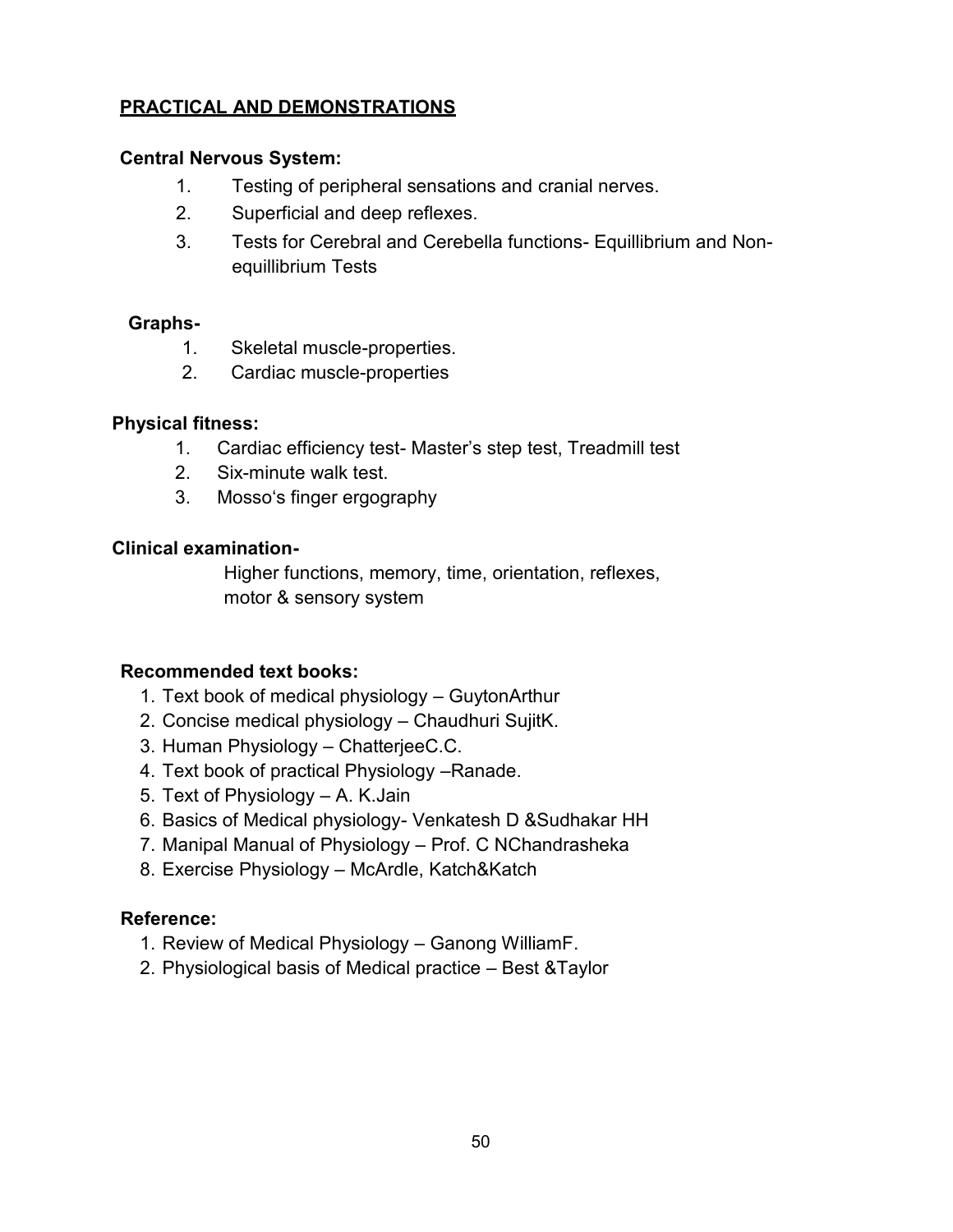# **GENERAL & CLINICAL PSYCHOLOGY**

## **SUBJECT DESCRIPTION -**

Human Psychology involves the study of various behavioral patterns of individuals, theories of development, normal and abnormal aspects of motor, social, emotional and language development, communication and interaction skills appropriate to various age groups.

The study of these subjects will help the student to understand their clients while assessment and while planning appropriate treatment methods.

#### **THEORY -**

#### **1. Introduction to Psychology**

- a. Schools: Structuralism, functionalism, behaviorism,Psychoanalysis.
- b. Methods: Introspection, observation, inventory and experimental method.
- c. Branches: pure psychology and applied psychology
- d. Psychology and physiotherapy

#### **2. Growth and Development**

- a. Life span: Different stages of development (Infancy, childhood, adolescence, adulthood, middle age, old age).
- b. Heredity and environment:role of heredity and environment in physical and psychological development, "Nature v/s Nurture controversy".

#### **3. Sensation, attention and perception**

- a. Sensation:Vision,Hearing,Olfactory,Gustatory and Cutaneous sensation, movement, equilibrium and visceral sense.
- b. Attention: Types of attention, Determinants of attention (subjective determinants and objective determinants).
- c. Perception:Gestaltprinciplesoforganizationofperception(principleof
- figure ground and principles of grouping), factors influencing perception (experience and context).
- d. Illusion and hallucination: different types.

#### **4. Motivation**

- a. Motivation cycle (need, drive, incentive, reward).
- b. Classification of motives.
- c. Abraham Maslow's theory of need hierarchy

#### **5. Frustration and conflict**

- a. Frustration: sources of frustration.
- b. Conflict: types of conflict.
- c. Management of frustration and conflict

#### **6. Emotions**

a. Three levels of analysis of emotion (physiological level, subjective state, and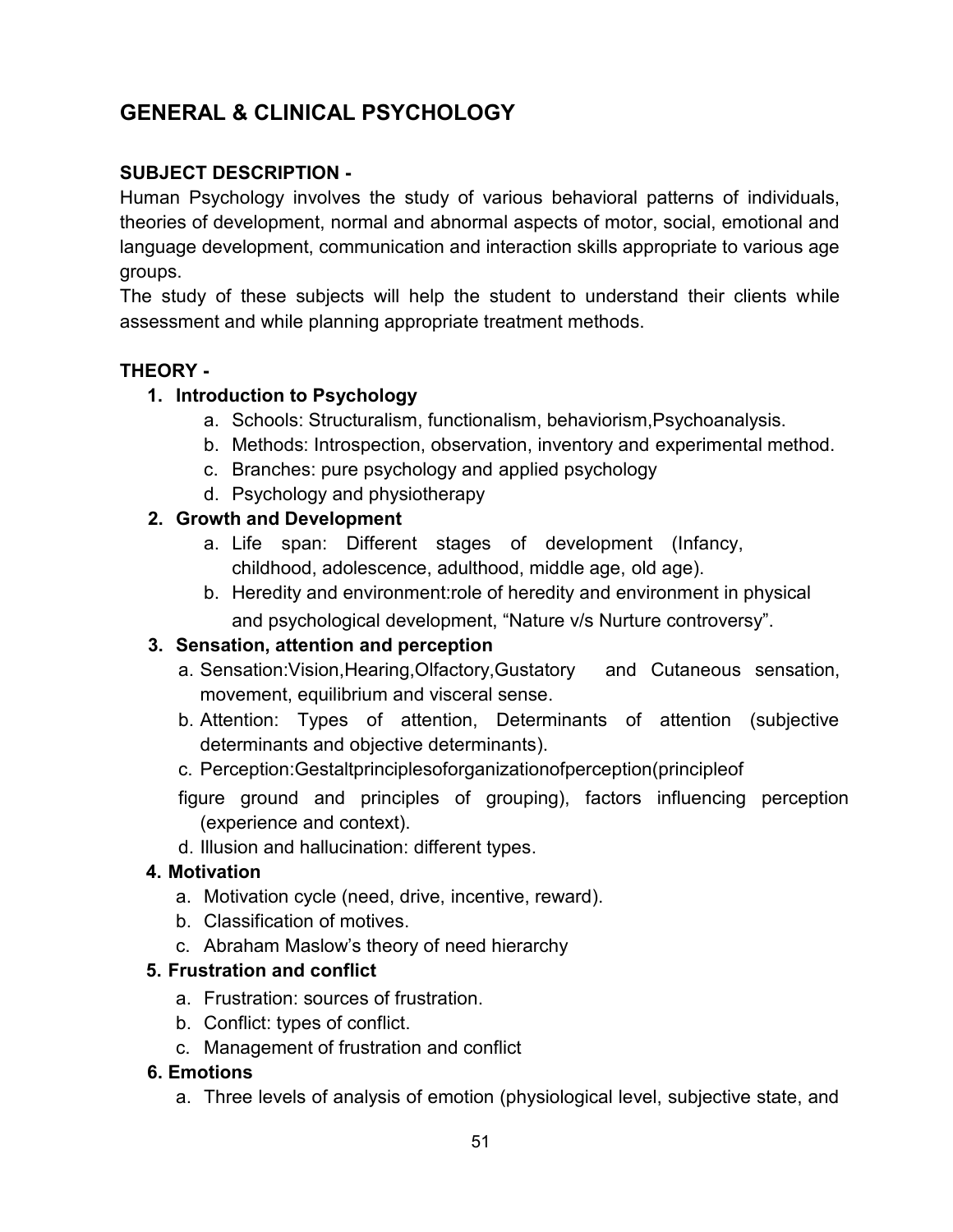overt behavior).

- b. Theories of emotion
- c. Stress and management of stress.

#### **7. Intelligence**

- a. Theories of intelligence.
- b. Distribution of intelligence.
- c. Assessment of intelligence

#### **8. Thinking**

- a. Reasoning: deductive and inductive reasoning
- b. Problem solving: rules in problem solving (algorithm and heuristic)
- c. Creative thinking: steps in creative thinking, traits of creative people

#### **9. Learning**

- a. Factors effecting learning.
- b. Theories of learning: trial and error learning, classical conditioning, Operant conditioning, insight learning, social learning theory.
- c. The effective ways to learn: Massed/Spaced, Whole/Part, Recitation/Reading, Serial/Free recall, Incidental/Intentional learning, Knowledge of results, association, organization, and mnemonic methods.

#### **10.Personality**

- a. Approaches to personality: type & trait, behavioristic, psychoanalytic and humanistic approach.
- b. Personality assessment: observation, situational test, questionnaire, rating scale, interview, and projective techniques.
- c. Defense Mechanisms: denial of reality, rationalization, projection, reaction formation, identification, repression, regression, intellectualization, undoing, introjections, acting out.

#### **11.Social psychology**

- a. Leadership: Different types of leaders. Different theoretical approaches to leadership.
- b. Attitude: development of attitude. Change of attitude.
- **12.Clinical psychology** Models of training, abnormal behavior assessment, clinical judgment, psychotherapy, self-management methods, physiotherapist patient interaction, aggression, self-imaging, stress management, assertive training, Group therapy, Body awareness, Pediatric, child and geriatric clinical psychology.

#### **Recommended text books:**

1. Ramalingam& Bid (2009). Psychology for Physiotherapists. Jaypee Brothers, New Delhi.

- 2. Morgan et al (2003). Introduction to Psychology. New Delhi: Tata McGrawhill.
- 3. Feldman. R. H. (1996). Understanding Psychology. New Delhi: Tata McGrawhill.
- 4. Atkinson(1996). Dictionary of Psychology.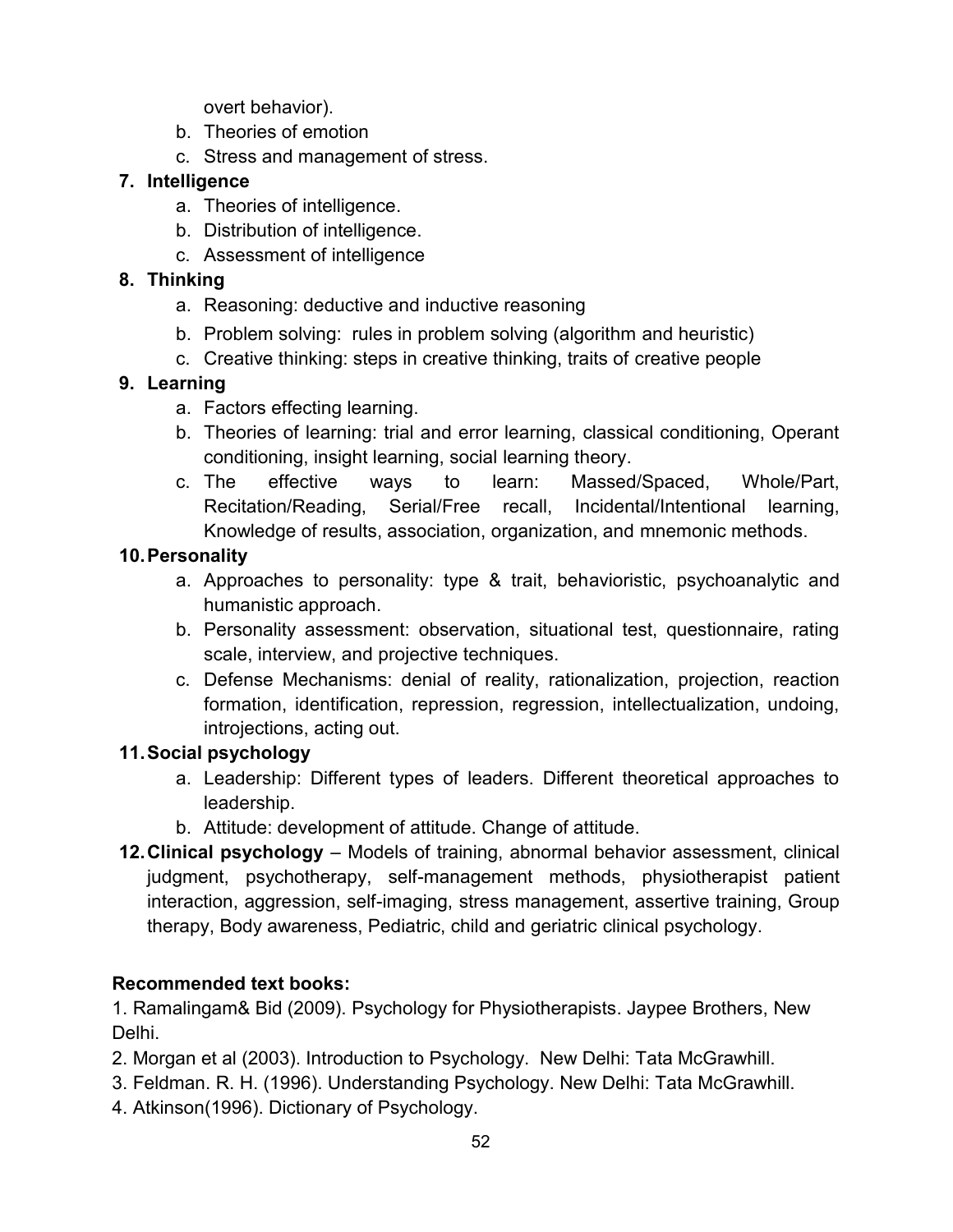# **BIOMEDICAL PHYSICS (FUNDAMENTALS OF ELECTROTHERAPY):**

**SUBJECT DESCRIPTION** - To understand the concept and basic principles to know electrotherapy equipments is given under this topic. The student will be taught about physics related to electrotherapy and application on human body tissues.

#### **1. Physical principles**

- a. Structure and properties of matter -solids, liquids and gases, adhesion, surface tension, viscosity, density and elasticity.
- b. Structure of atom, molecules, elements and compound
- c. Electricity: Definition and types. Therapeutic uses. Basic physics of construction. Working
- d. Importance of currents in treatment.
- e. Static Electricity: Production of electric charge. Characteristic of a charged body.
- f. Characteristics of lines of forces. Potential energy and factors on which it depends. Potential difference and EMF.
- g. Current Electricity: Units of Electricity: farad, Volt, Ampere, Coulomb, Watt
- h. Condensers: Definition, principle, Types- construction and working, capacity & uses.
- i. Magnetism: Definition. Properties of magnets. Electromagnetic induction. Transmission by contact. Magnetic field and magnetic forces. Magnetic effects of an electric field.
- j. Conductors, Insulators, Potential difference, Resistance and intensity
- k. Ohm's law and its application to DC and AC currents. Fuse: construction, working and application.
- l. Transmission of electrical energy through solids, liquids, gases and vacuum.
- m. Rectifying Devices-Thermionic valves, Semiconductors, Transistors, Amplifiers, transducer and Oscillator circuits.
- n. Display devices and indicators-analogue and digital.
- o. Transformer: Definition, Types, Principle, Construction, Eddy current, working uses
- p. Chokes: Principle, Construction and working, Uses

#### **2. Effects of Current Electricity**

- a. Chemical effects-loons and electrolytes, lonisation, Production of an EMF by chemical actions.
- b. Ionization: Principles, effects of various technique of medical ionization.
- c. Electromagnetic Induction.
- d. Electromagnetic spectrum.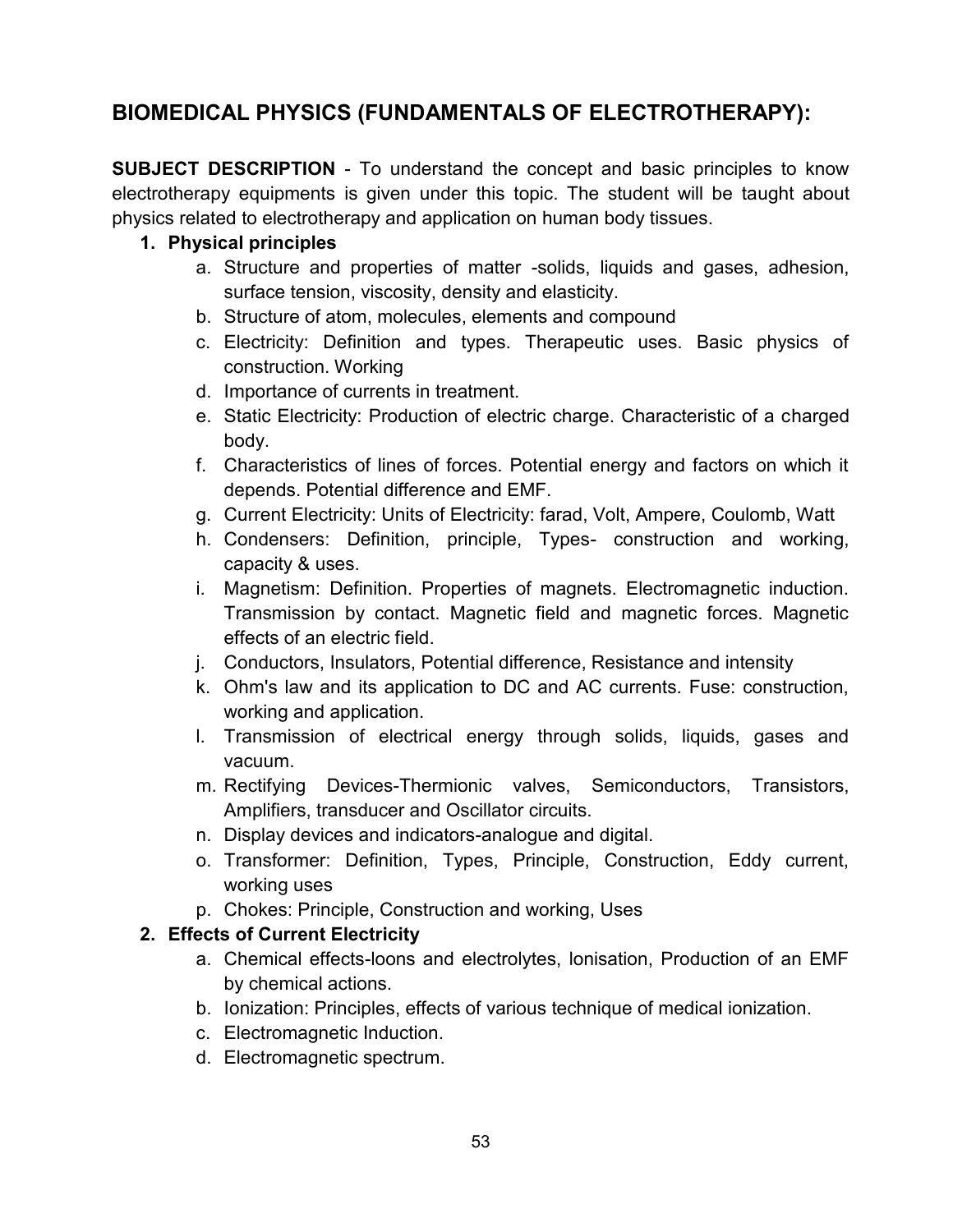## **3. Electrical Supply**

- a. Brief outline of main supply of electric current
- b. Dangers-short circuit, electric shocks: Micro/ Macro shocks
- c. Precaution-safety devices, earthing, fuses etc.
- d. First aid and initial management of electric shock
- e. Burns: electrical & chemical burns, prevention and management

## **4. Various agents**

- a. Thermal agents: Physical Principles of cold, Superficial and deep heat.
- b. Ultrasound: Physical Principles of Sound
- c. Electro- magnetic Radiation: Physical Principles and their Relevance to Physiotherapy Practice
- d. Electric Currents: Physical Principles and their Relevance to Physiotherapy Practice.

## 5. **Therapeutic Electricity**–

a. Therapeutic currents –Impulses, definition and types, pulse duration and Depletion times.

b. Galvanic current, Faradic currents, Surging current, exponentially

Progressive current, biphasic current.

c. Types of electrodes of elector diagnostic and therapeutic application.

## **Recommended Books:**

- 1. Biophysical Bases of Electrotherapy: by Alex Ward, 1stEdition
- 2. Physical Principles Explained: Low &Reed
- 3. Biophysics: An Introduction [Paperback] Roland Glaser
- 4. Principal of Electronics By. V. K.Mehta
- 5. Fundamentals of Physics by Robert Resnik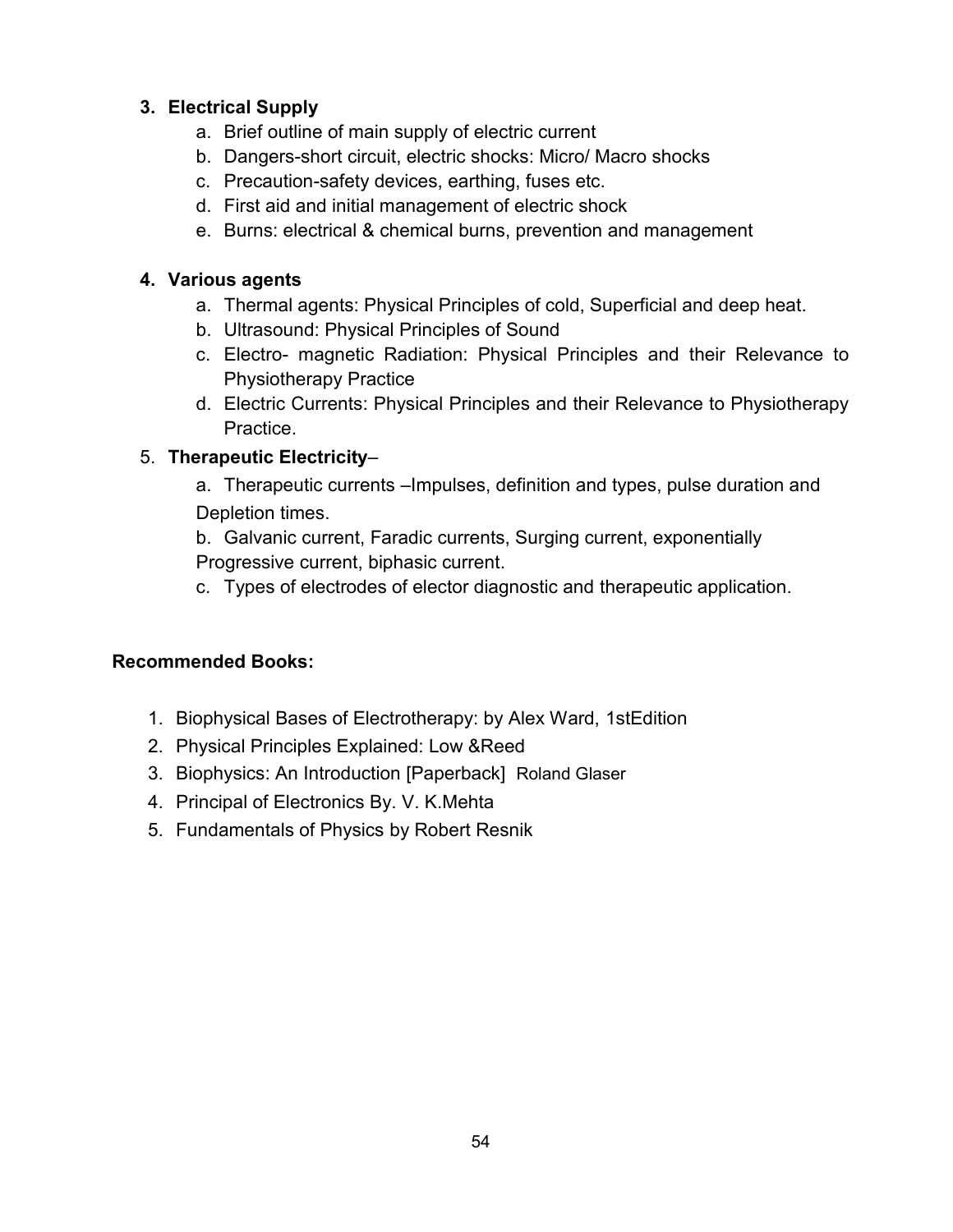# **Not for University Exam**

# **INTRODUCTION TO QUALITY AND PATIENT SAFETY**

- 1. Quality assurance and management The objective of the course is to help students understand the basic concepts of quality in health Care and develop skills to implement sustainable quality assurance program in the health system.
	- a. Concepts of Quality of Care
	- b. Quality Improvement Approaches
	- c. Standards and Norms
	- d. Quality Improvement Tools
	- e. Introduction to NAB guidelines
- 2. Basics of emergency care and life support skills Basic life support (BLS) is the foundation for saving lives following cardiac arrest. Fundamental aspects of BLS include immediate recognition of sudden cardiac arrest (SCA) and activation of the emergency response system, early cardiopulmonary resuscitation (CPR), and rapid defibrillation with an automated external defibrillator (AED). Initial recognition and response to heart attack and stroke are also considered part of BLS. The student is also expected to learn about basic emergency care including first aid and triage. Topics to be covered under the subject are as follows:
	- a. Vital signs and primary assessment
	- b. Basic emergency care first aid and triage
		- i. Importance of First Aid in Physiotherapy.
		- ii. Instrumentation used in First Aid (First Aid kit).
		- iii. Examination of Vital Signs
		- iv. First Aid in cardiac arrest.
		- v. First Aid in Respiratory failure.
		- vi. First Aid inurns.
		- vii. First Aid in Electric shock.
		- viii. First Aid in Drowning.
			- ix. First Aid in Spinal cord injuries and fractures**.**
			- x. First Aid in Hypovolemic Shock.
		- xi. First Aid in Poisoning
		- xii. First Aid in RTA.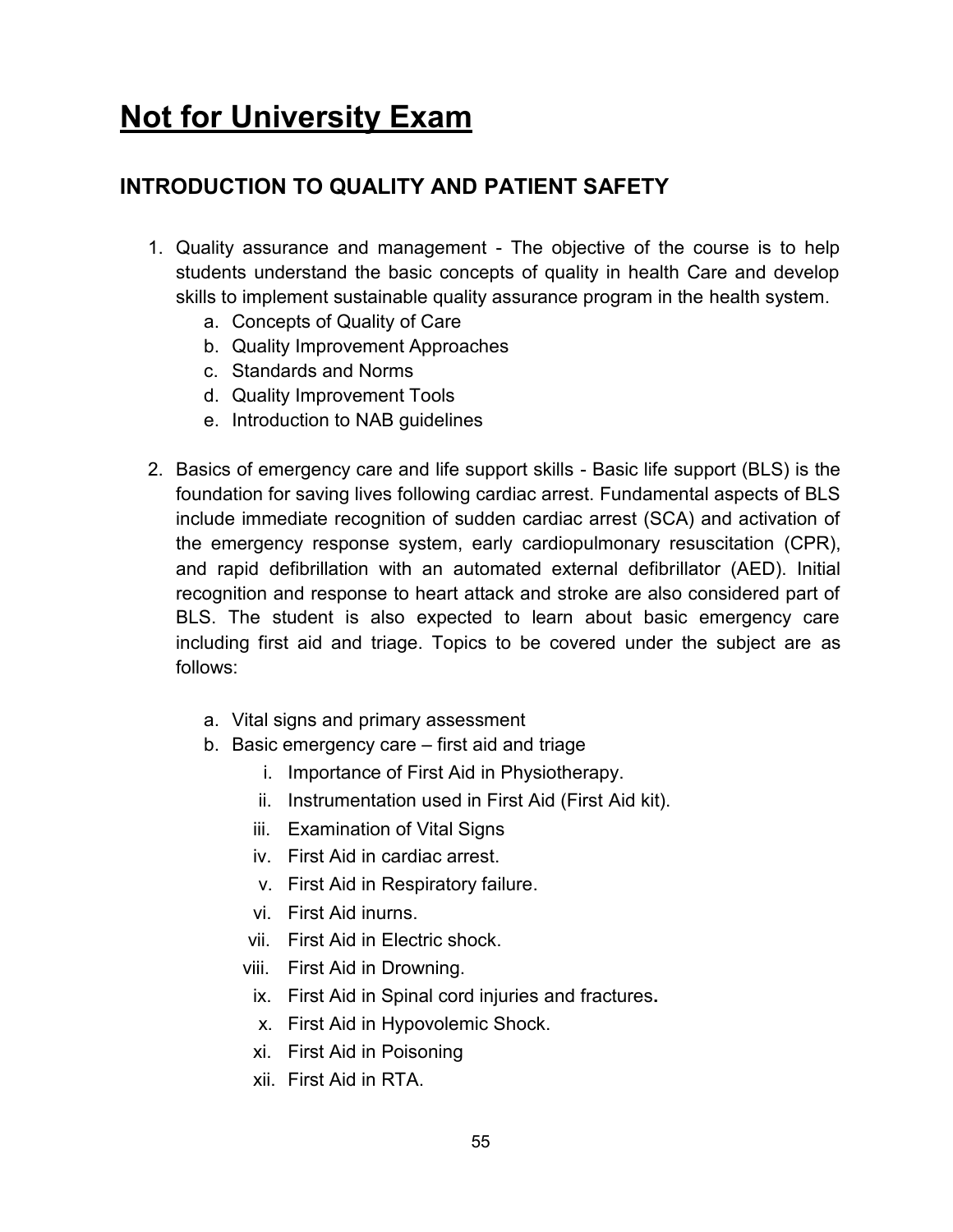- c. Ventilations including use of bag-valve-masks(BVMs)
- d. Choking, rescue breathing methods
- e. One- and Two-rescuer CPR
- f. Using an AED (Automated external defibrillator).
- g. Managing an emergency including moving a patient

At the end of this topic, focus should be to teach the students to perform the maneuvers in simulation lab and to test their skills with focus on airways management and chest compressions. At the end of the foundation course, each student should be able to perform and execute/operate on the above-mentioned modalities.

- 3. **Disaster preparedness and management** The objective of this section will be to provide knowledge on the principles of on-site disaster management. Concepts to be taught should include
	- a. Fundamentals of emergency management,
	- b. Psychological impact management,
	- c. Resource management,
	- d. Preparedness and risk reduction,
	- e. Key response functions (including public health, logistics and governance, recovery, rehabilitation and reconstruction), information management, incident command and institutional mechanisms.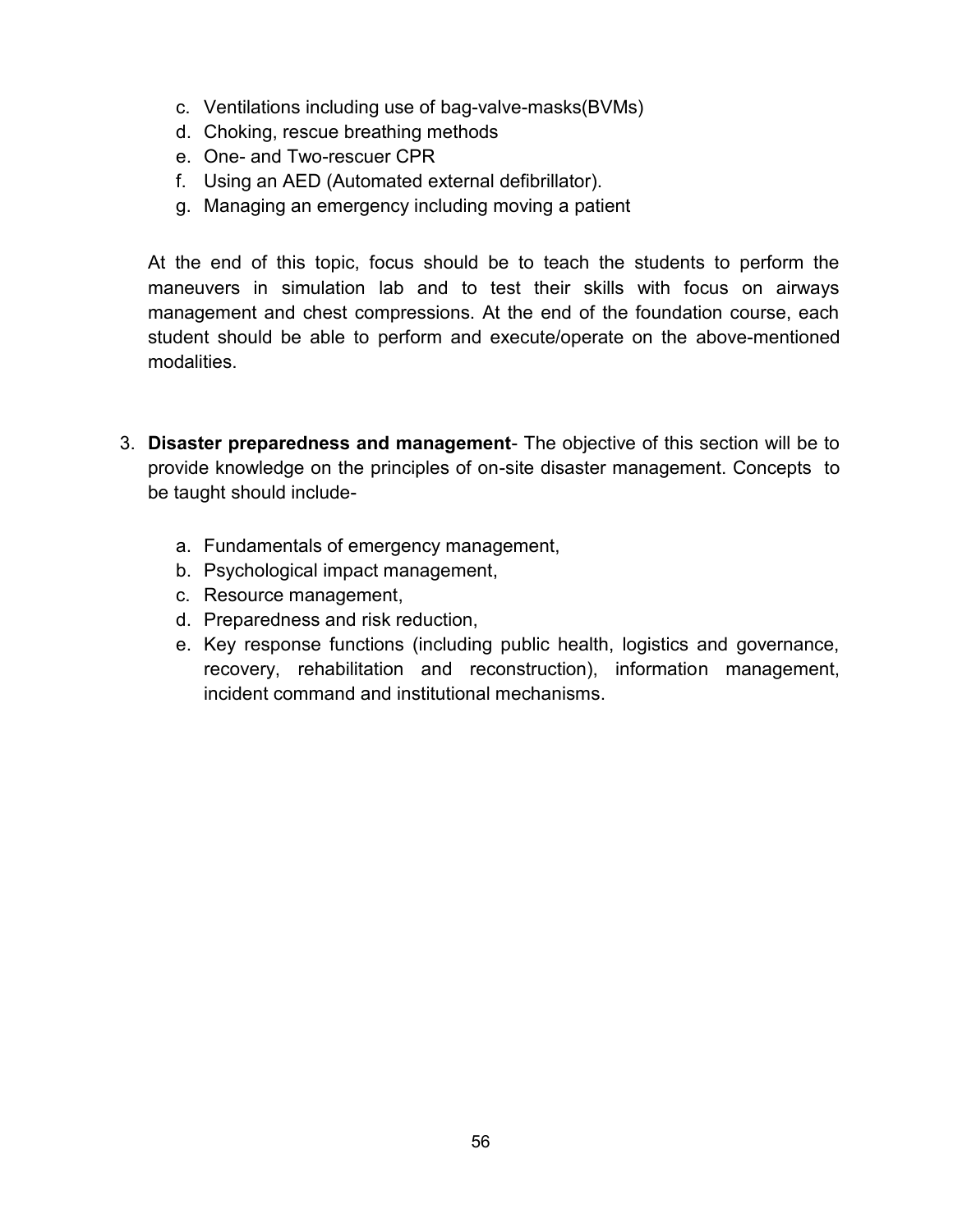## **Third Semester B.P.T PATHOLOGY**

**SUBJECT DESCRIPTION:** This subject follows the basic subjects of Anatomy, Physiology and Biochemistry and it forms a vital link between preclinical subjects and clinical subjects. Pathology involves the study of causes and mechanisms of diseases. Microbiology involves the study of common organisms causing diseases including nosocomial infections and precautionary measures to protect one from acquiring infections. The knowledge and understanding of Microbiology & Pathology of diseases is essential to institute appropriate treatment or suggest preventive measures to the patient. Effort is made in this course to avoid burdening the student.

## **THEORY –**

## **A. General Pathology**

## **1. Introduction to Pathology**

## 2. **Cell injuries**–

- a. Aetiology and Pathogenesis with a brief recall of important aspects of normal cell structure. Reversible cell injury: Types, Sequential changes, Cellular swellings, vacuolation, Hyaline changes, Mucoid changes. Irreversible cell injury: Types of Necrosis & Gangrene, Autolysis. Pathologic calcification: Dystrophic and Metastatic. Intracellular Accumulations - Fatty changes, Protein accumulations, Glycogen accumulations,
- b. Pigments Melanin /Hemosiderin.
- c. Extra cellular accumulations: Amyloidosis Classification, Pathogenesis, Pathology including special stains.

## **3. Inflammation and Repair–**

- a. Acute inflammation: features, causes, vascular and cellular events.
- b. Inflammatory cells and Mediators. Chronic inflammation: Causes, Types, Classification nonspecific and granulomatous with examples.
- c. Repair, Wound healing by primary and secondary union, factors promoting and delaying the process.
- d. Healing in specific site including bone healing.

## **4. Immunopathology–**

- a. Immune system: General concepts.
- b. Hypersensitivity: type and examples, antibody and cell mediated tissue injury with examples. Secondary immunodeficiency including HIV infection. Autoimmune disorders: Basic concepts and classification,SLE.
- c. AIDS-Aetiology, Modes of transmission, Diagnostic procedures, handling of infected material and health education.

## **5. Infectious diseases–**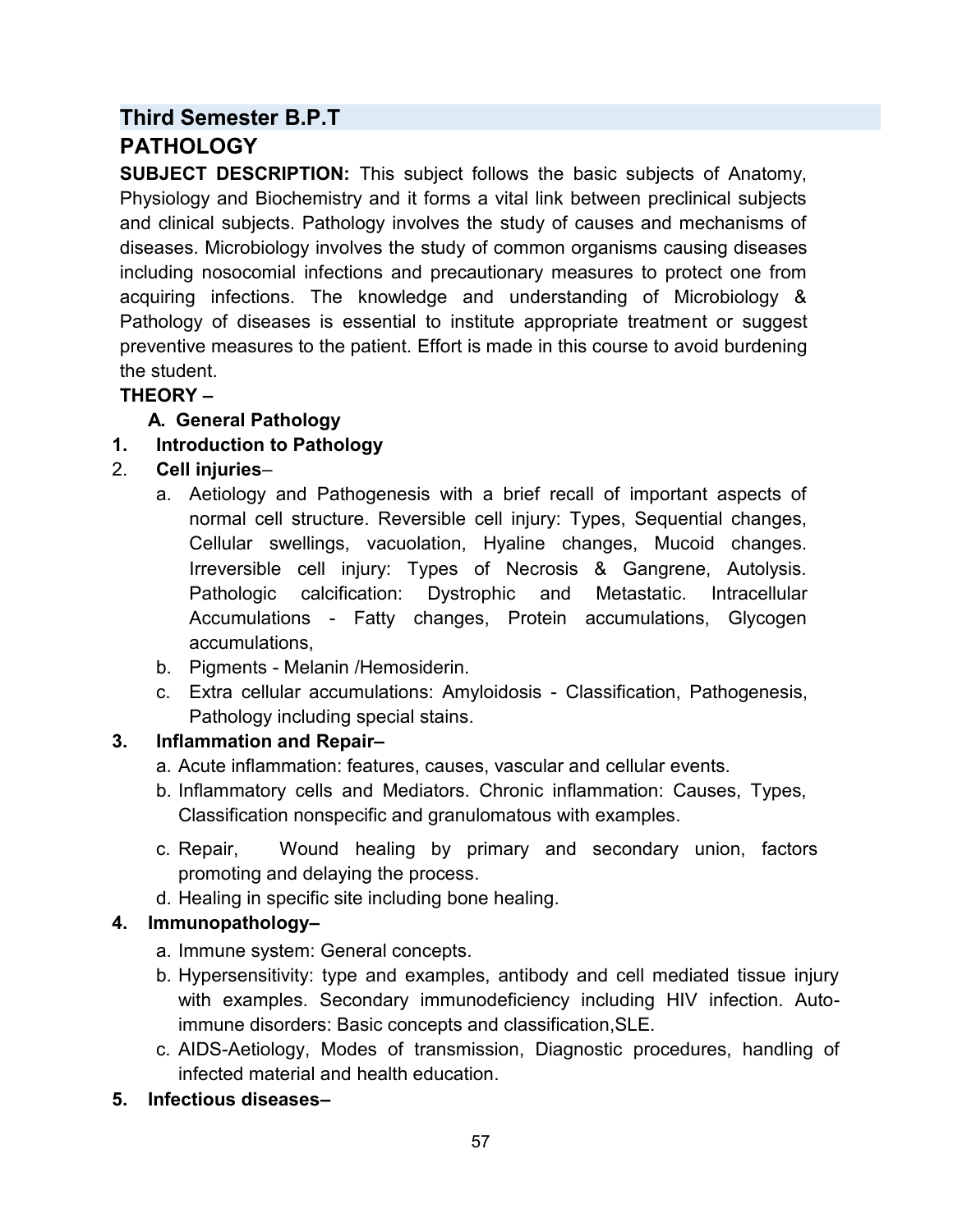- a. Mycobacterial diseases: Tuberculosis, Leprosy and Syphilis.
- b. Bacterial disease: Pyogenic, Diphtheria, Gram negative infection, Bacillary dysentery.
- c. Viral diseases: Poliomyelitis, Herpes, Rabies, Measles, Rickttsia, Chlamydial infection, HIV infection.
- d. Fungal disease and opportunistic infections.
- e. Parasitic diseases: Malaria, Filaria, Amoebiasis, Kala-azar, Cysticercosis, Hydatidcyst.

## **6. Circulatory Disturbances–**

- a. Hyperemia/Ischemia and Haemorrhage Edema: Pathogenesis and types. Chronic venous congestion: Lung, Liver, Spleen, Systemic Pathology Thrombosis and Embolism: Formation, Fate and Effects.
- b. Infarction: Types, Common sites.
- c. Shock: Pathogenesis, types, morphologic changes.

## **7. Growth Disturbances and Neoplasia**

- a. Atrophy, Hypertrophy, Hyperplasia, Aplasia, Hypoplasia, Metaplasia, Malformation, agenesis,dysplasia.
- b. Precancerous lesions.
- c. Neoplasia: Definition, classification, Biological behaviour: Benign and Malignant, Carcinoma and Sarcoma.
- d. Malignant Neoplasia: Grades and Stages, Local & Distant spread.
- e. Carcinogenesis: Environmental carcinogens, chemical, viral, occupational. Heredity and cellular oncogenes and prevention of cancer.
- f. Benign & Malignant epithelial tumours Eg. Squamous papilloma, Squamous cell carcinoma, Malignant melanoma. Benign & Malignant mesenchymal tumours Eg: Fibroma, Lipoma, Neurofibroma, Fibrosarcoma, Liposarcoma, Rhabdo-myosarcoma,Teratoma.

## **8. Nutritional Disorders–**

a. Protein energy malnutrition: Marasmus, Kwashiorkor, and Vitamin deficiency disorders, classification with specific examples.

## **9. Genetic Disorders–**

a. Basic concepts of genetic disorders and some common examples and congenital malformation.

## **B. Systemic Pathology**

## **10.Hematology–**

- a. Constituents of blood and bone marrow, Regulation of hematopoiesis. Anemia: Classification, clinical features & lab diagnosis.
- b. Nutritional anemias: Iron deficiency anemia, Folic acid,Vit. B 12 deficiency anemia including pernicious anemia. Hemolytic Anaemias: Classification and Investigations. Hereditary hemolytic anaemias: Thalessemia, Sickle cell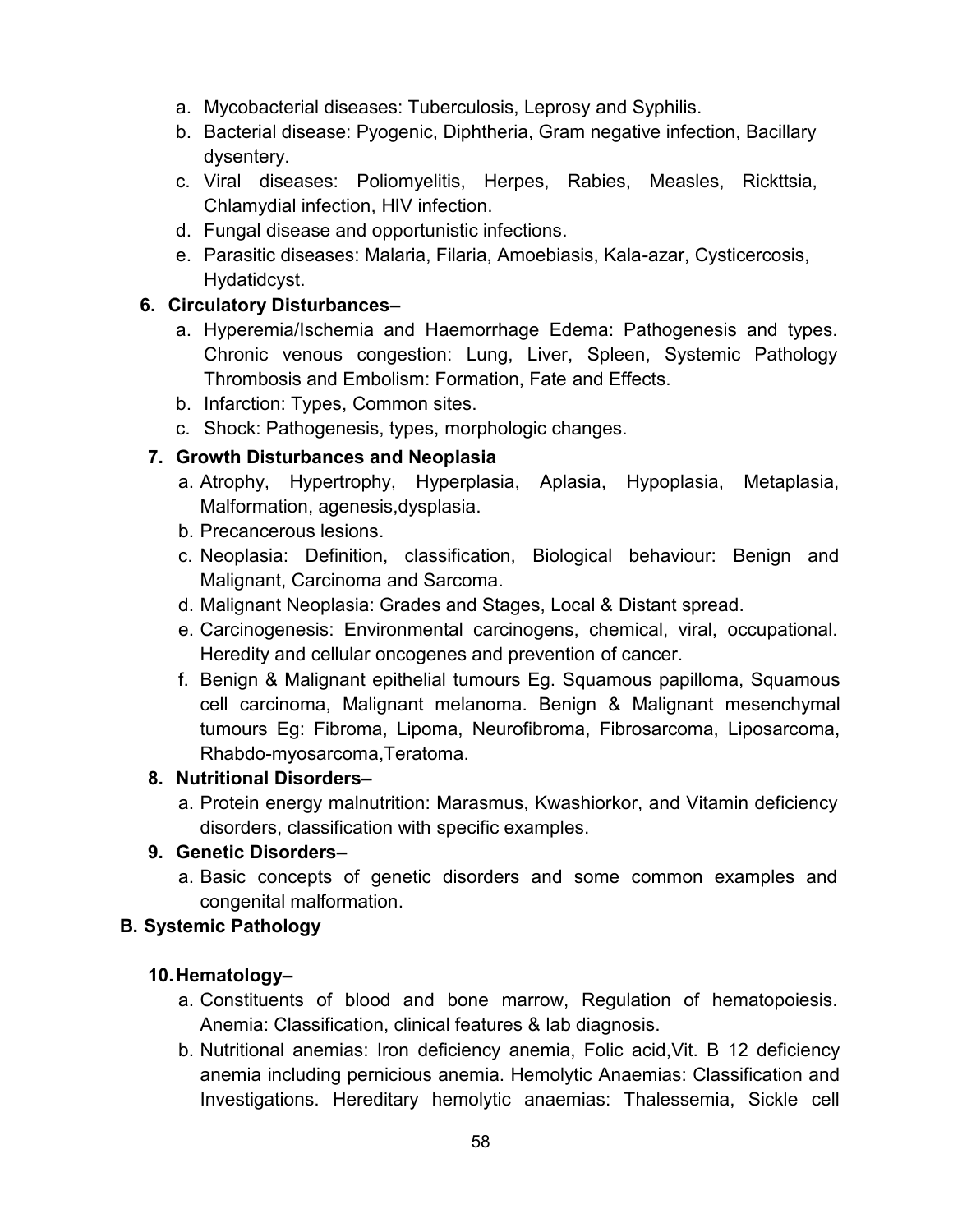anemia, Spherocytosis and Enzyme deficiencies.

- c. Acquired hemolytic anemia, Alloimmune, Autoimmune, Drug induced, Microangiopathic Pancytopenia - Aplastic anemia.
- d. Hemostatic disorders, Vascular and Platelet disorders & lab diagnosis. Coagulopathies–
	- $\triangleright$  Inherited
	- $\triangleright$  Acquired with lab diagnosis.
- e. Leukocytic disorders: Leukocytosis, Leucopenia, Leukemoid reaction.
- f. Leukemia: Classification, clinical manifestation, pathology and Diagnosis. Multiple myeloma and disproteinemias.
- g. Blood transfusion; Grouping and cross matching, untoward reactions, transmissible infections including HIV & hepatitis, Blood-components & plasma-pheresis.

## **11.Respiratory System**

a. Pneumonia, Bronchitis, Bronchiectasis, Asthma, Tuberculosis, Carcinoma of lungs, Occupational lung diseases

## **12.Cardiovascular Pathology**

- a. Congenital Heart disease: Atrial septal defect, Ventricular septal defect, Fallot's tetralogy, Patent ductus arteriosus.
- b. Endocarditis. Rheumatic Heart disease.
- c. Vascular diseases: Atherosclerosis, monckeberg's medial calcification, Aneurysm and Arteritis and tumours of Blood vessels.
- d. Ischemic heart Disease: Myocardial infarction. Hypertension and hypertensive heart Disease.

#### 13.**Alimentary tract**:

- a. Oral Pathology: Ulcers, leukoplakia, Carcinoma, oral cavity diseases and tumour of salivary gland & esophagus and precancerous lesions, Esophagus inflammatory, functional disorders and tumours.
- b. Stomach: Gastritis, Ulcer &Tumours.
- c. Tumours and tumour like condition of the small and large Intestine: Polyps, carcinoid, carcinoma,Lymphoma.
- d. Pancreatitis and pancreatic tumours: i) Exocrine, ii) Endocrine Salivary gland tumours: Mixed,Warthin's

#### **14.Hepato – biliarypathology.**

- a. Jaundice: Types, aetio-pathogenesis and diagnosis. Hepatitis: Acute, Chronic,neonatal.
- b. Alcoholic liver disease
- c. Cirrhosis: Post necrotic, Alcoholic, Metabolic and Portal hypertension Liver abscesses; Pyogenic, parasitic and Amoebic. Tumours of Liver

#### **15.Lymphatic System**

a. Diseases of the gall bladder: Cholecystitis, Cholelithiasis, Carcinoma.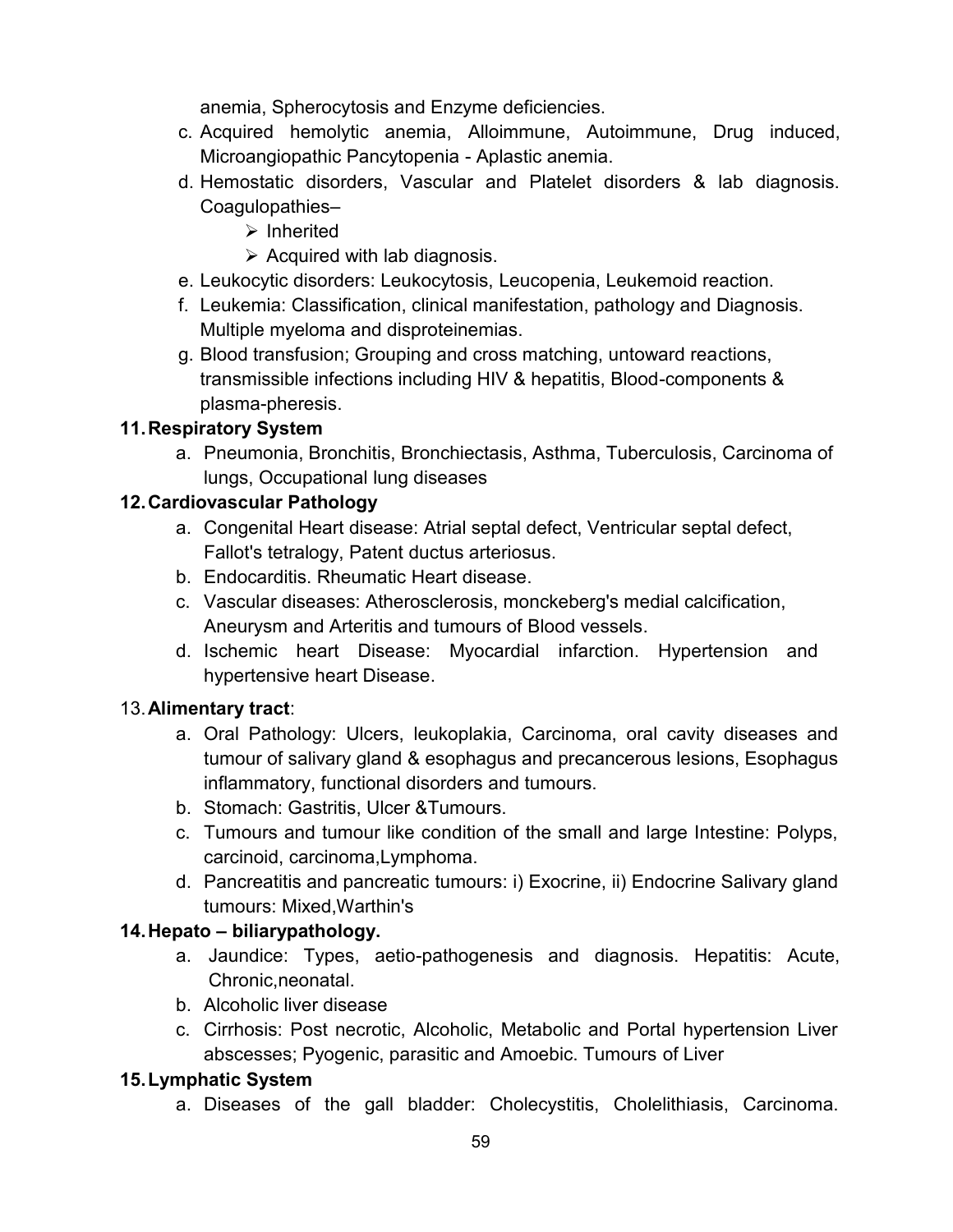Lymphadenitis - Nonspecific and granulomatous. Causes of Lymph Node enlargements. Reactive Hyperplasia, Primary Tumours - Hodgkin's and Non hodgkin's Lymphomas, MetastaticTumours.

b. Causes of Splenic Enlargements.

## **16.Musculoskeletal System**

- a. Osteomyelitis: acute, chronic; Pyogenic, tuberculous
- b. Metabolic diseases: Rickets/Osteomalacia, osteoporosis, Hyperparathyroidism, Paget's disease.
- c. Tumours Classification: Benign, Malignant, Metastatic and synovial sarcoma. Arthritis: Suppurative, Rheumatoid. Osteoarthritis, Gout, Tuberculous.

## **17. Endocrine pathology**

- a. Diabetes Mellitus: Types, Pathogenesis, Pathology, Laboratory diagnosis Non-neoplastic lesions of Thyroid: Iodine deficiency goiter, autoimmune Thyroiditis, Thyrotoxicosis, myxedema, Hashimoto'sthyroiditis.
- b. Tumours of Thyroid: Adenoma, Carcinoma: Papillary, Follicular, Medullary, Anaplastic. Adrenal diseases: cortical hyperplasia, atrophy, tuberculosis, tumours of cortex and medulla.

## **18.Neuropathology**

- a. Inflammations and Infections: TB Meningitis, Pyogenic Meningitis, viral meningitis and Brain Abscess
- b. Tuberculosis,Cysticercosis
- c. CNS Tumors, Astrocytoma, Neuroblastoma, Meningioma, Medulloblastoma

#### **19. Dermatopathology**

a. Skin tumors: Squamos cell carcinoma, Basal cell carcinoma,Melanoma

## **PRACTICAL**

Demonstration of Slides – The students may be demonstrated the common histopathological, hematological and cytological slides and specimens and charts and their interpretations.

#### **Recommended Textbooks**

- 1. Text book of pathology:Harshmohan
- 2. General Systemic pathology: Churchill Livingstone
- 3. Text book of Pathology:Robbins
- 4.Textbook of Pathology.: S. G.Deodhare
- 5.Pathology. Anderson(reference).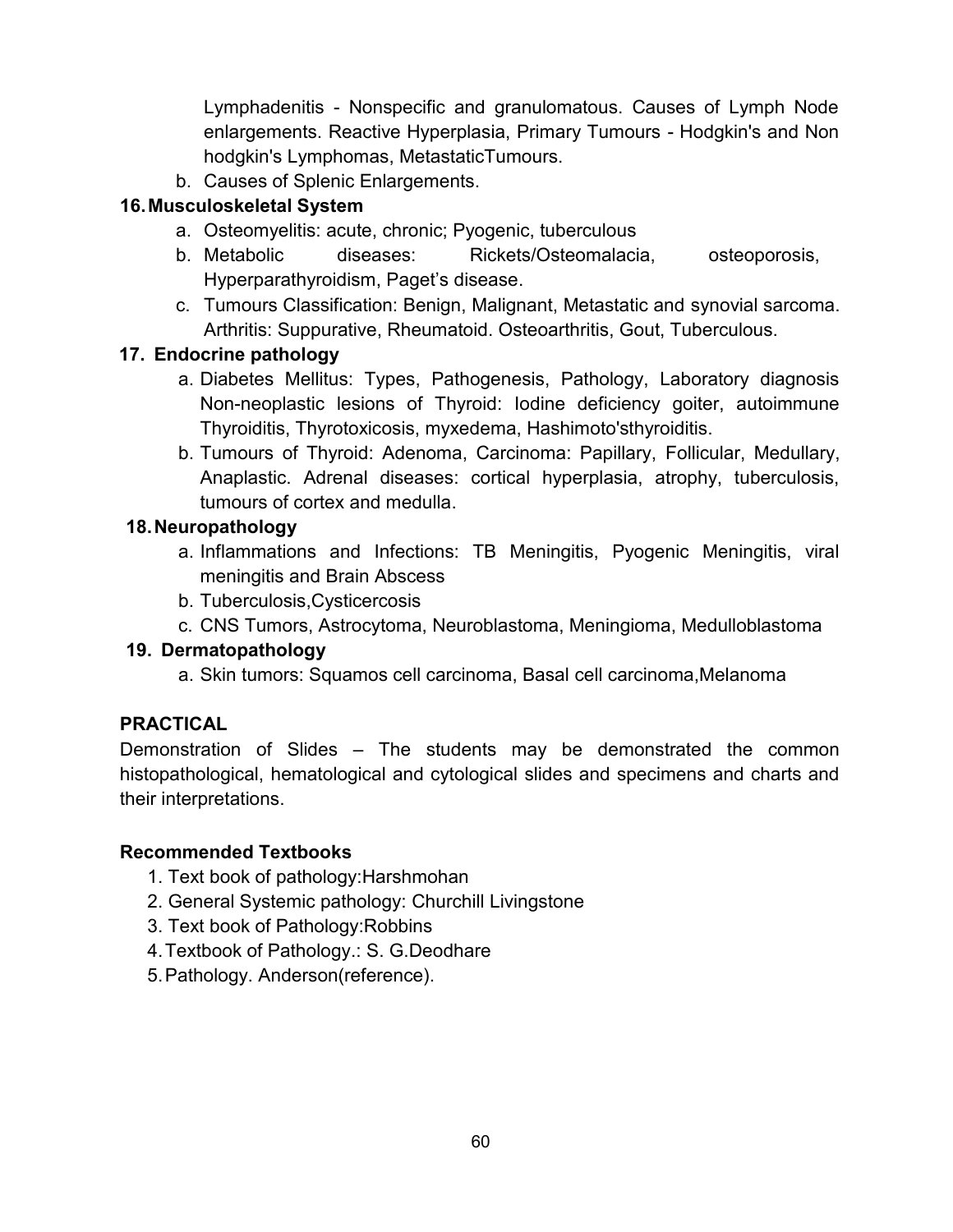# **MICROBIOLOGY**

## **THEORY**

- **1. General Microbiology**
	- a) Definitions: infections, parasite, host, vector, fomite, contagious disease, infectious disease, epidemic, endemic, pandemic, Zoonosis, Epizootic, Attack rate.
	- b) Normal flora of the human body.
	- c) Routes of infection and spread; endogenous and exogenous infections; source at reservoir of infections.
	- d) Bacterial cell. Morphology limited to recognizing bacteria in clinical samples Shape, motility and arrangement. Structures, which are virulence, associated.
	- e) Physiology: Essentials of bacterial growth requirements.
	- f) Sterilization, disinfection and universal precautions in relation to patient care and disease prevention. Definition of asepsis, sterilization, disinfection.
	- g) Antimicrobials: Mode of action, interpretation of susceptibility tests, resistance spectrum of activity.

## **2. Immunology-**

- a) Basic principles of immunity immuno biology: lymphoid organs and tissues. Antigen, Antibodies, antigen and antibody reactions with relevance to pathogenesis and serological diagnosis.
- b) Humoral immunity and its role in immunity Cell mediated immunity and its role in immunity. Immunology of hypersensitivity, measuring immune functions.

## **3. Bacteriology-**

- a. To be considered under the following headings
- b. Morphology, classification according to pathogen city, mode of transmission, methods of prevention, collection and transport of samples for laboratory diagnosis, interpretation of laboratory reports.
- c. Staphylococci, and Streptococci.
- d. Mycobacteria: Tuberculosis, M.leprae, atypical mycobacteria, Enterobacteriaceae,
- e. Vibrois: V. cholerae and other medically important vibrios, Campylobacters and Helicobacters,Pseudomonas.
- f. Bacillus anthracis, Sporing and non-sporing anaerobes: Clostridia, Bacteroides and Fusobacteria.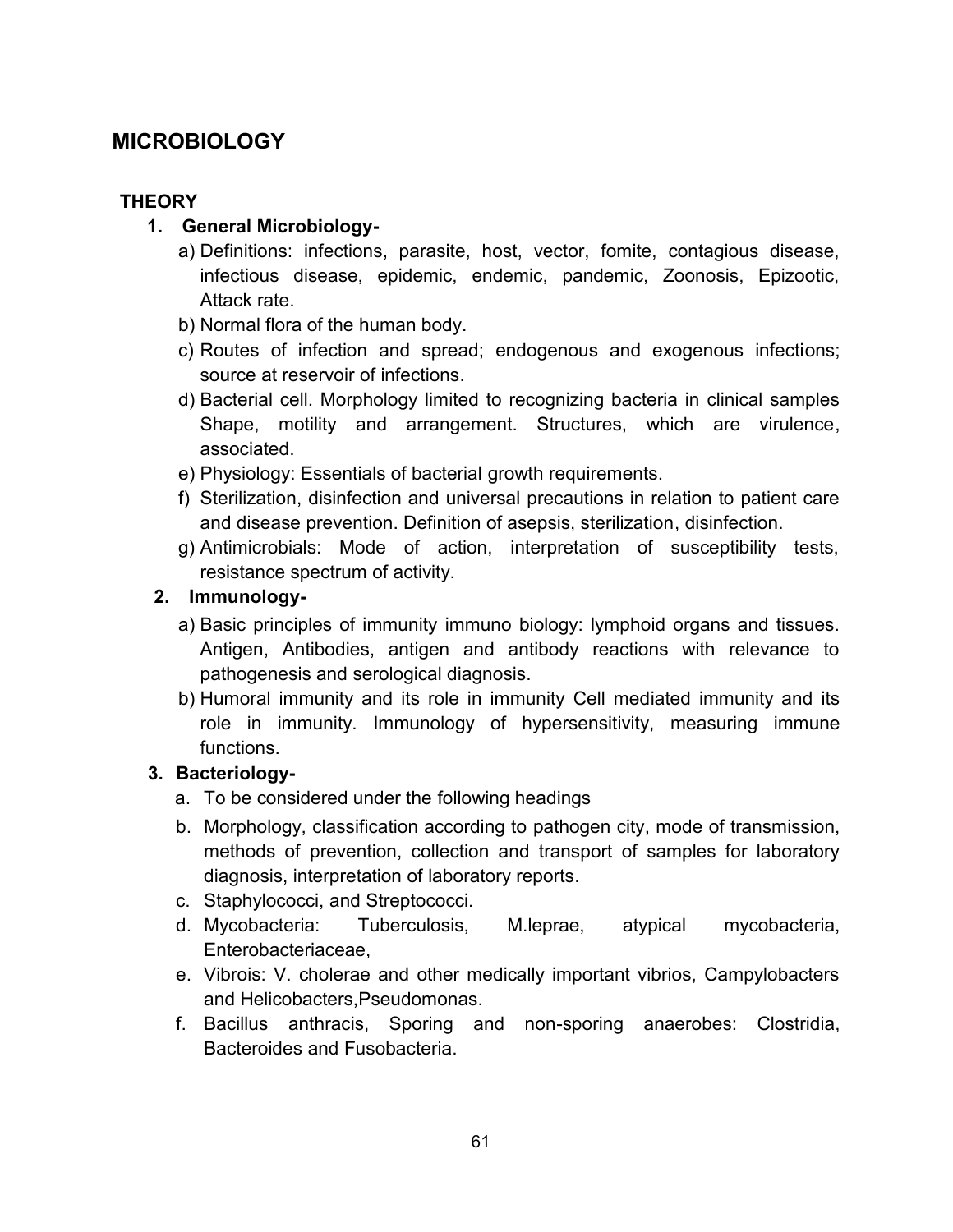#### **4. General Virology-**

a. General properties: Basic structure and broad classification of viruses. Pathogenesis and pathology of viral infections. Immunity and prophylaxis of viral diseases. Principles of laboratory diagnosis of viral diseases. List of commonly used antiviral agents.

#### **5. Mycology-**

a. General properties of fungi. Classification based on disease: superficial, subcutaneous, deep mycosel opportunistic infections including Mycotoxins, systemic mycoses. General principles of fungal diagnosis, Rapid diagnosis. Method of collection of samples. Antifungal agents.

#### **6. Clinical/Applied Microbiology-**

- a. Streptococcal infections: Rheumatic fever and Rheumatic heart disease, Meningitis.
- b. Tuberculosis, Pneumonia
- c. Pyrexia of unknown origin, leprosy,
- d. Sexually transmitted diseases, Poliomyelitis,
- e. Hepatitis
- f. Acute-respiratory infections, Central nervous System infections, Urinary tract infections
- g. Pelvic inflammatory disease, Wound infection, Opportunistic infections, HlV infection
- h. Malaria, Filariasis, Zoonotic diseases.

#### **Recommended Textbooks:**

- 1. Short textbook of Medical Microbiology by Sathish Gupta
- 2. Microbiology & Parasitology by RajeshwarReddy
- 3. Text book of Microbiology by Anantha Narayanan and JayaramPanicker
- 4. Microbiology byBaveja
- 5. Text book of Microbiology byChakraborthy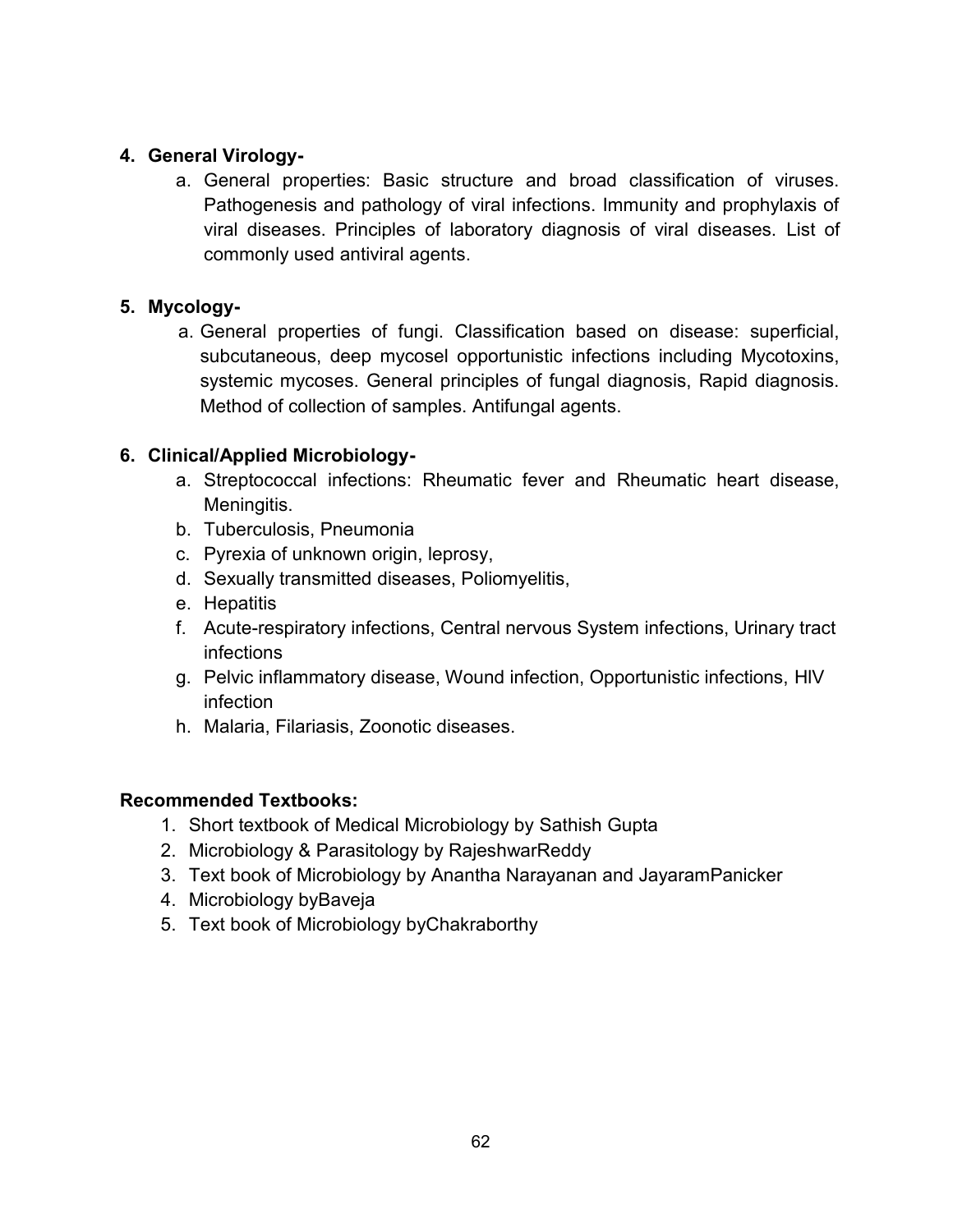# **PHARMACOLOGY –**

**SUBJECT DESCRIPTION -** This course introduces the student to basic pharmacology of common drugs used, their importance in the overall treatment including Physiotherapy. The student after completing the course will be able to understand the general principles of drug action and the handling of drugs by the body. The student will be aware of the contribution of both drug and physiotherapy factors in the outcome of treatment.

#### **1. General Pharmacology–**

a. Introduction, Definitions, Classification of drugs, Sources of drugs, Routes of drug administration, Distribution of drugs, Metabolism and Excretion of drugs Pharmacokinetics, Pharmacodynamics, Factors modifying drug response, Adverse effects.

#### **2. Autonomic Nervous system–**

- a. General considerations The Sympathetic and ParasympatheticSystems,Receptors, Somatic Nervous System
- b. Cholinergic and Anti-Cholinergic drugs, Adrenergic and Adrenergic blocking drugs, Peripheral muscle relaxants.

#### **3. Cardiovascular Pharmacology–**

- a. Drugs used in the treatment of heart failure: Digitalis, Diuretics, Vasodilators, ACE inhibitors Antihypertensive Drugs: Diuretics, Beta Blockers, Calcium Channel Blockers, ACE Inhibitors, Central Acting Alpha Agonists, Peripheral Alpha Antagonists, Direct acting Vasodilators
- b. Antiarrhythmic Drugs
- c. Drugs used in the treatment of vascular disease and tissue ischemia: Vascular Disease, Homeostasis Lipid-Lowering agents, Antithrombotic, Anticoagulants and Thrombolytic Ischemic Heart Disease – Nitrates, Beta-Blockers, Calcium Channel Blockers, Cerebral Ischemia Peripheral Vascular Disease.

#### **4. Neuropharmacology–**

- a. Sedative-Hypnotic Drugs: Barbiturates,Benzodiazepines
- b. Anti anxiety Drugs: Benzodiazepines, Other Anxiolytics
- c. Drugs Used in Treatment of Mood Disorders: Monoamine Oxidase Inhibitors, Tricyclic Antidepressants, Atypical Antidepressants,Lithium
- d. Antipsychotic drugs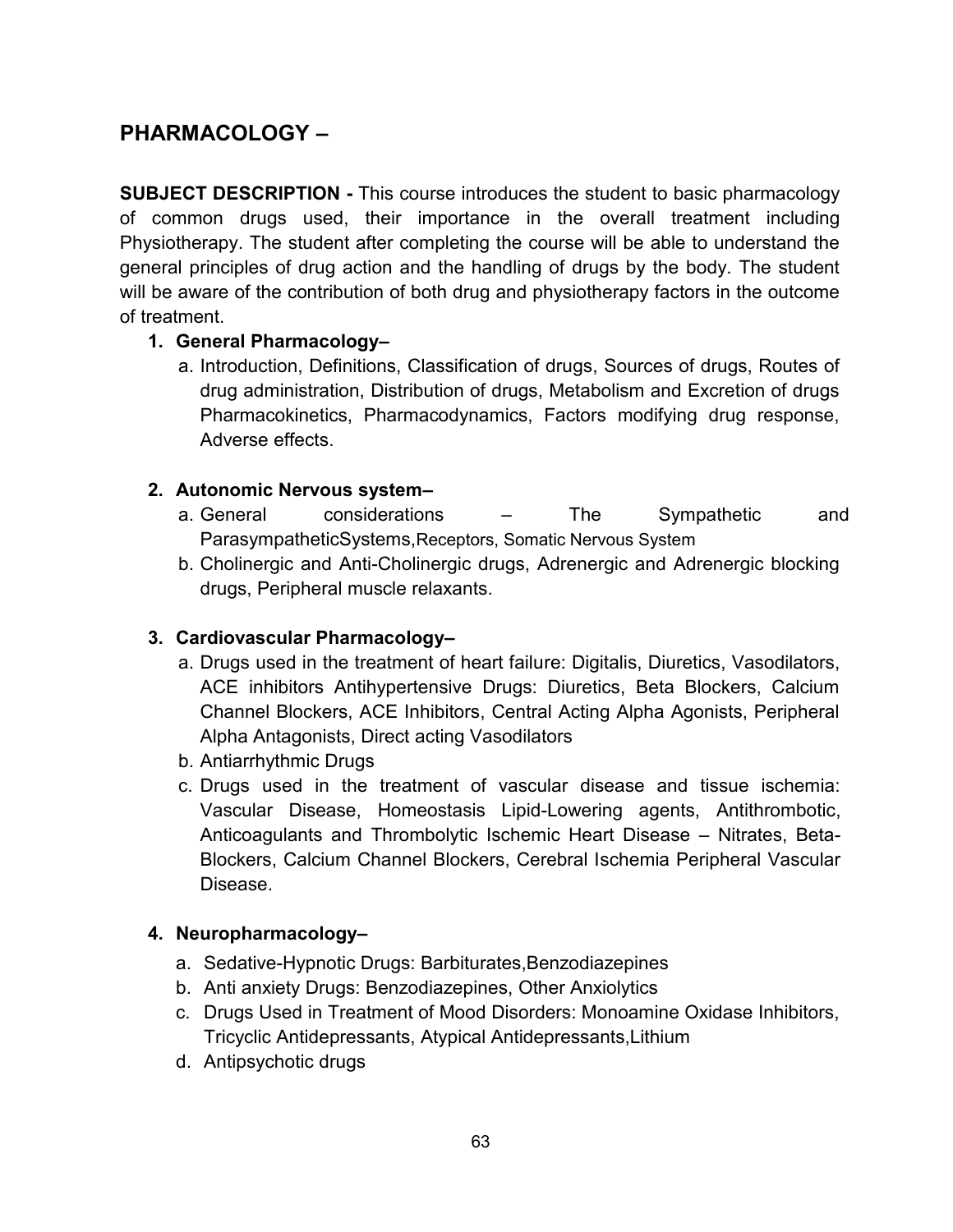## **5. Disorders of Movement-**

- a. Drugs used in Treatment of Parkinson 's disease
- b. Antiepileptic Drugs
- c. Spasticity and Skeletal Muscle Relaxants

## **6. Inflammatory/Immune Diseases-**

- a. Non-narcotic Analgesics and No steroidal Anti-Inflammatory Drugs: Acetaminophen, NSAIDs, Aspirin, No aspirin NSAIDs, drug Interactions withNSAIDs
- b. Glucocorticoids: Pharmacological Uses of Glucocorticoids, adverse effects, Physiologic Use of Glucocorticoids
- c. Drugs Used in Treatment of Arthritic Diseases: Rheumatoid Arthritis, Osteoarthritis, Gout
- d. Drugs Used in the Treatment of Neuromuscular Immune/Inflammatory Diseases: Myasthenia gravis, Idiopathic Inflammatory Myopathies, systemic lupus Erythematous, Scleroderma, Demyelinating Disease
- e. Respiratory Pharmacology: Obstructive Airway Diseases, Drugs used in Treatment of Obstructive airway Diseases, Allergic Rhinitis

## **7. Digestion and Metabolism-**

a. Gastrointestinal Pharmacology: Peptic Ulcer Disease, Constipation, Diarrhea Drugs Used in Treatment of Diabetes Mellitus: Insulin, Oral Hypoglycemic

## **8. Geriatrics-**

- a. Pharmacology and the geriatric Population: Adverse effects of special concern in the Elderly, Dementia, Postural hypotension.
- 9. **Antibiotics**: Definition, choice of agents, resistance, prophylactic groups**,** very brief introduction of drugs name, mechanism, uses and specific toxicity

## **Recommended Textbooks**

- 1. Essential of Medical Pharmacology by K. D.Tripathi
- 2. Text book of Medical Pharmacology by PadmajaUdaykumar
- 3. Pharmacology by N.Murugesh
- 4. Pharmacology &Pharmacotherapeutics bySatoskar.

#### **Reference Books:**

- 1. Clinical Pharmacology D.R Laurence, Pn Ben net, MJBrown
- 2. Goodman's & Gilman's the Pharmacological basis of therapeutics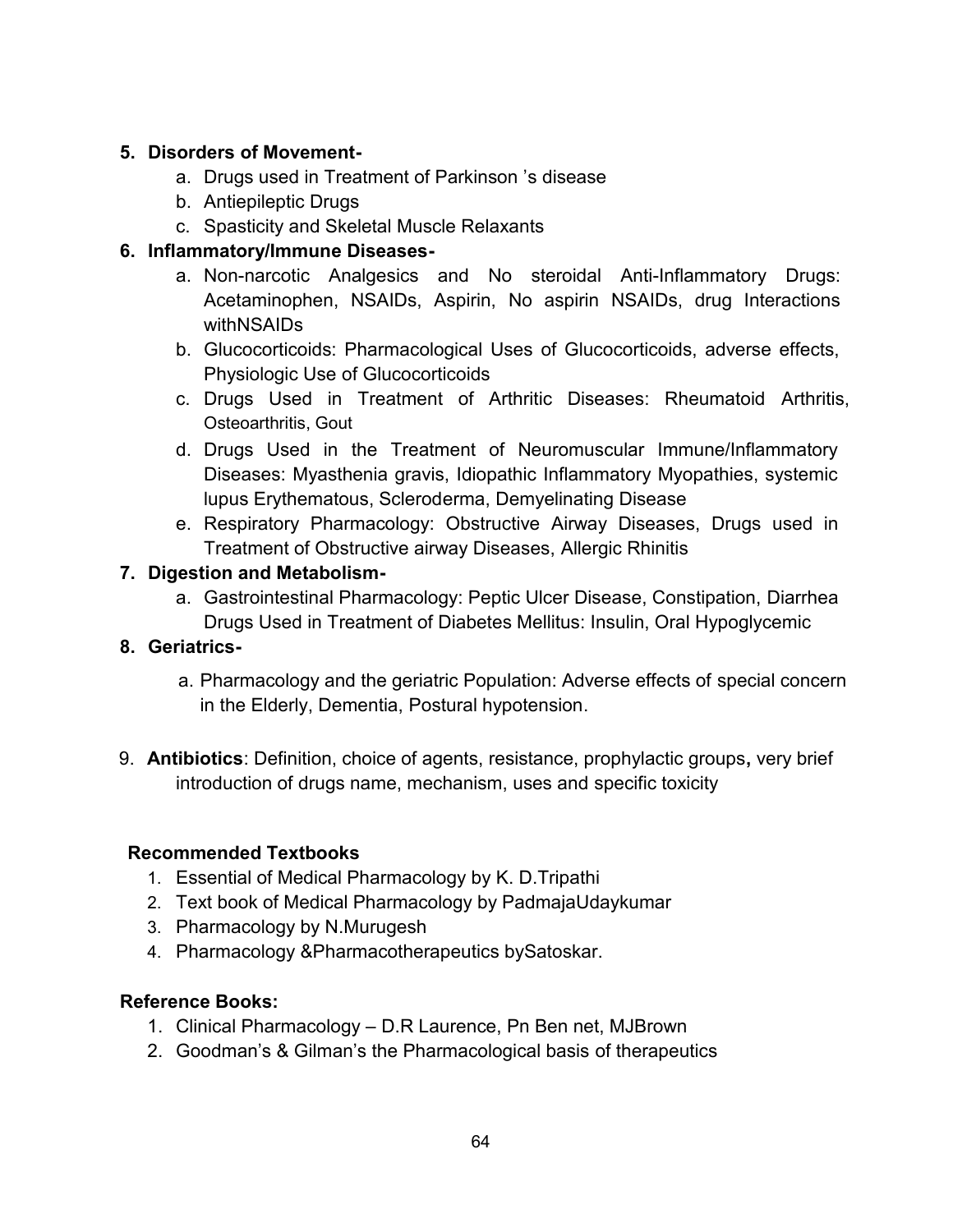# **FOUNDATION OF EXERCISE THERAPYAND THERAPEUTIC MASSAGE**

**SUBJECT DESCRIPTION -** In this course, the students will learn the principles and effects of exercise as a therapeutic modality and will learn the techniques in the restoration of physical functions.

#### **THEORY**

- **1. Introduction to Exercise Therapy** The aims of Exercise Therapy, The techniques of Exercise Therapy, Basic of exercise: Physiological effects and Therapeutic uses of exercises, Psychogenic aspects of exercises, Pharmacological effects of exercises
- **2. Starting Positions** Fundamental positions & derived Positions
- **3. Evaluation Measures/Tests**
	- a. Measurements of Vital parameters
	- b. Measurement of Joint range: ROM-Definition, Normal ROM for all peripheral joints & spine, Goniometer-parts, types, principles, uses, Limitations of goniometry, Techniques for measurement of ROM for all peripheral joints
	- c. Manual Muscle Testing: Introduction to MMT, Principles & Aims, Indications & Limitations, Techniques of MMT for group & individual: Techniques of MMT for upper limb / Techniques of MMT for lower limb / Techniques of MMT for spine.
	- d. Measurement of Limb Length and Girth
	- e. Pelvic tilt and Measurement of the angle of Pelvic Inclination
- **4. Passive Movements**: Causes of immobility, Classification of Passive movements, and Specific definitions related to passive movements, Principles of giving passive movements, Indications, contraindications, effects of uses, Techniques of giving passive movements.
- **5. Active Movements**: Definition and Classification
	- b. Definition of strength, power & work, endurance, muscle actions.
	- c. Physiology of muscle performance: structure of skeletal muscle, chemical & mechanical events during contraction &relaxation, muscle fiber type, motor unit, force gradation.
	- d. Causes of decreased muscle performance
	- e. Physiologic adaptation to training: Strength & Power, Endurance.
	- f. Free exercise: Classification, principles, techniques, indications, contraindications, effects and uses
	- g. Active Assisted Exercise: Principles, techniques, indications, contraindications, effects and uses
	- h. Assisted-Resisted Exercise: principles, techniques, indications, contraindications, effects and uses
	- i. Resisted exercises: Definition, Classification, principles, indications, contraindications, effects and uses, techniques, Manual and Mechanical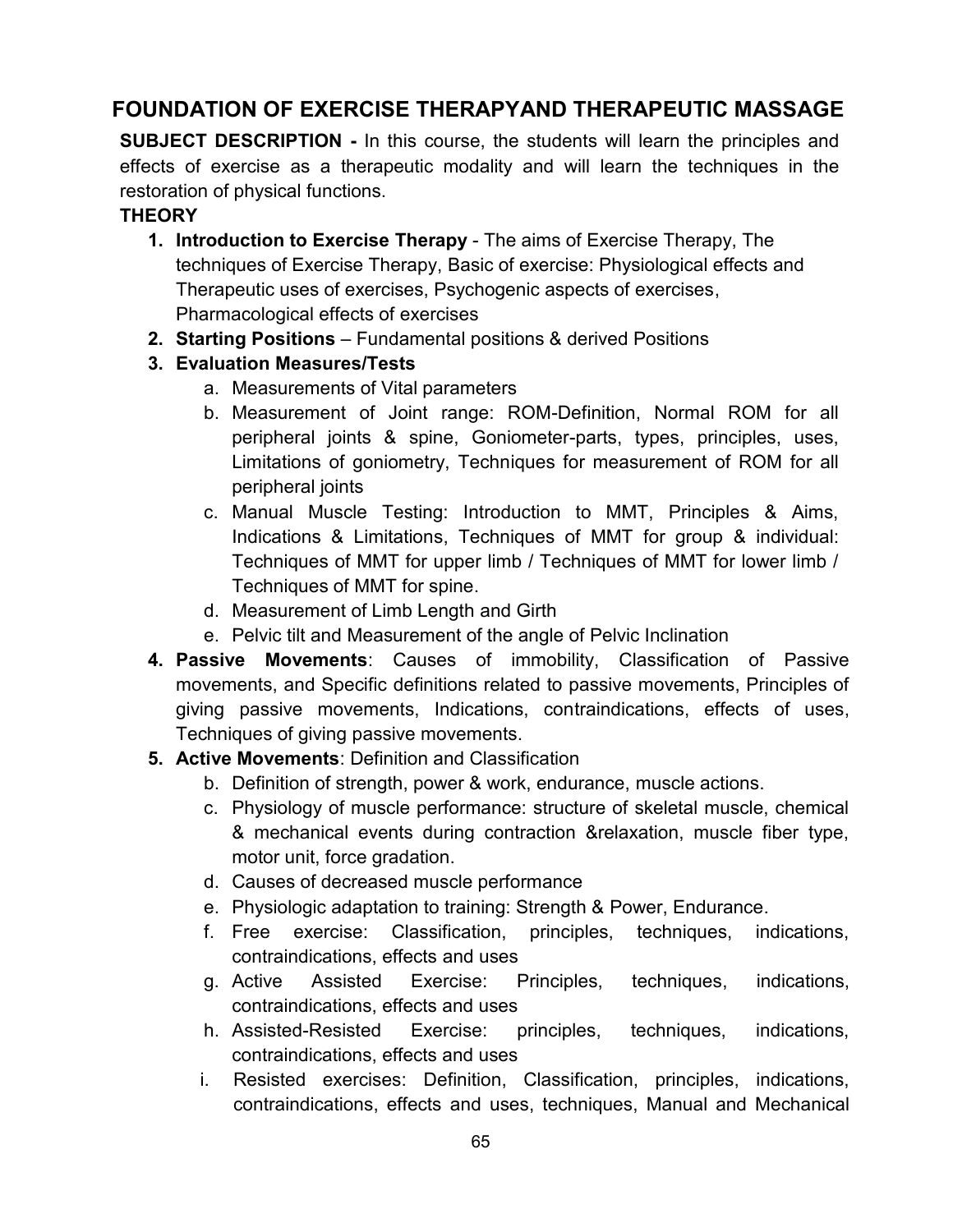resistance exercise, Isometric exercise, Dynamic exercise: Concentric and Eccentric, Constant versus variable resistance, Isokinetic exercise, Open-Chain and Closed-Chain exercise.

- **6. Relaxation** Definitions, Muscle Tone, Postural tone, Voluntary Movement, Degrees of relaxation, Pathological tension in muscle, Stress mechanics, types of stresses, Effects of stress on the body mechanism, Indications of relaxation, Principles, techniques & Methods of relaxation, Types & uses: General, Local. Jacobson's, Mitchel's, additional methods of Relaxation.
- **7. Suspension Therapy:**Definition, principles, equipments& accessories, Indications & contraindications, Benefits of suspension therapy, Types of suspension therapy: axial, vertical, pendulum Techniques of suspension therapy for upper limb Techniques of suspension therapy for lower limb
- **8. Walking Aids**: Types: Crutches, Canes, Frames; Principles and gait training with walking aids, Pre-crutch training
- **9. Individual and Group Exercises**: Advantages and Disadvantages, Organization of Group exercises, Recreational Activities and Sports
- **10.Trick movements**
- **11.Use of apparatuses/equipments in Exercise Therapy**

## **THERAPEUTIC MASSAGE**

- 1. History and Classification of Massage Technique
- 2. Principles, Indications and Contraindications
- 3. Technique of Massage Manipulations
- 4. Physiological and Therapeutic Uses of Specific Manipulations

**PRACTICAL:** The students to be trained in Practical Laboratory work for all the topics discussed in theory. They must be able to

- 1. Demonstrate Starting positions and Derived positions
- 2. Demonstrate different Evaluation methods
- 3. Demonstrate relaxation techniques.
- 4. Demonstrate the techniques of passive movements
- 5. Demonstrate various techniques of Active movements
- 6. Demonstrate the techniques of suspension therapy for mobilizing and strengthening joints and muscles
- 7. Demonstrate to use the walking aids for gait training
- 8. Demonstrate massage technique application according to body parts.
- 9. Demonstrate the uses of different exercise therapy equipment
- 10.Demonstrate the technique of measuring ROM using goniometer
- 11.Demonstrate techniques for measuring limb length and Girth.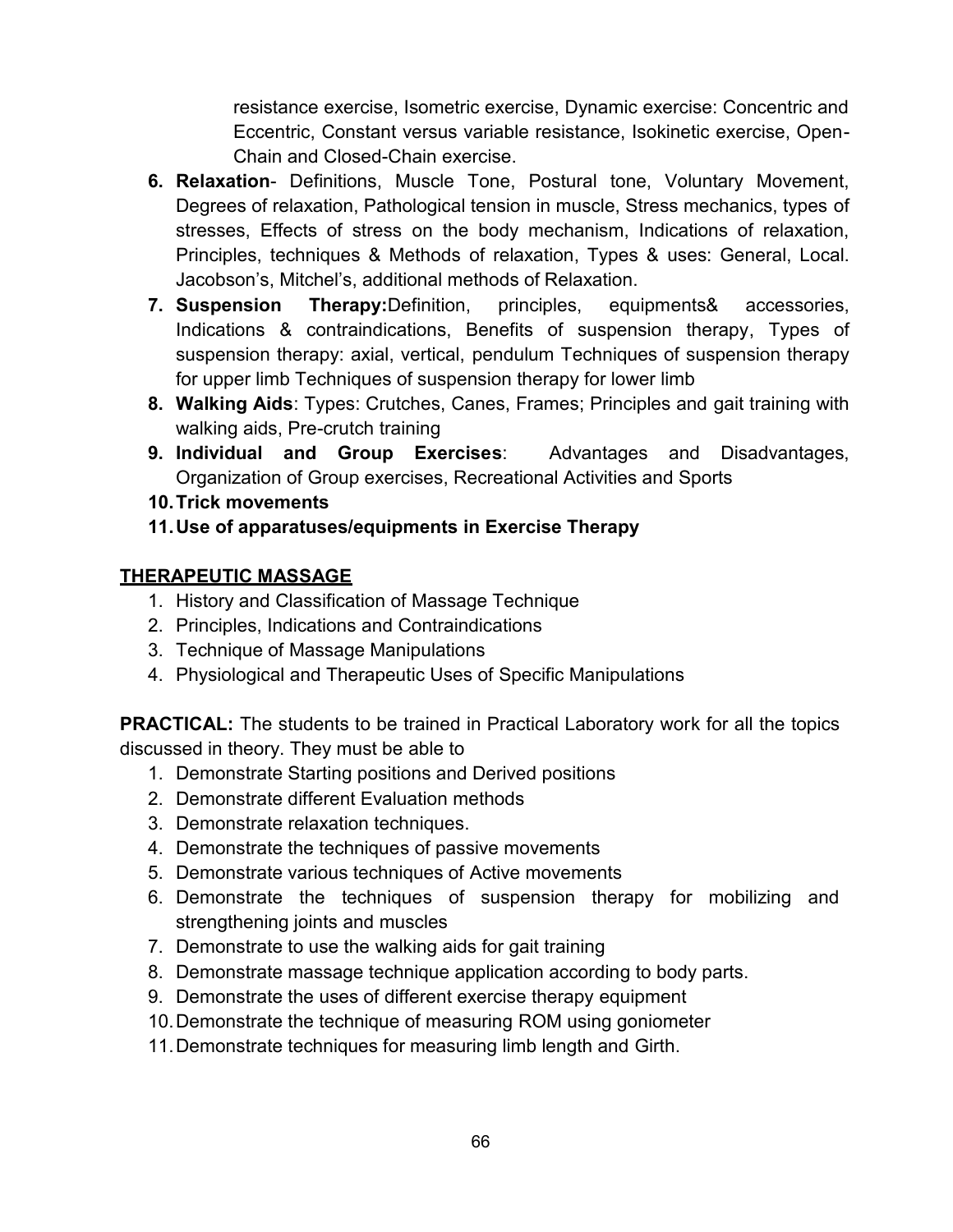#### **Recommended books:**

- 1. Principles of exercise therapy- Dena Gardiner
- 2. Practical exercise therapy- Margaret Hollis
- 3. Guide line for goniometry-Cynthia Norkin& JoyceWhite
- 4. Principals of therapeutic soft tissue manipulation A. G.Sinha

#### **Reference Books**:

- 1. Therapeutic exercise Carolyn Kisner and Colby
- 2. Massage for Therapist- Margaret Hollis
- 3. Physical Rehabilitation- Susan B.O'Sullivan
- 4. Physiotherapy in Orthopaedic conditions-by Jayant Joshi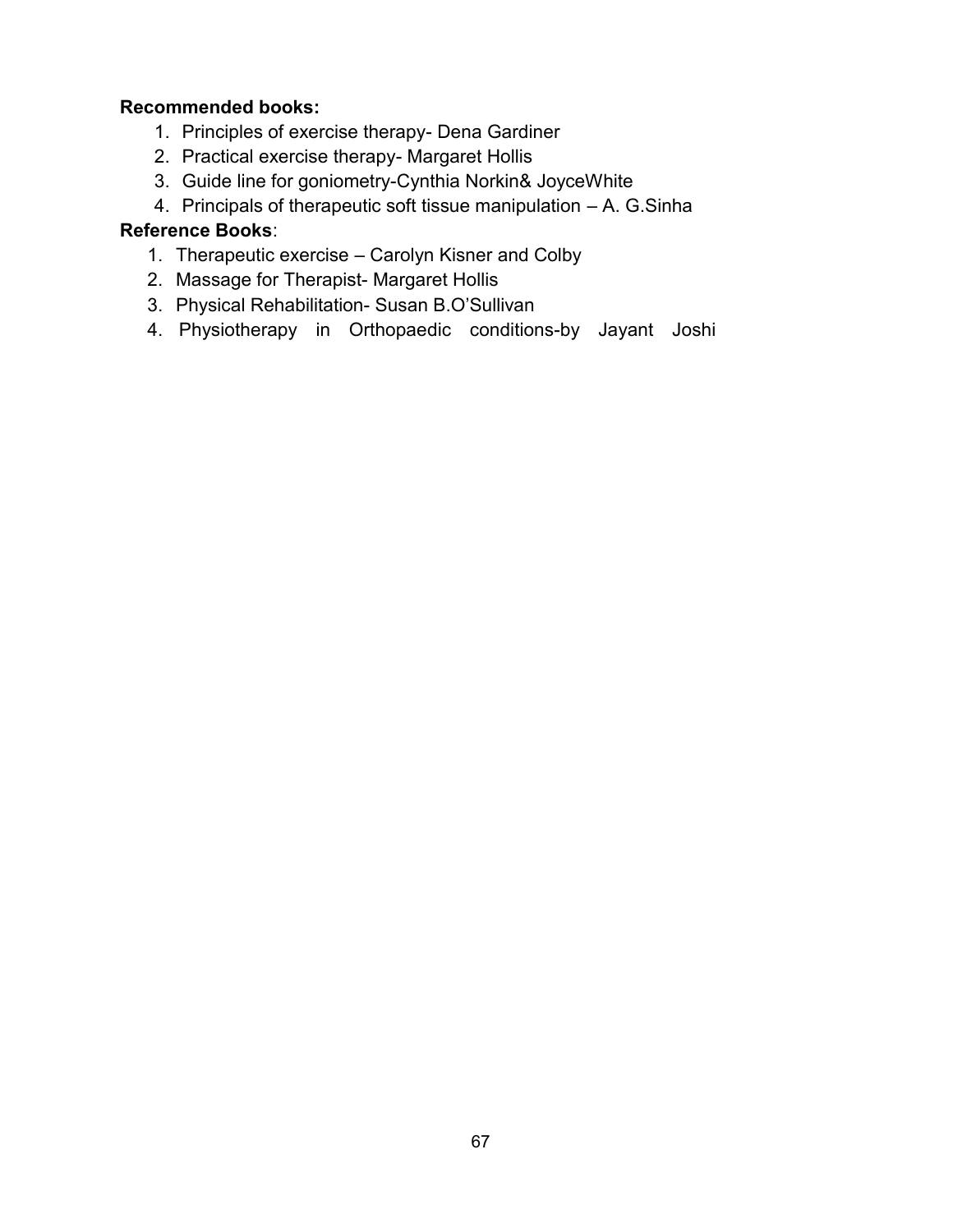# **(Not for University Exam) MEDICAL/ PHYSIOTHERAPY LAW AND ETHICS**

Legal and ethical considerations are firmly believed to be an integral part of medical practice in planning patient care. Advances in medical sciences, growing sophistication of the modern society's legal framework, increasing awareness of human rights and changing moral principles of the community at large, now result in frequent occurrences of healthcare professionals being caught in dilemmas over aspects arising from daily practice.

Medical/ Physiotherapy ethics has developed into a well based discipline which acts as a "bridge" between theoretical bioethics and the bedside. The goal is "to improve the quality of patient care by identifying, analyzing, and attempting to resolve the ethical problems that arise in practice". Doctors are bound by, not just moral obligations, but also by laws and official regulations that form the legal framework to regulate medical practice. Hence, it is now a universal consensus that legal and ethical considerations are inherent and inseparable parts of good medical practice across the whole spectrum.

Few of the important and relevant topics that need to focus on are as follows:

- 1. Medical ethics versus medical law Definition Goal -Scope
- 2. Introduction to Code of conduct
- 3. Basic principles of medical ethics –Confidentiality
- 4. Malpractice and negligence Rational and irrational drug therapy
- 5. Autonomy and informed consent Right of patients
- 6. Care of the terminally ill-Euthanasia
- 7. Organ transplantation
- 8. Medical diagnosis versus physiotherapy diagnosis.
- 9. Medico legal aspects of medical records Medico legal case and type- Records and document related to MLC - ownership of medical records - Confidentiality Privilege communication - Release of medical information - Unauthorized disclosure retention of medical records - other various aspects.
- 10. Professional Indemnity insurance policy
- 11. Development of standardized protocol to avoid near miss or sentinel events
- 12. Obtaining an informed consent.
- 13. Biomedical ethical principles
- 14. Code of ethics for physiotherapists
- 15. Ethics documents for physiotherapists
- 16. Laws affecting physiotherapy practice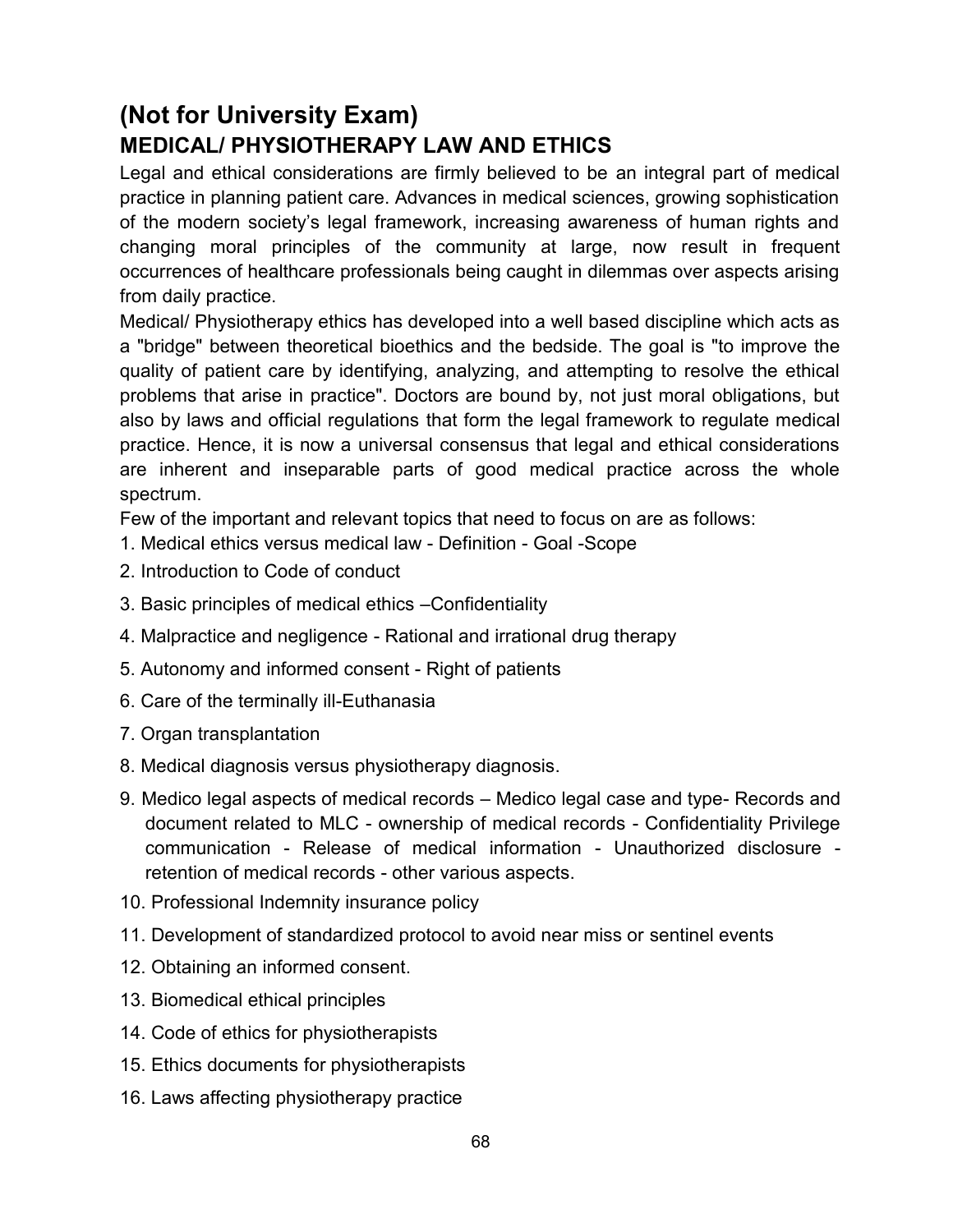# **MEDICAL TERMINOLOGIES AND RECORD KEEPING**

This course introduces the elements of medical terminology. Emphasis is placed on building familiarity with medical words through knowledge of roots, prefixes, and suffixes. Topics include: origin, word building, abbreviations and symbols, terminology related to the human anatomy, reading medical orders and reports, and terminology specific to the student's field of study. Spelling is critical and will be counted when grading tests. Topics to be covered under the subject are as follows:

- 1. Derivation of medical terms.
- 2. Define word roots, prefixes, and suffixes.
- 3. Conventions for combined morphemes and the formation of plurals.
- 4. Basic medical terms in health care and physiotherapy.
- 5. Form medical terms utilizing roots, suffixes, prefixes, and combining roots.
- 6. Interpret basic medical abbreviations/symbols.
- 7. Utilize diagnostic, surgical, and procedural terms and abbreviations related to the integumentary system, musculoskeletal system, respiratory system, cardiovascular system, nervous system, and endocrine system.
- 8. Interpret medical records/reports.
- 9. Data entry and management on electronic health record system.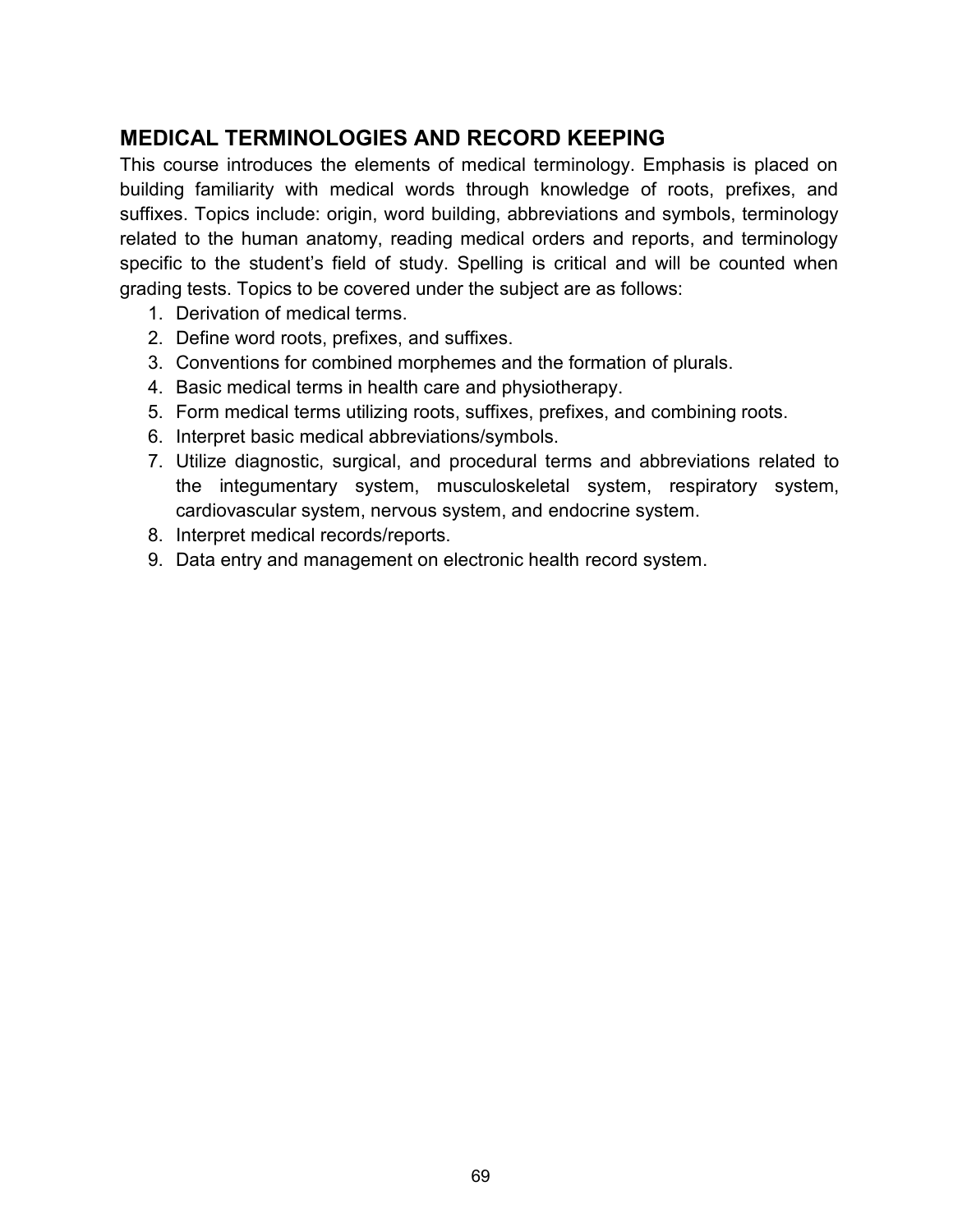# **Fourth Semester B.P.T**

# **BIOMECHANICS AND KINESIOLOGY –**

#### **Course Description:**

Kinesiology involves the study of basic concepts of human movement, and application of various biomechanical principles in the evaluation and treatment of disorders of musculoskeletal system. Students are taught to understand the various quantitative methods of movement. Mechanical principles of various treatment methods are studied. Study of posture and gait are also included.

#### **1. Biomechanics of the vertebral column-**

- a. General structure and function
- b. Regional structure and function Cervical region, thoracic region, lumbar region, sacral region
- c. Muscles of the vertebral column
- d. General effects of injury and aging

#### **2. Biomechanics of the Thorax and Chest wall-**

- a. General structure and function
- b. Rib cage and the muscles associated with the ribcage
- c. Ventilatory motions: its coordination and integration
- d. Developmental aspects of structure and function
- e. Changes in normal structure and function I relation to pregnancy, scoliosis and COPD

#### **3. The Temporo mandibular Joint-**

a. General features, structure, function and dysfunction

#### **4. Biomechanics of the peripheral joints-**

- a. The shoulder complex: Structure and components of the shoulder complex and their integrated function
- b. The elbow complex: Structure and function of the elbow joint humeroulnar and humeroradial articulations, superior and inferior radioulnar joints; mobility and stability of the elbow complex; the effects of immobilization and injury.
- c. The wrist and hand complex: Structural components and functions of the wrist complex; structure of the hand complex;Prehension; functional position of the wrist and hand.
- d. The hip complex: structure and function of the hip joint; hip joint pathologyarthrosis, fracture, bony abnormalities of the femur: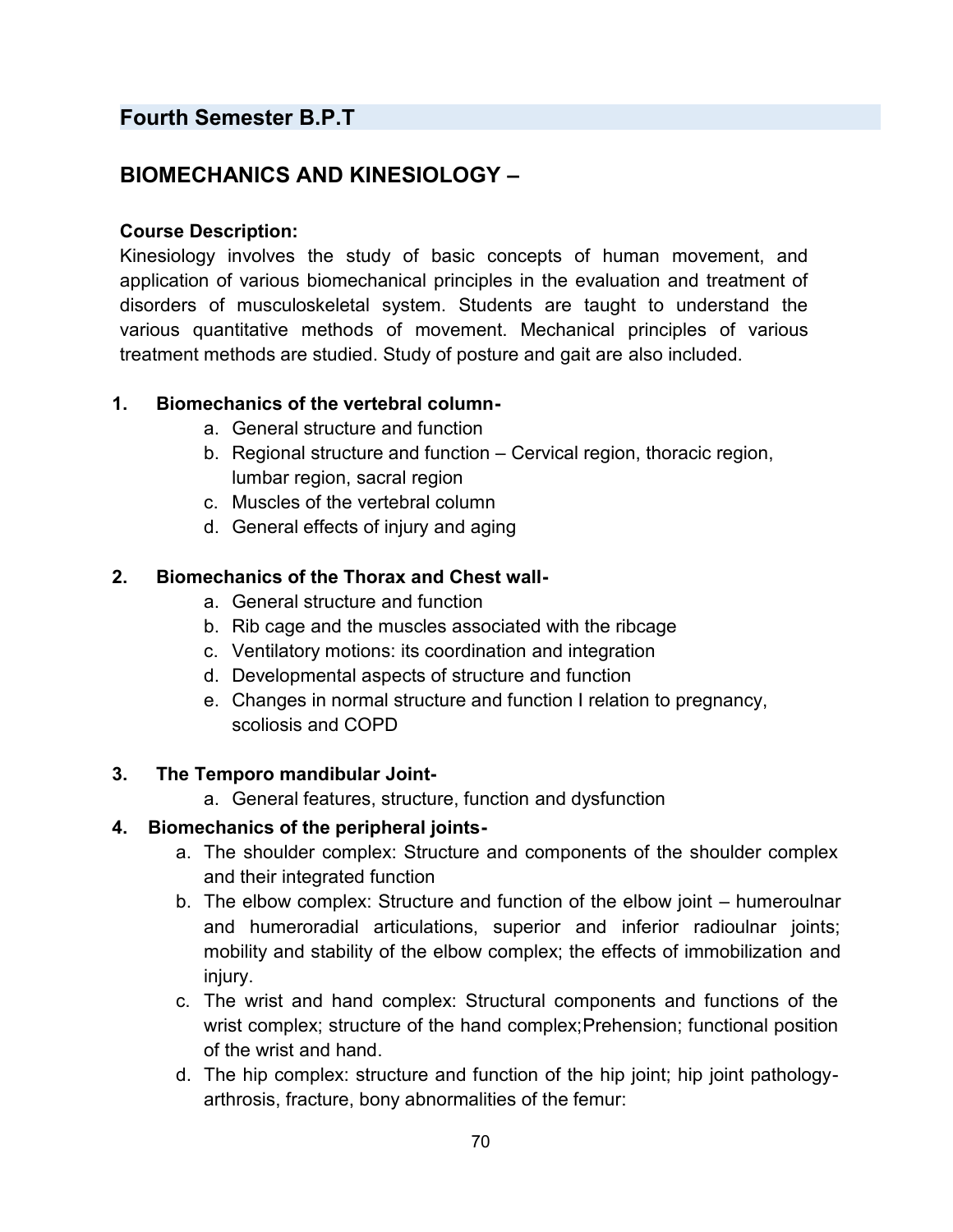- e. The knee complex: structure and function of the knee joint tibiofemoral joint and patellofemoral joint; effects of injury and disease.
- f. The ankle and foot complex.: structure and function of the ankle joint, subtalar joint, talocalcaneonavicular joint, transverse tarsal joint, tarsometatarsal joints, metatarsophalangeal joints, interphalangeal joints, structure and function of the plantar arches, muscles of the ankle and foot, deviations from normal structure and function – Pes Planus and PesCavus
- 5. **Analysis of Posture and Gait** Types of Posture, Static and dynamic posture, postural control, kinetics and kinematics of posture, ideal posture analysis of posture, effects of posture on age, pregnancy, occupation and recreation; General features of gait, gait initiation, kinematics and kinetics of gait, energy requirements, kinematics and kinetics of the trunk and upper extremities in relation to gait, stair case climbing and running, effects of age, gender, assistive devices, disease, muscle weakness, paralysis, asymmetries of the lower extremities, injuries and mal-alignments in gait;
- 6. **Movement Analysis**: ADL activities like sitting to standing, lifting, Pushing and Pulling, Various grips and pinches.
- **PRACTICAL-** shall be conducted for various joint movements and analysis of the same. Demonstration may also be given as how to analyze posture and gait. The student shall be taught and demonstrated to analysis for activities of daily living – ADL – (like sitting to standing, throwing, lifting etc.) The student should be able to explain and demonstrate the movements occurring at the joints, the muscles involved, the movements or muscle action produced, and mention the axis and planes through which the movements occur. The demonstrations may be done on models or skeleton.

#### **Recommended Text Books:**

- 1. Joint Structure and Function A comprehensive Analysis by CynthiaNorkin.
- 2. Brunnstrom's Clinical Kinesiology by Laura Smith, Elizabeth Beth Weiss, and Don Lehmkuhl.

## **Recommended Reference Books:**

- 1. Clinical Kinesiology for Physical Therapist Assistants byLippert
- 2. Applied Kinesiology: A Training Manual and Reference Book of Basic Principles and Practices by Robert Frost (Mar 28,2002)
- 3. Kinesiology: The Mechanics and Pathomechanics of Human Movement by Carol A.Oatis
- 4. Kinesiology by K. Wells; Saunder'sPublications.
- 5. Basic Biomechanics of the Musculoskeletal System by Margareta Nordinand Victor Frankel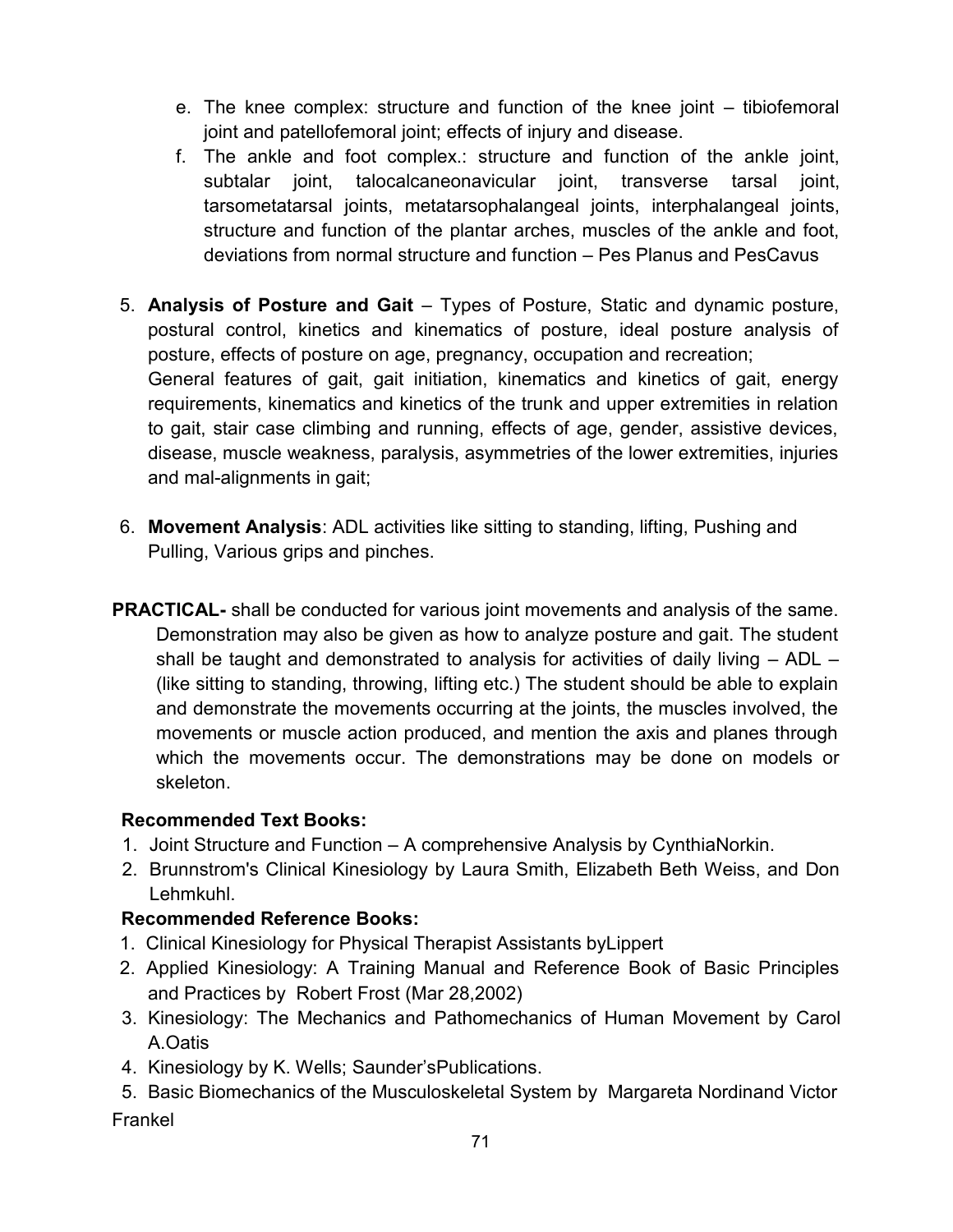# **EXERCISE THERAPY**

**SUBJECT DESCRIPTION-** After the course on exercise therapy student will be able to understand the different types of exercise for the benefit of patient in different situations and conditions both in health and disease or disorder.

**1. Strengthening of muscles:** Definition of strength, power & work, endurance, muscle actions. Causes of decreased muscle performance. Factors that influence the strength of the normal muscle, Principles of Muscle strengthening, Principles, indications, contraindications, precautions of strength training, Physiologic adaptation to strength training: Strength & Power, Endurance.

Progressive strengthening of muscles (loads assisted and resisted exercises), use of equipments, reeducation of muscles and restoration of functions,

Practice of strengthening of muscles of limbs, neck, trunk and face, emphasis on hand and foot muscles, quadriceps, glutei, triceps, deltoid and face muscles, use of manual and mechanical resistance, contraindications;

Specific exercise regimens, Isotonic: de Lorme's, Oxford, Mac Queen, Circuit weight training, Isometric: BRIME (Brief Resisted Isometric Exercise), Plyometrics, MET (Muscle Energy Techniques)

## **2. Proprioceptive Neuromuscular Facilitation**

- a. Definitions &goals
- b. Basic neurophysiologic principles of PNF: Muscular activity, Diagonals patterns of movement: upper limb, lower limb
- c. Procedure: components of PNF
- d. Techniques of facilitation
- e. Mobility: Contract relax, Hold relax, Rhythmic initiation
- f. Strengthening: Slow reversals, repeated contractions, timing for emphasis, rhythmic stabilization Stability: Alternating isometric, rhythmic stabilization
- g. Skill: timing for emphasis, resisted progression Endurance: slow reversals, agonist reversal
- **3. Functionary-education:** Indications, Effects and Uses. Lying to sitting: Activities on the Mat/Bed, Movement and stability at floor level; Sitting activities; Lower limb and Upper limb activities.
- **4. Aerobic Exercise**: Definition and key terms; Physiological response to aerobic exercise, Examination and evaluation of aerobic capacity – Exercise Testing, Determinants of an Exercise Program, The Exercise Program, Normal and abnormal response to acute aerobic exercise, Physiological changes that occur with training, Application of Principles of an Aerobic conditioning program for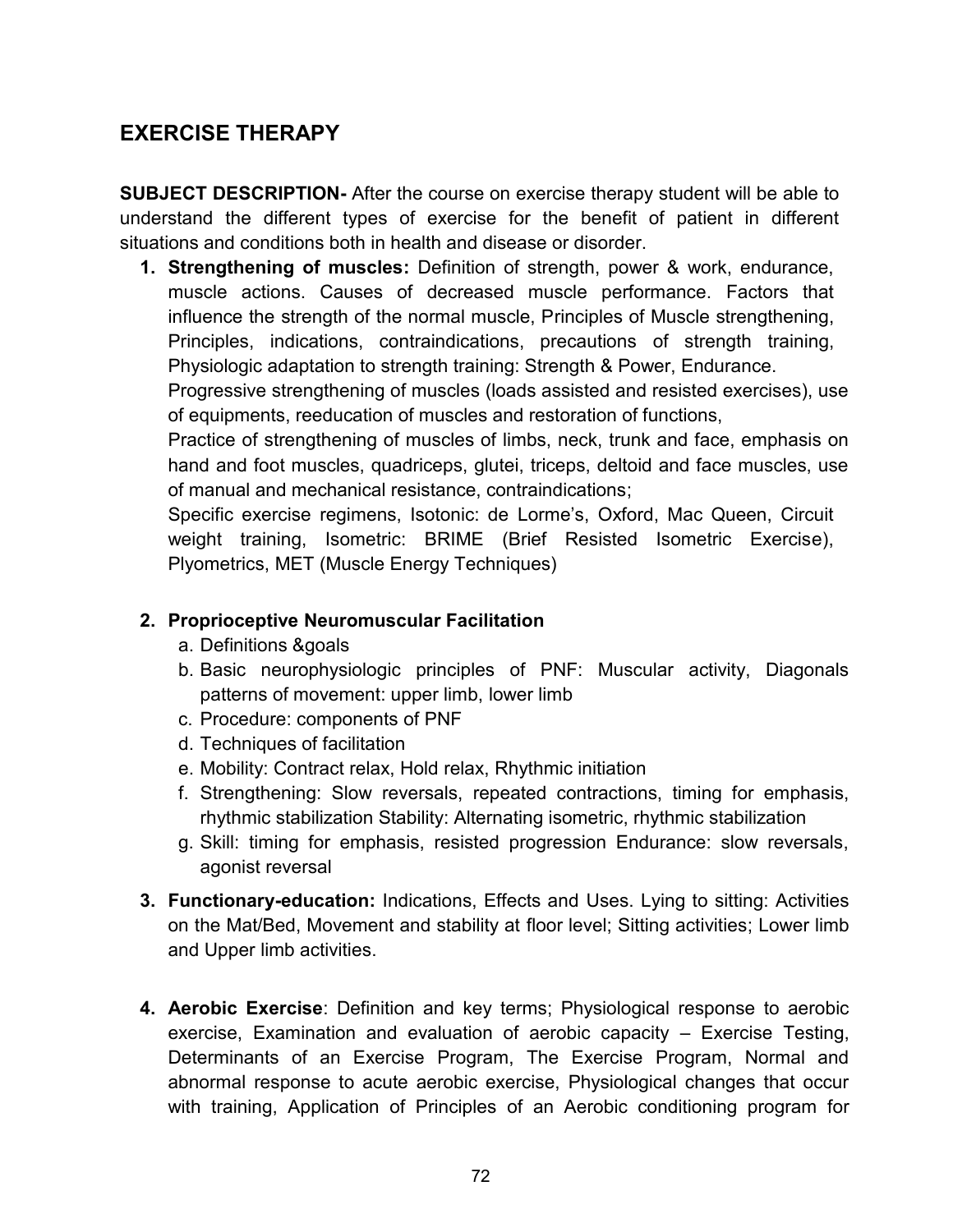patients – types and phases of aerobic training.

**5. Stretching**: Definition of terms related to stretching; Types of Contracture, Tissue response towards immobilization and elongation, Determinants of stretching exercise, Effects of stretching, Inhibition and relaxation procedures, Precautions and contraindications of stretching, Techniques of stretching.

#### **6. Manual Therapy & Peripheral Joint Mobilization**

- a. Schools of Manual Therapy, Principles, Grades, Indications and Contraindications, Effects and Uses – Maitland, Kaltenborn,Mulligan
- b. Biomechanical basis for mobilization, Effects of joint mobilsation, Indications and contraindications, Grades of mobilization, Principles of mobilization, Techniques of mobilization for upper limb, lower limb, **Precautions**
- **7. Balance**–Definition, Physiology of balance: contributions of sensory systems, processing sensory information, generating motor output
	- a. Components of balance (sensory, musculoskeletal, biomechanical)
	- b. Causes of impaired balance, Examination & evaluation of impaired balance, Activities for treating impaired balance: mode,posture,movement, Precautions & contraindications, Types of Balance training.
- **8. Co-ordination Exercise**: Definitions: Co- ordination, Inco-ordination
	- a. Anatomy & Physiology of cerebellum with its pathways
	- b. Causes for Inco-ordination, Test for co-ordination: equilibrium test, nonequilibrium test Principles of co-ordination exercise.
	- c. Frenkel's Exercise: uses of Frenkel's exercise, technique of Frenkel'sexercise, progression, home exercise.
- **9. Posture**: Definition, Types, Postural Mechanism, Patterns of Posture, And Factors influencing Posture, Principles of re-education: corrective methods and techniques, Patient education. Crawling exercises: principles, types, effects and uses of Clapp's crawl

#### **10.Basics in Manual Therapy**

- i. Examination of joint integrity
	- 1. Contractile tissues
	- 2. Non-contractile tissues
- ii. Mobility assessment of accessory movement & End feel
- iii. Assessment of articular & extra-articular soft tissue status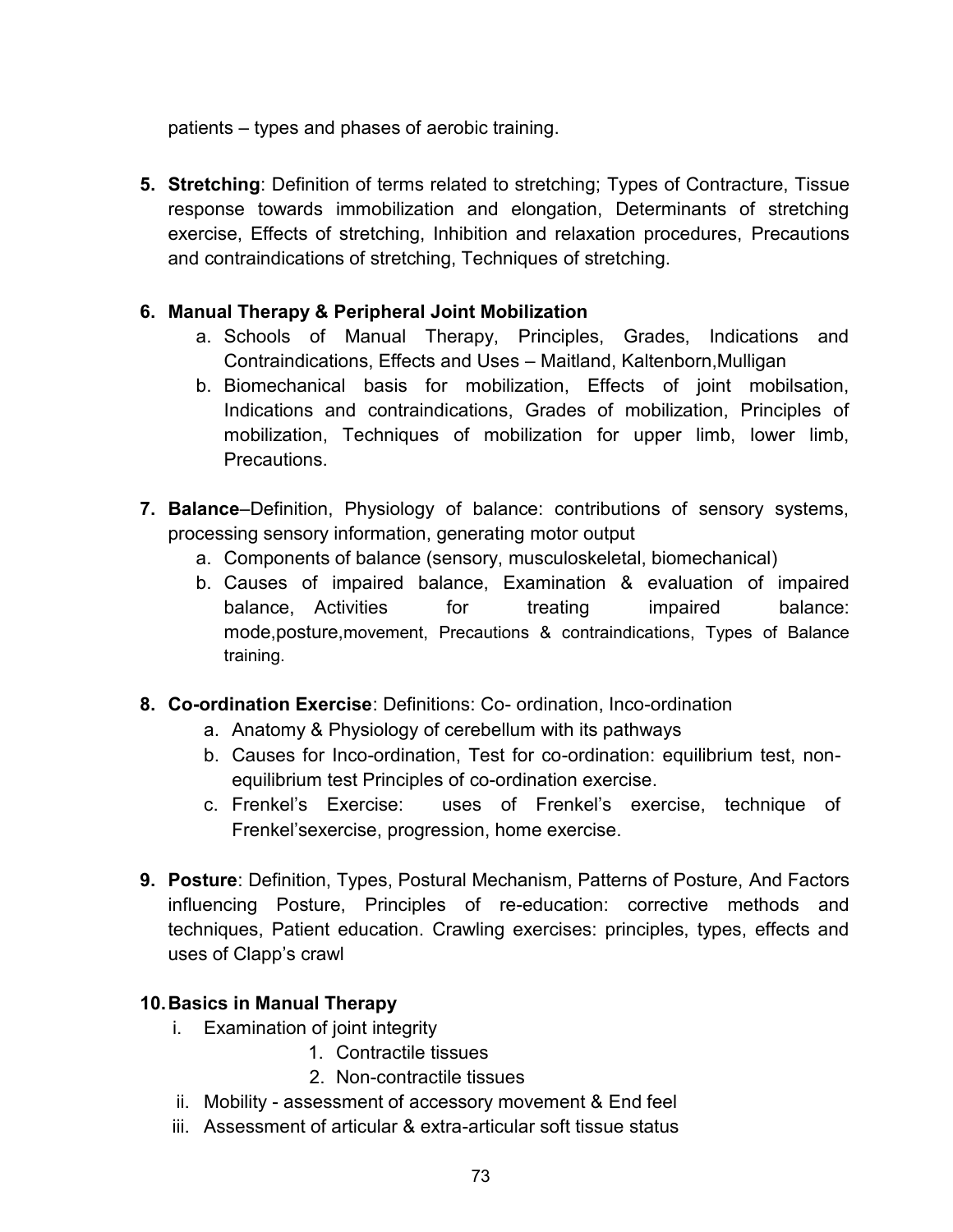- 1. Myofascial assessment
- 2. Acute & Chronic muscle hold
- 3. Tightness
- 4. Pain-original &referred
- iv. **Basic principles**, Indications & Contra-Indications **of mobilization** skills for joints & soft tissues.
	- 1. Maitland
	- 2. Mulligan
	- 3. McKenzie
	- 4. Muscle Energy Technique
	- 5. Myofascialstretching
	- 6. Cyriax
	- 7. Neuro DynamicTesting
- **11.Hydrotherapy**: Definitions, Goals and Indications, Precautions and Contraindications, Properties of water, use of special equipment, techniques, Effects and uses, merits anddemerits
- **12.Breathing exercises:** Mechanisms of normal breathing, muscles of respiration, changes in thoracic cage during the process of Breathing, segmental and diaphragmatic breathing exercises, pursed lip breathing, Forced Expiratory Technique, Postural drainage, assistive measures, techniques, indications and contraindications

#### **PRACTICAL**

The students of exercise therapy are to be trained in Practical Laboratory work for all the topics discussed in theory. They must be able to

- 1. Demonstrate muscle strength using the principles and technique of MMT
- 2. Demonstrate the techniques for muscle strengthening based on MMTgrading
- 3. Demonstrate the PNF techniques
- 4. Demonstrate techniques for Aerobic exercises
- 5. Demonstrate exercises for training co-ordination Frenkel'sexercise
- 6. Demonstrate techniques for functional re-education
- 7. Demonstrate mobilization of individual joint regions
- 8. Demonstrate the techniques for muscle stretching
- 9. Assess and evaluate posture and gait
- 10.Demonstrate techniques of strengthening muscles using resisted exercises
- 11.Demonstrate techniques for Breathing exercises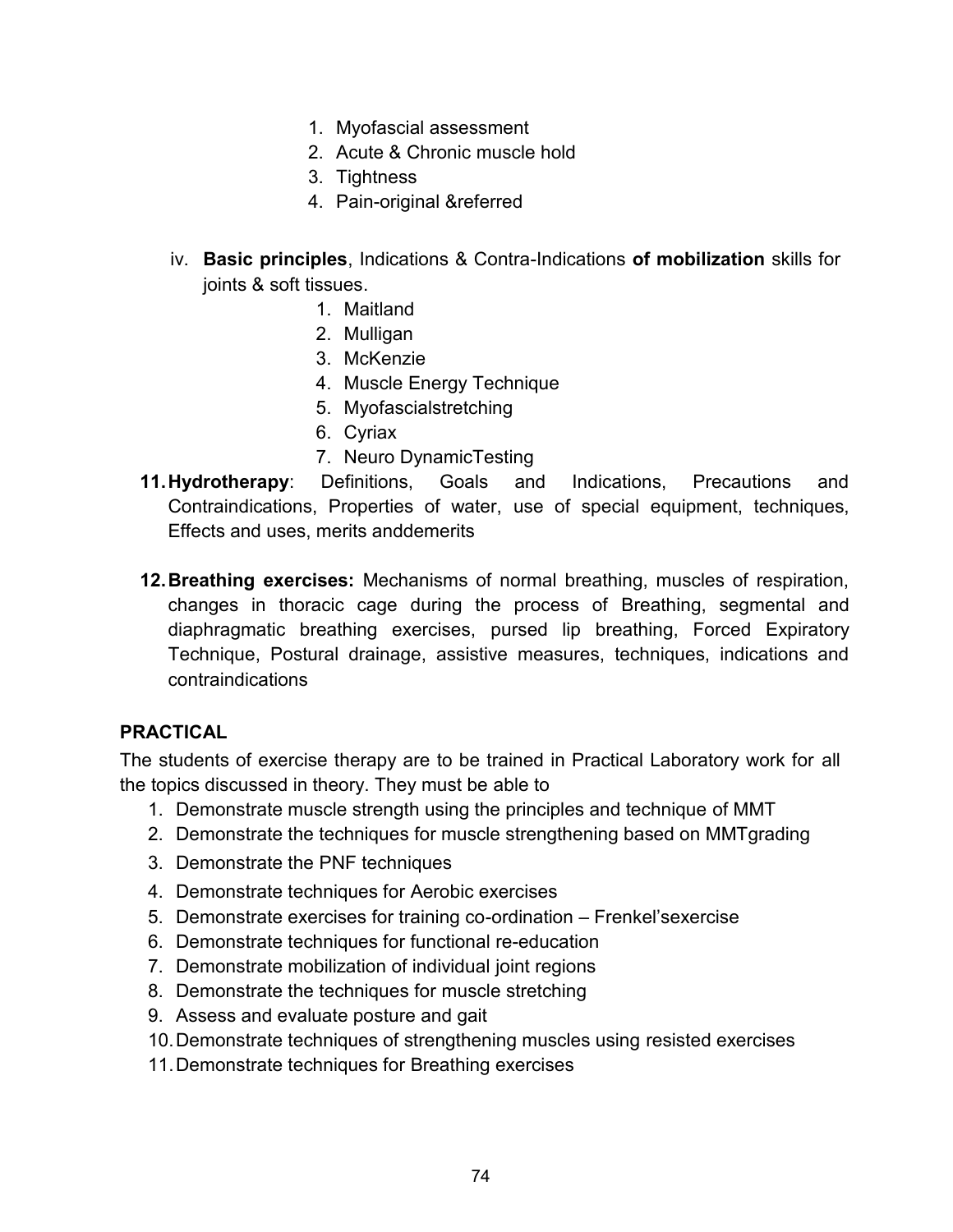#### **Recommended Textbooks:**

- 1. Therapeutic Exercise: Foundations and Techniques: Carolyn Kisner, LynnAllenColby
- 2. Principles of exercise therapy: M. Dena Gardiner
- 3. Practical Exercise therapy by Hollis Margaret
- 4. PNF in Practice: An Illustrated Guide: SusanS.Aler, DominiekBeckers,MathBuck

#### **Reference Books:**

- 1. Principles of muscle testing by Hislop.
- 2. Proprioceptive Neuromuscular Facilitation: Patterns and Techniques: Voss, Ionta&Myers
- 3. Facilitated Stretching -Robert McAtee, JeffCharland
- 4. Relaxation Techniques: A Practical Handbook for the Health Care Professional , Marie Donaghy, Rosemary A. Payne &KeithBellamy
- 5. Water Exercise : 78 Safe and Effective Exercises for Fitness and Therapy **MarthaWhite**
- 6. Yoga as Therapeutic Exercise: A Practical Guide for Manual Therapists LuiseWorle, ErikPfeiff
- 7. Proven Therapeutic Exercise Techniques: Best Practices for Therapists and Trainers R. EricOestmann
- 8. Therapeutic Exercise in Developmental Disabilities Barbara H. Connolly, PatriciaMontgomery
- 9. Therapeutic Exercise: Moving Toward Function Lori TheinBrody, CarrieM.Hall
- 10.Therapeutic Exercises Using the Swiss Ball: Caroline Corning Creager, CarylRiedel , MikeBerry
- 11.Ultimate Core Ball Workout: Strengthening andSculpting Exercises JeanineDetz
- 12.Therapeutic Exercises Using Foam Rollers[Paperback] Caroline **CorningCreager**
- 13.Therapeutic Exercises Using Resistive Bands[Paperback] Caroline **CorningCreager**
- 14.Therapeutic Exercise: Techniques for Intervention : William D. Bandy, Barbara Sanders
- 15.Advanced Fitness Assessment and Exercise Prescription : Vivian H.Heyward
- 16.Progressive Exercise Therapy in Rehabilitation and Physical Education: John H.Colson
- 17.New Directions in Progressive Relaxation Training: A Guidebook for Helping Professionals: Douglas A. Bernstein , Thomas D.Borkovec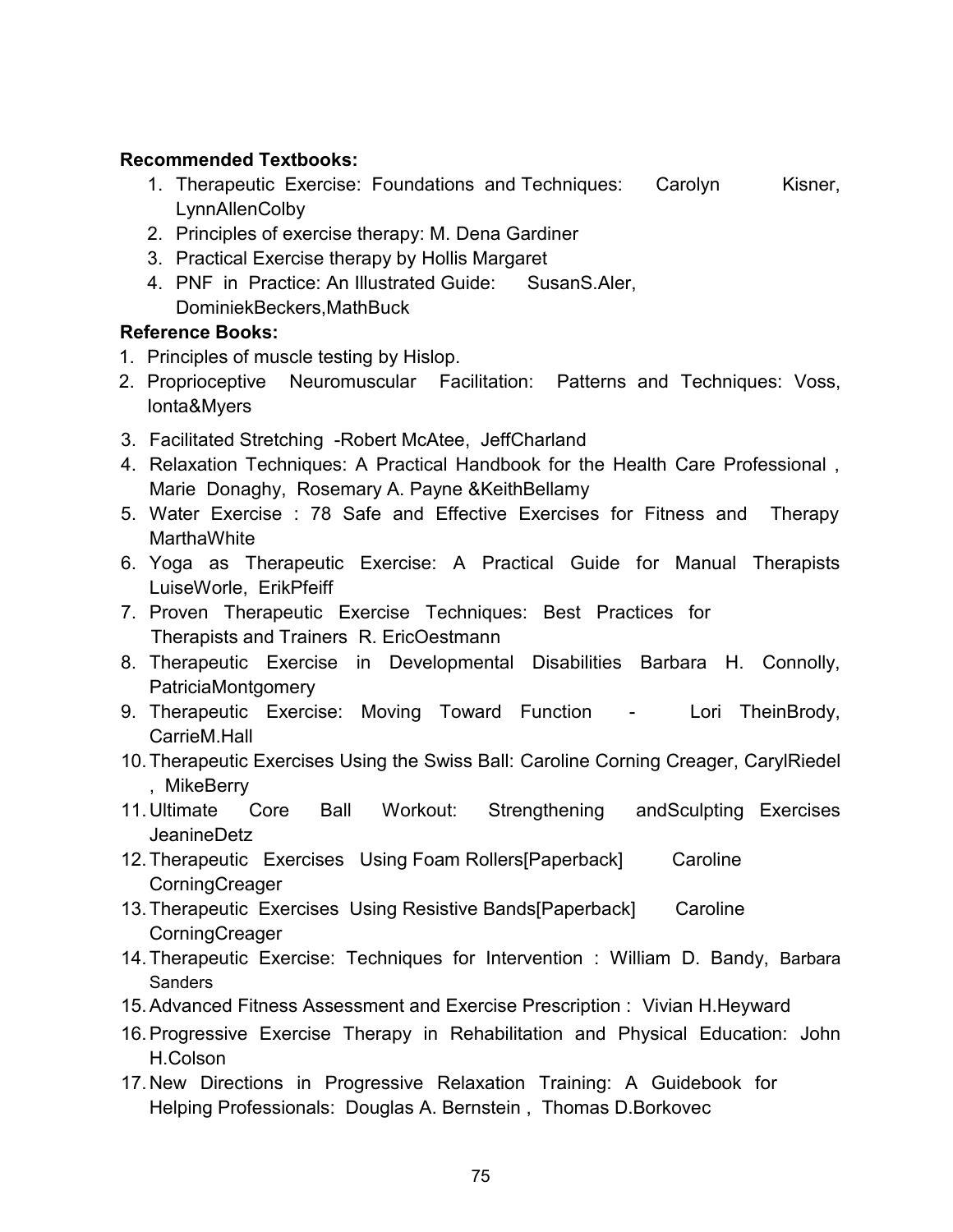# **ELECTROTHERAPY**

**SUBJECT DESCRIPTION** - In this course the student will learn the Principles, Techniques, Effects, Indication, Contra-Indication and the dosage parameter for various indications of electro therapeutic modalities in the restoration of physical function. The objective of this course is that the student will be able to list the indications, contra indications, dosages of electro therapy modalities, demonstrates the different techniques, and describe their effects on various conditions.

# **THEORY**

# **A - LOW FREQUENCY CURRENTS**

- **1. Basic types of current**
	- a. Direct Current: types, physiological &therapeutic effects.
	- b. Alternating Current
- **2. Types of Current used in Therapeutics**
	- a. Modified D.C
		- i. Faradic Current
		- ii. Galvanic Current
	- b. Modified A.C
		- i. Sinusoidal Current
		- ii. Diadynamic Current.
- **3. Faradic Current**: Definition, Modifications, Techniques of Application of Individual, Muscle and Group Muscle stimulation, Physiological & Therapeutic effects of Faradic Current, Precautions, Indications & Contra-Indications, and Dangers.
- **4. Galvanic Current:** Definition, Modifications, Physiological & Therapeutic effects of Galvanic Current, Indications & Contra-Indications, Dangers, Effect of interrupted galvanic current on normally innervated and denervated muscles and partially denervated muscles.
- **5. Sinusoidal Current &Diadynamic Current in Brief.**
- **6. HVPGS** Parameters & its uses
- **7. Ionization / Iontophoresis**: Techniques of Application of Iontophoresis, Indications, Selection of Current, commonly used Ions (Drugs) for pain, hyperhydrosis, would heal.
- **8. Cathodal / Anodal galvanism.**
- **9. Microcurrent & Macrocurrent**
- **10. Types of Electrical Stimulators**
	- a. NMES- Construction component.
	- b. Neuro muscular diagnostic stimulator- construction component.
	- c. Components and working Principles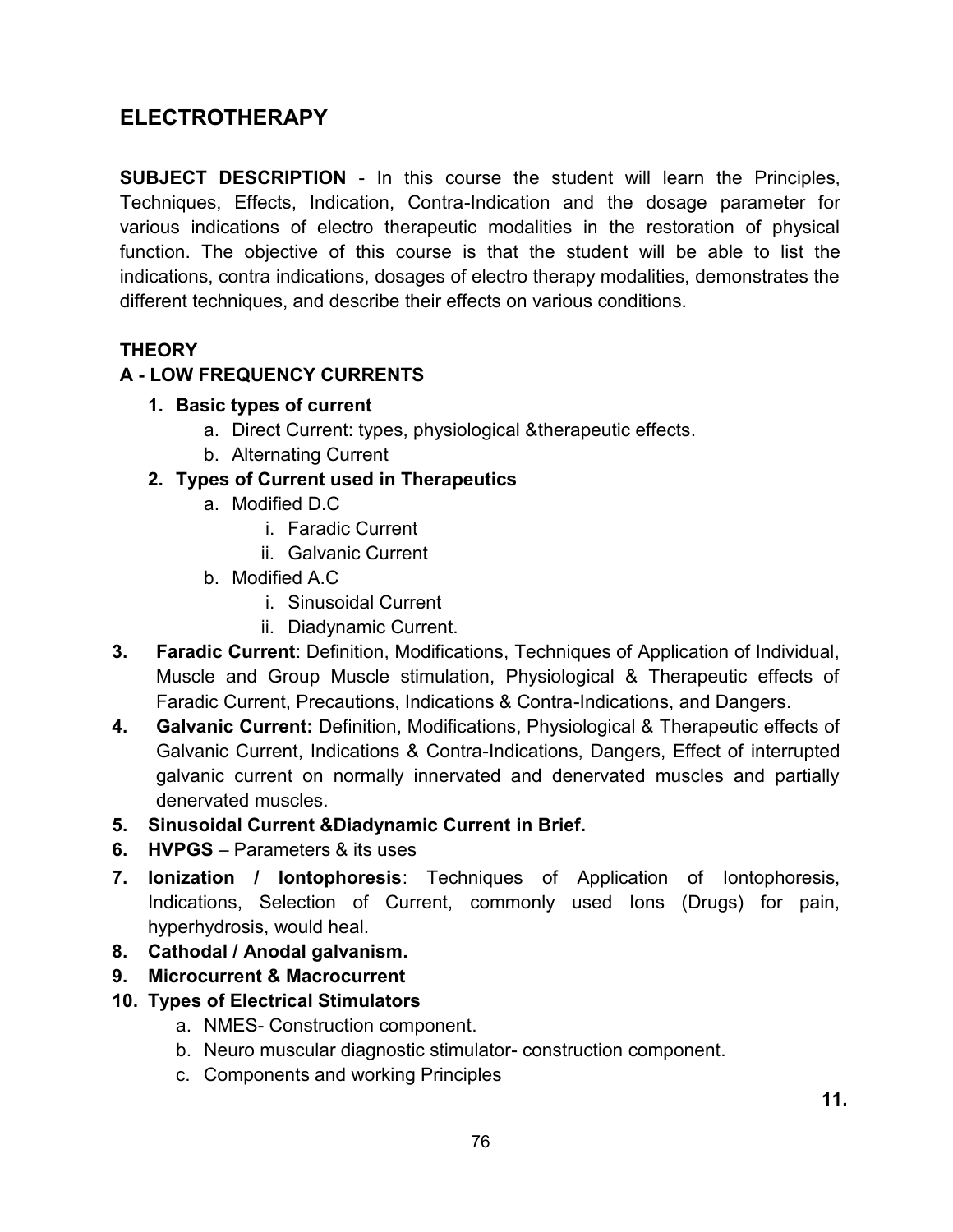- **12. Principles of Application:** Electrode tissue interface, Tissue Impedance, Types of Electrode, Size& Placement of Electrode – Water bath, Unipolar, Bi-polar, Electrode coupling, Current flow in tissues, Lowering of Skin Resistance.
- **13.Nerve Muscle Physiology**: Action Potential, Resting membrane potential, Propagation of Action Potential, Motor unit, synapse, Accommodation, Stimulation of Healthy Muscle, Stimulation of Denervated Muscle, and Stimulation for Tissue Repair.
- **14.TENS**: Define TENS, Types of TENS, Conventional TENS, Acupuncture TENS, Burst TENS, Brief & Intense TENS, Modulated TENS. Types of Electrodes & Placement of Electrodes, Dosage parameters, Physiological & Therapeutic effects, Indications &Contraindications.
- **15.Pain**: Define Pain, Theories of Pain (Outline only), Pain Gate Control theory in detail.

# **B. MEDIUMFREQUENCY CURRENTS**

- 1. Interferential Therapy: Define IFT, Principle of Production of IFT, Static Interference System, Dynamic Interference system, Dosage Parameters for IFT, Electrode placement in IFT, Physiological & Therapeutic effects, Indications & Contraindications.
- 2. Russian Current
- 3. Rebox type Current

# **C- THERMO&ACTINOTHERAPY (HIGH FREQUENCYCURRENTS)**

- **1. Electro Magnetic Spectrum.**
- 2. **SWD**: Define short wave, Frequency & Wavelength of SWD, Principle of Production of SWD, Circuit diagram & Production of SWD, Methods of Heat Production by SWD treatment, Types of SWD Electrode, Placement & Spacing of Electrodes, Tuning, Testing of SWD Apparatus, Physiological & Therapeutic effects, Indications & Contraindications, Dangers, Dosage parameters.
- 3. **Pulsed Electro Magnetic Energy:** Principles, Production & Parameters of PEME, Uses of PEME.
- 4. **Microwave Diathermy:** Define Microwave, Wave length &Frequency, Production of Microwave, Applicators, Dosage Parameters, Physiological & Therapeutic effects, Indications & Contraindications, Dangers of MWD.
- 5. **Ultrasound**: Define Ultrasound, Frequency, Piezo Electric effects: Direct, Reverse, Production of US, Treatment Dosage parameters: Continuous& Pulsed mode, Intensity, US Fields: Near field, Far field, Half value distance, Attenuation, Coupling Media, Thermal effects, Non-thermal effects, Principles & Application of US: Direct contact, Water bag, Water bath, Solid sterile gel pack method for wound. Uses of US, Indications & Contraindications, Dangers of Ultrasound. Phonophoresis: Define Phonophoresis, Methods of application, commonly used drugs, Uses. Dosages of US.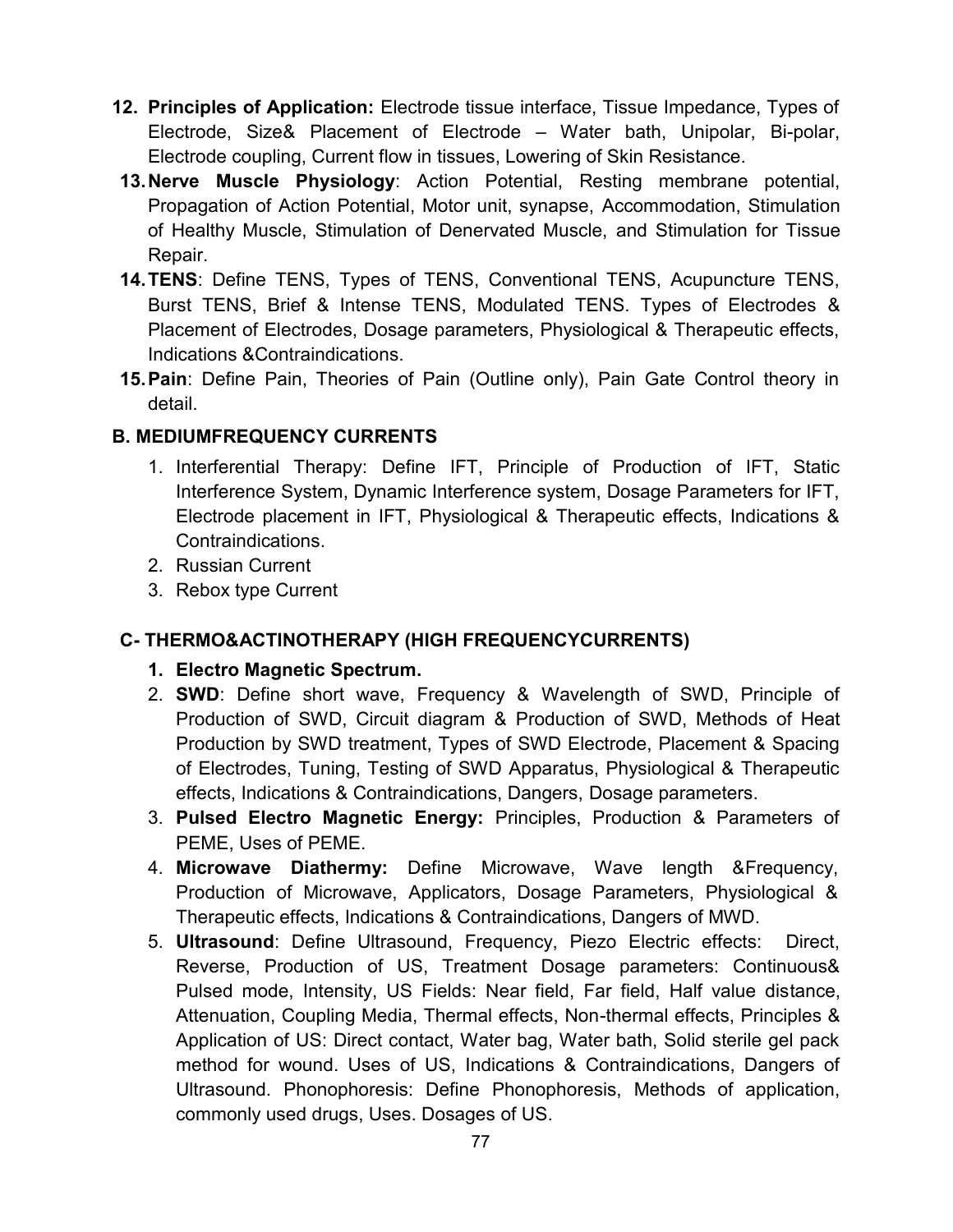- 6. **IRR**: Define IRR,wavelength & parameters, Types of IR generators, Production of IR, Physiological & Therapeutic effects, Duration & frequency of treatment, Indication &Contraindication.
- 7. **UVR**: Define UVR, Types of UVR, UVR generators: High pressure mercury vapour lamp, Water cooled mercury vapour lamp, Kromayer lamp, Fluorescent tube, Theraktin tunnel, PUVA apparatus. Physiological & Therapeutic effects. Sensitizers & Filters. Test dosage calculation. Calculation of E1, E2, E3, E4 doses. Indications, contraindications. Dangers. Dosages for different therapeutic effects, Distance in UVR lamp
- 8. **LASER**: Define LASER. Types of LASER. Principles of Production. Production of LASER by various methods. Methods of application of LASER. Dosage of LASER. Physiological & Therapeutic effects of LASER. Safety precautions of LASER. Classifications of LASER. Energy density & power density

# **D . SUPERFICIAL HEATING MODALITIES**

- 1. **Wax Therapy:** Principle of Wax Therapy application latent Heat, Composition of Wax Bath Therapy unit, Methods of application of Wax, Physiological & Therapeutic effects, Indications & Contraindication, Dangers.
- 2. **Contrast Bath:** Methods of application, Therapeutic uses, Indications & Contraindications.
- 3. **Moist Heat Therapy:** Hydro collator packs in brief, Methods of applications, Therapeutic uses, Indications &Contraindications.
- 4. **Whirl Pool Bath:** Construction, Method of Application, Therapeutic Uses, Indications &Contraindications.
- 5. **Cryotherapy:** Define- Cryotherapy, Principle- Latent heat of fusion, Physiological & Therapeutics effects, Techniques of Applications, Indications & Contraindications, Dangers, and Methods of application with dosages.

#### **PRACTICAL**

The student of Electrotherapy must be able to Check, Safety handling, demonstrate the use of electrotherapy modalities applying the principles of electrotherapy with proper techniques, choice of dosage parameters and safety precautions.

- 1. Demonstrate the technique for patient evaluation receiving the patient and positioning the patient for treatment using electrotherapy.
- 2. Collection of materials required for treatment using electrotherapy modalities and testing of the apparatus.
- 3. Demonstrate placement of electrodes for various electrotherapy modalities
- 4. Electrical stimulation for the muscles supplied by the peripheral nerves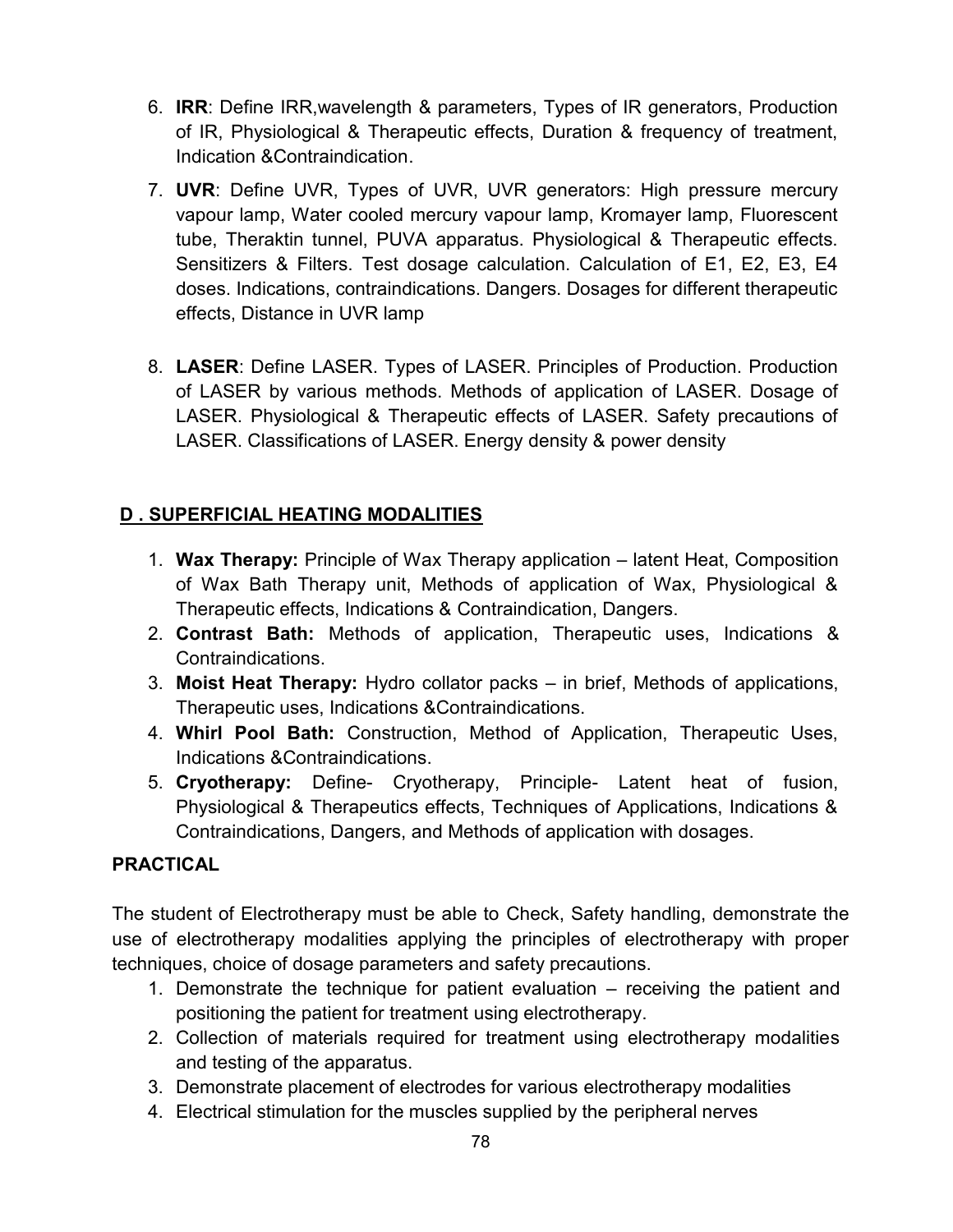- 5. Faradism under Pressure for UL and LL
- 6. Plotting of SD curve with chronaxie and rheobase
- 7. Demonstrate FG test
- 8. Application of Ultrasound for different regions-various methods of application
- 9. Demonstrate treatment techniques using SWD, IRR and Microwave diathermy
- 10.Demonstrate the technique of UVR exposure for various conditions calculation of test dose
- 11.Demonstrate treatment method using IFT for various regions
- 12.Calculation of dosage and technique of application of LASER
- 13.Technique of treatment and application of Hydro collator packs, cry therapy, contrast bath, wax therapy
- 14.Demonstrate the treatment method using whirl pool bath
- 15.Winding up procedure after any electrotherapy treatment method.

# **Recommended Textbooks:**

- 1. Claytons Electrotherapy by Forster &Plastanga
- 2. Electrotherapy Explained by Low &Reed
- 3. Clinical Electrotherapy by Nelson
- 4. Principles and Practice of Electrotherapy: Joseph Kahn

# **Reference Books**:

- 1. Electrotherapy: Clinical Procedures Manual:TheresaNalty,Mohammed A.Sabbahi
- 2. Electrotherapy in Rehabilitation : Meryl RothGersh
- 3. Electrotherapy and light therapy:RichardKovács
- 4. Handbook of Electrotherapy for Practitioners and Students:Baker Grover
- 5. Physical Agents in Rehabilitation: From Research to Practice: Michelle H. Cameron
- 6. Physical Agents: Theory and Practice: Barbara J. Behrens, Susan L.Michlovitz
- 7. Ultrasound and Laser Light Handbook Package: From Research to Practice: Michelle H.Cameron
- 8. Laboratory Manual for Physical Agents Theory and Practice PT,BarbaraJ.BehrensMS
- 9. Manual for Physical Agents : Karen W. Hayes, Roger M.Nelson
- 10.Evidence-Based Guide to Therapeutic Physical Agents: Alain Ivan Belanger
- 11. Therapeutic Electro physical Agents: Evidence Behind Practice Alain Ivan Belanger
- 12.Therapeutic Modalities in Rehabilitation. William Prentice
- 13.Electrotherapy Evidence based practice by Sheila Kitchen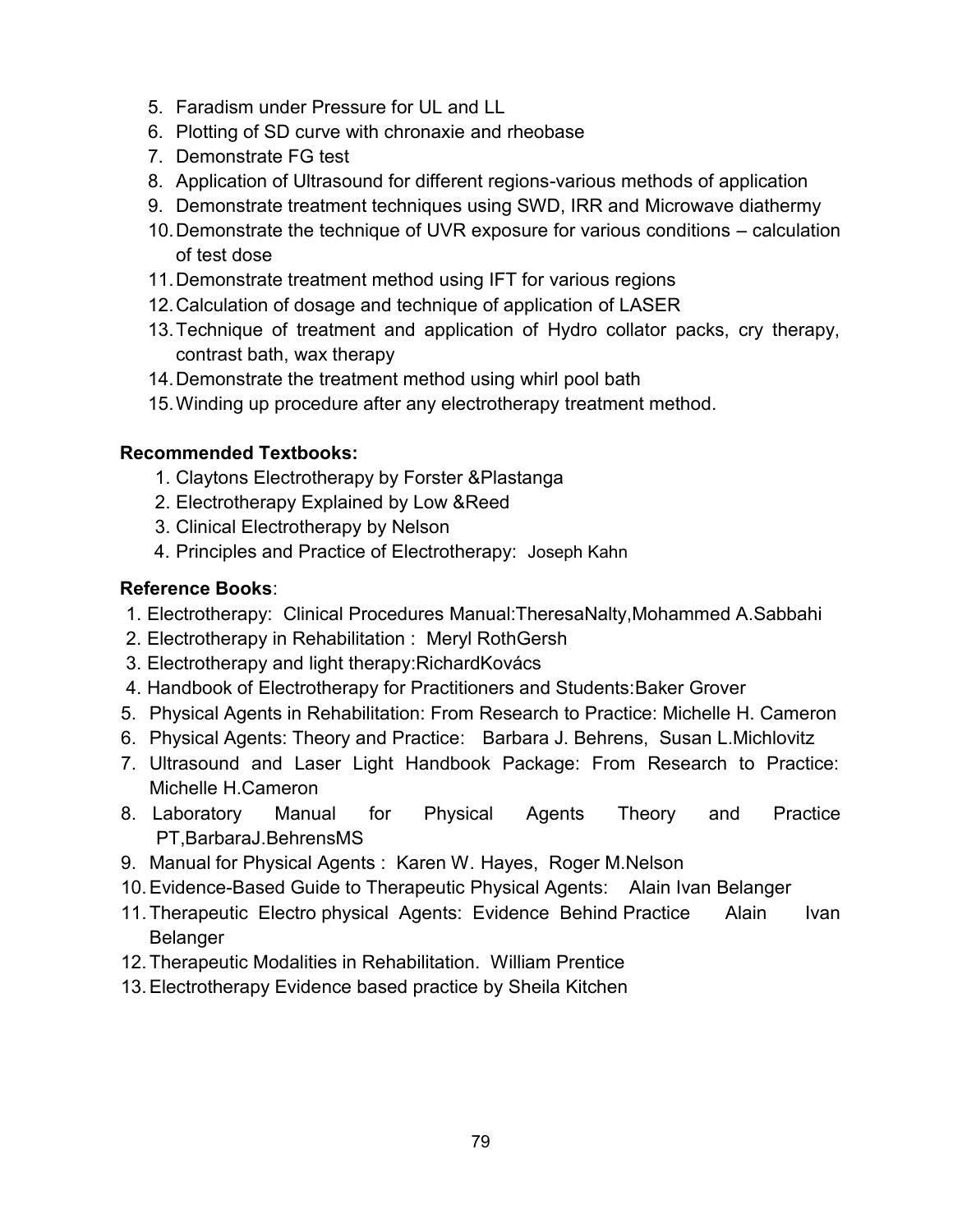# **Fifth SemesterB.P.T**

# **CLINICAL ORTHOPEDICS-TRAUMATOLOGY& NON-TRAUMATOLOGY**

**SUBJECT DESCRIPTION** - This subject follows the basic science subjects to provide the knowledge about Orthopedic conditions the therapist would encounter in their practice. The objective of this course is that after completion of the lectures and discussion the student will be able to demonstrate an understanding of orthopedic conditions causing disability, list the etiology, clinical features and methods of investigations and management.

#### **1. Introduction**

- a. Introduction to orthopaedics.
- b. Clinical examination in an orthopedic patient.
- c. Common investigative procedures.
- d. Radiological and Imaging techniques in Orthopeadics.
- e. Inflammation and repair, Soft tissue healing.

#### **2. Traumatology**

- a. Fracture: definition, types, signs and symptoms.
- b. Fracture healing.
- c. Complications of fractures.
- d. Conservative and surgical approaches.
- e. Principles of management reduction (open/closed, immobilization etc).
- f. Subluxation/dislocations definition, signs and symptoms, management (conservative and operative).

#### **3. Fractures and Dislocations of Upper Limb**

- a. **Fractures of Upper Limb** causes, clinical features, mechanism of injury, complications, conservative and surgical management of the following fractures:
	- i. Fractures of clavicle and scapula.
	- ii. Fractures of greater tuberosity and neck of humerus.
	- iii. Fracture shaft of humerus.
	- iv. Supracondylar fracture of humerus.
	- v. Fractures of capitulum, radial head, olecranon, coronoid, and epicondyles.
	- vi. Side swipe injury of elbow.
	- vii. Both bone fractures of ulna and radius.
	- viii. Fracture of forearm monteggia, galaezzi fracture–dislocation.
	- ix. Chauffer'sfracture.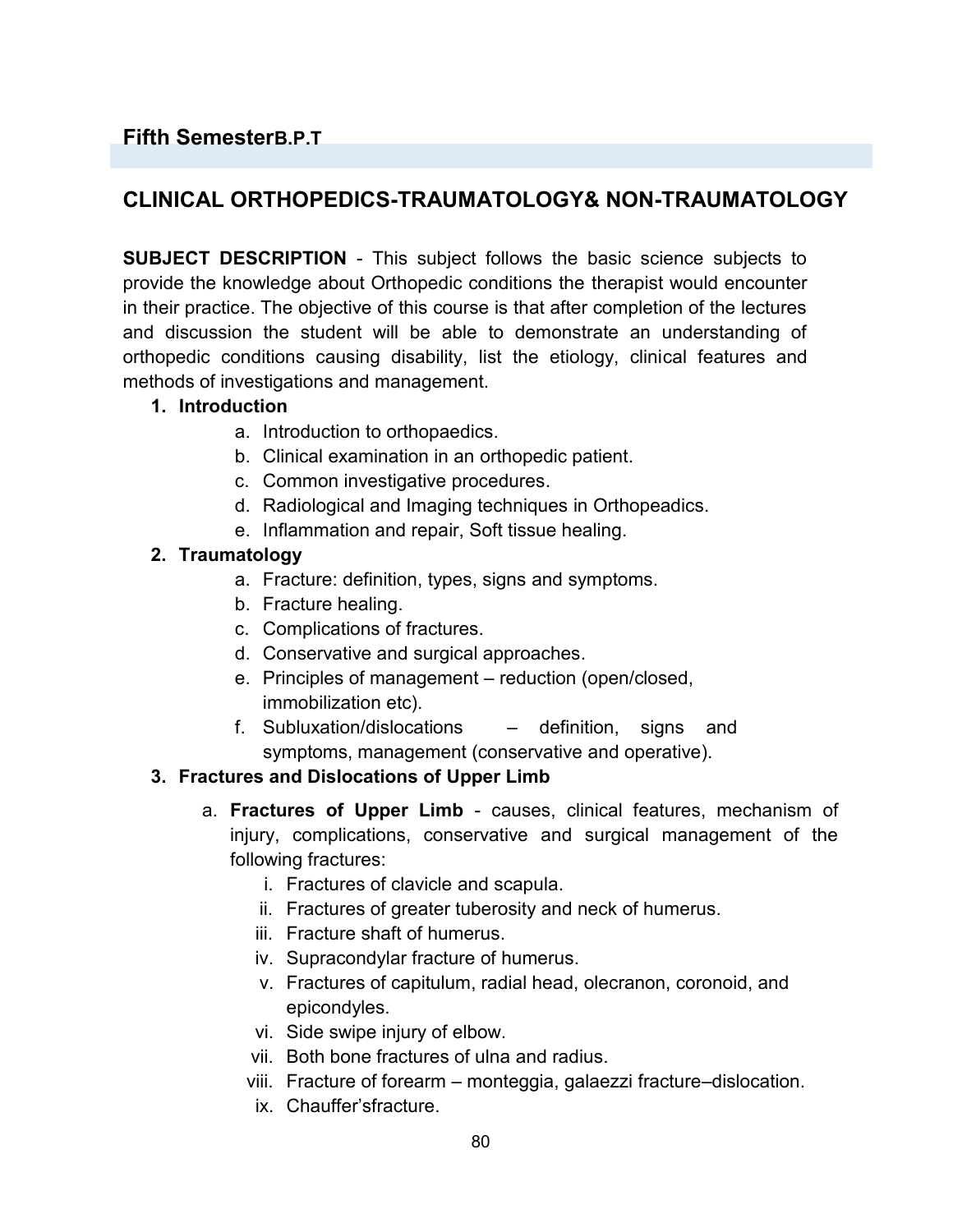- x. Colle's fracture.
- xi. Smith'sfracture.
- xii. Scaphoid fracture.
- xiii. Fracture of the metacarpals.
- xiv. Bennett'sfracture.
- xv. Fracture of the phalanges. (Proximal and middle.)

#### **b. Dislocations of Upper Limb–**

- i. Anterior dislocation of shoulder mechanism of injury, clinical feature, complications, conservative management (Kocher's and Hippocrates maneuver), surgical management (putti plat, bankart's)etc.
- ii. Recurrent dislocation of shoulder.
- iii. Posterior dislocation of shoulder mechanism of injury, clinical features and management.
- iv. Posterior dislocation of elbow mechanism of injury, clinical feature, complications &management.

#### **4. Fracture of Spine**

- a. Fracture of Cervical Spine Mechanism of injury, clinical feature, complications (quadriplegia); Management- immobilization (collar, cast, brace, traction); Management for stabilization, management of complication (bladder and bowel,quadriplegia).
	- i. Clay shoveller's fracture.
	- ii. Hangman's fracture.
	- iii. Fracture odontoid.
	- iv. Fracture of atlas.
- b. Fracture of Thoracic and Lumbar Regions Mechanism of injury, clinical features, and management— conservative and surgical of common fractures around thoracic and lumbar regions.
- c. Fracture of coccyx.
- d. Fracture of Rib Cage Mechanism of injury, clinical features, management for Fracture Ribs, Fracture of sternum.

#### **5. Fractures and Dislocations of Lower Limb**

- a. **Fracture of Pelvis and Lower Limb** causes, clinical features, mechanism of injury, complications, conservative and surgical management of the following fractures:
	- i. Fracture of pelvis.
	- ii. Fracture neck of femur classification, clinical features, complications, management - conservative and surgical.
	- iii. Fractures of trochanters.
	- iv. Fracture shaft femur—clinical features, mechanism of injury, complications, management-conservative and surgical.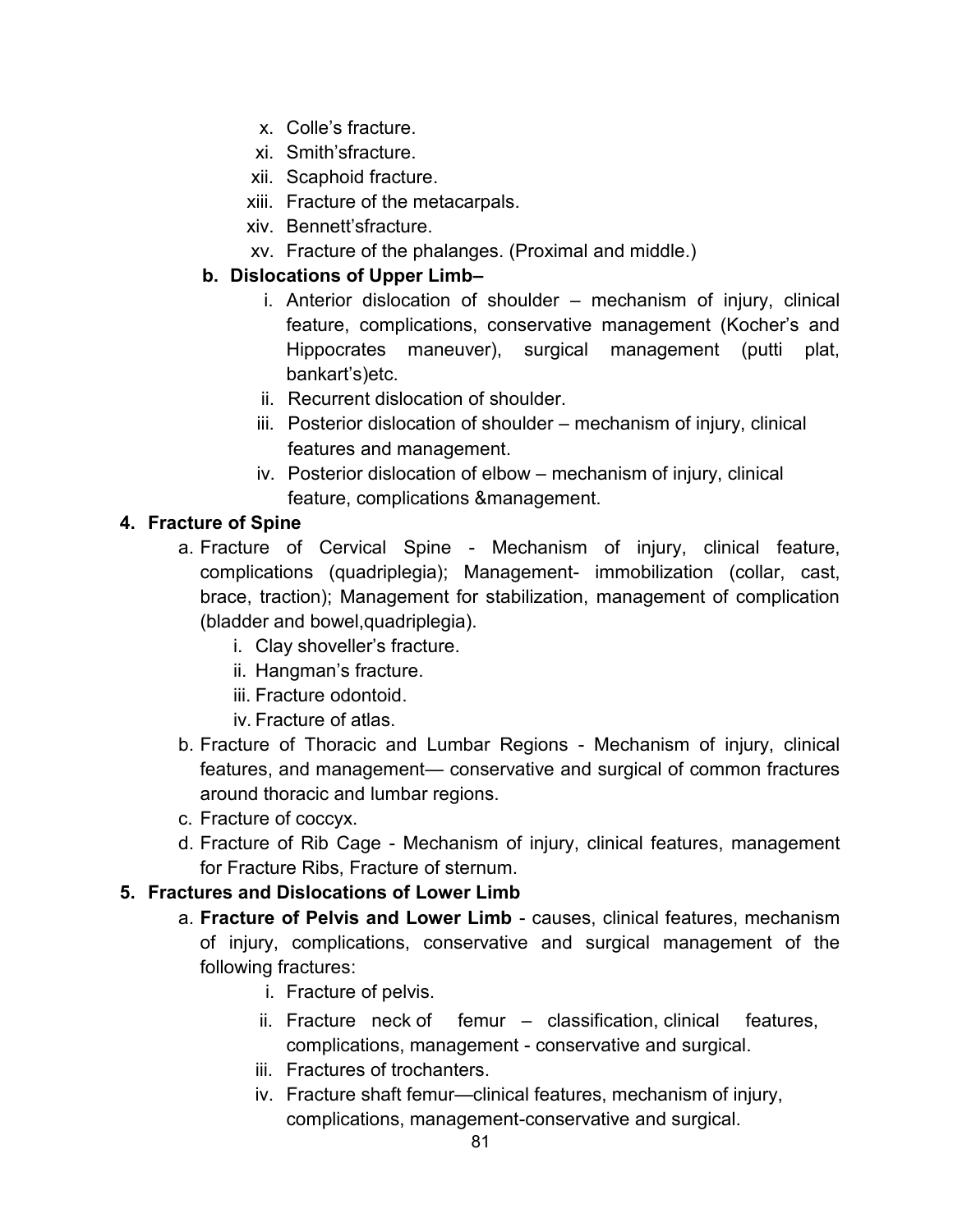- v. Supracondylar fracture of femur.
- vi. Fractures of the condyles of femur.
- vii. Fracture patella.
- viii. Fractures of tibial condyles.
- ix. Both bones fracture of tibia and fibula.
- x. Dupuytren's fracture
- xi. Maisonneuve'sfracture.
- xii. Pott's fracture mechanism of injury,management.
- xiii. Bi-malleolar fracture
- xiv. Tri-malleolar fracture
- xv. Fracture calcaneum mechanism of injury, complications and management.
- xvi. Fracture of talus.
- xvii. Fracture of metatarsals—stress fractures jone's fracture.
- xviii. Fracture of phalanges.
- b. **Dislocations of Lower Limb** mechanism of injury, clinical features, complications, management of the following dislocations of lower limb.
	- i. Anterior dislocation of hip.
	- ii. Posterior dislocation of hip.
	- iii. Central dislocation of hip.
	- iv. Dislocation of patella.
	- v. Recurrent dislocation of patella.
- **6. Soft Tissue Injuries** Define terms such as sprains, strains, contusion, tendinitis, rupture, tenosynovitis, tendinosis,bursitis.
	- a. Mechanism of injury of each, clinical features, managementsconservative and surgical of the following soft tissue injuries:
		- i. Meniscal injuries of knee.
		- ii. Cruciate injuries of knee.
		- iii. Medial and lateral collateral injuries of knee.
		- iv. Lateral ligament of ankle.
		- v. Wrist sprains.
		- vi. Strains- quadriceps, hamstrings, calf, biceps, triceps etc.
		- vii. Contusions- quadriceps, gluteal, calf, deltoid etc.
		- viii. Tendon ruptures-Achilles, rotator cuff muscles, biceps, pectorals etc.
- **7. Hand Injuries** mechanism of injury, clinical features, and management of the following–
	- a. Crush injuries.
	- b. Flexor and extensor injuries.
	- c. Burn injuries offhand.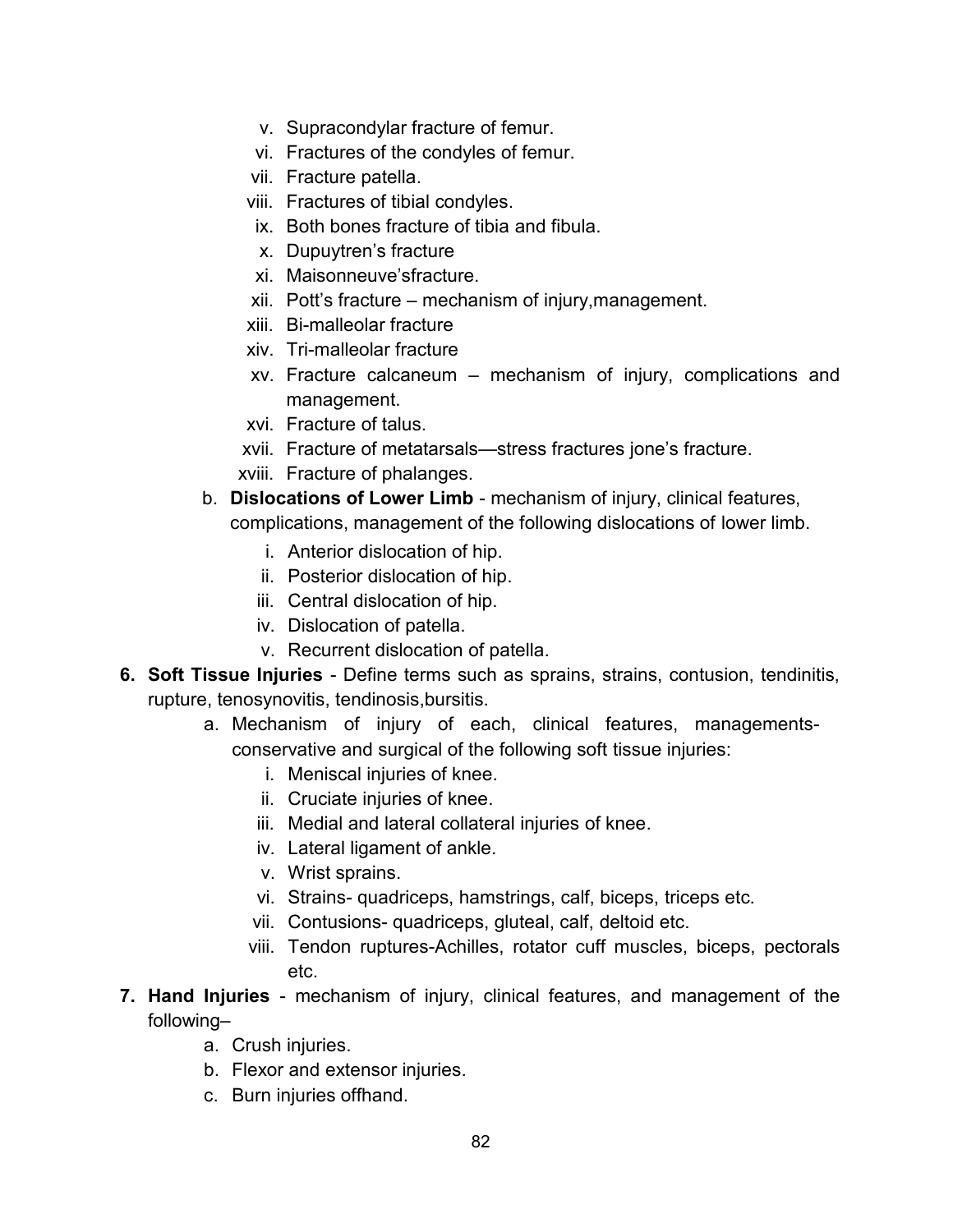- **8. Amputations** Definition, levels of amputation of lower and upper limbs, indications, complications.
- **9. Traumatic Spinal Cord Injuries** Clinical features, complications, medical and surgical management of Paraplegia and Quadriplegia.

#### **NON-TRAUMATOLOGY**

**10.Deformities** - clinical features, complications, medical and surgical management of the following Congenital and Acquired deformities.

#### **a. Congenital Deformities–**

- i CTFV
- ii. CDH.
- iii. Torticollis.
- iv. Scoliosis.
- v. Flatfoot.
- vi. Vertical talus.
- vii. Hand anomalies- syndactyly, polydactyly andectrodactly. Arthrogryposis multiplex congenita (amyoplasiacongenita).
- viii. Limb deficiencies- Amelia and Phocomelia. Klippelfeil syndrome, Osteogenesis imperfect (fragileossium).
- ix. Cervical rib.

#### **b. Acquired Deformities–**

- i. AcquiredTorticollis.
- ii. Scoliosis.
- iii. Kyphosis.
- iv. Lordosis.
- v. Genuvarum.
- vi. Genuvalgum.
- vii. Genurecurvatum
- viii. Coxavara.
- ix. Pescavus.
- x. Halluxrigidus.
- xi. Halluxvalgus.
- xii. Hammertoe.
- xiii. Metatarsalgia.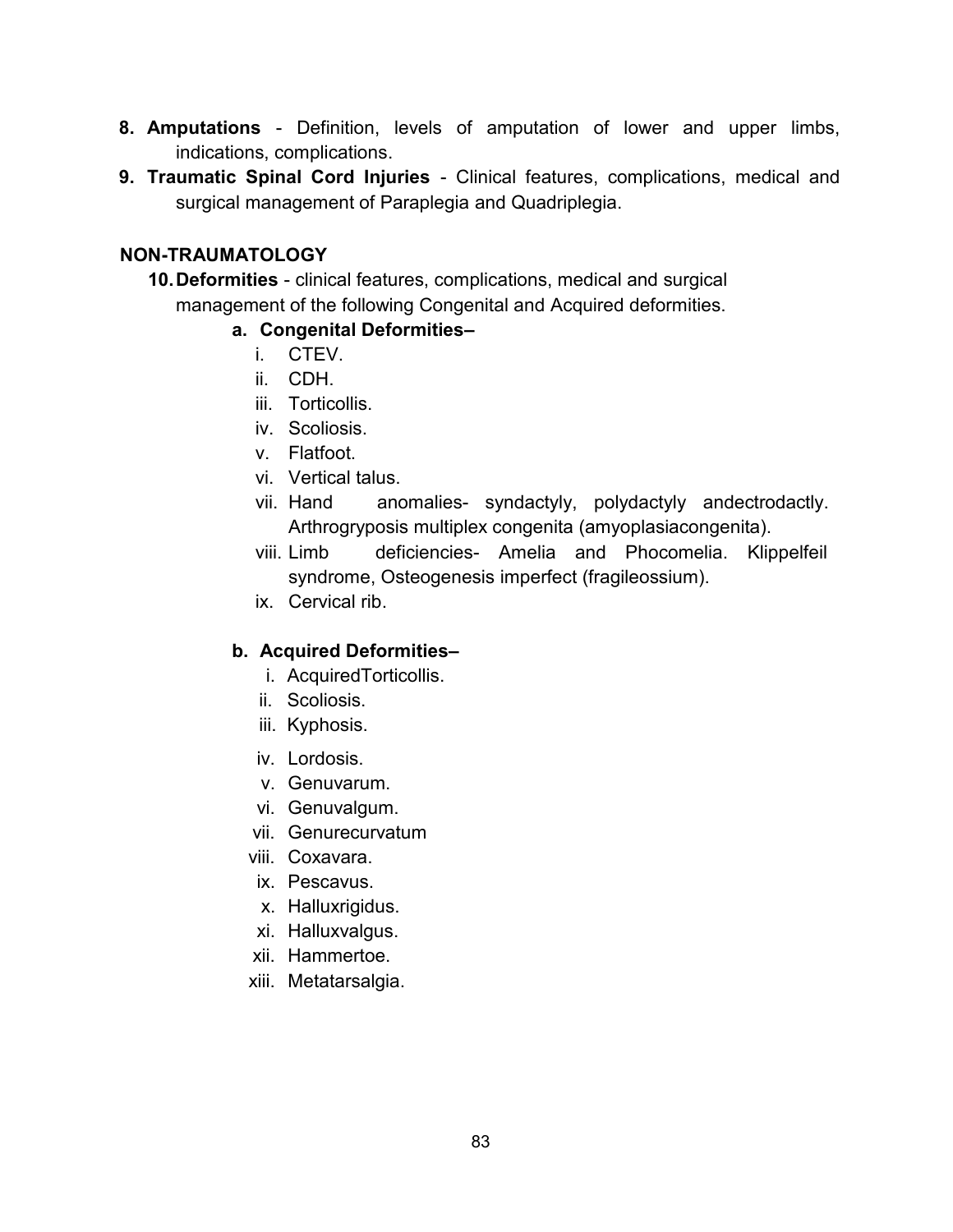- **11.Disease of Bones and Joints:** Causes, Clinical features, Complications, Management- medical and surgical of the following conditions:
	- a. Infective conditions: Osteomyelitis (Acute / chronic). Brodie's abscess. TB spine and major joints like shoulder, hip, knee, ankle, elbow etc.
	- b. Arthritic conditions: Pyogenic arthritis. Septic arthritis. Syphilytic infection of joints.
	- c. Bone Tumors: classification, clinical features, management medical and surgical of the following tumors: Osteoma. Osteosarcoma, Osteochondroma.Enchondroma.

Ewing's sarcoma. Gaint cell tumor. Multiple myeloma. Metastatic tumors.

- d. Perthes disease, Slipped Capital Femoral Epiphysis and Avascular Necrosis.
- e. Metabolic Bone Diseases: Rickets. Osteomalacia, Osteopenia, **Osteoporosis**
- **12.Inflammatory and Degenerative Conditions**: causes, clinical feature, complications, deformities, radiological features, management- conservative and surgical for the following conditions:
	- a. Osteoarthritis. Rheumatoid arthritis. Ankylosing spondylitis Gouty arthritis. Psoriatic arthritis. Hemophilic arthritis. Still's disease (juvenile rheumatoid arthritis). Charcot'sjoints.
	- b. Connective Tissue Disorders- Systemic Lupus Erythematosis, Scleroderma, Dermatomyositis, Poliomyelitis, Mixed connective tissue Disease (MCTD)
- **13.Syndromes**: Causes, Clinical features, complications, management- conservative and surgical of the following:
	- a. Cervico brachial syndrome. Thoracic outlet syndrome. Vertebro- basilar syndrome. Scalenus syndrome. Costo clavicular syndrome. Levator scapulae syndrome. Piriformis syndrome.
- **14.Neuromuscular Disorders**: Definition, causes, clinical feature, complications, management. (Multidisciplinary approach) medical and surgical of the following conditions:
	- a. Cerebral palsy.
	- b. Poliomyelitis.
	- c. Spinal Dysraphism.
	- d. Leprosy.
- **15.Cervical and Lumbar Pathology:** Causes, clinical feature, patho-physiology, investigations, management-Medical and surgical for the following:
	- a. Prolapsed interverbral disc (PID),
	- b. Spinal Canals enosis.
	- c. Spondylosis (cervical and lumbar)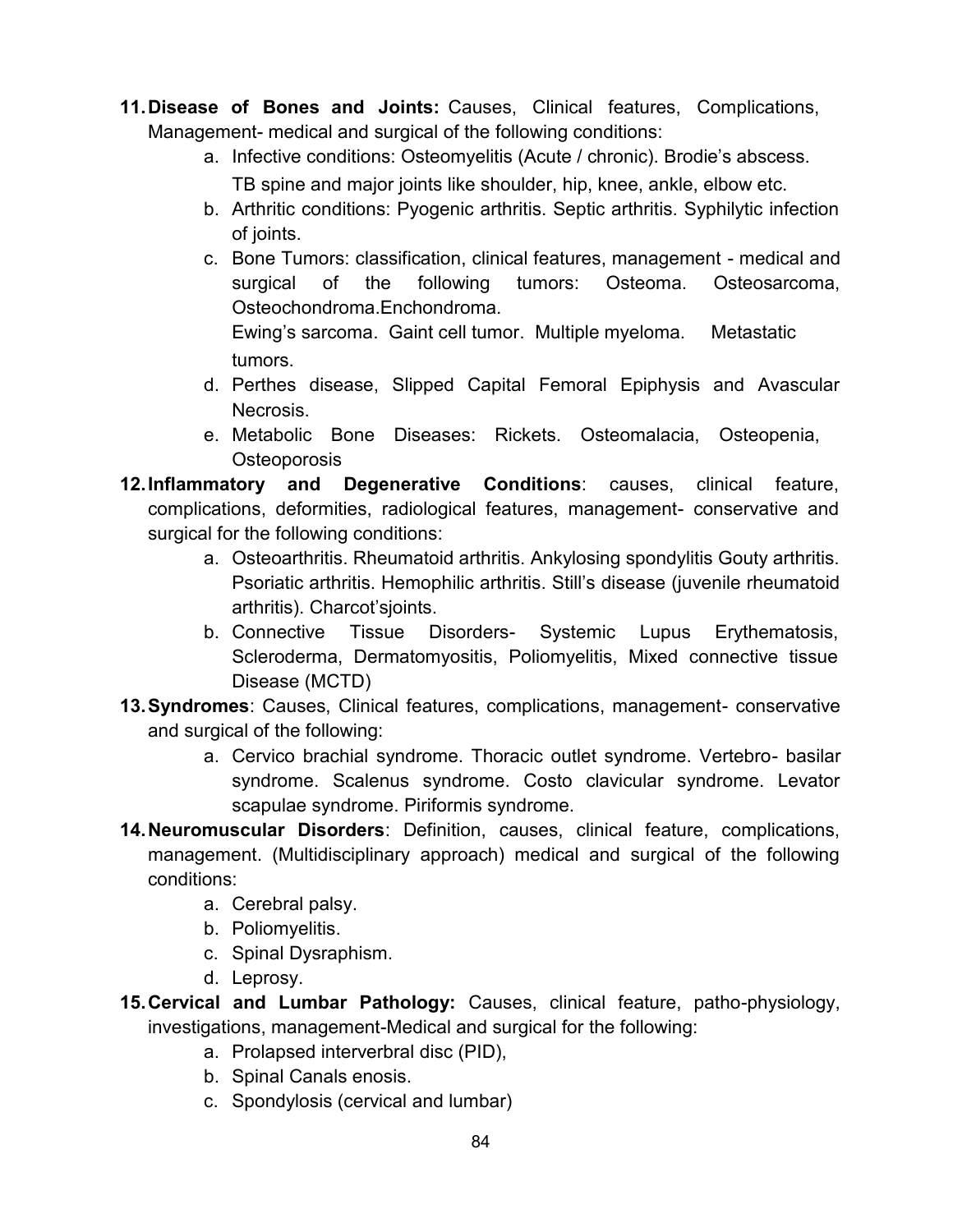- d. Spondylolysis.
- e. Spondylolisthesis.
- f. Lumbago/ Lumbo sacral strain.
- g. Sacralisation.
- h. Lumbarisation.
- i. Coccydynia.
- j. Hemivertebra.
- **16.Orthopedic Surgeries:** Indications, Classification, Types, Principles of management of the following Surgeries:
	- a. Arthrodesis.
	- b. Arthroplasty (partial and total replacement).
	- c. Osteotomy,
	- d. External fixators.
	- e. Spinal stabilization surgeries (Harrington's, Luque's, Steffi plating) etc,
	- f. Limb reattachments.
- **17.Regional Conditions:** Definition, Clinical features and management of the following regional conditions
	- a. Shoulder: Periarthritic shoulder (adhesive capsulitis). Rotator cuff tendinitis. Supraspinatus Tendinitis. Infraspinatus Tendinitis. Bicipital Tendinitis. SubacromialBursitis.
	- b. Elbow: Tennis Elbow. Golfer's Elbow. Olecranon Bursitis (student's elbow). Triceps Tendinitis.
	- c. Wrist and Hand: De Quervain's Tenosynovitis. Ganglion. Trigger Finger/ Thumb. Mallet Finger, Carpal Tunnel Syndrome, Dupuytren's Contracture.
	- d. Pelvis and Hip: IT Band Syndrome. Piriformis Syndrome. Trochanteric Bursitis.
	- e. Knee: Osteochondritis Dissecans. Prepatellar and Suprapatellar Bursitis. Popliteal Tendinitis. Patellar Tendinitis. Chondromalacia Patella. Plica Syndrome. Fat Pad Syndrome (Hoffa'ssyndrome).
	- f. Ankle and Foot: Ankle Sprains. Plantar Fasciitis / Calcaneal Spur. Tarsal Tunnel Syndrome. Achilles Tendinitis. Metatarsalgia. Morton's Neuroma.

#### **Recommended Books:**

- 1. Apley's System of Orthopaedics and Fractures by Louis Solomon, David Warwick, and SelvaduraiNayagam(2010)
- 2.Text book ofOrthopedics.—Maheswari.
- 3. Orthopedic Principles A Resident's Guide by David Ip(2005)
- 4. Campbell's Operative Orthopaedics by S. Terry Canale and James H. Beaty (2007)
- 5. Outline of Orthopedics. John CrawfordAdams.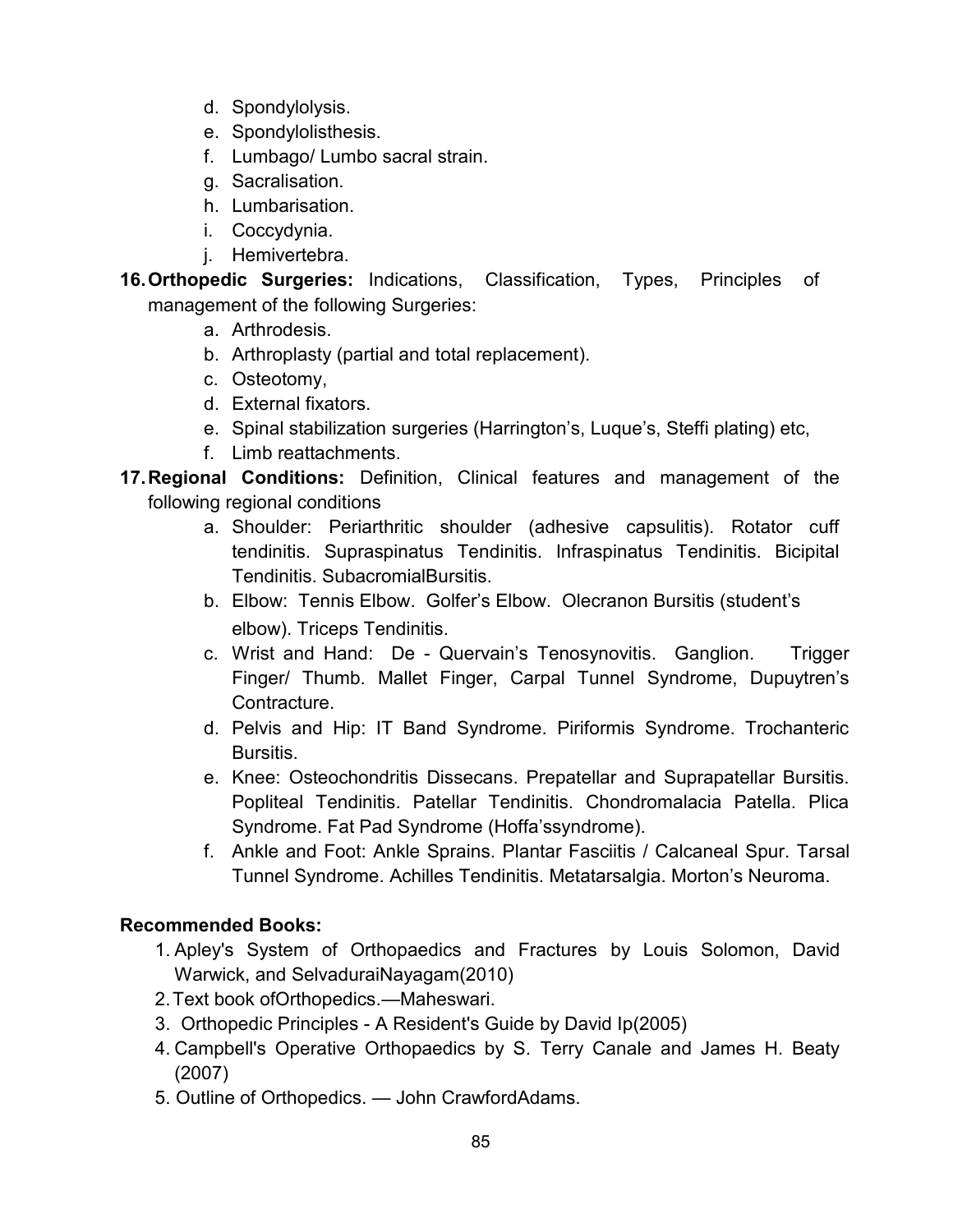# **MEDICINE**

**SUBJECT DESCRIPTION** - This subject follows the basic science subjects to provide the knowledge about relevant aspects of general medicine. The student will have a general understanding of the diseases the therapist would encounter in their practice. The objective of this course is that discussion the student will be able to list the etiology, pathology, clinical features and treatment methods for various medical conditions.

- **1. Infection**: Effect of infection on the body, pathophysiology, clinical manifestation, source and spread of infection, vaccinations, and management – Tuberculosis, Malaria, Typhoid, Infective hepatitis, Tetanus.
- **2. Nutritional disorder**: Vitamins and its deficiencies, Disorder including rickets, osteomalacia.
- **3. Endocrine disorders:** Diabetes mellitus, thyrotoxicosis, myxodema, obesity
- **4. GI Disorders:** Reflux oesophagitis, Achlasia Cardia Peptic ulcer, Dysentry, Pancreatitis, Diarrhoea, Inflammatory bowel disease, Jaundice, Cirrhosis of liver, Viral hepatitis, Wilson's disease, Cholycystitis.
- **5. Blood disorders:** Anaemia, Haemophilia, Thalassemia
- **6. Urogenital disorder:** Structure and function of kidneys including physiology of micturition, acute and chronic renal failure, glomerular nephritis, Pyelonephritis
- **7. Intensive and Emergency medicine: A)** Common emergencies (Surgical and Medical) – Trauma – accidents; explosions, gun shots, shock haemorrhage, burns, septicaemia, overdose and poisoning, intensive/metabolic emergencies. **B)** Bioelectric Instrumentation, interpretation, Systemic monitoring, fluid and electrolytic balance, haematological studies. **C)** Psychological aspect of critical care
- **8. Geriatric Medicine: A)** Basic sciences: Biology of human aging, Immunology of human ageing, effect of ageing on different organs, death. **B)** Clinical Geriatric medicine: Chronic disease conditions; hypertension, diabetes, asthma, ischemic heart disease, obesity and osteoarthritis
- **9. Psychiatric disorders:** Classifications, causes, clinical manifestations and treatment methods used in psychiatry. Modalities of psychiatric treatment, Psychiatric illness and physiotherapy. Brief description of etio-pathogenesis, manifestations and management of psychiatric illness – Anxiety neurosis, Depression, Obsessive compulsive neurosis, Psychosis, Maniac depressive psychosis, Post-traumatic stress disorder, Psychosomatic reactions: Stress and Health, theories of Stress illness.

#### **Etio-pathogenesis, manifestations, and management of psychiatric illness**

- a. Drug dependence and alcoholism,
- b. Somatoform and Dissociate Disorders conversion reactions,Somatization, Dissociate Amnesia, and Dissociate Fugue,
- c. Personality disorders
- d. Child psychiatry manifestations, and management of childhooddisorders attention deficit syndrome and behavioral disorders.
- **e.** Geriatric psychiatry**.**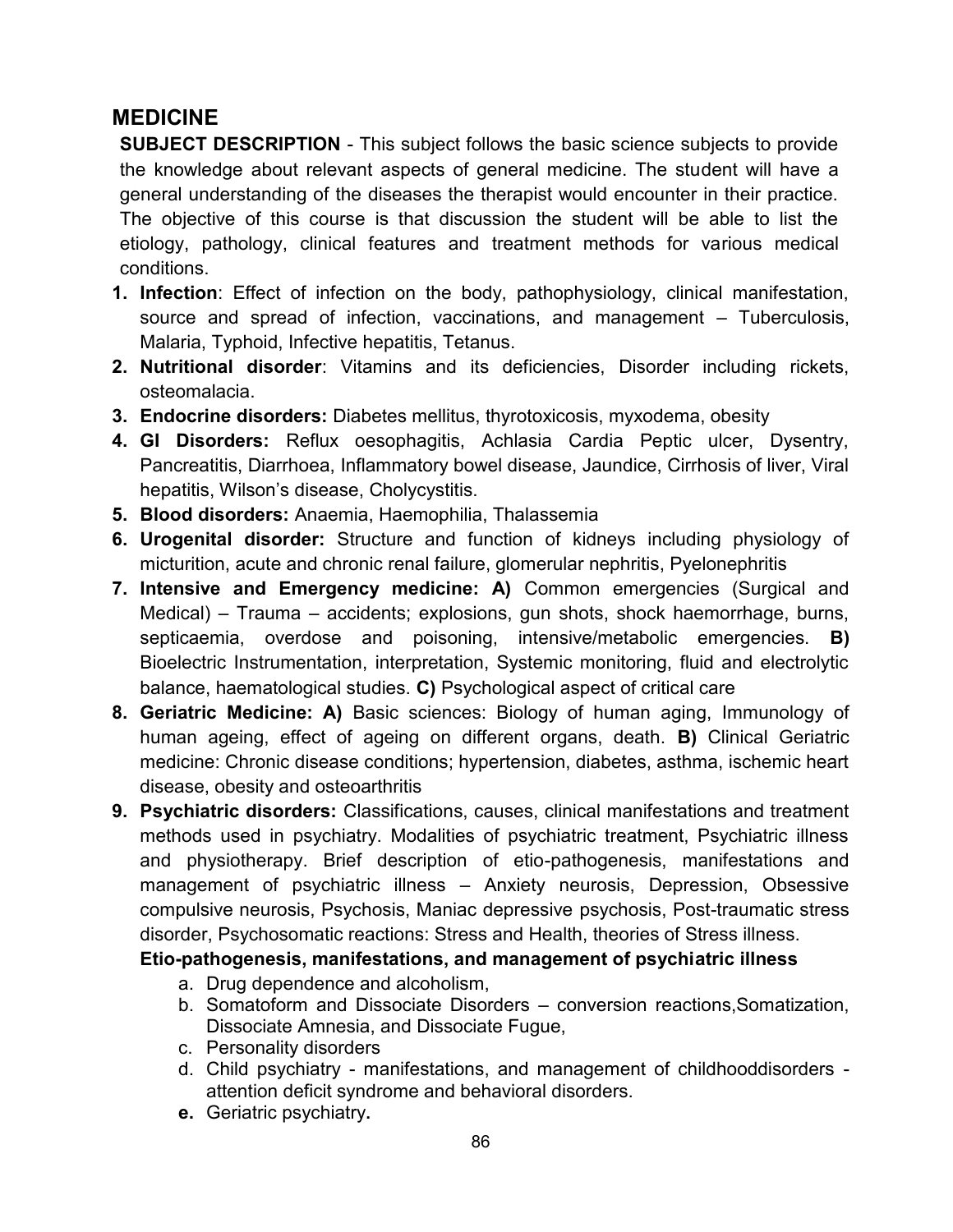#### **PAEDIATRICS**

**OBJECTIVES**: - At the end of the course the candidate will be able to

- 1.Describe normal development and growth of a child, importance of immunization and breast feeding and psychological aspect of development.
- 2. Describe neuro-muscular, musculo-skeletal and cardio pulmonary conditions related to immunological conditions, nutritional deficiencies, infectious disease and genetically transmitted conditions.
- 3. Acquired skill of clinical examination of a neonate / child with respect to neurological, musculoskeletal and respiratory function.

#### **SYLLABUS**: -

- 1. Growth and development of a child from birth to 12 years, including physical, social, adaptive development.
- 2. Cerebral Palsy: Etiology prenatal, perinatal and postnatal causes, pathogenesis, types of cerebral palsy (classification), findings on examination, general examination, examination of C.N.S., musculoskeletal system, respiratory system, G.I. Tract and nutritional status.
- 3. Associated defect-down syndrome, Mental retardation, microcephaly, blindness, hearing and speech impairment, squint and convulsions.
- 4. Prevention Appropriate management of high-risk pregnancies, prevention of neonatal and postnatal infections, metabolic problems.
- 5. Muscular Dystrophy: Various forms, modes of inheritance and clinical manifestation, physical findings in relation to disabilities, progression of various forms and prognosis, treatment goals in forms which are not fatal.
- 6. Spina-bifida, Meningomyelocele: Development, clinical features lower limbs, bladder and bowel complications - U.T.I. and hydrocephalus, medical management.
- 7. Still's Disease: Classification, pathology in brief, physical findings, course and prognosis, treatment, prevention and correction of deformity.
- 8. Acute C.N.S. infections, Classification (Bacterial and Viral), the acute illness, C.N.S. squeal leading to mental retardation, blindness, deafness, speech defect, motor paralysis, bladder and bowel problems, seizure disorder and specific problems such as subdural effusion, hydrocephalus, pressure sores, feeding difficulties.
- 9. Lung infections: Clinical findings, complications and medical treatment of bronchiectasis, lung abscess and bronchial asthma.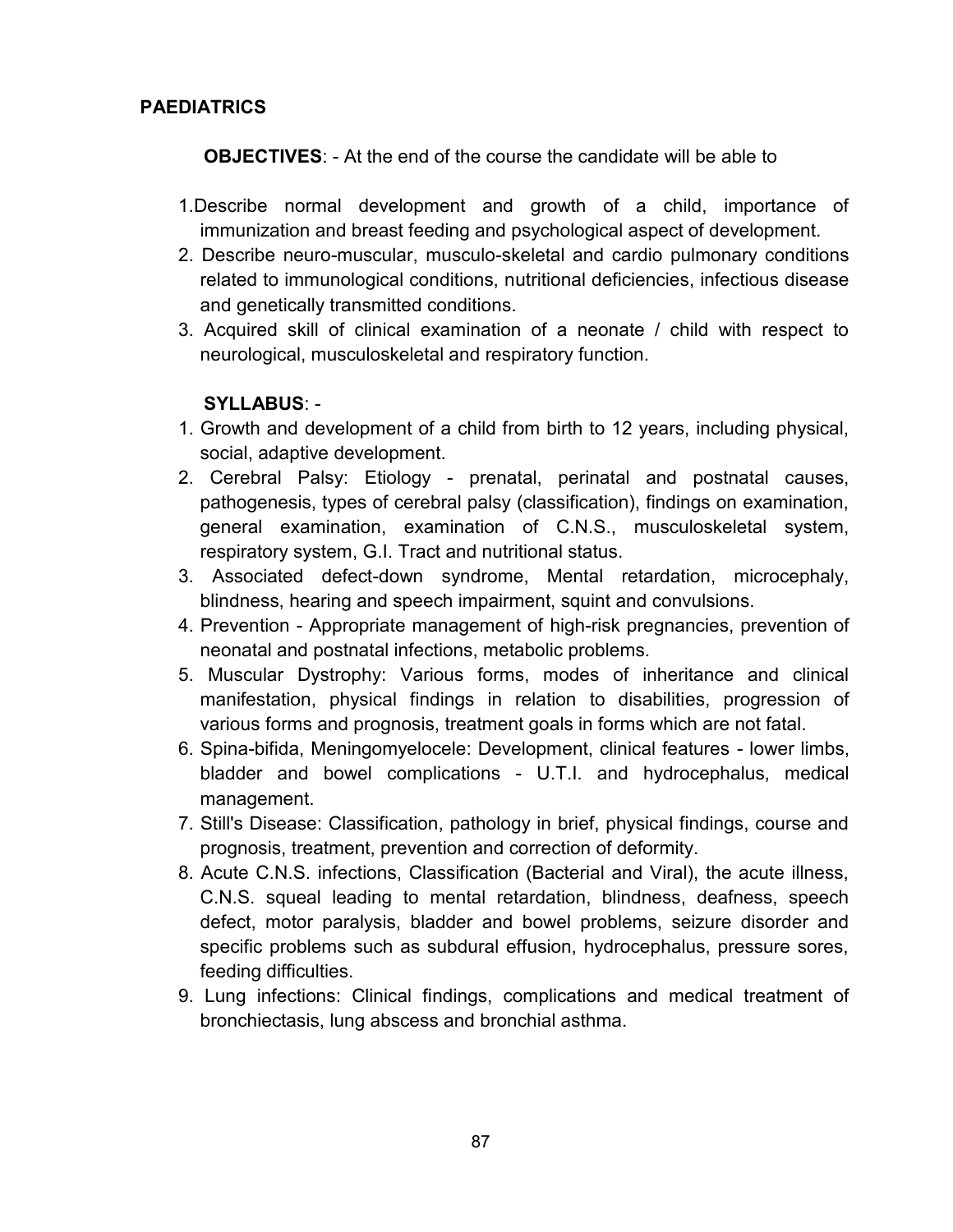# **SKIN & V.D. (DERMATOLOGY)**

**OBJECTIVES**: - At the end of the course, the students will be able to

1. Acquire knowledge in structure and function of the skin and about various primary, secondary and special skin lesions related to systemic disorders.

2. Describe etiology, clinical features and management of bacterial, fungal, viral, allergic, autoimmune skin diseases

3. Acquire knowledge in sexually transmitted diseases and leprosy.

# **SYLLABUS**: -

- **1.** Structure and functions of normal skin, primary and secondary skin lesions.
- **2.** Scabies and pediculosis.
- **3.** Fungal infections of skin: Dermatophytosis, Pityriasisversicolor, Candidiasis.
- **4.** Bacterial infections of skin-lmpetigo / Boil.
- **5.** Viral infections of skin-Herpes zoster.
- **6.** Eczema / Dermatitis / Allergies.
- **7.** Psoriasis / Acne / Alopecia / Vitiligo and Leucoderma.
- **8.** Leprosy / Lepra reaction/Physiotherapy in leprosy.
- **9.** Sexually transmitted diseases: Syphillis primary & secondary, Gonorrhoea, Chancroid, AIDS.

# **Recommended Text Books:**

- 1. Davidson's Essentials of Medicine by Stanley Davidson (2009)
- 2. Medicine for Students: Golwala
- 3. Clinical Psychiatry, Mayol gloss;  $3^{rd}$ Edition, AITBS
- 4. Psychiatry, James Scully, 4<sup>th</sup>Edition, Lippincott Williams & Wilkins
- 5. A short textbook of Psychiatry, Ahuja; 5<sup>th</sup>Edition –Jaypee
- 6. Handbook of Psychiatry, Dr. L.P. Shah, 3rdEdition, Uni U.C.B. Pvt.Ltd.

# **Reference books:**

- 1. Harrison's Principles of Internal Medicine, 17th Edition by Anthony S. Fauci,
- 2. Braunwald Text ofCardiology
- 3. Text Book of Cardiology byHurst
- 4. Davidson's Principles and Practice of Medicine by Nicki R. Colledge (Ed), Brian R. Walker (Ed), and Stuart H. Ralston MD (2010)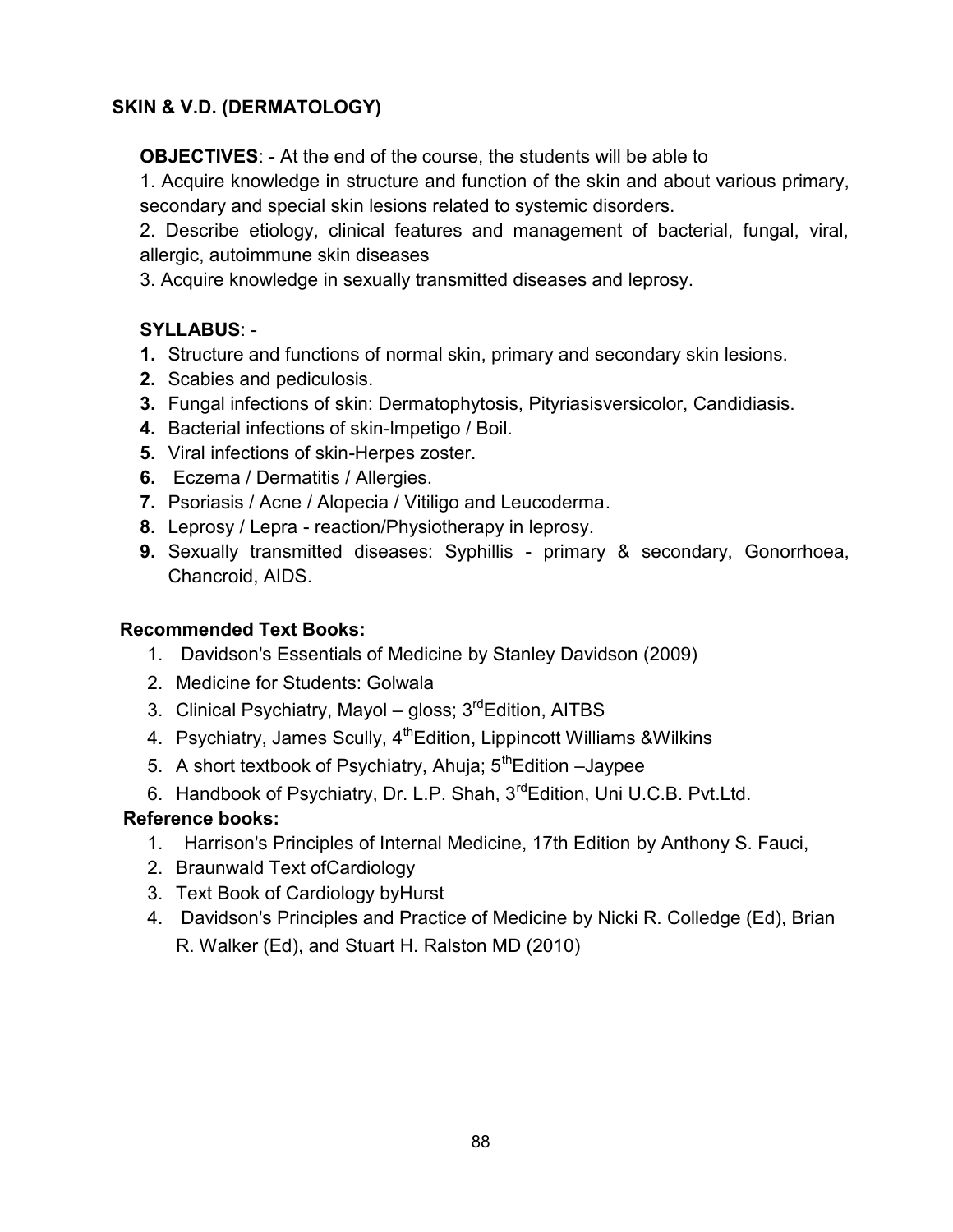# **SURGERY**

**SUBJECT DESCRIPTION** - This subject follows the basic science subjects to provide the knowledge about relevant aspects of general surgery. The student will have a general understanding of the surgical conditions the therapist would encounter in their practice. The objective of this course is that after 60 hrs of lectures and discussion the student will be able to list the indications for surgery, etiology, clinical features and surgical methods for various conditions.

# **GENERAL SURGERY INCLUDING BURNS AND PLASTIC SURGERY, OBSTETRICS AND GYNECOLOGY**

# 1. **GENERAL SURGERY INCLUDING BURNS AND PLASTIC SURGERY, OBSTETRICS AND GYNECOLOGY**

- **a. Fluid, Electrolyte and Acid-Base disturbances** diagnosis and management; Nutrition in the surgical patient; Wound healing – basic process involved in wound repair, basic phases in the healing process, clinical management of wounds, factors affecting wound healing, Scars – types and treatment. Homeostasis – components, hemostatic disorders, factors affecting bleeding during surgery. Transfusion therapy in surgery – blood components, complications of transfusion ; Surgical Infections ; General Post – Operative Complications and its management.
- **b. Reasons for Surgery**; Types of anaesthesia and its effects on the patient; Types of incisons; Clips Ligatures and Sutures; General Thoracic Procedures – Radiologic Diagnostic procedures, Endoscopy – types, Biopsy – uses and types. Overview and Drainage systems and tubes used in Surgery.
- **c. Surgical Oncology** Cancer definition, types, clinical manifestations of cancer, Staging of Cancer, surgical procedures involved in the management of cancer.
- **d. Diseases of the Arteries and Veins** : Definition, Etiology, Clinical features, signs and symptoms, complications, management and treatment of following diseases: Arteriosclerosis, Atherosclerosis, Aneurysm, Buerger's disease, Raynaud's Disease, Thrombophlebitis, Deep Vein Thrombosis, Pulmonary Embolism, Varicose Veins. Surgery of portal hypertension
- **e.** Definition, Indication, Incision, Physiological changes and Complications following **Common operations** like Cholecystectomy, Colostomy, Ileostomy, Gastrectomy, Hernias, Appendicectomy Mastectomy, Neprectomy, Prostectomy.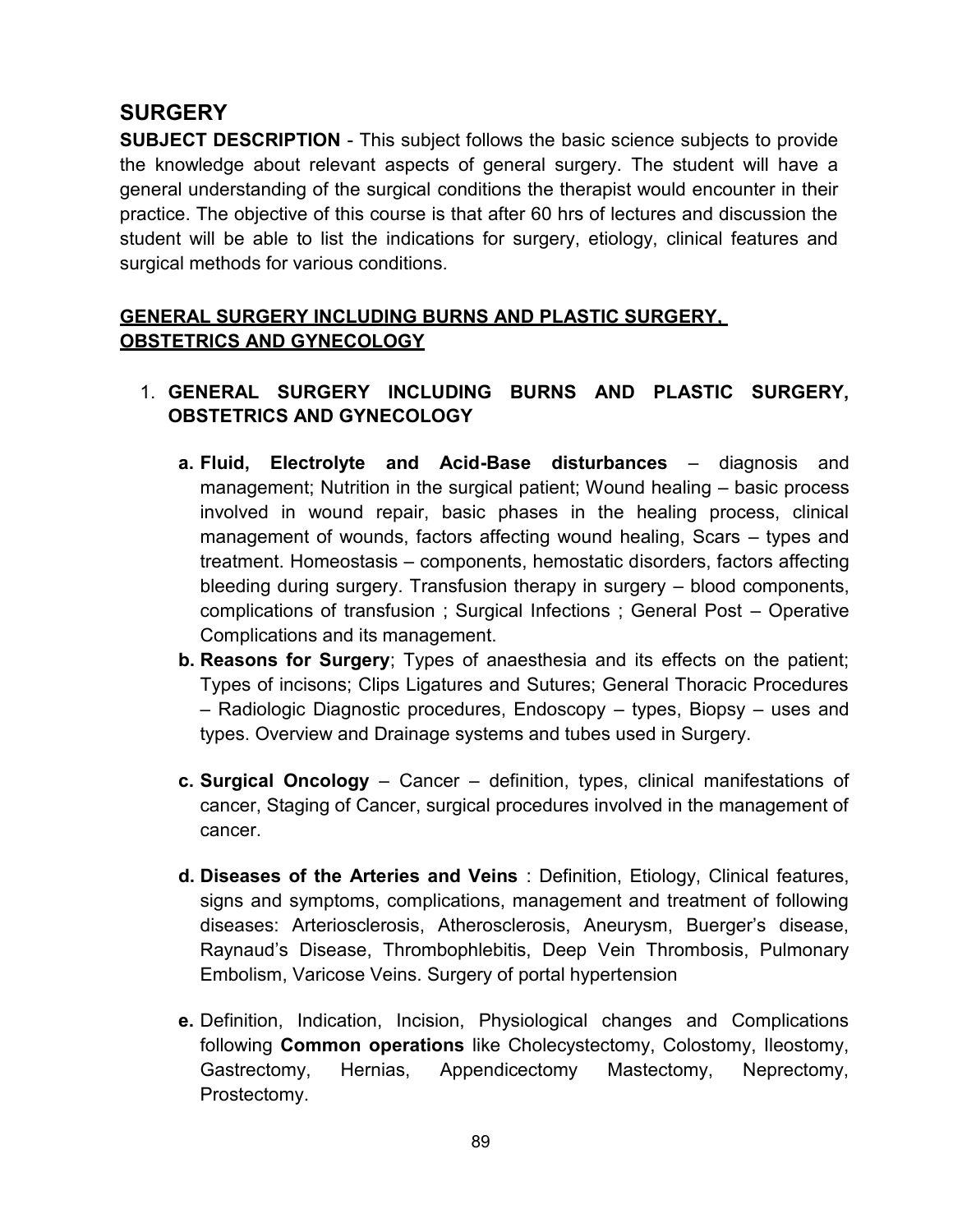- **f. Burn**: Definition, Classification, Causes, Prevention, Pathological changes, Complications, Clinical Features and Management. Skin Grafts – Types, Grafting Procedures, Survival of Skin Graft ; Flaps – Types and uses of Flaps.
- **g.** Principles of cineplasty, tendon transplant, cosmetic surgery, types of grafts, surgery of hands with emphasis on a management of traumatic and leprosy hand.
- **h.** Neck and skin contractures and managements

Acute infections, Inflammatory fever, bacteremia, septicaemia, pyemia, toxaemia, specific types – cellulitis, abscess with special reference to hand infection, carbuncle

# **OBSTETRICS AND GYNECOLOGY**

At the end of the course the candidate will be able to:

- 1. Describe the normal and abnormal physiological events during the puberty, labor, puerperium, post – natal stage and menopause.
- 2. Discuss the various complications during pregnancy, labour, puerperium and post – natal stage, pre and post-menopausal stage and various aspects of urogenital dysfunction and their management in brief.
- 3. Acquire the skill of clinical examination of pelvic floor
- 4. Acquire the skill of clinical examination of pregnant woman.

# **THEORY**

- **1.** Anatomy and physiology of the female reproductive organs. Puberty dynamics
- **2.** Physiology of menstrual cycle–
- **3.** Hormonal disorders of females-obesity and female hormones
- **4. Pregnancy**
	- a. Diagnosis ofpregnancy
	- b. Abortion
	- c. Physiological changes during pregnancy
	- d. Importance of antenatal care exercise
	- e. High risk pregnancy, prenatal common complications investigation and management
	- f. Musculoskeletal disorders during pregnancy
	- g. Multiple childbirth
	- h. Normal labor
- **5. Child birth** complications, investigation and management
- **6. Normal puerperium**, lactation and importance of post-natal exercises
- **7. Family planning**.
- **8. Medical termination of pregnancy**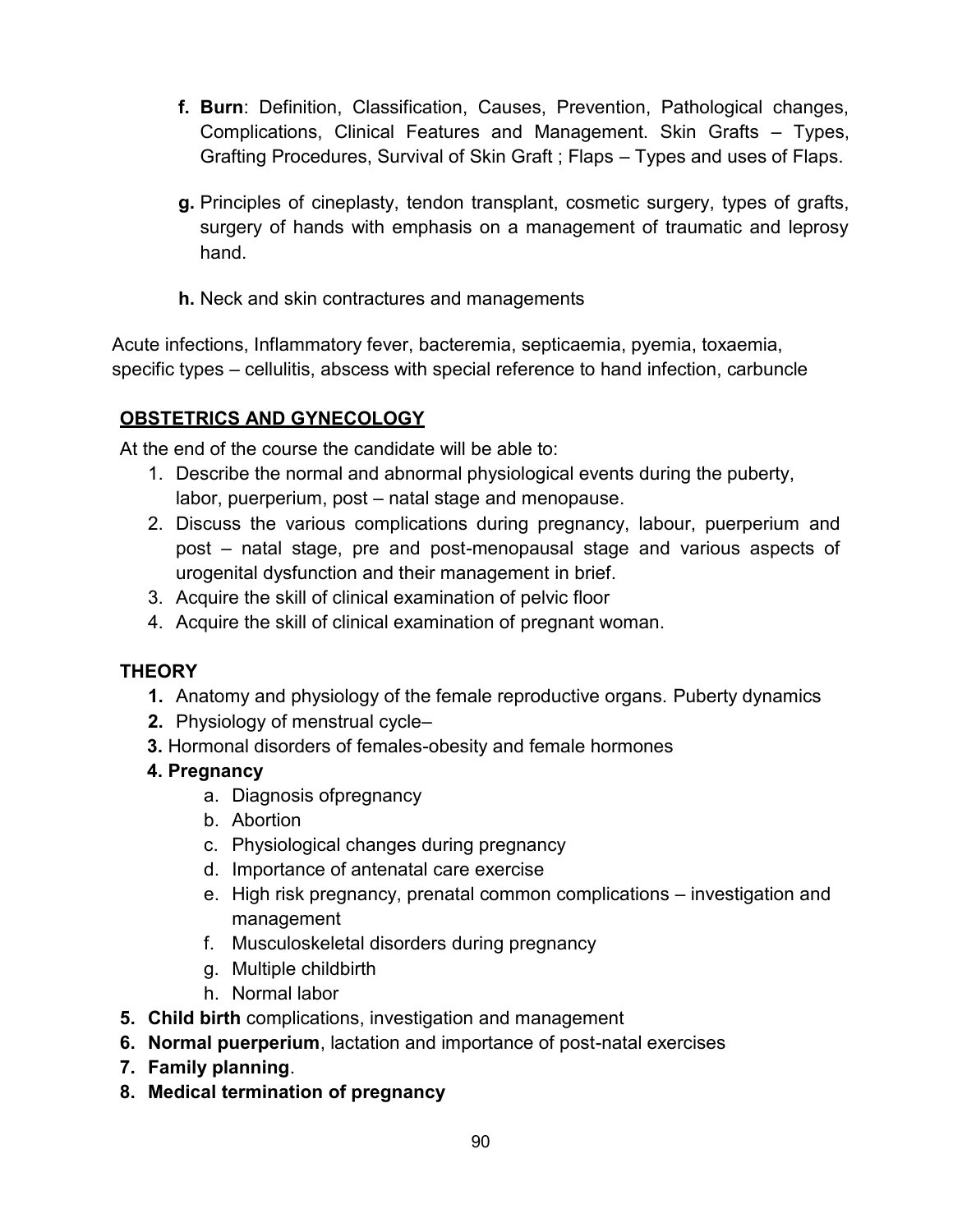- **9. Infection of female genital tract** including sexually transmitted diseases, low backache
- **10.Prolapse of uterus andvagina**
- **11.Principle of common gynaecological operations** hysterectomy, D&C, D&E, Pop smear
- **12.Menopause**: Its effect on emotions and musculoskeletal system
- **13.Urogenital dysfunction** pre and post-natal condition
- **14.Sterility**: Pathophysiology, investigations, management, Malnutrition and deficiencies in females.
- **15.Surgical procedures involving childbirth**.
	- a. Definition, Indications and Management of the following surgical procedures – pelvic repair, caesarian section, nephrectomy, Hysterosalphyngography, Dilatation and Curettage, Laparoscopy, Colposopy, Hysterectomy.
- **16.Carcinoma of female reproductive organs** surgical management in brief Mastectomy – Simple, radical.Hysterectomy.
- **17.Incontinence** Types, Causes, Assessment and Management.

#### **Recommended Text books:**

- 1. Textbook of surgery-das
- 2. Bailey and Love's Short Practice of Surgery
- 3. Obstetrics & Gynecology-Dutta

#### **Reference books:**

- 1. General Surgical Operations by Kirk /Williamson
- 2. Surgery by Nan
- 3. Chest Disease by Crofton and Douglas.
- 4. Surgery S.Basu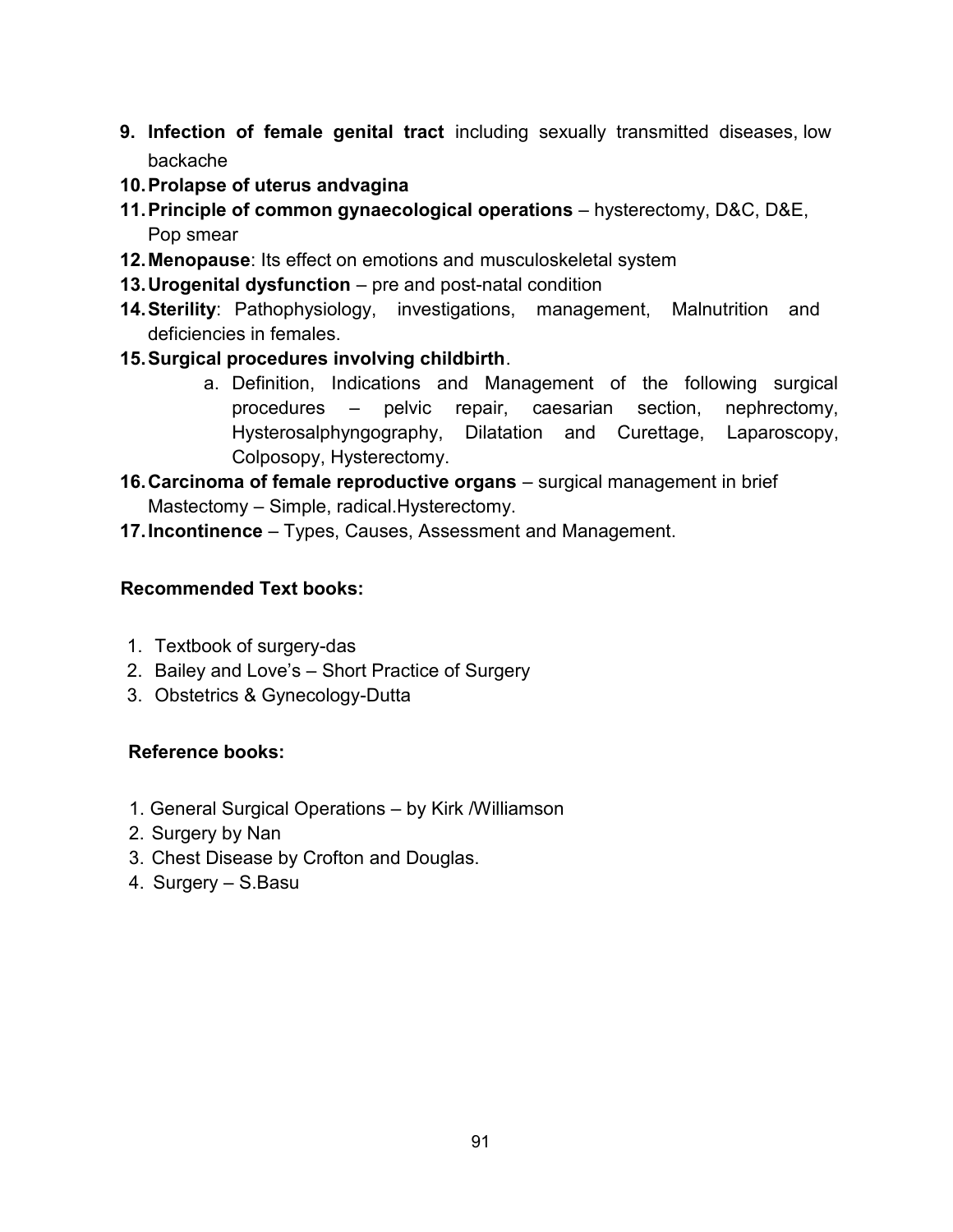# **PHYSICAL AND FUNCTIONAL DIAGNOSIS I**

### **Course description:**

This course serves to integrate knowledge gained by the students in basic and clinical medical science with the skills gained by basic physiotherapy subject. Thus, enabling them to apply this in evaluation of functions and measurements in clinical situations of dysfunction of different system

### **THEORY**

# **Introduction and general consideration of evaluation and measurement of:**

# **A. Assessment of Musculoskeletal dysfunction:**

- a) Anthropometric measurements, Posture and postural disorder evaluation
- b) Physical examination of joints in normal and patho–mechanical conditions; special tests
- c) Assessment of Muscle strength, power and endurance, Range of motion of joints, flexibility, Agility, Measurement of girth, leg length, pelvic inclination, Angle of scoliotic curve, etc
- d) Gait analysis in pathological conditions and measurement of gait parameters
- e) Assessment of pelvic floor muscle strength and dysfunction
- f) Assessment of Hand: Pinches, Grips, Routine sensory motor evaluation, **Stereognosis**
- B. **Assessment of Pain:** with techniques and clinical reasoning Types of pain: Somatic, referred, Neurogenic, Visceral, etc. Location, duration, progressive or non-progressive, localize or generalize, distribution, quality, diurnal variations, Modifying factors, Severity, nature of pain, tissue irritability, Measurement and Documentation

# C. **Assessment of Gait**

Gait Cycle, Phases of Gait, Observational Gait Analysis, Kinematic Quantitative Gait Analysis, Energy Costs During Gait.

# **D. Assessment of Obesity**

- a. Classification
- b. Assessment BMI, Waist circumference, Waist Hip ratio

# **E. Electro –Diagnosis:**

- a. Review of electro physiology
- b. Surface and needle electromyography
- c. Nerve conduction velocity test (motor and sensory)
- d. H-Reflex and F-wave
- e. SD curve
- f. Biofeedback:Introduction,principles of biofeedback, therapeuticeffects,indications and contraindications, Advantages and disadvantages
- g. Interpretation of electro diagnostic findings, routine biochemical investigations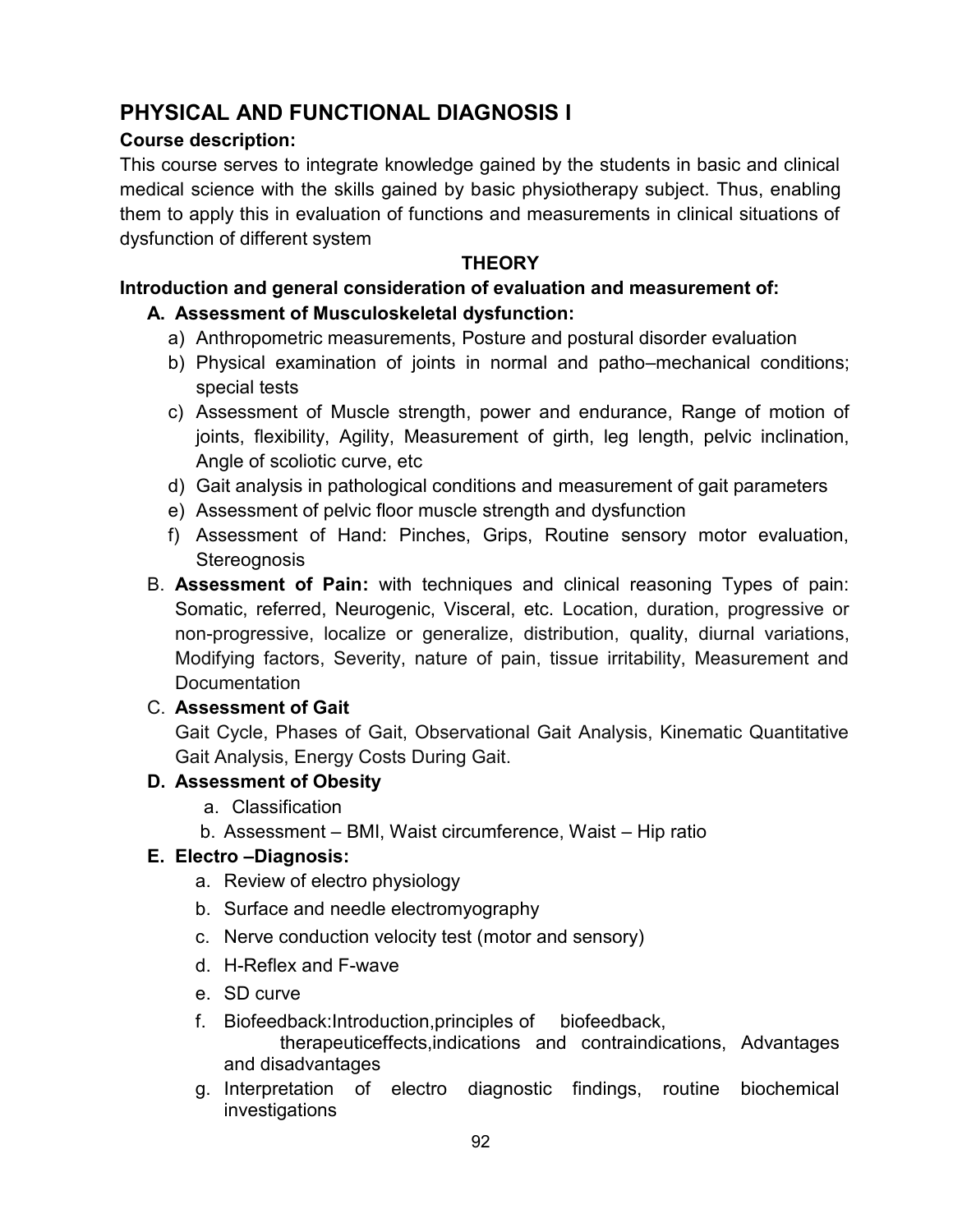# F. **Functional Evaluation**:

- a. Introduction, What, Why and How to evaluate, Quantitative versus Qualitative data, Uses of evaluation findings, Percentage of disability (temporary and permanent)
- b. International Classification of Functioning, Disability, and Health (ICF) and Documentation based on ICF.

#### **G. Interpretation of various investigations:**

a) Radiological (X-rays, CT scan, MRI). [Musculoskeletal Conditions]

#### **Recommended Books:**

- 1. Textbook of Physical Diagnosis with DVD: History and Examination MarkH.Swartz
- 2. Physical Diagnosis Secrets: Salvatore MangioneMD
- 3. Bates' Guide to Physical Examination and History Taking, 10thEdition LynnS.Bickley
- 4. Differential Diagnosis for Physical Therapists: Screening for Referral Catherine C.Goodman ,Teresa KellySnyder
- 5. Pocket Guide to Musculoskeletal Diagnosis [Paperback] GrantCooper
- 6. Differential Diagnosis for the Orthopedic Physical Therapist JamesMeadows
- 7. Electro-Diagnosis and Electro-Therapeutics: A Guide for Practitioners and Students TobyCohn
- 8. Electrodiagnosis in Diseases of Nerve and Muscle: Principles and Practice [Hardcover] Jun KimuraM.D.
- 9. Biofeedback, Third Edition: A Practitioner's Guide [Paperback] Mark S. SchwartzPhD (Editor), Frank Andrasik PhD(Editor)
- 10. ACSM's Guidelines for Exercise Testing andPrescription.American CollegeofSports Medicine
- 11. Principles of Exercise Testing and Interpretation: Including Pathophysiology and Clinical Applications. Karlman Wasserman, James E. Hansen, Darryl Y. Sue,William W. Stringer , Brian J.Whipp
- 12. The Physiotherapist's Pocket Guide to Exercise: Assessment, Prescription and Training. Angela Jane Glynn, HelenFiddler
- 13. Physiotherapy Assessment [Paperback] Anne Parry.
- 14. Clinical Orthopedic Assessment Guide -2ndEdition JaniceLoudon, MarcieSwift, StephaniaBell
- 15. Pocket Guide to Musculoskeletal Assessment Richard E.Baxter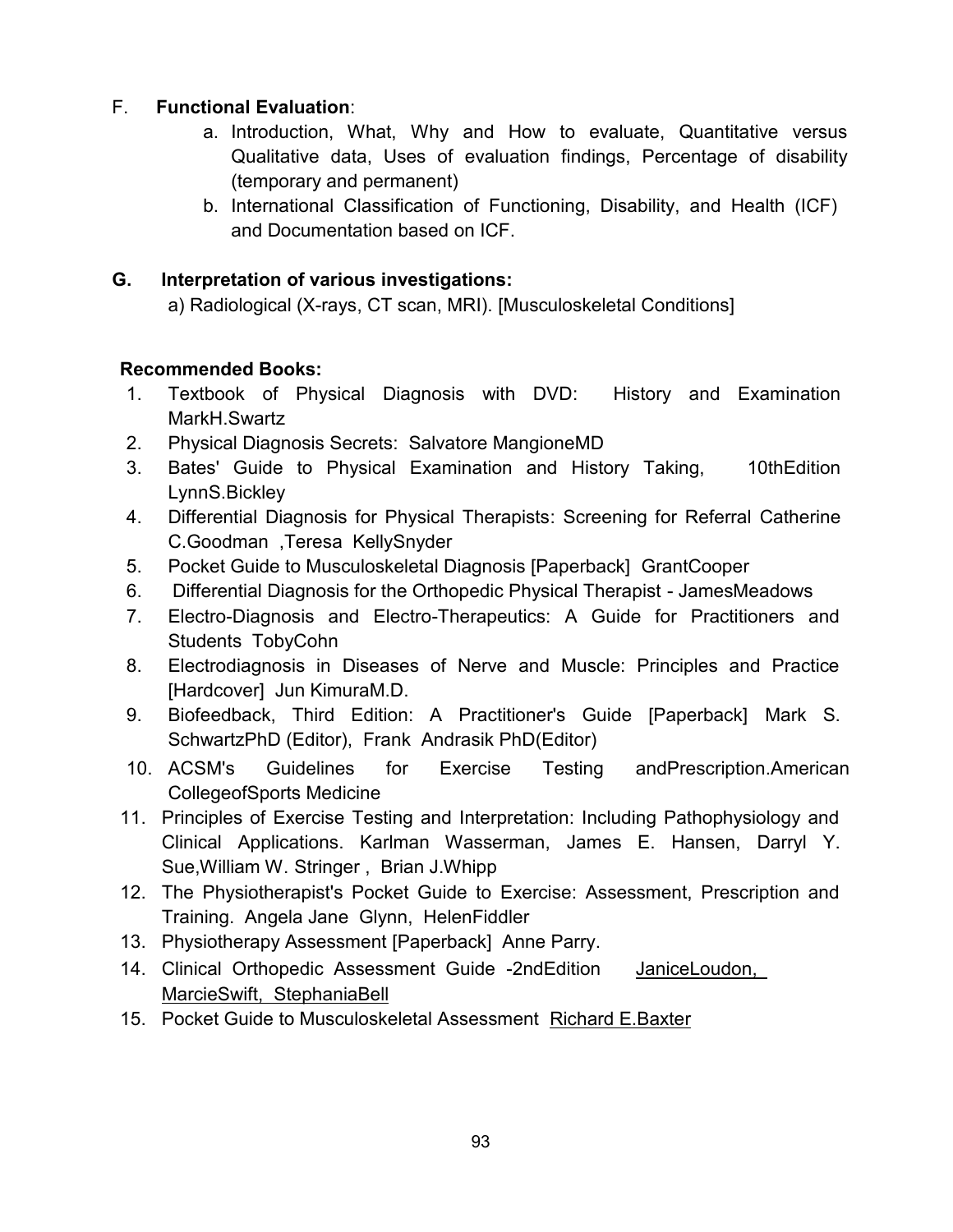# **(Not for University Exam)**

# **PROFESSIONALISM AND VALUES**

The module on professionalism will deliver the concept of what it means to be a professional and how physiotherapy profession is different from a usual vocation. It also explains how relevant professionalism in terms of healthcare system is and how it affects the overall patient environment.

- 1. Professional values- Integrity, Objectivity, Professional competence and due care, Confidentiality. Core values- Accountability, Altruism, Compassion/ caring, excellence, integrity, professional duties, socialresponsibility.
- 2. Personal values- ethical or moral values
- 3. Attitude and behavior- professional behavior, treating people equally
- 4. Code of conduct, professional accountability and responsibility, misconduct
- 5. Differences between professions and importance of team efforts
- 6. Cultural issues in the healthcare environment
- 7. Entry level health care practitioner, direct access, autonomy in profession, practitioner of practice and evidence based practice.

# **BASIC COMPUTERS AND INFORMATION SCIENCE**

**SUBJECT DESCRIPTION**: The students will be able to appreciate the role of computer technology. The course has focus on computer organization, computer operating system and software, and MS windows, Word processing, Excel data worksheet and PowerPoint presentation. Topics to be covered under the subject are as follows:

- 1. Introduction to computer: Introduction, characteristics of computer, block diagram of computer, generations of computer, computer languages.
- 2. Input output devices: Input devices(keyboard, point and draw devices, data scanning devices, digitizer, electronic card reader, voice recognition devices, vision-input devices), output devices(monitors, pointers, plotters, screen image projector, voice response systems).
- 3. Processor and memory: The Central Processing Unit (CPU), main memory.
- 4. Storage Devices: Sequential and direct access devices, magnetic tape, magnetic disk, optical disk, mass storage devices.
- 5. Introduction of windows: History, features, desktop, taskbar, icons on the desktop, operation with folder, creating shortcuts, operation with windows (opening, closing, moving, resizing, minimizing and maximizing,etc.).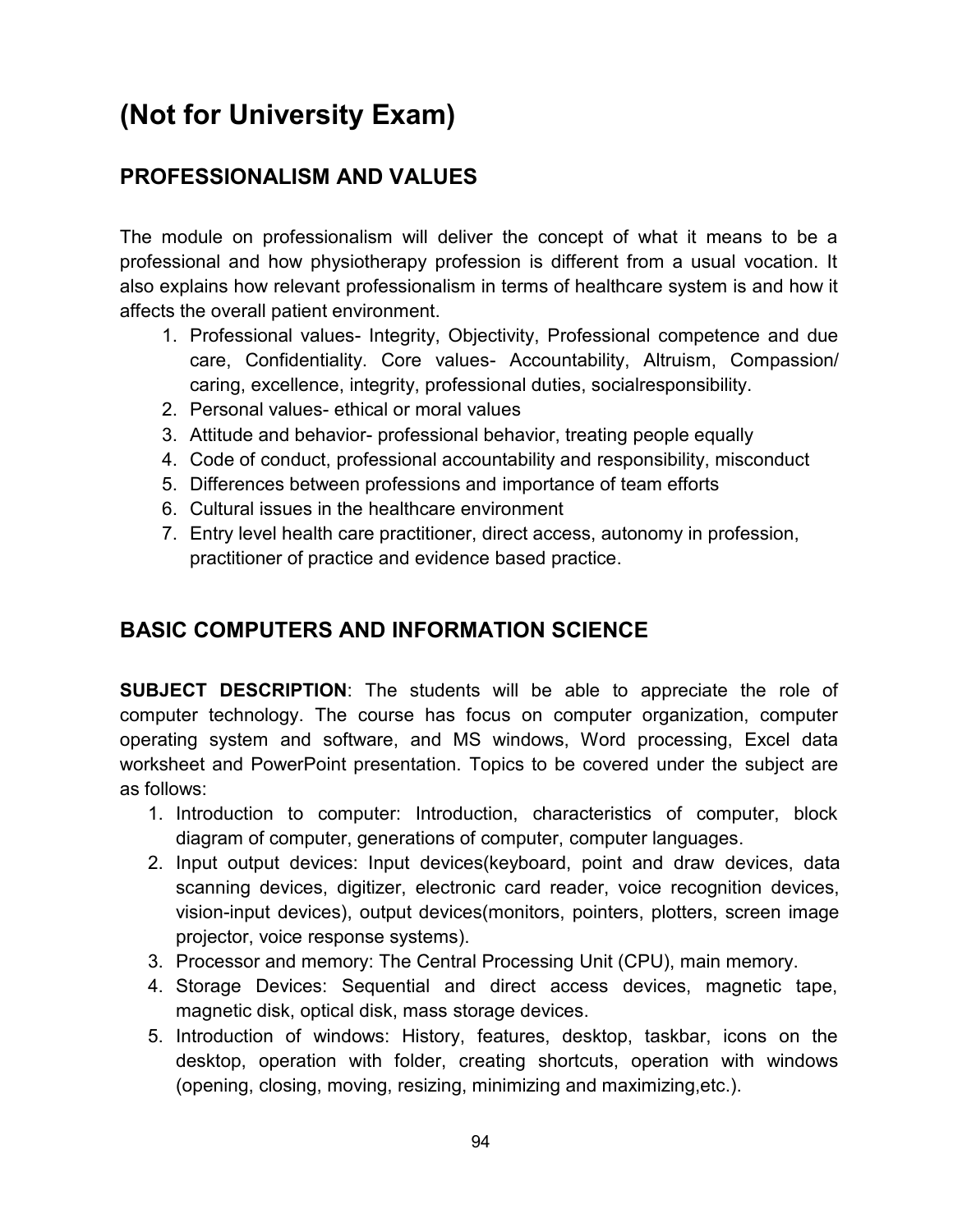- 6. Introduction to MS-Word: introduction, components of a word window, creating, opening and inserting files, editing a document file, page setting and formatting the text, saving the document, spell checking, printing the document file, creating and editing of table, mail merge.
- 7. Introduction to Excel: introduction, about worksheet, entering information, saving workbooks and formatting, printing the worksheet, creating graphs.
- 8. Introduction to power-point: introduction, creating and manipulating presentation, views, formatting and enhancing text, slide with graphs.
- 9. Introduction of Operating System: introduction, operating system concepts, types of operating system.
- 10.Computer networks: introduction, types of network (LAN, MAN, WAN, Internet, Intranet), network topologies (star, ring, bus, mesh, tree, hybrid), components of Network.
- 11.Internet and its Applications: definition, brief history, basic services (E-Mail, File Transfer Protocol, telnet, the World Wide Web (WWW)), www browsers, use of the internet.
	- a. Application of Computers in clinical settings.

**PRACTICAL:** Practical on fundamentals of computers -

- 1. Learning to use MS office: MS word, MS PowerPoint, MSExcel.
- 2. To install different Software.
- 3. Data entry efficiency

#### **Recommended Books:**

- 1. V. Rajaraman: Fundamentals of Computers, Prentice Hall of India,2002
- 2. R. Hunt, J. Shelley: Computers and Commonsense, Prentice Hall of India,2002
- 3. A. Leon, M. Leon, Fundamentals of Information Technology, Leon Vikas,2002
- 4. MS Office2007.
- 5. Ajay Gaur:SPSS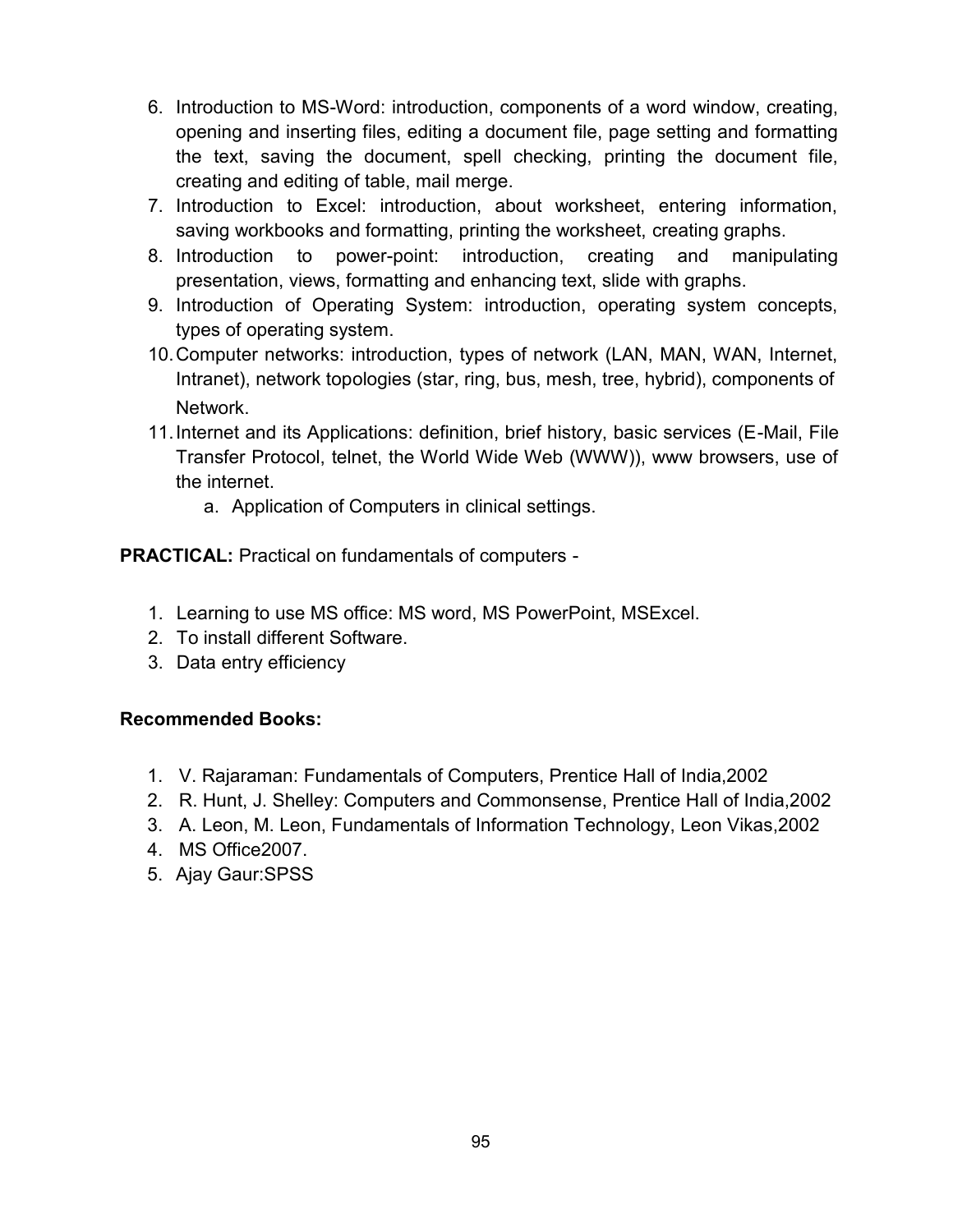# **Sixth Semester B.P.T**

#### **CLINICAL NEUROLOGY and NEUROSURGERY**

#### OBJECTIVES: -

At the end of the course, the candidate will be able to

1. describe etiology, patho-physiology, sign and symptoms, clinical evaluation and management of the various neurological conditions with interpretation of laboratory & radiological investigations.

#### **SYLLABUS: - (NEUROLOGY)**

- 1. Anatomy, Physiology, Lesions and diseases of Pyramidal system, extrapyramidal system, cerebellar system, spinal cord, upper and lower motor neuron, cranial nerves, brachial plexus, lumbosacral plexus and peripheral nerves.
- 2. Neurophysiology, basis of tone, disorders of tone and posture, bladder control, muscle contraction, movement and pain.
- 3. Causes, Clinical features, and management of: Unconscious patient, hemiplegia, paraplegia, quadriplegia, cerebral diplegia, spastic child, foot drop and wrist drop.
- 4. Disorders of cerebral circulation.
- 5. Infections: Encephalitis, meningitis, poliomyelitis, transverse myelitis, slow viral diseases.
- 6. Diseases of Peripheral nerves: Peripheral neuropathy, other neuropathies.
- 7. Muscle disorders: Myopathy, polymyositis, Muscular dystrophies.
- 8. Degenerative diseases: Parkinsonism, motor neuron diseases, spinocerebellar degenerations and diseases of anterior horn cell, dementia.
- 9. Costo-clavicular syndrome.
- 10. Demyelinating disorders including multiple sclerosis.
- 11. Basic concept of electrophysiology and electromyography.

#### **Clinical Features and management of the following (Neurosurgery)**

- 1. Congenital and childhood disorders hydrocephalus spina bifida.
- 2. Trauma Broad localization, first aid and management of sequelae of head injury and spinal cord injury.
- 3. Diseases of the Spinal Cord Craniovertebral junction anomalies, syringomyelia, cervical and lumbar disc disease, tumours.
- 4. Peripheral nerve disorders Peripheral nerve injuries, localization& management. Entrapment neuropathies.
- 5. Intracranial tumours Broad classification, signs and symptoms.
- 6. Pre-operative Assessment and indications and contra indication for neurosurgery.
- 7. Management of pain, electrical stimulation of brain and spinal cord.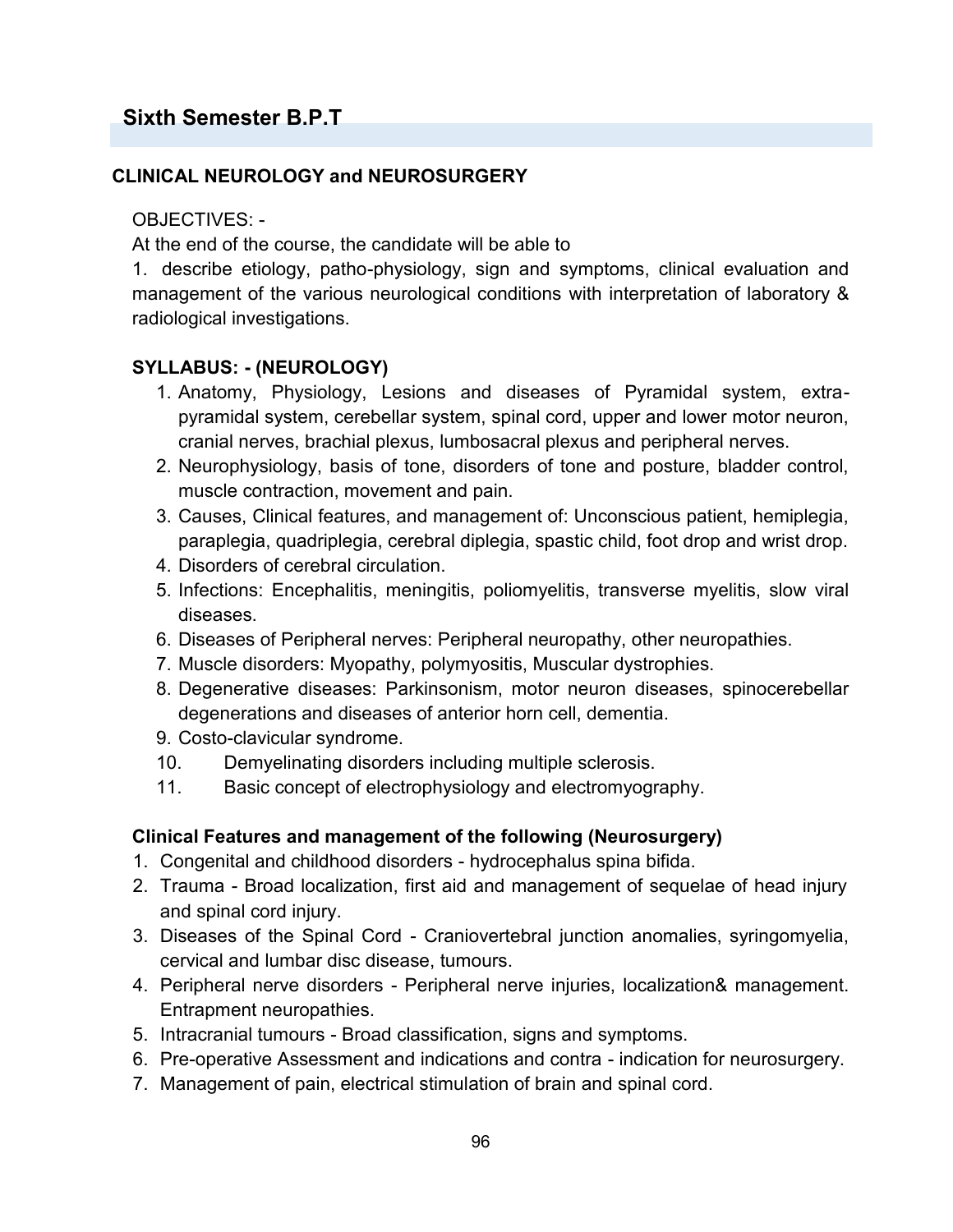#### **Recommended books: Text books:**

- 1. Davidson's Principles and Practice of Medicine
- 2. Brains ClinicalNeurology.
- 3. Bailey and Love's Short Practice of Surgery
- 4. Textbook of Surgery By Das

#### **Reference books:**

- 1. Illustrated Neurology &Neurosurgery
- 2. Brain's Diseases of Nervous System
- 3. Textbook of Neurology- Victor Adams
- 4. Neurology & Neuro surgery By Lindsay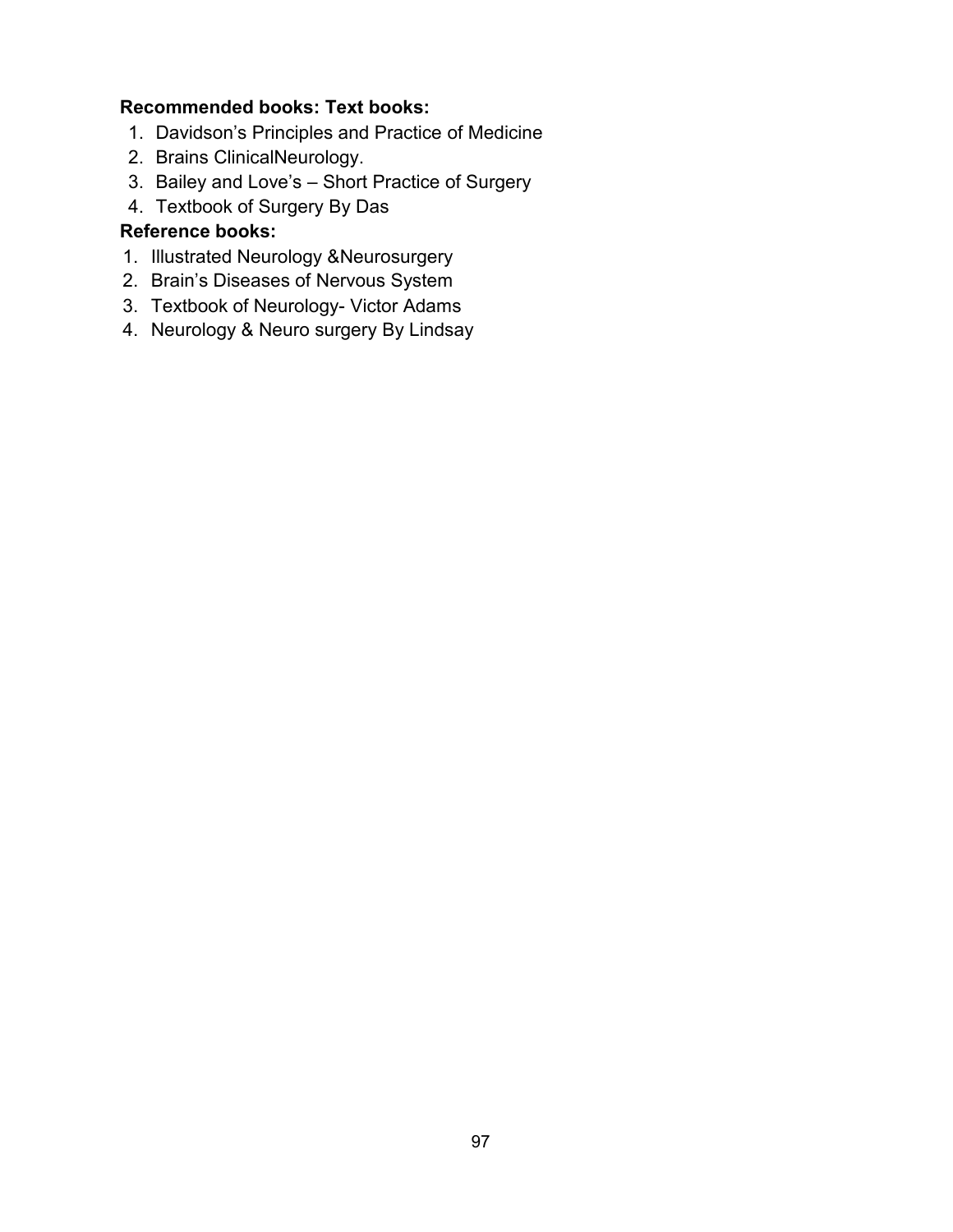#### **CLINICAL CARDIOVASCULAR AND PULMONARY CONDITIONS AND CARDIOTHORACIC SURGERY**

#### **SUBJECT DESCRIPTION** –

Following the basic science and clinical science course, this course introduces the Student in cardio-thoracic conditions which commonly cause disability.

The objective of this course is that after lectures and demonstration in addition to clinics the candidate will be able to demonstrate an understanding of Cardio-thoracic conditions causing disability and their management. Particular effort is made in this course to avoid burdening the student with any detail pertaining to diagnosis which will not contribute to their understanding of the limitations imposed by cardiovascular pathology on the functioning of the individual. Student also will be able to describe the types of incisions, pre and post-operative assessment, management and complications of cardiothoracic surgery, clinically evaluate post-operative cardiovascular and pulmonary functional status.

#### 1. **Anatomy and Physiology**

#### **a. Respiratory system**

- i. Upper respiratory tract
- ii. Lower respiratory tract Trachea, Bronchial tree, Bronchopulmonary segments
- iii. Respiratory unit, hilum of lung.
- iv. Muscles of respiration
- v. Pleura, intra pleural space, intra pleural pressure, surfactant
- vi. Mechanics of respiration Chest wall movements, lung & chest wall compliance
- vii. V/Q relationship, airway resistance
- viii. Respiratory centre, Neural & chemical regulation of respiration
- ix. Lung volumes and lung capacities, Spiro meter, lung function test
- x. Pulmonary circulation, Lung sounds, cough reflex

#### **b. Cardiovascular systems**

- i. Chambers of heart, semi lunar and atria ventricular valves
- ii. Coronary circulation, conductive system of heart
- iii. Cardiac cycle, ECG, Heart sounds
- iv. Blood pressure, pulse, cardiac output

#### **2. Cardio Vascular system**

- a. **Define**, etiology, pathogenesis, clinical features, complications
- **b. Conservative and surgical management of the following conditions** Ischemia heart disease, Myocardial infarction, Heart failure, Cardiac arrest, Rheumatic fever, Hypertension, Infective endocarditis, Myocarditis &cardiomyopathy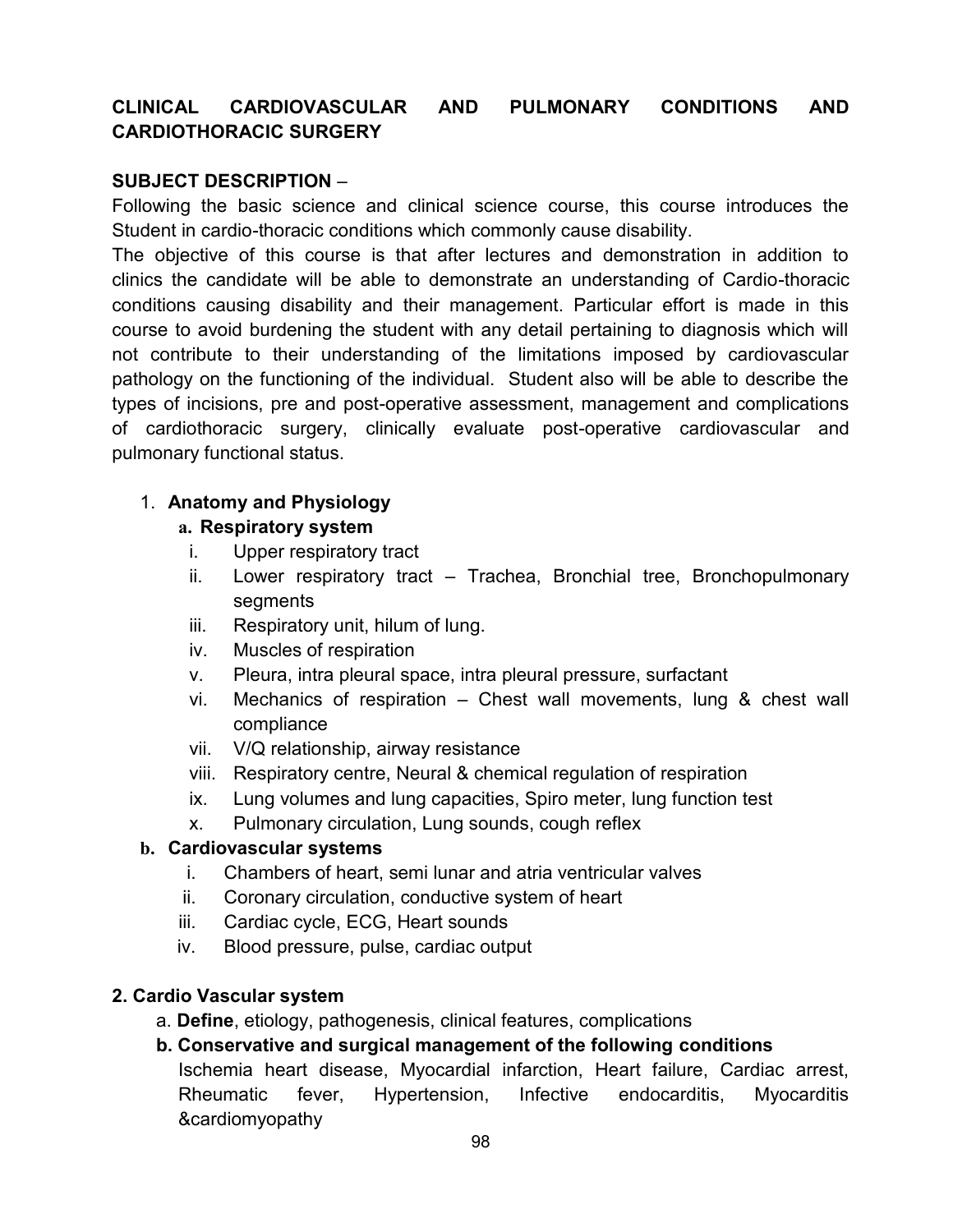**c**. **Cardiovascular Disease** : Examination of the Cardiovascular System Investigations : ECG, Exercise Stress Testing, Radiology ; Clinical manifestations of Cardiovascular disease ; Definition, Etiology, Clinical features, signs and symptoms, complications, management and treatment of following diseases and disorders of the heart : Pericarditis, Myocarditis, Endocarditis, Rheumatic Fever – resulting in valve disorders, Ischemic Heart Disease, Coronary Valve Disease, Congenital disorders of the Heart, Cardiac Arrest ; Examination and Investigations of diseases of arteries and veins ; Hypertension : Definition, causes, classification, types, assessment, investigations and management.

**d**. **Disorders of the Heart** – Definition, Clinical features, diagnosis and choice of management for the following disorders : Congenital Heart diseases – Acyanotic congenital heart disease & Cyanotic congenital heart disease : Patent Ductus Arteriosus, Coarctation of Aorta, Atrial Septal Defect, Ventricular Septal Defect, Tetraology of Fallot, Transposition of Great Vessels ; Acquired Heart Disease – Mitral Stenosis & Insufficiency, Aortic Stenosis and Insufficiency, Ischemic Heart Disease – Coronary Artery Disease, Cardiac tumors.

#### **3. Respiratory System**

a. **Respiratory Disease** : Examination of the Respiratory System – Investigations : Chest Radiographs, Pulmonary Function Testing, Arterial Blood Gas Analysis ; Clinical manifestations of Lung disease ; Patterns of lung disease – Chronic Obstructive Lung Disease and Restrictive Lung Disease ; Definition, Etiology, Clinical features, signs and symptoms, complications, management and treatment of following lung diseases : Chronic Bronchitis, Emphysema, Asthma, Bronchiectasis, Cystic Fibrosis, Upper Respiratory Tract Infections, Pneumonia, Tuberculosis, Fungal Diseases, Interstitial Lung Diseases, Diseases of the pleura, diaphragm and chest wall ; Respiratory failure – Definition, types, causes, clinical features, diagnosis and management.

b. **Chest wall disorders**- Definition, Clinical features, diagnosis and choice of management for the following disorders – chest wall deformities, chest wall tumors, Spontaneous Pneumothorax, Pleural Effusion, Empyema Thoracis, Lung abscess, Bronchiectasis, Tuberculosis, Bronchogenic Carcinoma, Bronchial Adenomas, Metastatic tumors of the Lung, tracheal Stenosis, Congenital tracheomalacia, Neoplasms of the trachea, Lesions of the Mediastinum. Carcinoma of the female breast.

Causes, Clinical Presentation, Diagnosis and treatment of the following **Thoracic Trauma** situations – Airway obstruction, Pnuemothorax, Hemothorax, Cardiac Tamponade, Tracheobronchial disruption, Aortic disruption, Diaphragmatic disruption, Esophageal disruption, Cardiac and Pulmonary Contusions.

#### **Disorders of the Chest Wall, Lung and Mediastinum**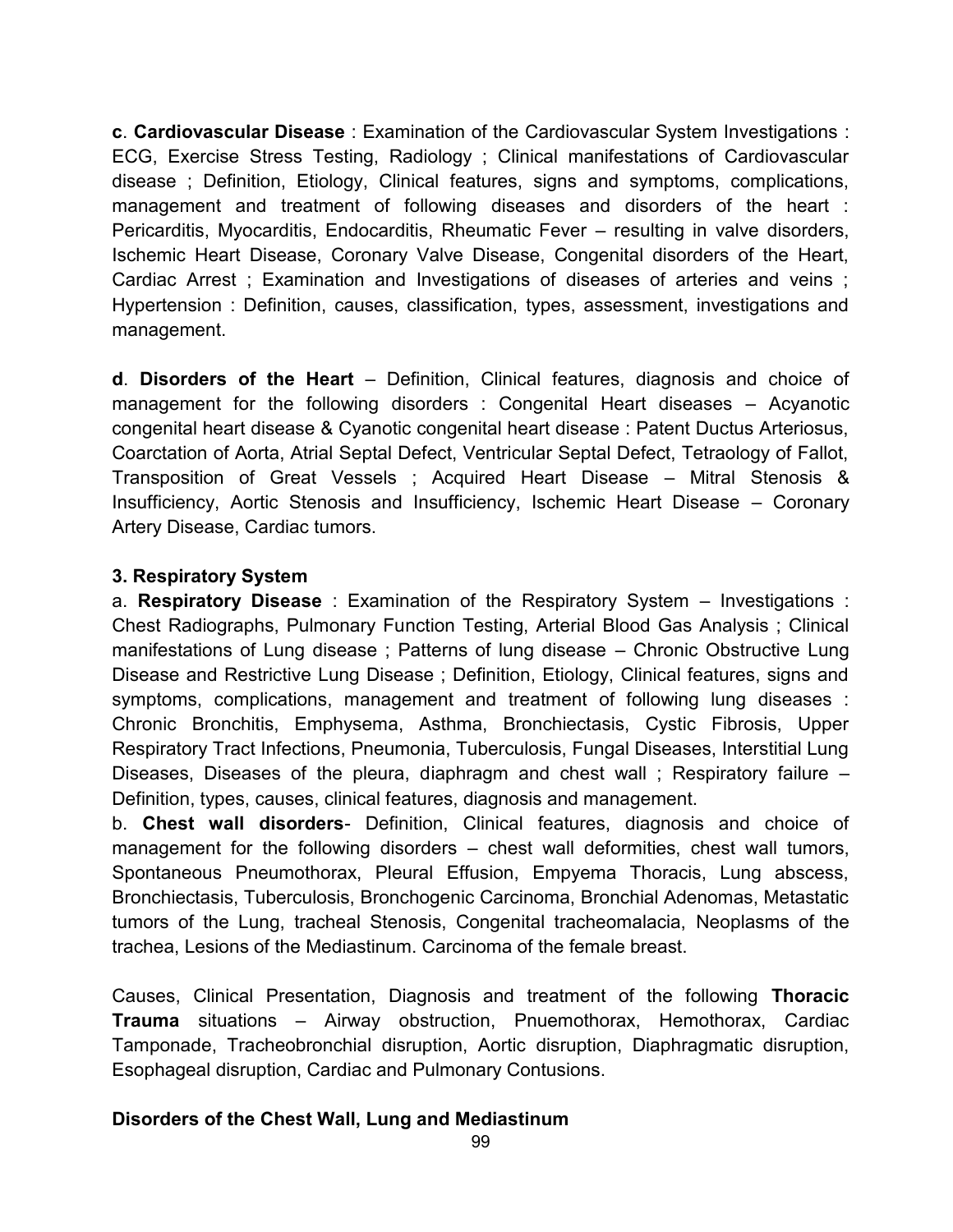**Thoracic surgeries** – Thoracotomy – Definition, Types of Incisions with emphasis to the site of incision, muscles cut and complications. Lung surgeries: Pnumonectomy, Lobectomy, segmentectomy – Indications, Physiological changes and Complications; Thoracoplasty, Pleurectomy, Pleurodesis andDecortications of the Lung.

Cardiac surgeries – An overview of the Cardio-Pulmonary Bypass Machine – Extra cardiac Operations, Closed Heart surgery, Open Heart surgery. Transplant Surgery – Heart, Lung and Kidney – Indications, Physiological changes and Complications.

#### **Recommended Text Books:**

- 1. Davidson's Essentials of Medicine by Stanley Davidson(2009)
- 2. Medicine for Students:Golwala
- 3. Textbook of surgery-das
- 4. Bailey and Love's Short Practice of Surgery

#### **Reference books:**

- 1. Harrison's Principles of Internal Medicine, 17th Edition by Anthony S.Fauci,
- 2. Braunwald Text ofCardiology
- 3. Text Book of Cardiology byHurst
- 4. Davidson's Principles and Practice of Medicine by Nicki R. Colledge (Ed), Brian R. Walker (Ed), and Stuart H. Ralston MD (2010)
- 5. General Surgical Operations by Kirk /Williamson
- 6. Surgery byNan
- 7. Chest Disease by Crofton and Douglas.
- 8. Surgery S.Basu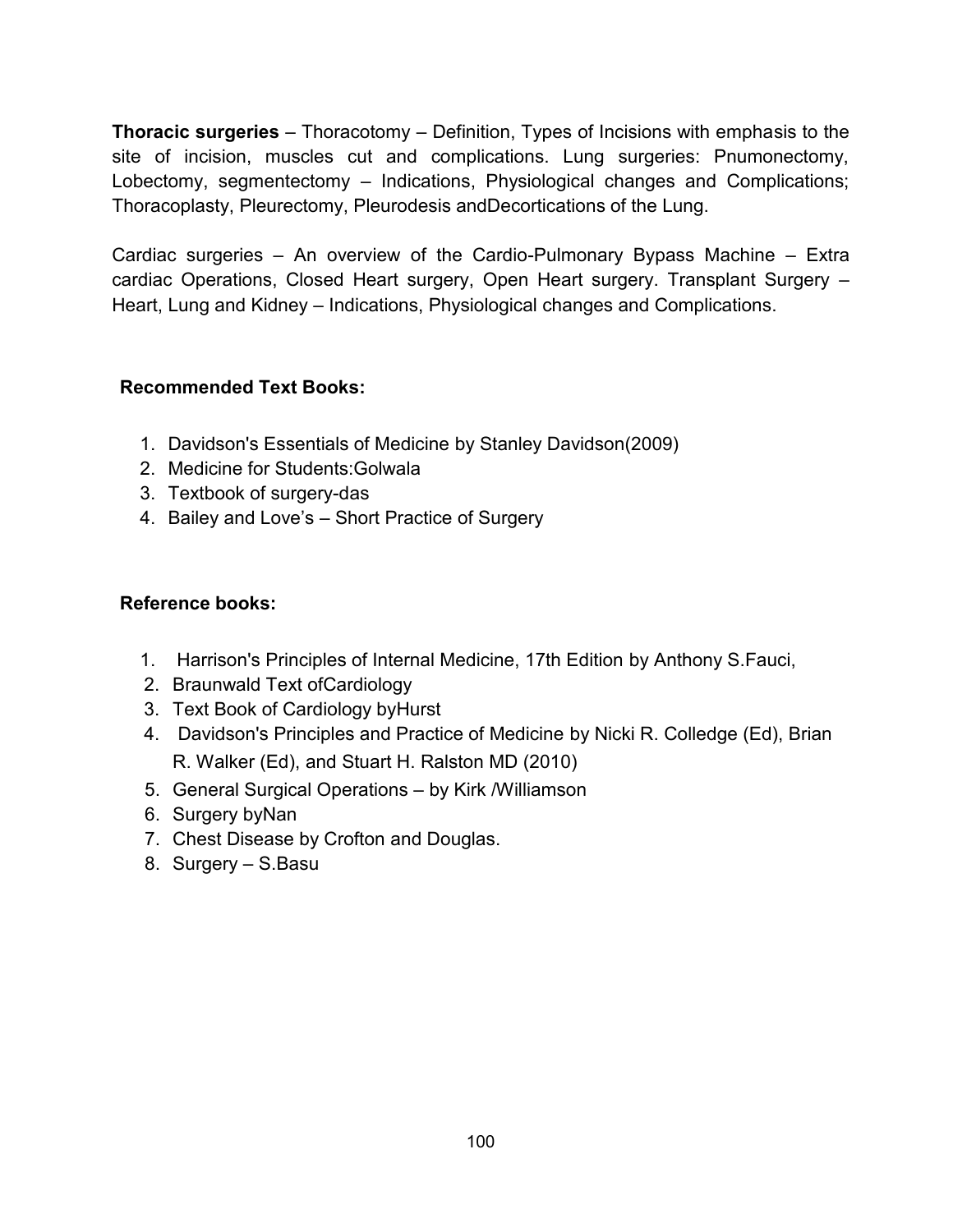# **COMMUNITY MEDICINE**

**SUBJECT DESCRIPTION** - This subject follows the basic science subjects to provide the knowledge about conditions the therapist would encounter in their practice in the community. The objective of this course is that after 60 hrs of lectures and discussion the student will be able to demonstrate an understanding of various aspects of health and disease list the methods of health administration, health education and disease preventive measures.

- 1. **Health and Disease**: Definitions, Concepts, Dimensions and Indicators of Health, Concept of well-being, Spectrum and Determinants of Health, Concept and natural history of Disease, Concepts of disease control and prevention, Modes of Intervention, Population Medicine, The role of socio-economic and cultural environment in health and disease.
- 2. **Epidemiology**, definition and scope. Principles of Epidemiology and Epidemiological methods: Components and Aims, Basic measurements, Methods, Uses of Epidemiology, Infectious disease epidemiology, Dynamics and modes of disease transmission, Host defenses and Immunizing agents, Hazards of Immunization, Disease prevention and control, Disinfection. Screening for Disease: Concept of screening, Aims and Objectives, Uses and types of screening.
- 3. **Epidemiology of communicable disease**: Respiratory infections, Intestinal infections, Arthropod-borne infections, Zoonoses, Surface infections, Hospital acquired infections Epidemiology of chronic non-communicable diseases and conditions: Cardio vascular diseases: Coronary heart disease, Hypertension, Stroke, Rheumatic heart disease, Cancer, Diabetes, 0besity, Blindness, Accidents and Injuries.
- 4. **Public health administration** an overview of the health administration set up at Central and state levels. The national health programme-highlighting the role of social, economic and cultural factors in the implementation of the national programmes. Health problems of vulnerable groups- pregnant and lactating women, infants and pre-school children, occupational groups.
- 5. **Health programmes in India**: Vector borne disease control programme, National leprosy eradication programme, National tuberculosis programme, National, AIDS control programme, National programme for control of blindness, Iodine deficiency disorders (IDD) programme, Universal Immunization programme, Reproductive and child health programme, National cancer control programme, National mental health programme. National diabetes control programme, National family welfare programme, National sanitation and water supply programme, Minimum needs programme.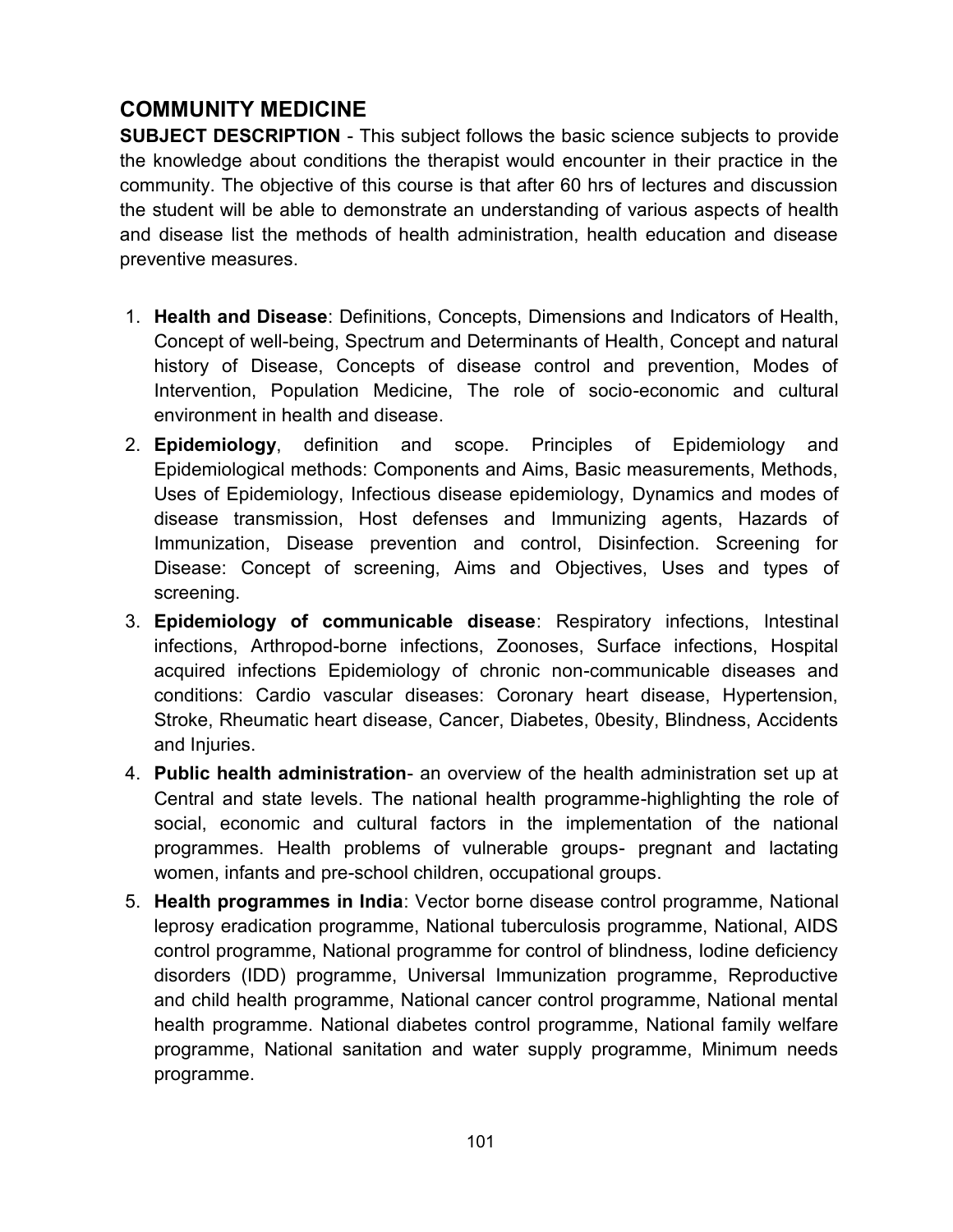- 6. **Demography and Family Planning**: Demographic cycle, Fertility, Family planning-objectives of national family planning programme and family planning methods, A general idea of advantage and disadvantages of the methods.
- 7. **Preventive Medicine in Obstetrics, Paediatrics and Geriatrics**: MCH problems, Antenatal, Intranasal and post-natal care, Care of children, Child health problems, Rights of child and National policy for children, MCH services and indicators of MCH care, Social welfare programmes for women and children, Preventive medicine and geriatrics.
- 8. **Nutrition and Health:** Classification of foods, Nutritional profiles of principal foods, Nutritional problems in public health, Community nutrition programmes.
- 9. **Environment and Health**: Components of environment, Water and air pollution and public health: Pollution control, Disposal of waste, Medical entomology.
- 10.**Hospital waste management**: Sources of hospital waste, Health hazards, Waste management.
- 11.**Disaster Management**: Natural and man-made disasters, Disaster impact and response, Relief phase, Epidemiologic surveillance and disease control, Nutrition, Rehabilitation, Disaster preparedness.
- 12.**Occupational Health:** Occupational environment, Occupational hazards, Occupational diseases, Prevention of occupational diseases. Social security and other measures for the protection from occupational hazard accidents and diseases. Details of compensation acts.
- 13. **Mental Health**: Characteristics of a mentally healthy person, Types of mental illness, Causes of mental ill health, Prevention, Mental health services, Alcohol and drug dependence. Emphasis on community aspects of mental health. Role of Physiotherapist in mental health problems such as mental retardation.
- 14.**Health Education**: Concepts, aims and objectives, Approaches to health education, Models of health education, Contents of health education, Principles of health education, Practice of health education.

# **RECOMMENDED BOOKS: -**

- 1. Preventive and social Medicine Park &Park
- 2. P.K. Mahajan & M.C. Gupta Textbook of Preventive &Social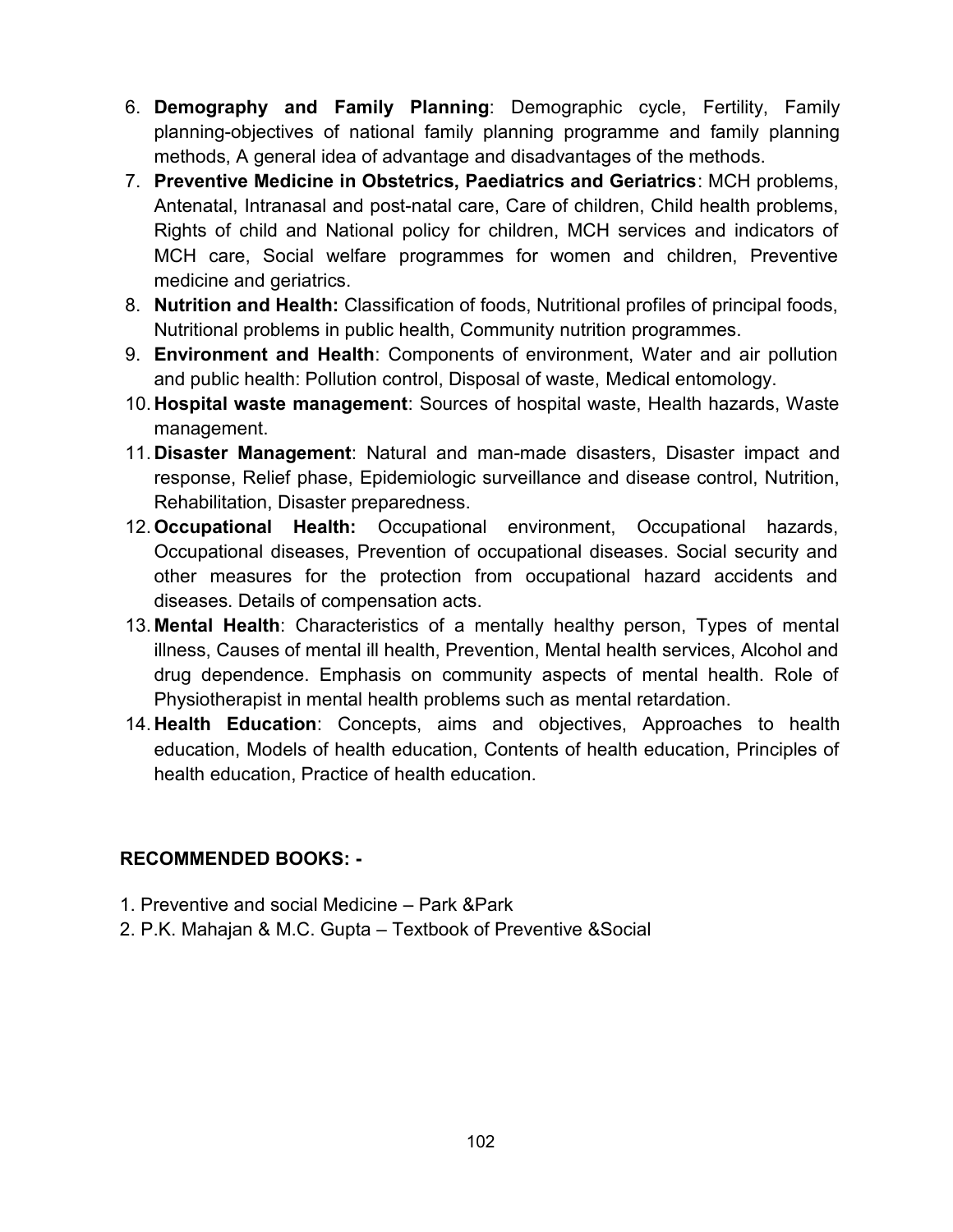# **Physical and Functional Diagnosis II SUBJECT DESCRIPTION:**

This course serves to integrate knowledge gained by the students in basic and clinical medical science with the skills gained by basic physiotherapy subject. Thus, enabling them to apply this is in evaluation of functions and measurements in clinical situations of dysfunction of different system.

#### **i. Assessment of Neurological dysfunction**

- 1. Evaluation of function and measurement in general and with reference to upper motor and lower motor neuron lesions; Higher Motor functions, cranial nerves, sensations & sensory organization, body image, tone, reflexes: (superficial, deep, Cortical and Neonatal), Tone, Specificity, posture, gait.
- 2. Myotomes and Dermatomes.
- 3. Nerve entrapments.
- 4. Voluntary movement and Voluntary control Tests (Isolated and Skilled)
- 5. Tests for disorders of cerebellum and basal ganglia.

#### **ii. Assessment of cardio -pulmonary dysfunction**

- 1. Vital parameters, chest expansion, chest excursion, breath holding test, breath sounds, rate of perceived exertion (RPE), peak flow rate
- 2. Exercise Tolerance: six minutes' walk test, theoretical bases of Bruce's protocol, step test
- 3. Ankle Brachial Index, tests for peripheral arterial & venous circulation
- 4. Functional diagnosis using ICF
- 5. Interpretation of X-ray chest, routine bio-chemical investigations, ABG, PFT, ECG (normal values)

#### **iii. Functional Evaluation**

- a. Introduction, What, Why and How to evaluate, Quantitative versus Qualitative data, Uses of evaluation findings, Percentage of disability (temporary and permanent)
- b. International Classification of Functioning, Disability, and Health (ICF) and Documentation based on ICF.
- b. Scales: FRT, Berg's Balance, modified Ashworth, Glasgow Coma, TUG, FIM
- c. Functional diagnosis using ICF
- d. Barthel Index and HRQoL SF36
- e. Introduction to Quality of Life Questionnaire.
- f. Mobility in bed, transfers, ambulation
- g. Personal care eating, dressing, washing, bathing etc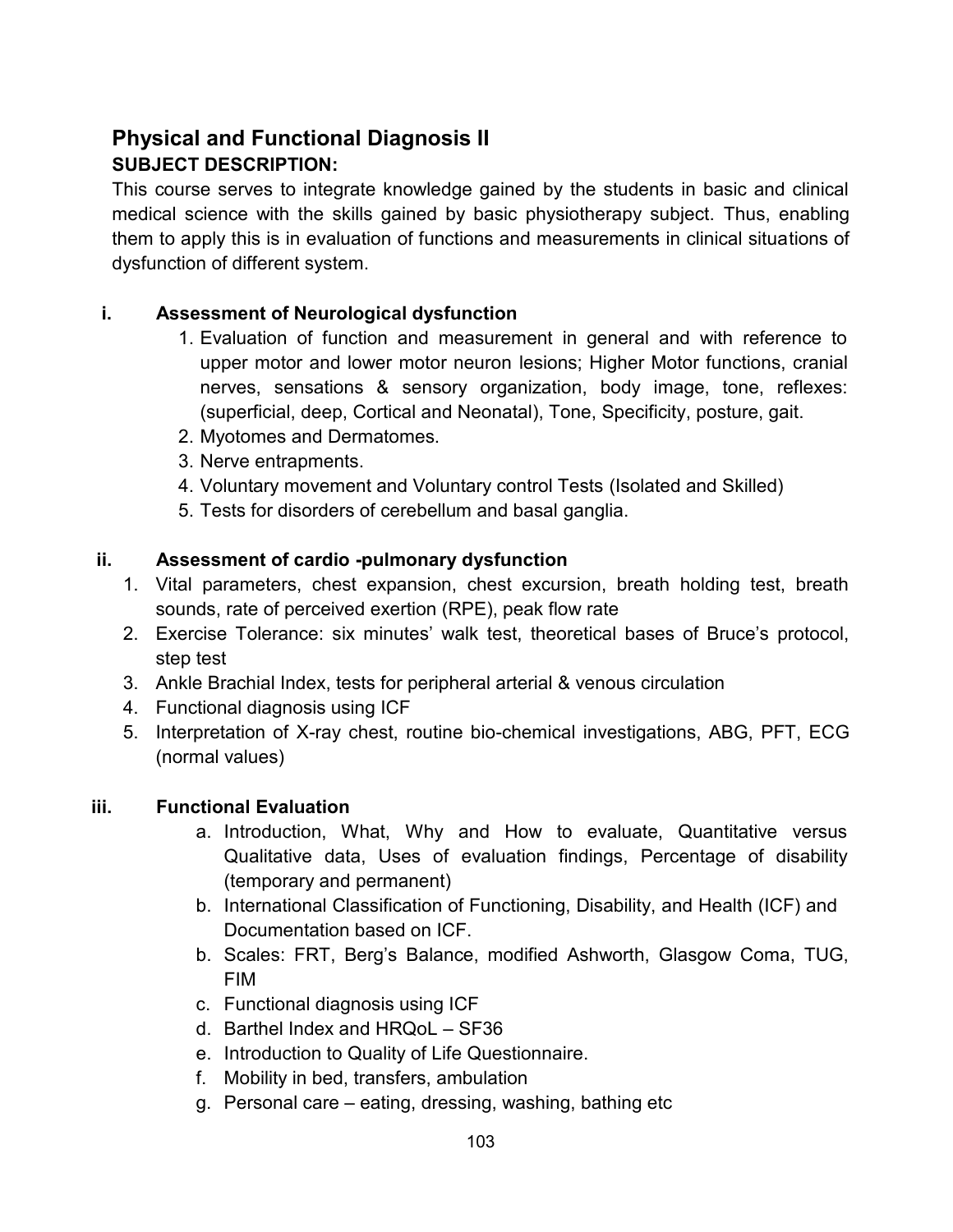- h. Household jobs
- i. Work and recreation.

#### **iv. Interpretation of various investigations:**

- a) Radiological (X-rays, CT scan, MRI). [Neurological & Cardio-Respiratory Conditions]
- b) Normal Values of Routine Biochemical investigations (ABG, Blood, CSF, ECG).

# **Recommended Books:**

- 1. Textbook of Physical Diagnosis with DVD: History and Examination MarkH.Swartz
- 2. Physical Diagnosis Secrets: Salvatore MangioneMD
- 3. Bates' Guide to Physical Examination and History Taking, 10thEdition LynnS.Bickley
- 4. Differential Diagnosis for Physical Therapists: Screening for Referral Catherine C.Goodman ,Teresa KellySnyder
- 5. ACSM's Guidelines for Exercise Testing andPrescription.American CollegeofSports Medicine
- 6. Principles of Exercise Testing and Interpretation: Including Pathophysiology and Clinical Applications. Karlman Wasserman, James E. Hansen, Darryl Y. Sue,William W. Stringer , Brian J.Whipp
- 7. The Physiotherapist's Pocket Guide to Exercise: Assessment, Prescription and Training. Angela Jane Glynn, HelenFiddler
- 8. Physiotherapy Assessment [Paperback] Anne Parry.
- 9. Neuromusculo skeletal Examination and Assessment: A Handbook for Therapists. Nicola J.Petty
- 10. Neurological Disabilities: Assessment and Treatment Susan E. Bennett , James L. Karnes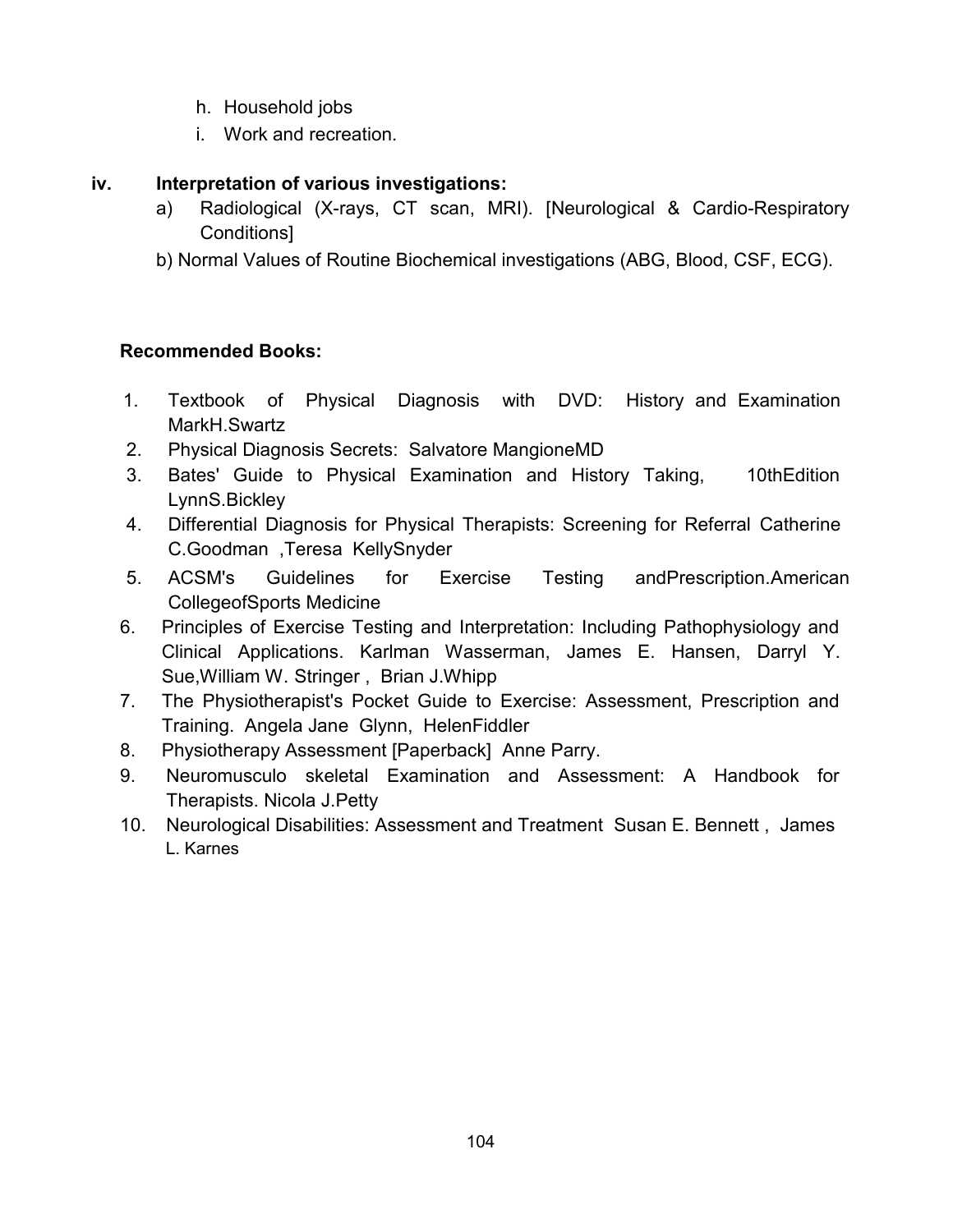# **(Not for University Exam)**

# **DIAGNOSTIC IMAGING FOR PHYSIOTHERAPIST**

**SUBJECT DESCRIPTION**- This course covers the study of common diagnostic and therapeutic imaging tests. At the end of the course students will be aware of the indications and implications of commonly used diagnostic imaging tests as they pertain to patient's management. The course will cover that how X-Ray, CT, MRI, Ultrasound and Other Medical Images are created and how they help the health professionals to save lives.

# **1. IMAGE INTERPRETATION**

- a. History
- b. A New Kind of Ray
- c. How a Medical Image Helps
- d. What Imaging Studies Reveal
- e. Radiography(x-rays)
- f. Fluoroscopy
- g. Computed Tomography (CT)
- h. Magnetic Resonance Imaging (MRI)
- i. Ultrasound
- j. Endoscopy.

# **2. RADIOGRAPHY ANDMAMMOGRAPHY**

- a. Equipment components
- b. Procedures for Radiography &Mammography
- c. Benefits versus Risks and Costs
- d. Indications and contraindications.

# **3. FLUOROSCOPY**

- a. What is Fluoroscopy?
- b. Equipment used for fluoroscopy
- c. Indications and Contraindications
- d. How it helps in diagnosis
- e. The Findings in Fluoroscopy
- f. Benefits versus Risks and Costs.

# **4. COMPUTED TOMOGRAPHY(CT)**

- a. What is Computed Tomography?
- b. Equipment used for Computed Tomography
- c. Indications and Contraindications
- d. How it helps in diagnosis
- e. The Findings in ComputeredTomography
- f. Benefits versus Risks and Costs.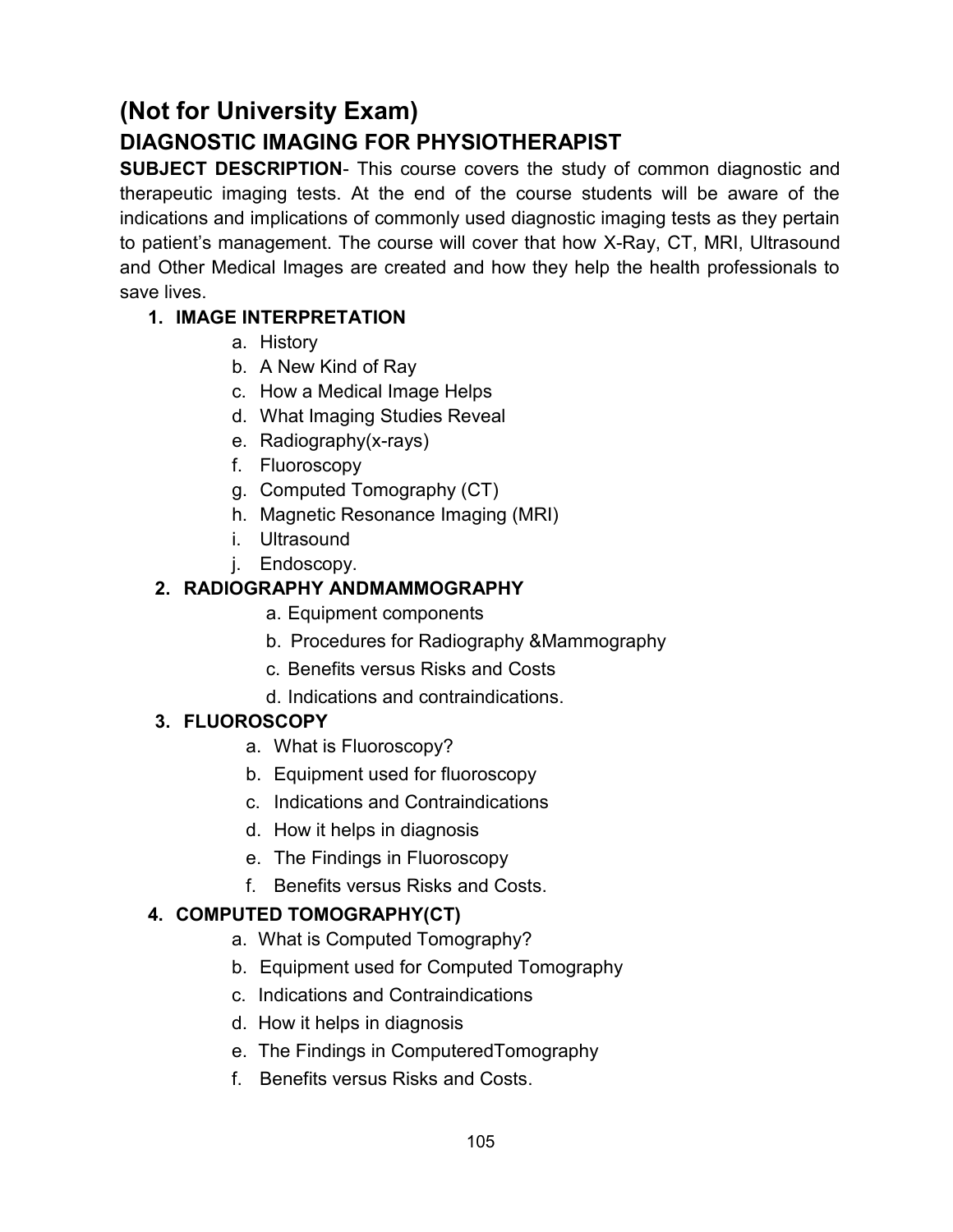#### **5. MAGNETIC RESONANCE IMAGING(MRI)**

- a. What is MRI?
- b. Equipment used for MRI
- c. Indications and Contraindications
- d. How it helps in diagnosis
- e. The Findings in MRI
- f. Benefits versus Risks and Costs
- g. Functional MRI.

# **6. ULTRASOUND**

- a. What is Ultrasound?
- b. Equipment used for Ultrasound
- c. Indications and Contraindications
- d. How it helps in diagnosis
- e. The Findings in Ultrasound
- f. Benefits versus Risks and Costs.

# **5. ENDOSCOPY**

- a. What is Endoscopy?
- b. Equipment used for Endoscopy
- c. Indications and Contraindications
- d. How it helps in diagnosis
- e. The Findings in Endoscopy
- f. Benefits versus Risks and Costs.

# **8. NUCLEARMEDICINE**

- a. What is Nuclear Medicine?
- b. Equipment used for Nuclear Medicine
- c. Indications and Contra-indications
- d. How it helps in diagnosis.
- e. Benefits versus Risks and Costs.

# **Recommended books:**

- 1. James Swain & Kenneth W. Bush. Diagnostic Imaging for Physiotherapists.
- 2. Lynn N. McKinnis. Fundamentals of Musculoskeletal Imaging; F.A.Davis
- 3. L.C. Gupta & A. Gupta. X-ray Diagnosis and Imaging.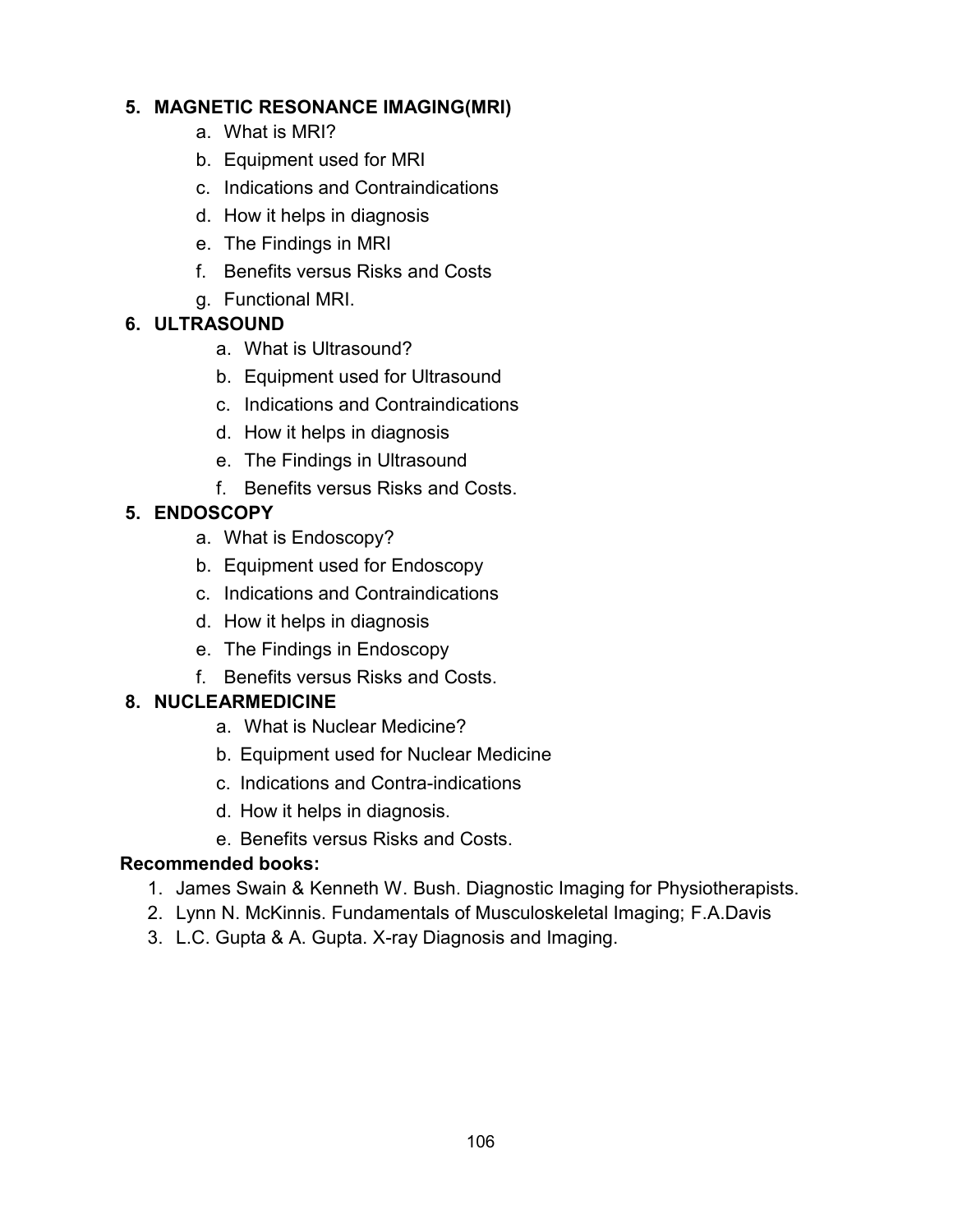# **ENT**

### **Course Description:**

This course will introduce to the student to acquire knowledge to describe pathophysiology, signs & symptoms, clinical features, examination & management of diseases of ENTconditions.

#### **THEORY**

- **1.** Anatomy and physiology of hearing
- **2.** General introduction to diseases of E.N.T., emphasis on otitis media, facial palsy classification, medical and surgical management of lower motor neuron type of facial palsy, sinusitis, rhinitis.
- **3.** Mastoidsurgery**.**
- **4.** Larynx and associated functional paralysis with tracheostomy and care of tracheostomy.
- **5.** Causes of hearing loss, Conservative and surgery intervention including types and availability of hearingaids**.**

#### **Recommended Books:**

- 1. Maqbool: TB of Nose Throat & Ear: 11/e2007
- 2. Tuli: TB of Nose Throat & Ear:2005
- 3. Golwalla –Medicine forstudents
- 4. Principles and practice of Medicine-Davidson

# **OPHTHALMOLOGY**

#### **Course Description:**

This course will introduce to the student to acquire knowledge to describe pathophysiology, signs & symptoms, clinical features, examination & management of diseases of ophthalmic conditions.

#### **THEORY**

Ophthalmologic surgical conditions, Refractions, Conjunctivitis, Glaucoma, Corneal ulcer, Iritis, Cataract, Retinitis, Detachment of retina, Defects of extra-ocular musclessurgical management

# **Recommended Books:**

- 1. Maqbool: TB of Nose Throat & Ear: 11/e2007
- 2. Tuli: TB of Nose Throat & Ear:2005
- 3. Golwalla –Medicine forstudents
- 4. Principles and practice of Medicine-Davidson.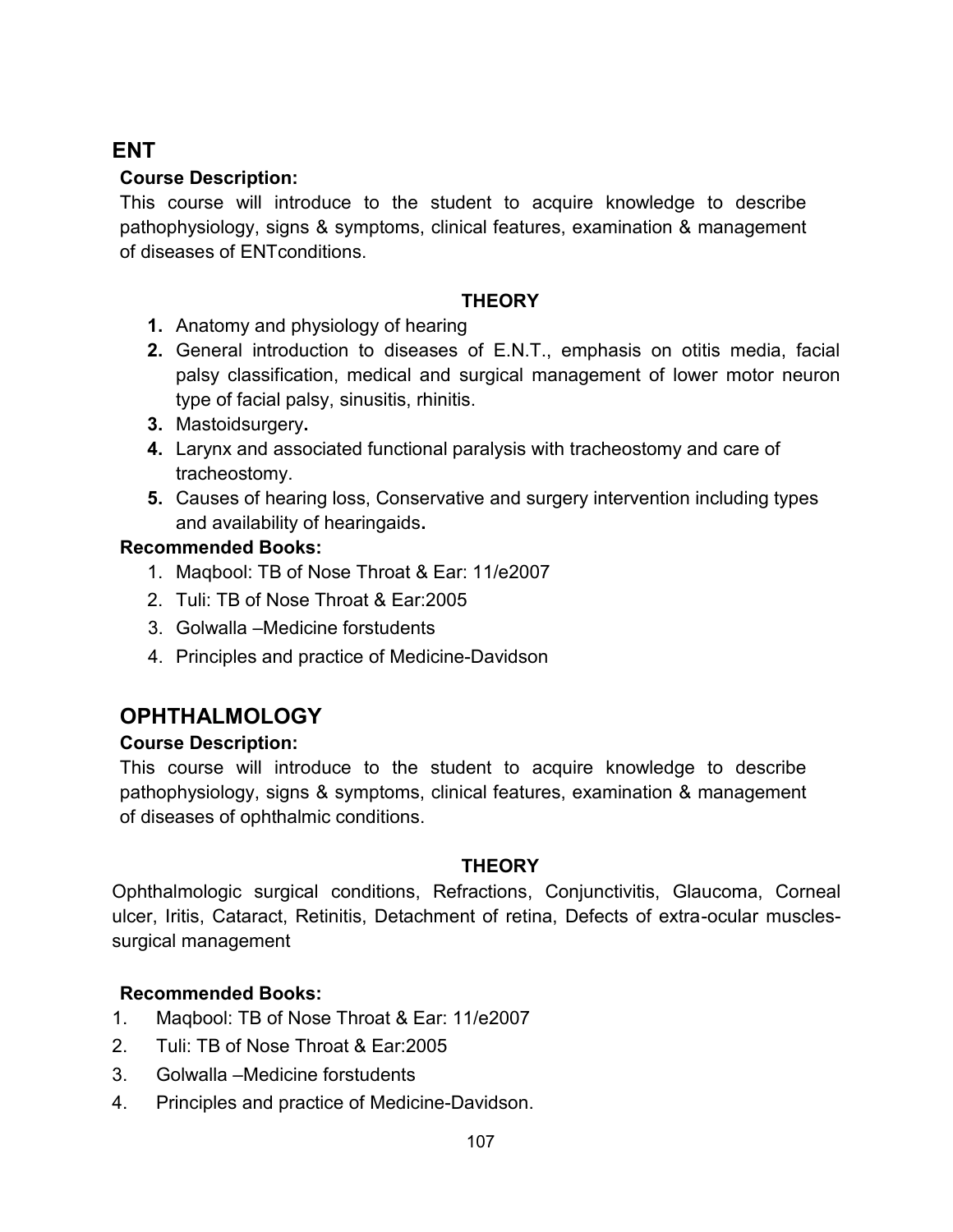# **Seventh Semester B.P.T**

# **PHYSIOTHERAPY IN ORTHOPEDIC CONDITIONS& SPORTS**

#### **SUBJECT DESCRIPTION** -

At the end of the course the candidate will be able to

- 1. Identify, discuss and analyze the musculoskeletal dysfunction in terms of biomechanical, kinesiological and biophysical basis and correlate the same with the provisional diagnosis, routine radiological and electro physiological investigations and arrive at appropriate physical and functional diagnosis with clinical reasoning
- 2. Describe as well as acquire the skill of executing short- and long-term physiotherapy treatment by selecting appropriate modes of mobilization/ manipulation, electrotherapy, therapeutic exercise and appropriate ergonomic advice for the relief of pain, restoration / maintenance of function & / or rehabilitation for maximum functional independence in ADLs at home & workplace
- 3. Understand the nature of sports injuries, able to evaluate and treat sports injuries, understand the role of physiotherapist in training and rehabilitating a sports person
- 4. Prescribe appropriate walking aids, orthoses and prosthesis

#### **SYLLABUS**: -

Anatomy of bones and soft tissues (musculoskeletal system)

- 1. Evaluation, interpretation of investigations & functional diagnosis (ICF) with appropriate clinical reasoning for planning & implementation of management techniques
- 2. Planning, Prescription & Implementation of short term &long-term goals with clinical reasoning
- 3. Documentation
- 4. Different physiotherapeutic techniques for functional restoration/ maintenance and prevention of disability
- 5. Different electro therapeutic techniques for relief of acute and chronic pain, swelling, wound healing, re-education with clinical reasoning
- 6. Different physiotherapeutic techniques to improve/maintain muscle performance
- 7. Different physiotherapeutic techniques to increase joint mobility.
- 8. Different physiotherapeutic strategies for correction / maintenance of good posture
- 9. Different physiotherapeutic strategies to improve efficiency and safety of gait pattern
- 10. Prescription of appropriate orthotic & prosthetic devices & fabrication of simple temporary splints.
- 11. Appropriate Home Program & Ergonomic advice for preventive measures &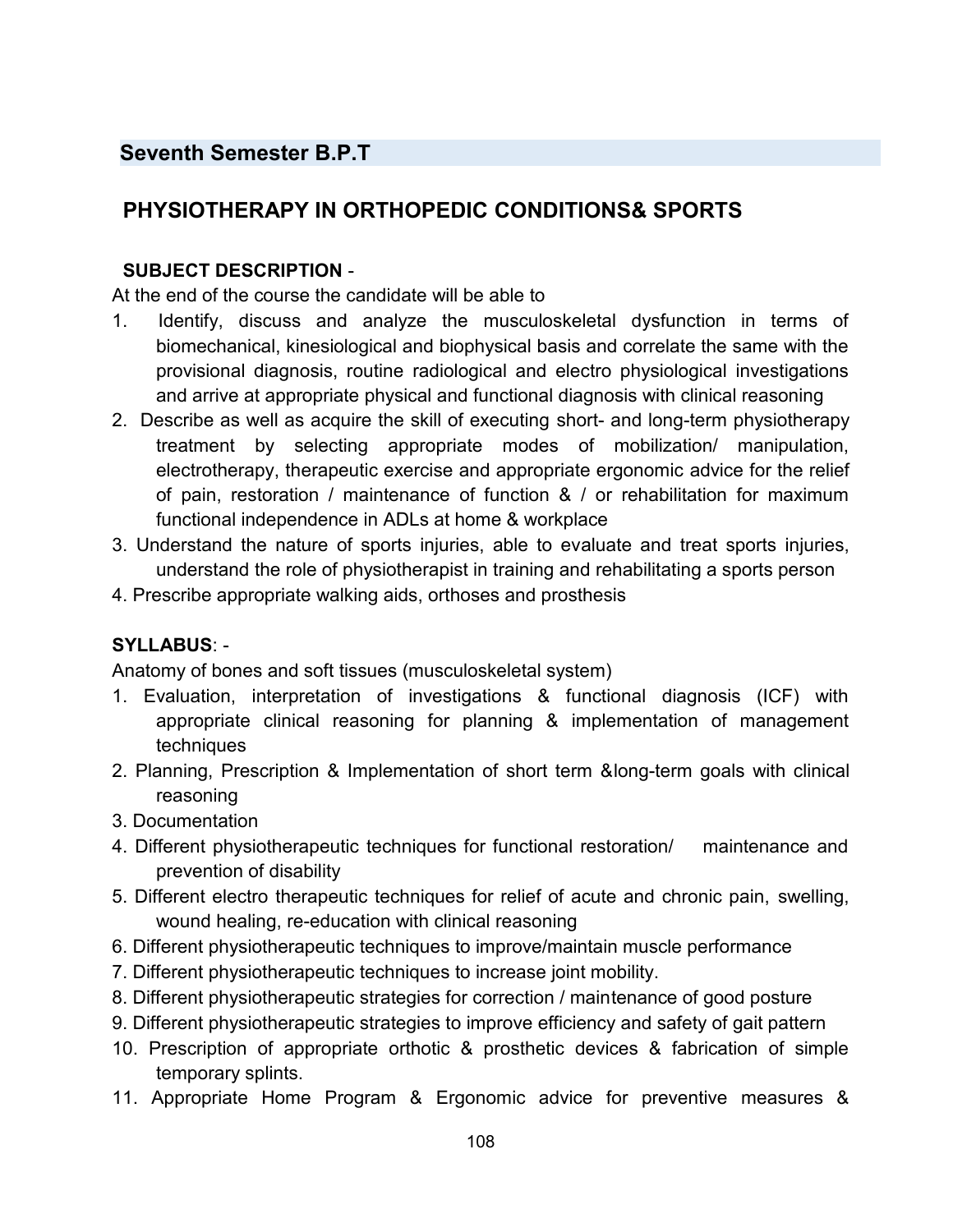Functional efficiency at home & work place

- 12. Physiotherapy approach in traumatology. Definition of fracture, classification of fracture, signs and symptoms of fracture, healing process of fracture, factors affecting healing, methods of reduction, complications of fracture
- 13. Physiotherapy assessment in fracture cases. Principles of PT management in fractures - Guidelines for fracture treatment during period of immobilization and guidelines for treatment after immobilization period Physiotherapy assessment and management of upper limb fractures and dislocations, lower limb fractures and dislocations including pelvis and spinal fractures
- 14. Physiotherapy assessment & management of soft tissue injury. Contusion, sprains,strains, ruptures

15. Physiotherapy assessment & management of degenerative conditions. Osteoarthritis (OA) with emphasize on Knee, Hip and Hand cervical spondylosis, lumbar spondylosis

- 16.Physiotherapy assessment & management of inflammatory conditions. Rheumatoid arthritis (RA), ankylosing spondylitis (AS), Still's disease, gout, periarthritis, bursitis, synovitis, capsulitis, tendinitis, tenosynovitis, fasciitis, Osgood Schlatter disease
- 17. Physiotherapy assessment and management of infective Conditions. Tuberculosis (TB) of spine and other major joints, osteomyelitis, pyogenic arthritis, septic arthritis
- 18. Physiotherapy assessment & management of congenital and acquired deformities Congenital - CTEV, CDH, Torticollis, pesplanus, pescavus, Sprengel's scapula, Madelung's deformity. Acquired: scoliosis, kyphosis, coxavara, genu varum, valgum and recurvatum, wry neck
- 19. Physiotherapy assessment & management of spinal conditions. Spondylolisthesis, Spinal canal stenosis, Spondylolysis, Intervertebral disc prolapse, Sacro-iliac joint dysfunction, Coccydynia Sacralisation, Lumbarisation, Spina bifida occulta
- 20. Physiotherapy assessment & management of amputations. Definition, indications, types, levels of amputation of lower and upper extremities, pre and post operative assessment and management with emphasize on stump care and bandaging, pre and post prosthetic training and complete rehabilitation
- 21. Rehabilitation of patient with orthopedic surgery Pre and post operative management of arthroplasty of all major joints, girdle stonearthroplasty, arthrodesis, arthroscopy, oesteotomy Reattachment of limb
- 22. Physiotherapy assessment & management of re-constructive surgery. Cerebral Palsy, poliomyelitis, leprosy
- 23. Physiotherapy assessment & management of hand injury
- 24. Physiotherapy assessment & management of metabolic and hormonal disorders of the bone tissue Osteoporosis, rickets, osteomalacia
- 25. Physiotherapy assessment & management of miscellaneous orthopedic conditions Mallet finger, trigger finger, Dequerian's disease, metatarsalgia, hallux valgus,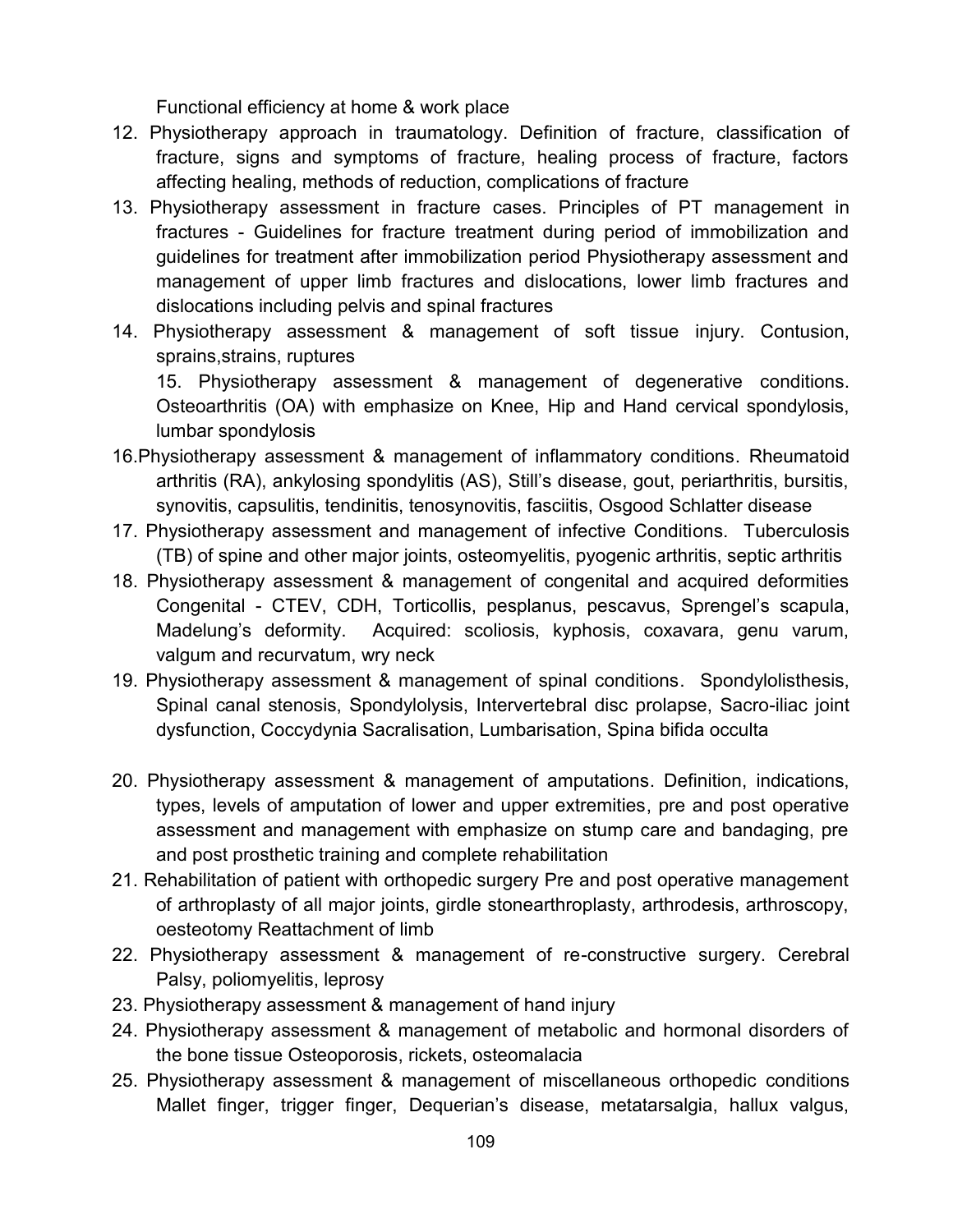Dupuytren's contracture, thoracic outlet syndrome, chondromalacia patellae, ganglion, tennis elbow, plantar fasciitis

- 26. Sports Medicine: Introduction& classification of sports injury Aetiological factors Prevention of sports injury Frequency and site of injury Investigation and assessment in sports injury
- 27. Management of sports injuries Pharmacology in sports. Rehabilitation in sports

**PRACTICAL -** Practical shall be conducted for all the relevant topics discussed in theory in the following forms:

- 1. Bedside case presentations and case discussions
- 2. Lab sessions consisting of evaluation and assessment methods on student models, treatment techniques and practice sessions.

#### **Recommended books:**

- 1. Tidy's physiotherapy –Porter
- 2. Physical Therapies in Sport and Exercise by Gregory Kolt and Lynn Snyder-Mackler, 2007.
- 3. Clinical orthopedic rehabilitation-Brotzman.
- 4. Orthopedic physiotherapy JayantJoshi.
- 5. Physical Rehabilitation Assessment and Treatment O'SullivanSchmitz
- 6. Sports Injuries: Diagnosis and Management for Physiotherapists by Christopher M. Norris(1992)
- 7. Orthopedic Physical Therapy Donatelli&Wooden
- 8. Management of Common Musculoskeletal Disorders Hertling&Kessler
- 9. Treatment and Rehabilitation of Fractures by Stanley Hoppenfeldand Vasantha LMurthy
- 10.Physiotherapy In Orthopaedics: A Problem-SolvingApproach by KarenAtkinson, Fiona Coutts, and Anne-MarieHassenkamp
- 11.Principles of Neuromusculo skeletal Treatment and Management by NicolaJ.Petty(2004)
- 12. Therapy for Amputees by Barbara Engstrom and Catherine Van de VenZ
- 13. Pocketbook of Taping Techniques by RoseMacdonald
- 14. Orthopedic Physical Assessment by David J. Magee(2007)
- 15. Orthopaedic Physiotherapy (Cash's Textbook) by MarianTidswell
- 16. Rehabilitation for the Postsurgical Orthopedic Patient by Lisa Maxey MS PT and **JimMagnusson**
- 17. Orthopedic and Sports Physical Therapy by Terry Malone, Thomas McPoil and Arthur J.Nitz
- 18. Differential Diagnosis for the Orthopedic Physical Therapist by James Meadows(1999)
- 19. In-Patient Physiotherapy: Management of OrthopaedicSurgergyby LucyS.Chipchase, ScottA.
- 20. Pocket Guide to Musculoskeletal Assessment by Richard Baxter.
- 21. Sports physiotherapy- MariaZuluaga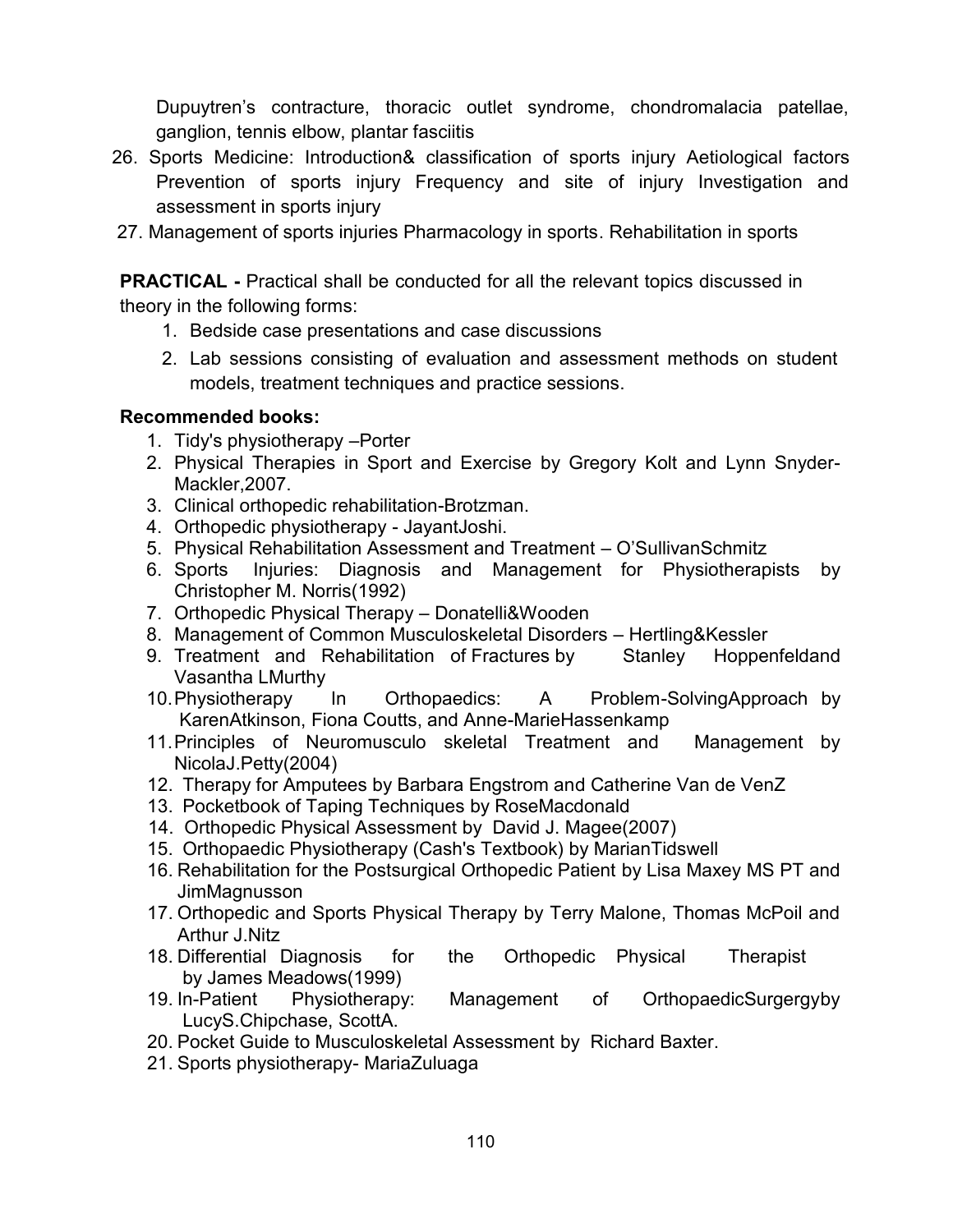## **PHYSIOTHERAPY IN MEDICAL & SURGICAL CONDITIONS**

**SUBJECT DESCRIPTION** -At the end of the course the candidate will be able to:

- 1. Identify discuss and analyze cardiovascular and pulmonary dysfunctions based on patho physiological principles and arrive at appropriate functional diagnosis.
- 2. Acquire knowledge of rationals of basic investigative approaches in the medical system and surgical intervention, regimes in general surgeries (special emphasis on abdominal surgeries)
- 3. Execute effective physiotherapeutic measures (with appropriate clinical reasoning) and exercise, conditioning in general medical and surgical conditions.
- 4. Acquire knowledge of the overview of patient's care in the I.C.U. for bronchial hygiene and continuous monitoring of the patient in I.C.U.
- 5. Select strategies for cure, care and prevention, adopt restorative and rehabilitative measures for maximum possible functional independence of a patient at home, work and in community.
- 6. Acquire the knowledge of evaluation and physiotherapeutic treatment for obstetric and gynecological conditions
- 7. Acquire the knowledge of various conditions where physiotherapy plays a vital role in the rehabilitation (psychiatry, dermatology, geriatric and ENTconditions)
- 8. Evaluate, grade and treat non healing wounds.

## **THEORY**

#### **1. Woman's Health:**

## **A. Adolescent phase–**

- a) Obesity
- b) Menstrual disorders like PCOD (poly cystic ovarian disorder), pre-menstrual syndrome and dysmenorhea with its PT management

## **B. Child-bearing phase–**

- a) Complications during pregnancy and its PT management according to specific conditions/complications.
- b) Antenatal Phase– specific breathing exercise, relaxation, postural training, pelvic floor exercise and strengthening exercise.
- c) Physiotherapy during labor.
- d) Postnatal Phase complication and its physiotherapy management. Postnatal exercise after normal labour and labour with invasive procedures like: Episiotomy, Forceps delivery, Caesarian section

## **C. Climacteric Phase-**

a) Menopause, Osteoporosis & Physiotherapy management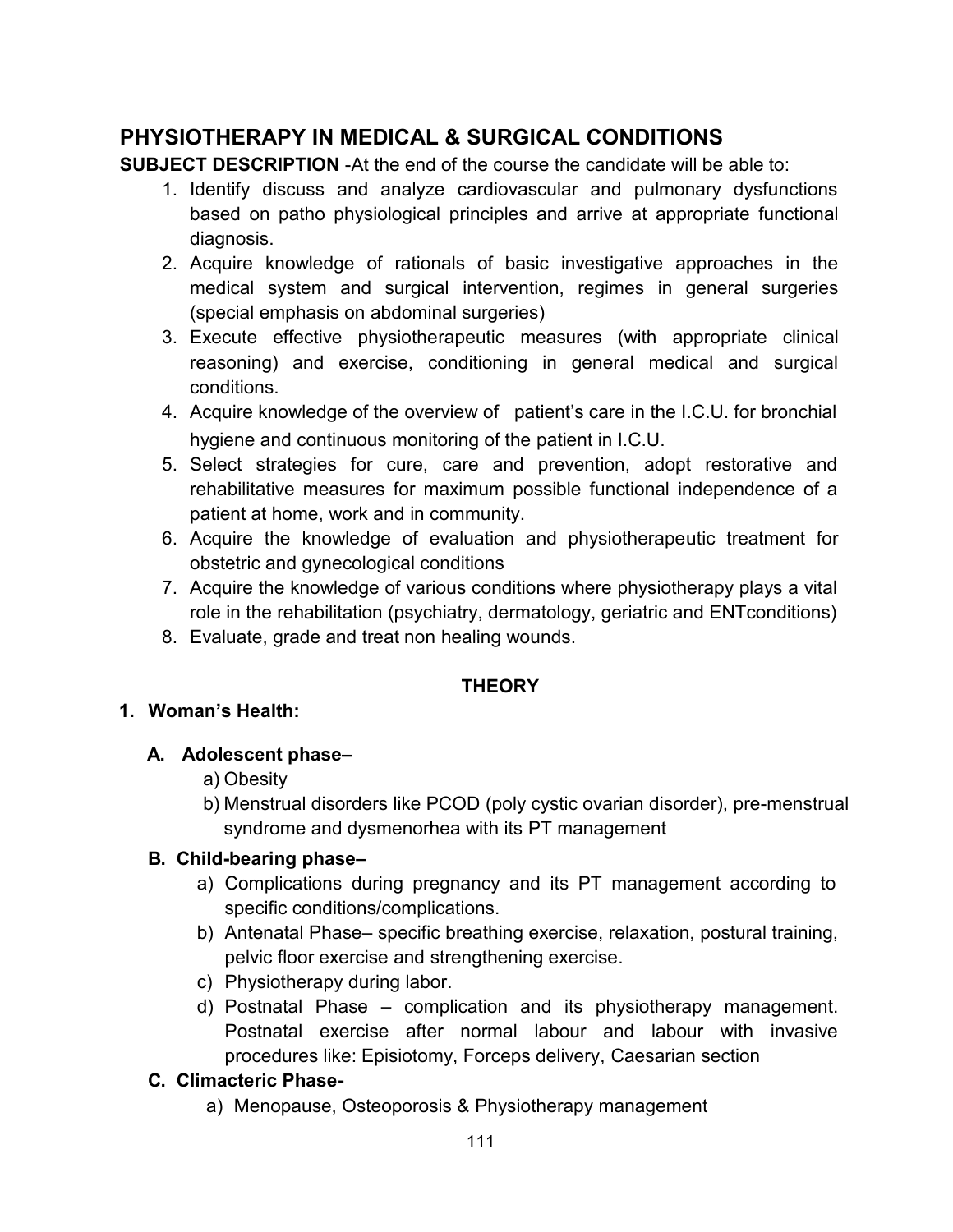- b) Gynecological conditions like Incontinence & its types, Prolapse & displacement along with its PT management
- c) Gynecological operations hysterectomy, prostatectomy, Mastectomy-Simple and Radical, pelvic repair and other operations with PT management.
- **2. Skin conditions & Venereal diseases:** Acne, Psoriasis, Alopecia, Vitiligo, Hyperhydrosis, And STD's: AIDS, syphilis, and gonorrhea along with PT management. Wounds, local infection, ulcers, pressure sore-UVR and other electrotherapeutic modalities for healing of wounds, hyper granulated scars, relief of pain and modality.
- **3. Role of Physiotherapy** in diabetes Mellitus, Hypertension, Vertigo, Leprosy, Myofascial Pain, Acute and Chronic Pain Syndromes, Obesity, and Hemophilia.
- **4. Psychiatry** physiotherapy in psychiatric conditions:
	- A Introduction to Psychiatry in Physiotherapy.
		- B Substance related disorders-alcohol, opium, hallucinogens,etc.
		- C Sleep disorders.
	- D Anxiety disorders GAD, phobias, panic disorder, ASD, PTSD, and OCD.
- **5. Physiotherapy management of Complication common to all operations**
- **6. Physiotherapy management of Abdominal incisions**
- **7. Physiotherapy in pre and post operative stages**
- **8. Physiotherapy management of Operations of upper G.I. Tract - esophagus, stomach, duodenum.**
- **9.** Physiotherapy management of Operations of large and small intestine: Appendicectomy, cholecystectomy, partial colectomy, colostomy, ileostomy, hernia and herniotomy, hernioraphy, hernioplasty.
- **10.Burns and its treatment:** Physiotherapy in burns, skin graft, and reconstructive surgeries.
- **11.ENT**: Physiotherapy management of sinusitis, non Suppurative and chronic Suppurative otitis media, otosclerosis, labrynthitis, mastoidectomy, chronic rhinitis, laryngectomy, pharyngeo-laryngectomy, facialpalsy.
- **12.Oncology**: Etiology, stages and types of cancer developments; Clinical manifestations, Diagnosis of cancer; Physiotherapy examination and treatment of specific representative cancers: Breast and lung cancer.

#### **PRACTICAL:**

Practical shall be conducted for all the relevant topics discussed in theory in the following forms:

- 1. Bedside case presentations and case discussions
- 2. Lab sessions consisting of evaluation and assessment methods on student models, treatment techniques and practice session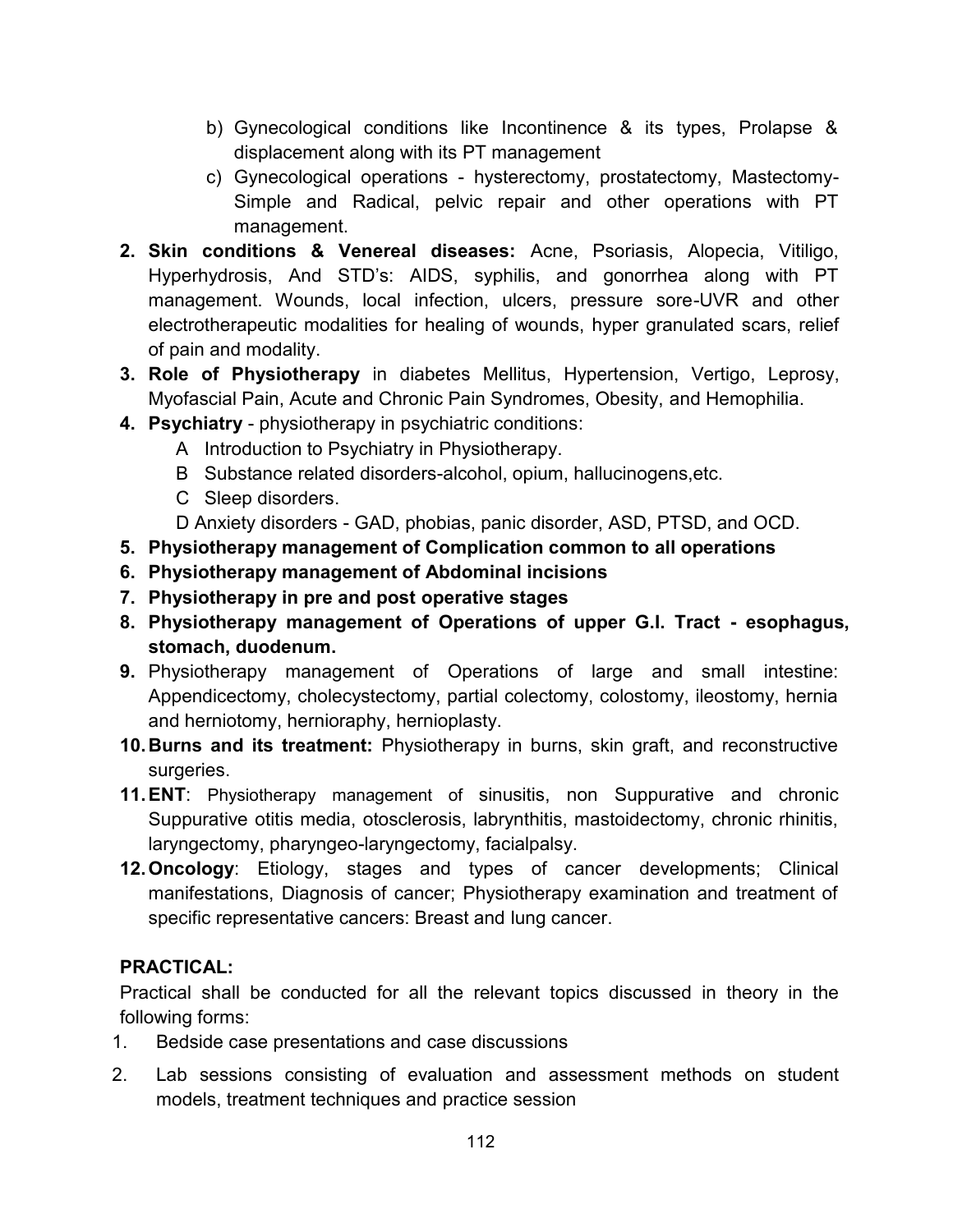## **Recommended books:**

- 1. Tidy's Physiotherapy (Physiotherapy Essentials) by Stuart Porter(2008)
- 2. Physiotherapy in Obstetrics and Gynaecologyby Jill Mantle; Jeanette Haslam and SueBarton
- 3. Women's Health: A Textbook for Physiotherapists by Ruth Sapsford, Joanne Bullock-Saxton, and SueMarkwell.
- 4. Burn Care and Rehabilitation: Principles and Practice (Contemporary Perspectives in Rehabilitation) by Reginald L. Richard and Marlys J. Stanley (1994).
- 5. Cash's Textbook of Medical and Surgical conditions for Physiotherapists by Joan E. Cash and Patricia A. Downie (1993)

### **Reference Books**:

- 1. Obstetric and Gynecologic Care in Physical Therapy, by Rebecca G.Stephenson andO'Connor
- 2. Rehabilitation and palliation of cancer patients by HerrmannDelbrück
- 3. Physiotherapy in Psychiatry by MaryHare
- 4. Physiotherapy in Mental Health: A Practical Approach by Tina Everett, Dennis, and EirianRicketts.
- 5. Health Promotion Throughout the Life Span by Carole Lium Edelman and Carol LynnMandle
- 6. Geriatric Physical Therapy by Andrew A., Ph.D.Guccione.
- 7. Essentials of Geriatric Physical Therapy by Jennifer M.,Bottomley
- 8. Saunders Manual of Physical Therapy Practice by Rose Sgarlat Myers; W. B. SaundersCompany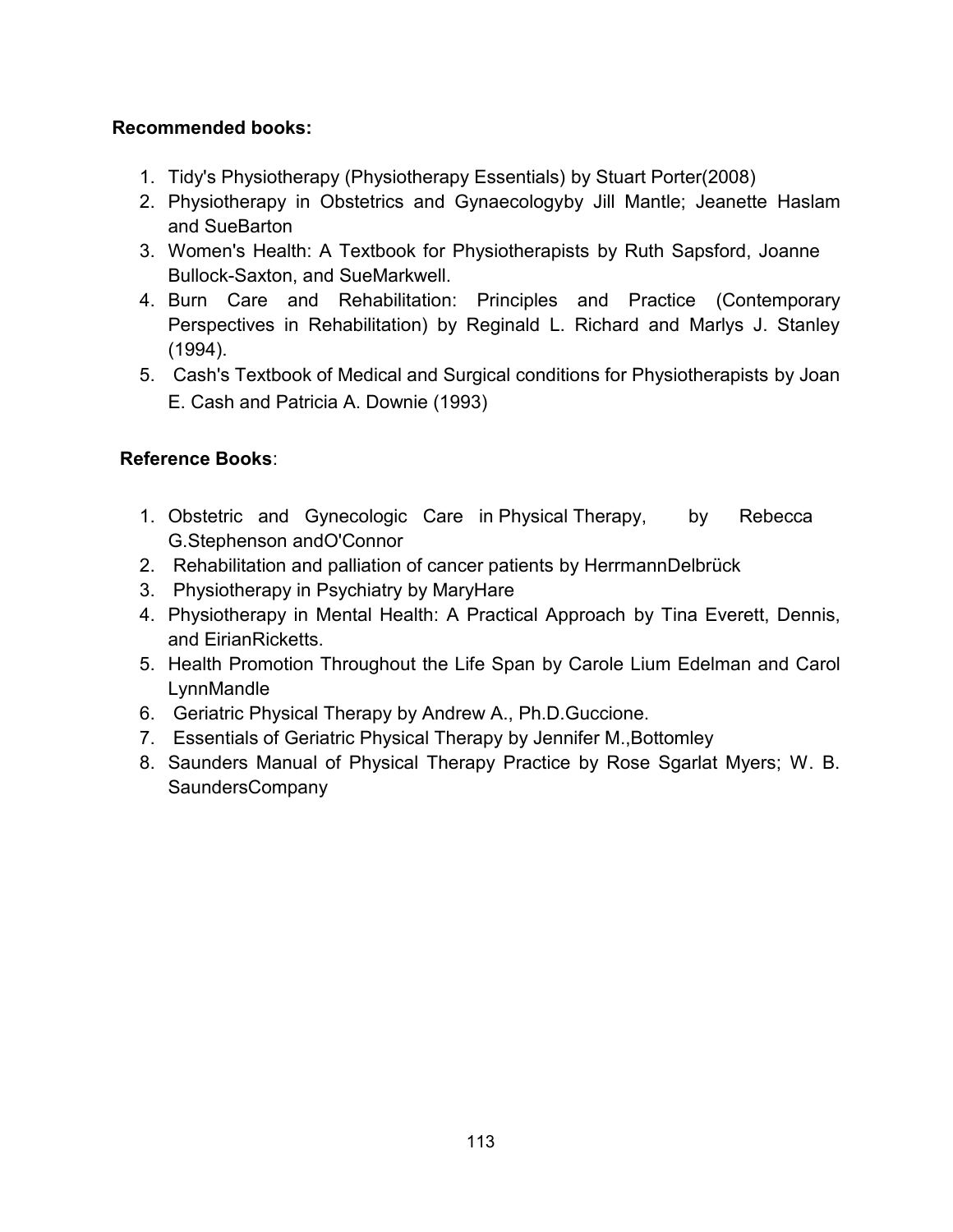# **PHYSIOTHERAPY IN CARDIO VASCULAR & PULMONARY CONDITIONS**

#### **SUBJECT DESCRIPTION** -

At the end of the course candidate will be able to

- 1. Identify, discuss and analyze cardio vascular and pulmonary dysfunction based on patho physiological principles and arrive at the appropriate physical and functional diagnosis.
- 2. Select strategies for cure, care and prevention to adopt restorative and rehabilitative measures for maximum possible functional independence of a patient at home, work place and in community
- 3. Execute the effective physiotherapeutic measures (with appropriate clinical reasoning) with special emphasis to breathing retraining, nebulization, humidification, bronchial hygiene, general mobilization and exercise conditioning in general medical and surgical conditions
- 4. Acquire knowledge of the overview of patients care at the intensive care area, artificial ventilation, suctioning, positioning for bronchial hygiene and continuous monitoring of the patient at the intensive care area
- 5. Acquire the skill of evaluation and interpretation of functional capacity using simple exercise tolerance tests, symptom limited tests
- 6. Acquire the skill of basic cardiopulmonary resuscitation

#### **SYLLABUS:** -

- 1) Anatomy and physiology of respiratory & cardiac system. Anatomy of thorax, biomechanics of thoracic cage, muscles of respiration, ventilation perfusion matching /mismatching, compliance
- 2) Investigations and tests. Sub maximal /maximal exercise tolerance testing, Cardiac & Pulmonary radiographs, PFT, ABG, ECG, hematological and biochemical Tests
- 3) Physiotherapy techniques to increase lung volume. Positioning, breathing exercises, Neurophysiological facilitation of respiration, mechanical aids - Incentive spirometry, CPAP, IPPB
- 4) Physiotherapy techniques to decrease the work of breathing. Measures to optimize the balance between energy supply and demand, positioning, Breathing reeducation – Breathing control techniques, mechanical aids: IPPB, CPAP, BIPAP
- 5) Physiotherapy techniques to clear secretions. Hydration,Humidification & Nebulization, Mobilization and breathing exercises, postural drainage, Manual techniques: Percussion, vibration and shaking, ACBT, Autogenic Drainage, Mechanical aids: PEP, Flutter, IPPB, facilitation of cough and huff, suctioning
- 6) Physiotherapy in common complications following surgery And Drug therapy. Drugs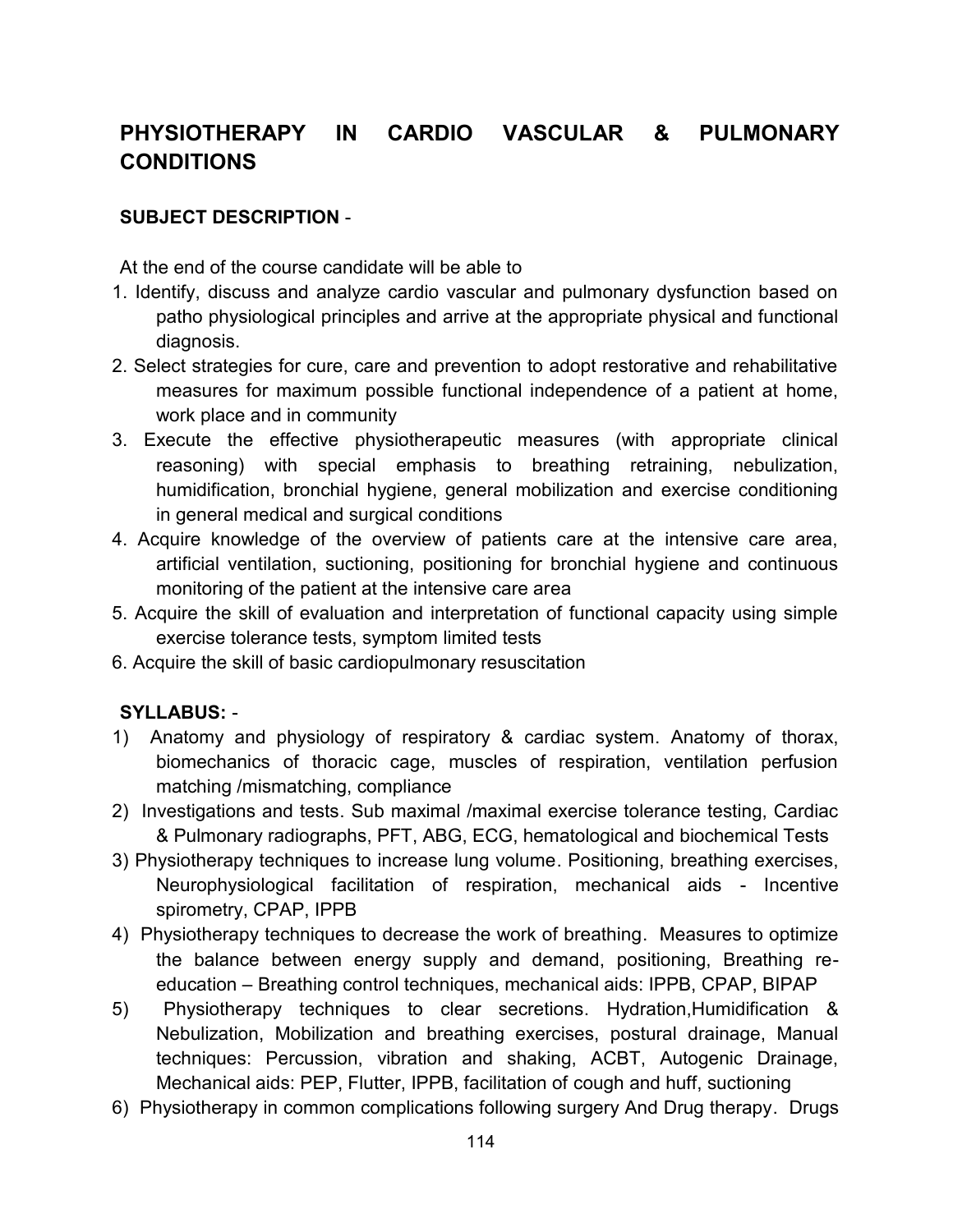to prevent and treat inflammation, drugs to treat bronchospasm, drugs to treat breathlessness, drugs to help sputum clearance, drugs to inhibit coughing, drugs to improve ventilation, drugs to reduce pulmonary hypertension, drug delivery doses, inhalers and nebulizers

- 7) Introduction to ICU & mechanical ventilator. ICU monitoring apparatus, airways and tubes used in the ICU - Physiotherapy in the ICU – common conditions in the ICU. Mechanical ventilator: types, modes of ventilator,advantages and disadvantages Oxygen therapy, CPR, aseptic precautions
- 8) Physiotherapy assessment & management techniques in Obstructive lung conditions. Chronic bronchitis, emphysema, asthma, bronchiectasis, cystic fibrosis
- 9) Physiotherapy assessment & management techniques in Restrictive lung conditions. Rib fracture, Pleural effusion, pleurisy and empyema, pulmonary embolism, pulmonary tuberculosis, atelectasis, pneumothorax, bronchopulmonary fistula, pneumonia, ARDS
- 10) Physiotherapy following Lung surgeries. Pre and post operative physiotherapy assessment and management in Lobectomy, Pneumonectomy, decortication, thoracoplasty
- 11) Pulmonary Rehabilitation. Definition, aims and objectives, team members, benefits, principles of exercise prescription and techniques of rehabilitation
- 12) Anatomy and physiology of cardiovascular system. Anatomy, blood supply and conduction system of heart
- 13) Physiotherapy assessment & management for cardiovascular disorders. Cardiovascular disease, congestive heart failure, myocardial infarction, valvular diseases of heart, cyanotic and acyanotic congenital heart diseases, endocarditis
- 14) Cardiac Rehabilitation. Definition, aims and objectives, team members, benefits, principles of Exercise prescription and techniques of rehabilitation
- 15) Physiotherapy assessment & management of vascular diseases. Venous: Thrombosis, phlebitis and phlebo-thrombosis, varicose veins, DVT, venous Ulcers Arterial: Berger's disease, acute and chronic arterial occlusion, lymphedema

#### **PRACTICAL**:

Practical shall be conducted for all the relevant topics discussed in theory in the following forms:

- i. Bedside case presentations and case discussions
- ii. Lab sessions consisting of evaluation and assessment methods on student models, treatment techniques and practice sessions.

#### **Recommended books: Text Book:**

- 1. Tidy's Physiotherapy by Stuart Porter(2008)
- 2. Cash's Textbook of Chest, Heart and Vascular Disorders for Physiotherapists by Joan E. Cash and Patricia A. Downie(1993)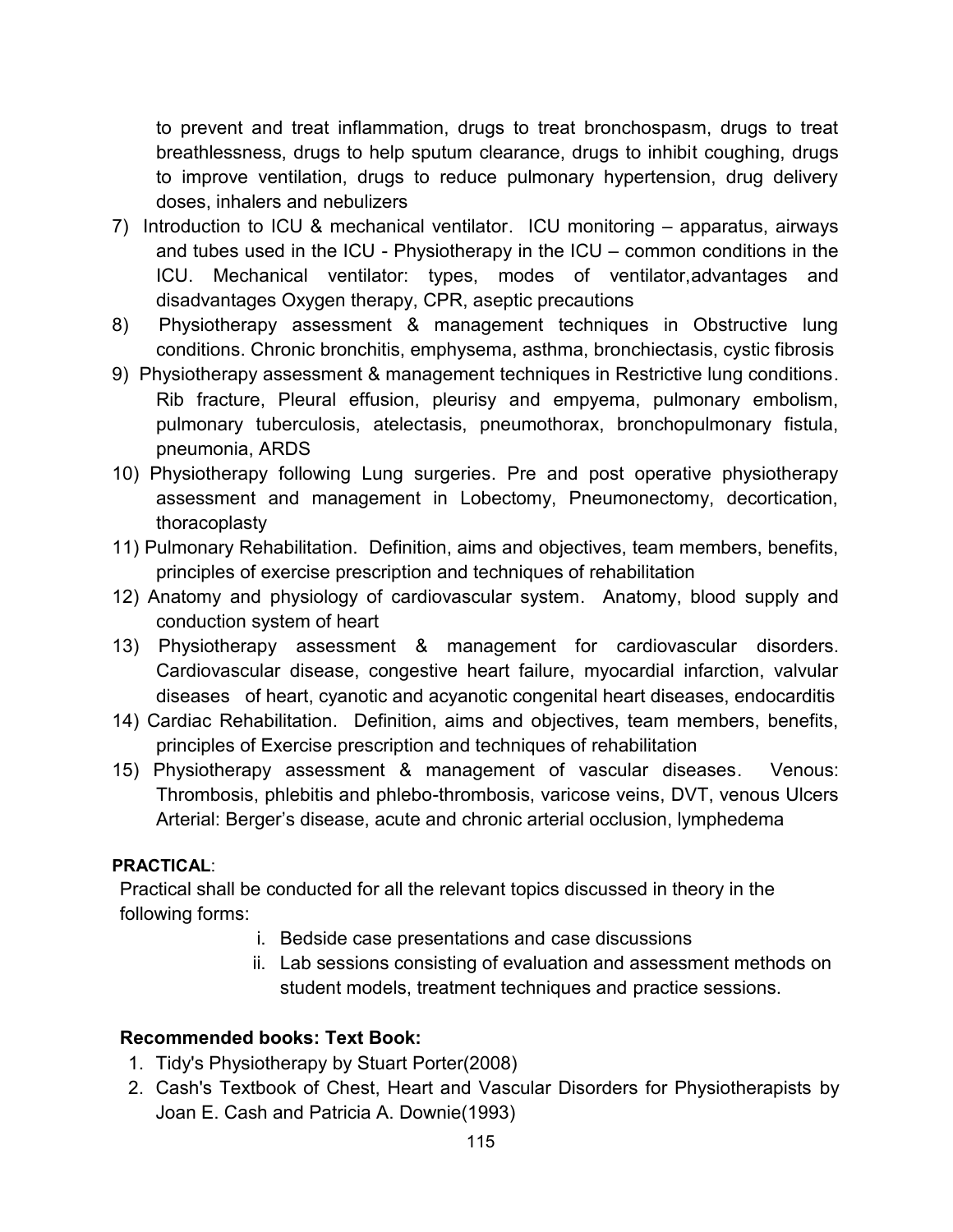- 3. Physiotherapy for Respiratory and Cardiac Problems: Adults and Paediatricsby Ammani S Prasad and Jennifer A. Pryor(2008)
- 4. Principles and Practice of Cardiopulmonary Physical Therapy by Elizabeth, Ph.D. Dean, Donna Frownfelter, Donna L. Frownfelter, and Elizabeth Dean1996.

#### **Reference Books:**

- 1. The Brompton Hospital Guide to Chest Physiotherapy byGASKELL.
- 2. Cardiopulmonary Physiotherapy by M. Jones and F. Moffatt.
- 3. Clinical Management Notes and Case Histories in Cardiopulmonary PhysicalTherapy by W. Darlene Reid and FrankChung
- 4. Cardiopulmonary Rehabilitation: Basic Theory and Application by Margaret Wiley Foley, Julie Ann Starr, Lauren M. Saul, and Frances J.Brannon
- 5. Essentials of Cardiopulmonary Physical Therapy by H. Steven Sadowsky andEllen A. Hillegass.
- 6. Cardiopulmonary Physical Therapy: A Clinical Manual by JoanneWatchie.
- 7. Cardiovascular and Pulmonary Physical Therapy: An Evidence-based Approach by William DeTurk and LawrenceCahalin.
- 8. Physiotherapy in Respiratory Care: An Evidence-Based Approach to Respiratoryand Cardiac Management by Alexandra Hough by Jonathan Corne and Kate Pointon (Paperback - Sept. 22,2009).
- 9. ECG Made Easy. John R. Hampton, Churchill Livingstone.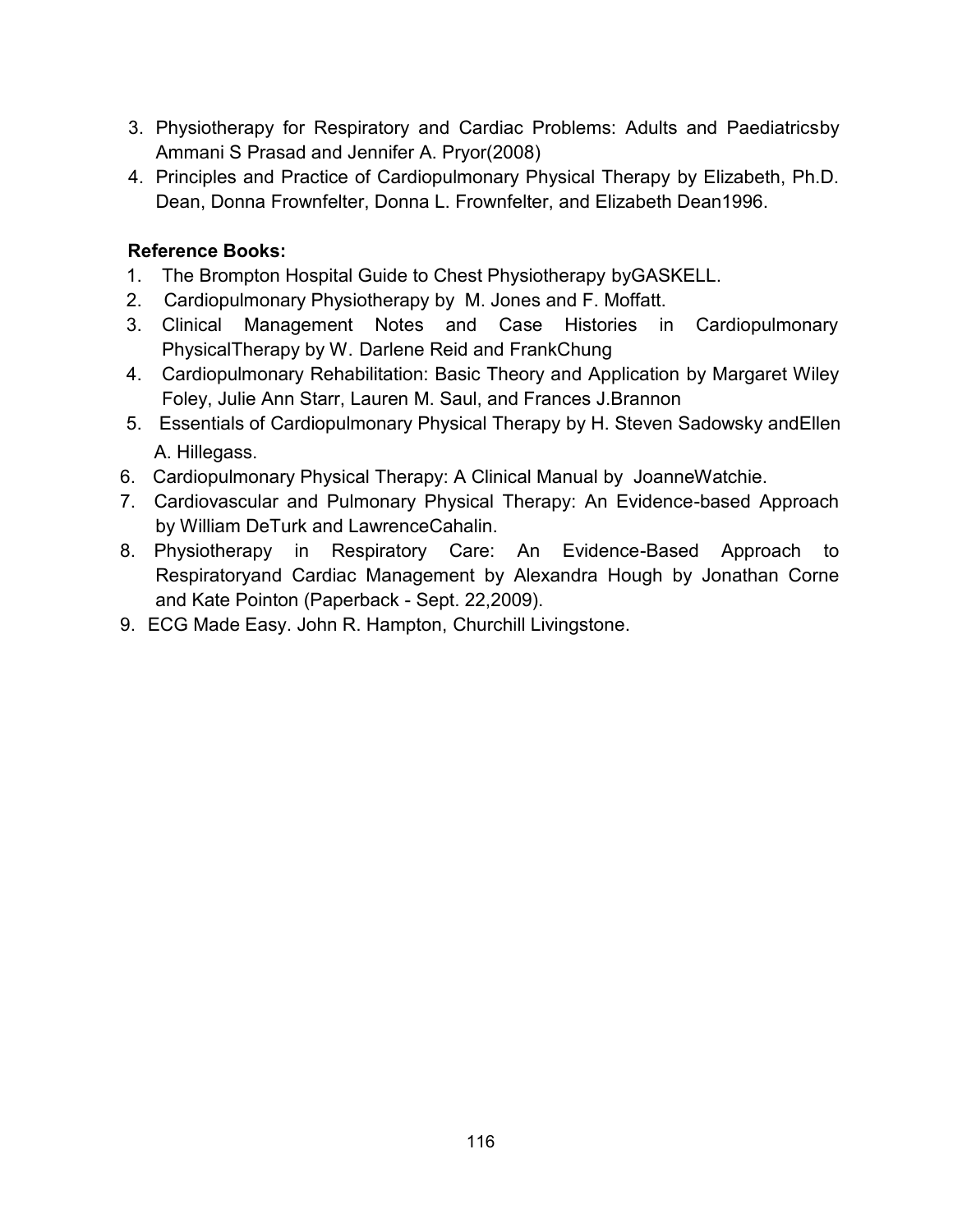## **BIOSTATISTICS & RESEARCH METHODOLOGY-**

The objective of this module is to help the students understand the basic principles of research and methods applied to draw inferences from the research findings.

### **RESEARCH METHODOLOGY**

- 1. **Introduction to Research methodology**: Meaning of research, objectives of research, Motivation in research, Types of research & research approaches, Research methods vs methodology, Criteria for good research, Problems encountered by researchers in India.
- 2. **Research problem**: Statement of research problem., Statement of purpose and objectives of research problem, Necessity of defining the problem
- 3. **Research design**: Meaning of research design, Need for research design, Features for good design, Different research designs, Basic principles of research design
- 4. **Sampling Design**: Criteria for selecting sampling procedure, Implications for sample design, steps in sampling design, characteristics of good sample design, Different types of sample design
- 5. **Measurement & scaling techniques**: Measurement in research- Measurement scales, sources of error in measurement, Technique of developing measurement tools, Meaning of scaling, its classification. Important scaling techniques.
- 6. **Methods of data collection**: collection of primary data, collection data through questionnaires & schedules, Difference between questionnaires & schedules.
- 7. **Sampling fundamentals** need for sampling & some fundamental definitions, important sampling distributions.
- 8. **Processing & analysis of data**: Processing operations, problems in processing, Types of analysis, Statistics in research, Measures of central tendency, Dispersion, Asymmetry, relationship.
- 9. **Testing of hypothesis**: What is hypothesis? Basic concepts concerning testing of hypothesis, Procedure of hypothesis testing, measuring the power of hypothesis test, Tests of hypothesis, limitations of the tests of hypothesis
- 10. **Computer technology**: Introduction to Computers, computer application in research, computers & researcher.

## **BIOSTATISTICS**

- 1. **Introduction**: Meaning, definition, characteristics of statistics., Importance of the study of statistics, Branches of statistics, Statistics and health science including physiotherapy, Parameters and Estimates, Descriptive and inferential statistics, Variables and their types, Measurement scales.
- 2. **Tabulation of Data**: Basic principles of graphical representation, Types of diagrams – histograms, frequency polygons, smooth frequency polygon, cumulative frequency curve, Normal probability curve.
- 3. **Measure of Central Tendency**: Need for measures of central Tendency, Definition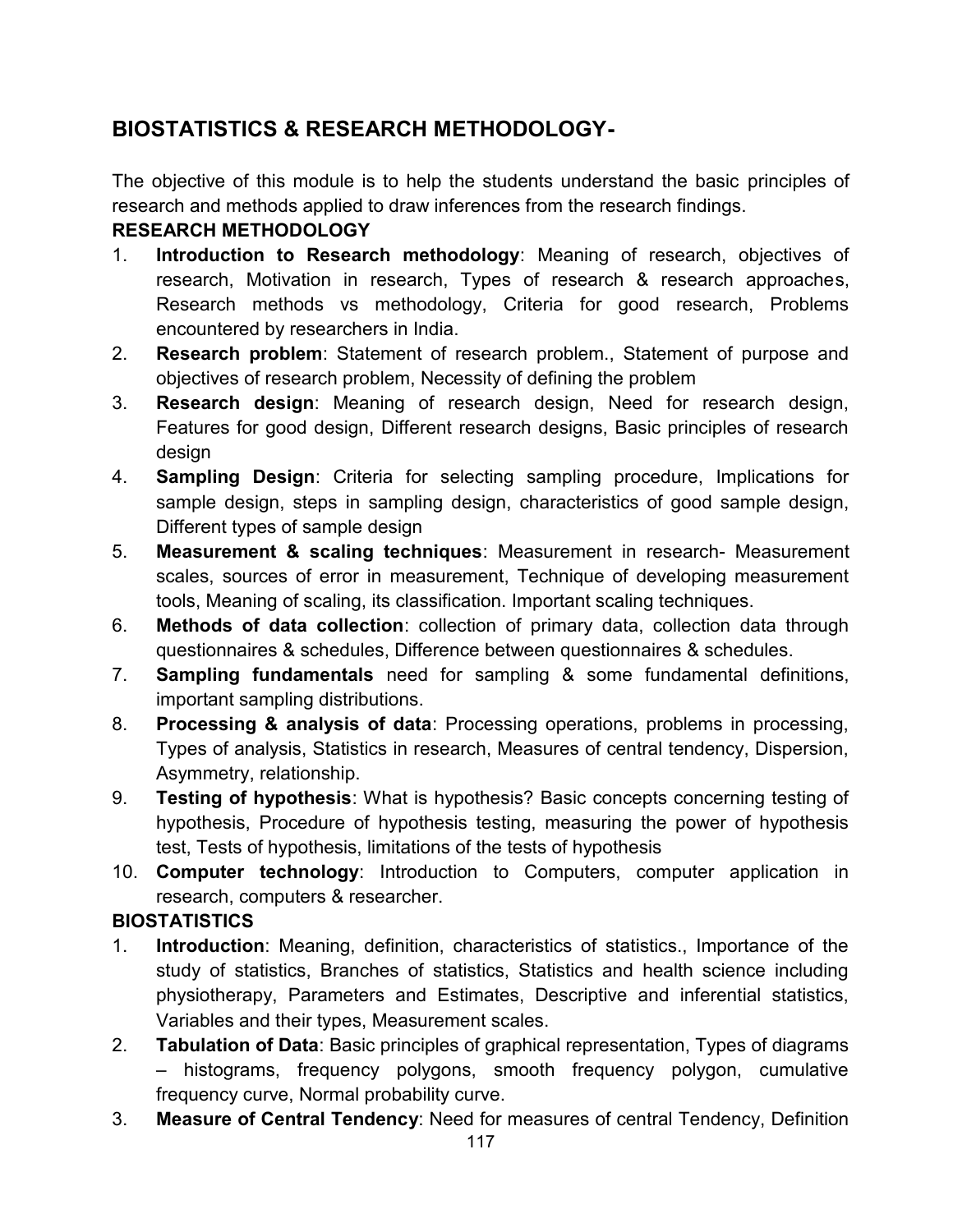and calculation of mean – ungrouped and grouped, Meaning, interpretation and calculation of median ungrouped and grouped., Meaning and calculation of mode, Comparison of the mean, median and mode, Guidelines for the use of various measures of central tendency.

- 4. **Probability and Standard Distributions**: Meaning of probability of standard distribution, the binominal distribution, the normal distribution, Divergence from normality – skewness, kurtosis.
- 5. **Sampling techniques**: Need for sampling Criteria for good samples, Application of sampling in community, Procedures of sampling and sampling designs errors, Sampling variation and tests of significance.
- 6. **Analysis of variance & covariance**: Analysis of variance (ANOVA), what is ANOVA? Basic principle of ANOVA, ANOVA technique, Analysis of Co variance (ANACOVA).
- 7. **Format of scientific documents**. (Structure of protocols, formats reporting in scientific journals, systematic reviews and meta-analysis).

#### **Recommended Textbooks:**

- 1. Research Methods for Clinical Therapists -- Applied Project Design and Analysis by Carolyn M. Hicks.
- 2. Research Methodology By Kothari.
- 3. Elements of Research in Physical Therapy: Dean P. Currier
- 4. First Steps in Research: A Pocketbook for Healthcare Students by Stuart B. Porter.
- 5. Practical Research: A Guide for Therapists by Sally French, Frances Reynolds, and John Swain, 2001.
- 6. The Researching Therapist: A Practical Guide to Planning, Performing and Communicating Research by Sue Jenkins, Connie J. Price, and Leon Straker
- 7. Physical Therapy Research: Principles and Applications by Elizabeth Domholdt.
- 8. Evaluating Research: Methodology for People Who Need to Read Research by Francis C. Dare (2010)
- 9. How to Read a Paper: The Basics of Evidence-Based Medicine by Trisha Greenhalgh (2010).
- 10. How to Write a Great Research Paper, New Edition by Leland Graham and Isabelle McCoy (2007)
- 11. How to Write a Paper: George M. Hall (2008) Elements of Health Statistics: Rao.N.S.N
- 12. An introduction of Biostatistics: Sunder Rao. P.S.S.
- 13. Methods in Bio-Statistics 6<sup>th</sup>Edn. 1997: B.K. Mahajan
- 14. Biostatistics: A manual of Statistics Methods: K. Visweswara Rao
- 15. Elementary Statistics 1<sup>st</sup>Edn, 1990. in Medical Workers: Inderbir Singh
- 16. Statistics in Psychology and education: Great and Henry
- 17. Biostatistics: Ramakrishnan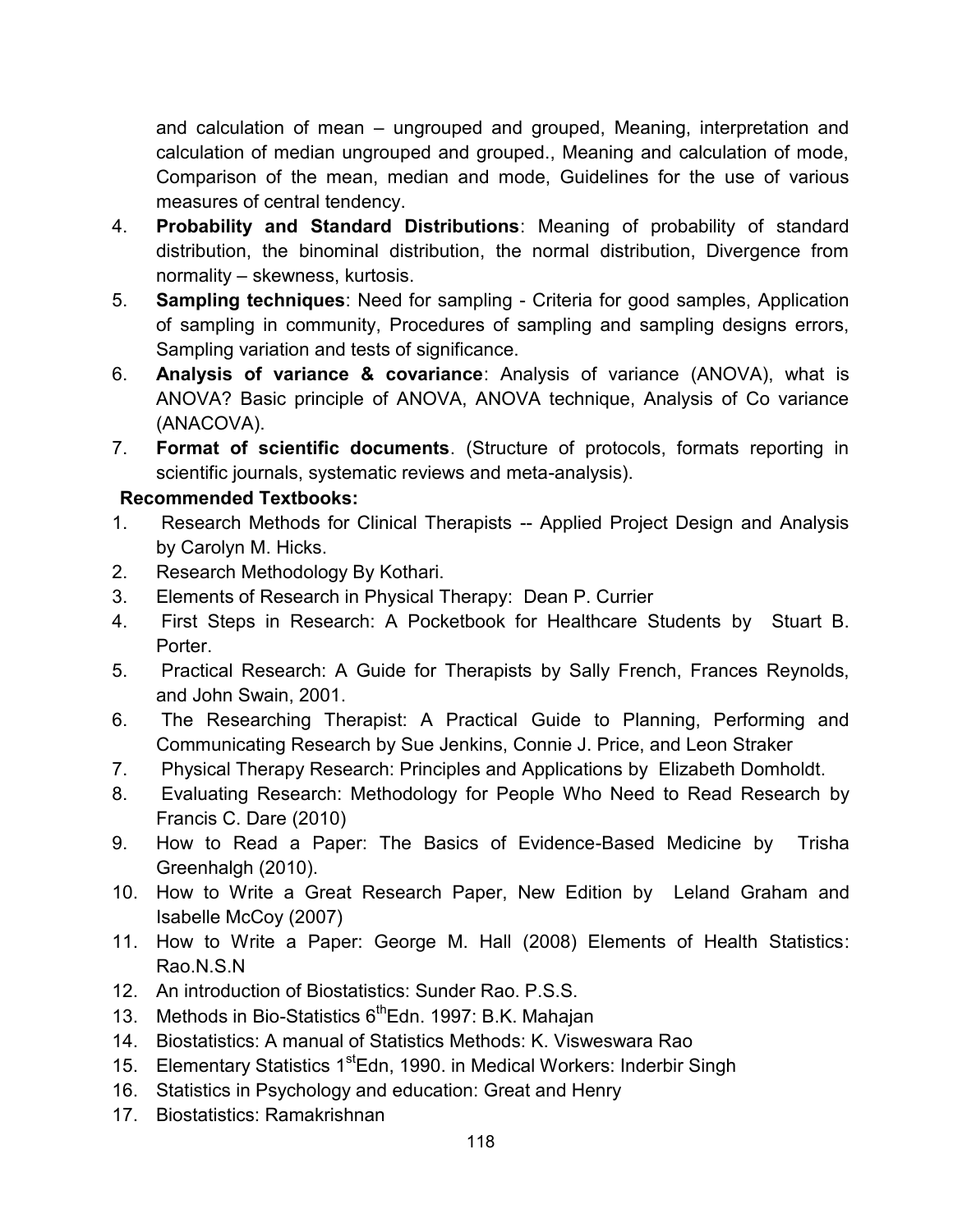## **Eighth Semester B.P.T**

# **PHYSIOTHERAPY IN NEUROLOGY & PSYCHOSOMATIC DISORDER SUBJECT DESCRIPTION**

At the end of the course candidate will be able to

- 1. Acquire the knowledge of normal neurodevelopment with specific reference to locomotion.
- 2. Assess, identify and analyze neuro motor and psychosomatic dysfunction in terms of alteration in the muscle tone, power, coordination, involuntary movements, sensations, perceptions etc.
- 3. Correlate the assessment findings with provisional diagnosis and investigations such as EMG/NCS and arrive at Physical and functional diagnosis with clinical reasoning in various neuromuscular disorders.
- 4. Plan, prescribe and execute short term and long-term treatment with special reference to relief of neuropathic and psychosomatic pain and use of various physiotherapeutic techniques/ modalities, including ergonomic advice and parent education in neuro pediatric cases.
- 5. Prescribe appropriate orthoses/splints and fabricate temporary protective and functional splints.

### **SYLLABUS: -**

- 1. Review of basic neuro anatomy and physiology
- 2. Physiotherapy techniques to improve tone, voluntary control, co-ordination.
- 3. Neuro physiotherapeutic Techniques: Concepts, principles, techniques and effects of:NDT, PNF, Brunnstrom movement therapy, Vojta therapy, Rood's sensory motor approach, Contemporary task-oriented approach.
- 4. Application of skills as PNF, co-ordination, functional re- education, balancing exercise by using techniques based on neuro physiological principles.
- 5. Tools used for neuro rehabilitation like vestibular balls, tilt board etc.
- 6. Application of transfer, functional re-education exercises & gait training
- 7. Bladder training.
- 8. Developing a philosophy for caring.
- 9. Prescription of appropriate orthotic devices & fabrication of temporary splints.
- 10. Lifting techniques, wheel chair modifications, adaptive devices.
- 11. Ergonomic advice for prevention/rehabilitation to the patients / parents /caregivers
- 12. Education about handling of a patient.
- 13. Pediatric Neuro-physiotherapy. Use of various Neurophysiological approaches & modalities in high risk babies, minimum brain damage, developmental disorders, Cerebral palsy, Down's syndrome, Hydrocephalus, Spina bifida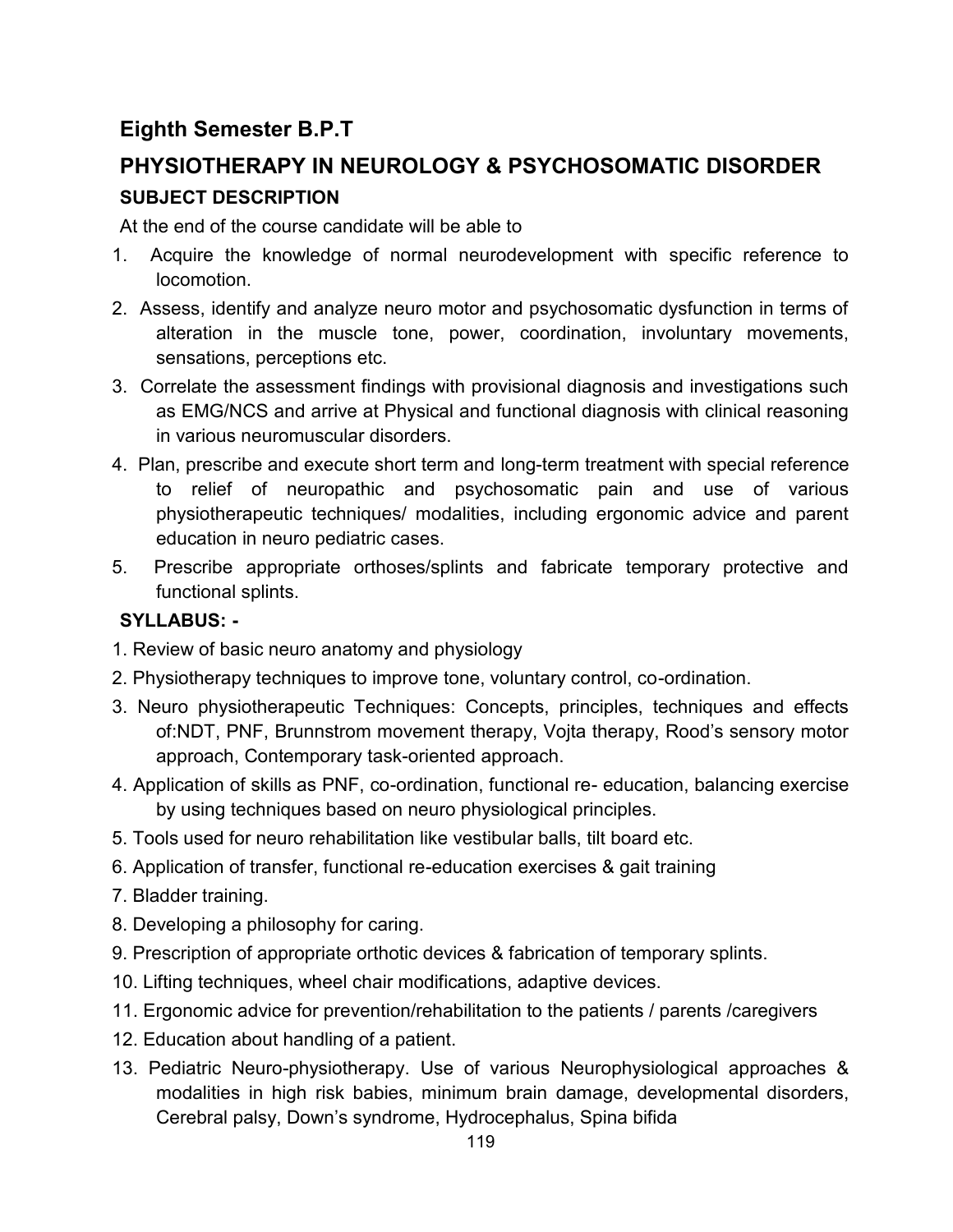- 14. Assessment & management of brain Disorders. Stroke, Meningitis, Encephalitis, Head Injury, Parkinson's disease, parkinsonism syndromes, Multiple sclerosis, Brain tumors
- 15. Assessment & management of spinal cord lesions and bladder dysfunction Multiple sclerosis, transverse myelitis, Poliomyelitis/PPRP, syringomyelia, spinal cord injury and sub acute combined degeneration of spinal cord, Motor neuron disease (ALS, SMA and other types), spinal tumors
- 16. Assessment & Management of Co-ordination DisordersAtaxia, Friedriech's ataxia, Cerebellar ataxia, Sensory ataxia
- 17. Assessment & Management of Muscle Disorders. Muscular dystrophy (DMD) & other myopathies
- 18. Assessment & Management of disorders of neuromuscular junction. Myasthenia Gravis
- 19. Assessment & management of neuropathies and nerve injuries. Emphasis on 5th, 7th and 8th cranial nerves, Peripheral nerves, Polyneuropathy – Classification of **Polyneuropathies**
- 20. Pre and post-surgical assessment & management in neuro surgery. Hydrocephalus and myelomeningocele, C.V. junction anomalies, syringomyelia

**PRACTICAL:** Practical shall be conducted for all the relevant topics discussed in theory in the following forms:

- 1. Bedside case presentations and case discussions
- 2. Lab sessions consisting of evaluation and assessment methods on student models, treatment techniques and practice sessions.

## **Recommended books: Text books:**

- 1. Cash's Textbook of Neurology forPhysiotherapists
- 2. Physical Rehabilitation Assessment and Treatment Susan O'SullivanSchmitz
- 3. Neurological Rehabilitation By DarcyUmphred.

#### **Reference books:**

- 1. Neurological Rehabilitation: Optimizing Motor Performance by Janet H. Carr and Roberta B.Shepherd
- 2. Treatment of Cerebral Palsy and Motor Delay by SophieLevitt
- 3. Tetraplegia and Paraplegia: A Guide for Physiotherapists by Ida Bromley Elements of Pediatric Physiotherapy-Eckersley
- 4. Physical Management in Neurological Rehabilitation by MariaStokes
- 5. Neurological Physiotherapy: A Problem-Solving Approach by Susan Edwards and **SusanEdwards**
- 6. Steps to follow By Patricia M.Davies
- 7. Right in the Middle By Patricia M.Davies
- 8. Neurological Examination made easy ByFuller.
- 9. Physical Rehabilitation By Braddom.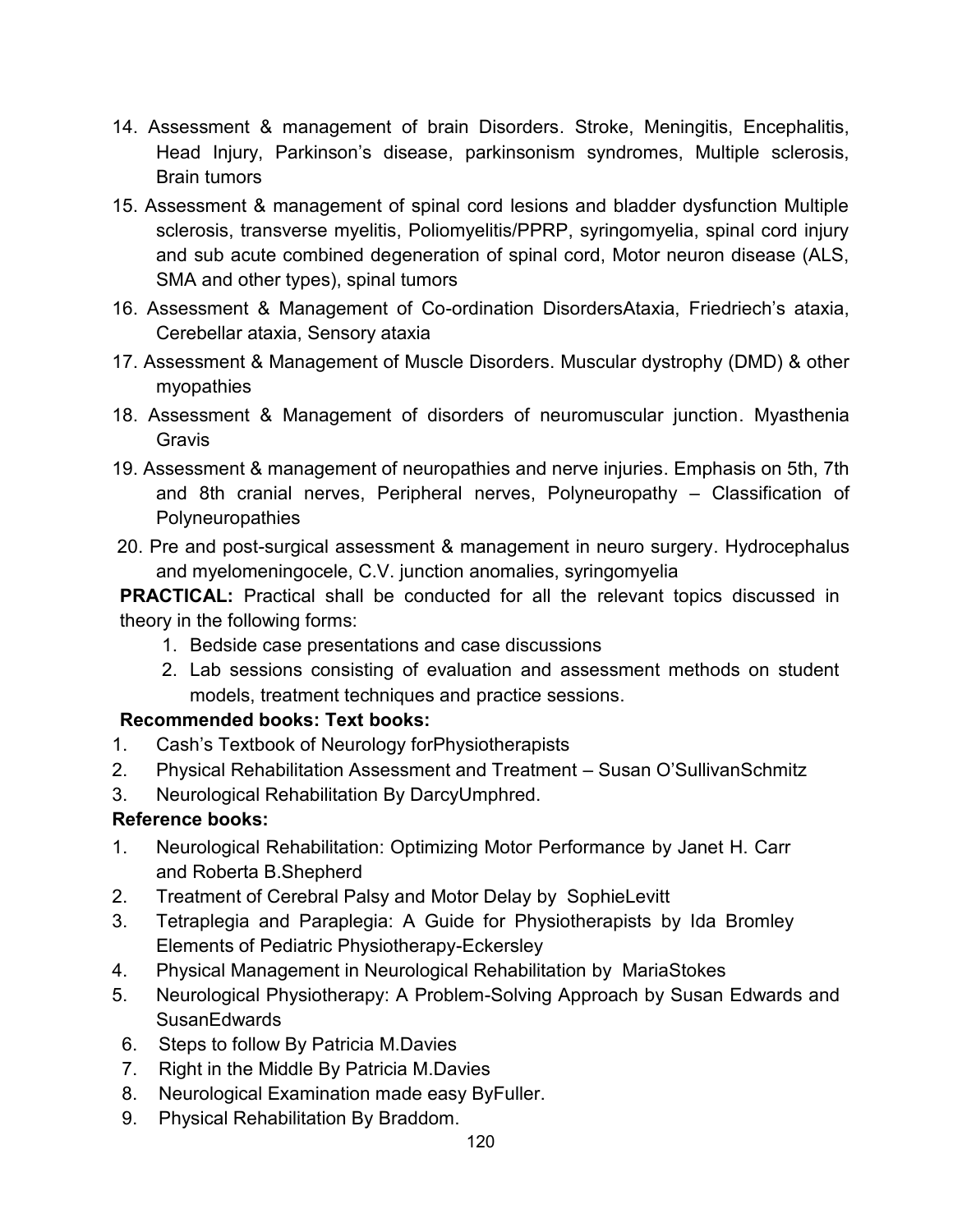## **PHYSIOTHERAPY IN COMMUNITY HEALTH SUBJECT DESCRIPTION** –

The subject serves to integrate the knowledge gained by the students in community medicine and other areas with skills to apply these in clinical situations of health and disease and its prevention. The objective of the course is that after the specified hours of lectures and demonstrations the student will be able to identify rehabilitation methods to prevent disabilities and dysfunctions due to various disease conditions and plan and set treatment goals and apply the skills gained in rehabilitating and restoring functions.

- 1. **Rehabilitation**: Definition,Types.
- 2.**Community:** Definition of Community, Multiplicity of Communities, Community based approach, Community Entry strategies, CBR and Community development, Community initiated versus community oriented programme, Community participation andmobilization.
- 3. **Introduction to Community Based Rehabilitation**: Definition, Historical review, Concept of CBR, Need for CBR, Difference between Institution based and Community based Rehabilitation, Objectives of CBR, Scope of CBR, Members of CBR team, Models of CBR.
- 4. **Principles of Community based Rehabilitation**. W.H.O.`s policies-about rural health care, concept of primary/Secondary/tertiary health centers-district hospitals etc-Role of P.T, Principles of a team work of Medical person/P.T./O.T. audiologist/speech therapist /P.&O./vocational guide in C.B.R. of physically handicapped person, Agencies involved in rehabilitation of physical handicapped - Legislation for physically handicapped. Concept of multipurpose health worker. Role of family members in the rehabilitation of a physically handicapped.
- 5.**Disability:** Definition of Impairment, Disability, and Handicap. Difference between impairment, disability, and handicap, causes of disability, Types of disability, Prevention of disability, Disability in developed countries, Disability in developing countries. Disability Surveys: Demography. Screening: Early detection of disabilities and developmental disorders, Prevention of disabilities- Types and levels.
- 6. **Role of Social work in CBR**: Definition of social work, Methods of social work, History of social work, Role of social worker in rehabilitation.
- 7. **National / District Level Rehabilitation Programme**: Primary rehabilitation unit, Regional training center, District rehabilitation center, Primary Health center, Village rehabilitation worker, Anganwadi worker

#### 8. **Role of Physiotherapy in CBR in Architectural Barriers & Possible Modifications**:

a) Screening for disabilities, Prescribing exercise programme, Prescribing and devising low cost locally available assistive aids, Modifications physical and architectural barriers for disabled, Disability prevention, Strategies to improve ADL, Rehabilitation programmes for various neuro-musculoskeletal and cardiothoracic disabilities.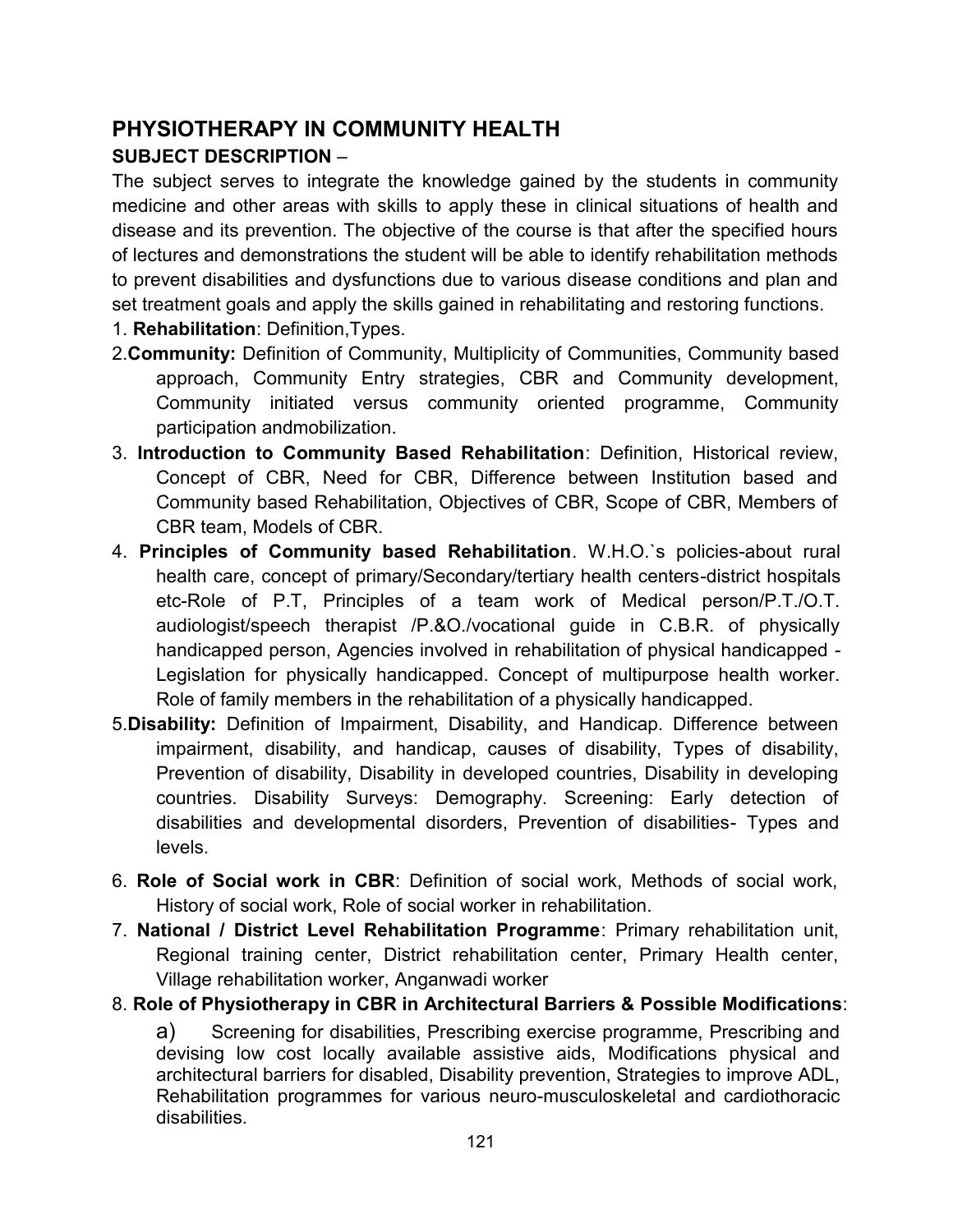b) Keeping in mind conditions like RA, Hemiplegia, Paraplegia, Cerebral palsy, Polio, severe OA, Amputation; sensory loss—vision, hearing, speech impairment, Degenerative, geriatric patients, Other disabling conditions.

- 9. **Screening and rehabilitation of pediatric disorders in the community**: Early detection of high-risk babies, Maternal nutrition and education, Rehabilitation of Cerebral Palsy, Polio, Down's Syndrome, Muscular Dystrophies etc., Prevention and rehabilitation of mental retardation and Behavioral disorders, Early intervention in high risk babies, Genetic counseling.
- 10. **Vocational training in rehabilitation**: Introduction, Need, Vocational evaluation, Vocational rehabilitation services.
- 11. **Community Based Rehabilitation in chronic neurological, musculoskeletal and cardio-respiratory disorders**
	- i. Degenerative arthritis
	- ii. Osteoporosis (including stress fracture)
	- iii. Incontinence
	- iv. Parkinson's disease
	- v. Motor neuron diseases
	- vi. Stroke, Spinal Cord Injury
	- vii. Leprosy, PPRP, PPS, CTEV, CDH and Spina bifida

### 12**.Geriatrics-Physiology of Aging/degenerative changes** -

Musculoskeletal/Neuromotor /cardio–respiratory/Metabolic, Endocrine, Cognitive, Immune systems,Posture, Balance and fall in Aging Adults,Acute changes and chronic adaptations to exercise in aged, Role of PT in Ageing (Evaluation and Management), Psychosocial implications in ageing, Role of Physiotherapy in Hospital based care, Residential homes, Home for the aged, Institution based Geriatric Rehabilitation, Physiotherapeutic interventions for improving Gross and Fine Motor Control in Aging Adults, Physiotherapy management in Alzheimer's disease, Dementia, Degenerative arthritis, Parkinson's disease, Incontinence, and Pain in Aging Adults, Preventive Geriatrics

#### 13. **Industrial Health & Ergonomics**–

#### A. **Ability Management**-

- i. Job analysis: Job description, Job demand Analysis, Task Analysis, Ergonomic Evaluation including Anthropometric data, Injury Prevention, Employee Fitness Programme
- ii. Disability Management: Acute care, Concept of Functional Capacity
- iii. Work Conditioning, Work Hardening

### B. **Occupational Hazards and physiotherapy management in the industrial area-**

- i. Physical agents-e.g.-Heat/cold, light, noise, Vibration, U.V. radiation, Ionizing radiation,
- ii. Chemical agents-Inhalation, local action, ingestion,
- iii. Mechanical hazards-overuse/fatigue injuries due to ergonomic alteration &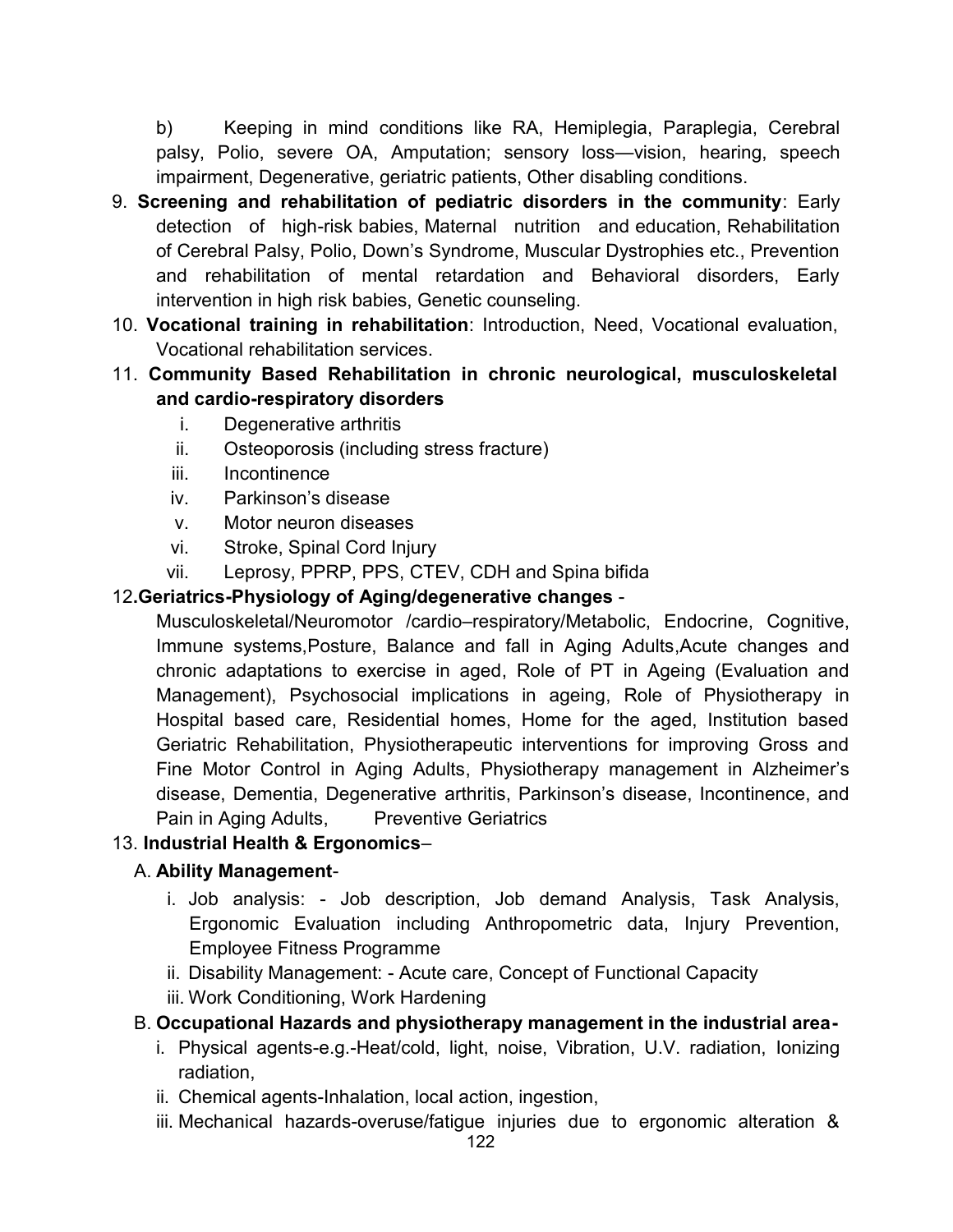ergonomic evaluation of work place-mechanical stresses per hierarchy–

- a. sedentary table work –executives, clerk,
- b. inappropriate seating arrangement- vehicle drivers
- c. constant standing- watchman- Defense forces, surgeons,
- d. Over-exertion in laborers, Common accidents
- iv. Psychological hazards- e.g.-executives, monotonicity & dissatisfaction in job, anxiety of work completion with quality, Role of P.T. in Industrial setup & Stress management-relaxation modes.
- v. Biological Hazards

**PRACTICAL:** This will consist of Field visits to urban and rural PHC's, Industrial visits, Visits to regional rehabilitation training center, Regular mobile camps, Disability surveys in villages, Disability screening, Demonstration of Evaluation and Physiotherapy prescription techniques for musculoskeletal, neuromuscular, cardiorespiratory, paediatric, gynecological and geriatric problems Bed-side and community, Demonstration of evaluation and prescription techniques for ambulatory and assistive devices, Assessment and management of Occupational hazards.

#### **Recommended books:**

- 1. A textbook on physical medicine and rehabilitation by Howard A Rusk(1964)
- 2. Community Based Rehabilitation of Persons with Disabilities by Pruthvish; Jaypee Brothers.
- 3. Ergonomics for Beginners: A Quick Reference Guide, Third Edition by Jan Dul andBernard
- 4. Ergonomics for Therapists by KarenJacobs
- 5. Ergonomic Living : How to Create a User-Friendly Home & Office: Gordon Inkeles and IrisSchencke
- 6. Textbook of Rehabilitation by Sunder, JaypeePublications
- 7. Physical Medicine and Rehabilitation: Principles and Practice (2 Volume Set) by Joel A DeLisa, Bruce M Gans, Nicolas E Walsh, and William LBockenek
- 8. Essentials of Physical Medicine and Rehabilitation: Walter R. Frontera MD PhD, Julie K. Silver MD, and Thomas D. Rizzo Jr. MD(2008)
- 9. Community Based Rehabilitation by Peat (Paperback July1997)
- 10. Physical Medicine & Rehabilitation Secrets by Bryan J. O'Young MD, Mark A Young MD, and Steven A. Stiens MD MS(2007)
- 11. Physical Rehabilitation by Susan B. O'Sullivan and Thomas J. Schmitz(2006)
- 12. Orthotics and Prosthetics in Rehabilitation by Michelle M. Lusardi and Caroline
- 13. Nielsen(2006)
- 14. Preventive & social medicine by Park &Park
- 15. Textbook of community medicine & community health by BhaskaraRao.
- 16. Legal rights of disabled in India by GautamBannerjee
- 17. Geriatric Physiotherapy by Andrew Guccione.
- 18. Industrial Therapy by GlendaKey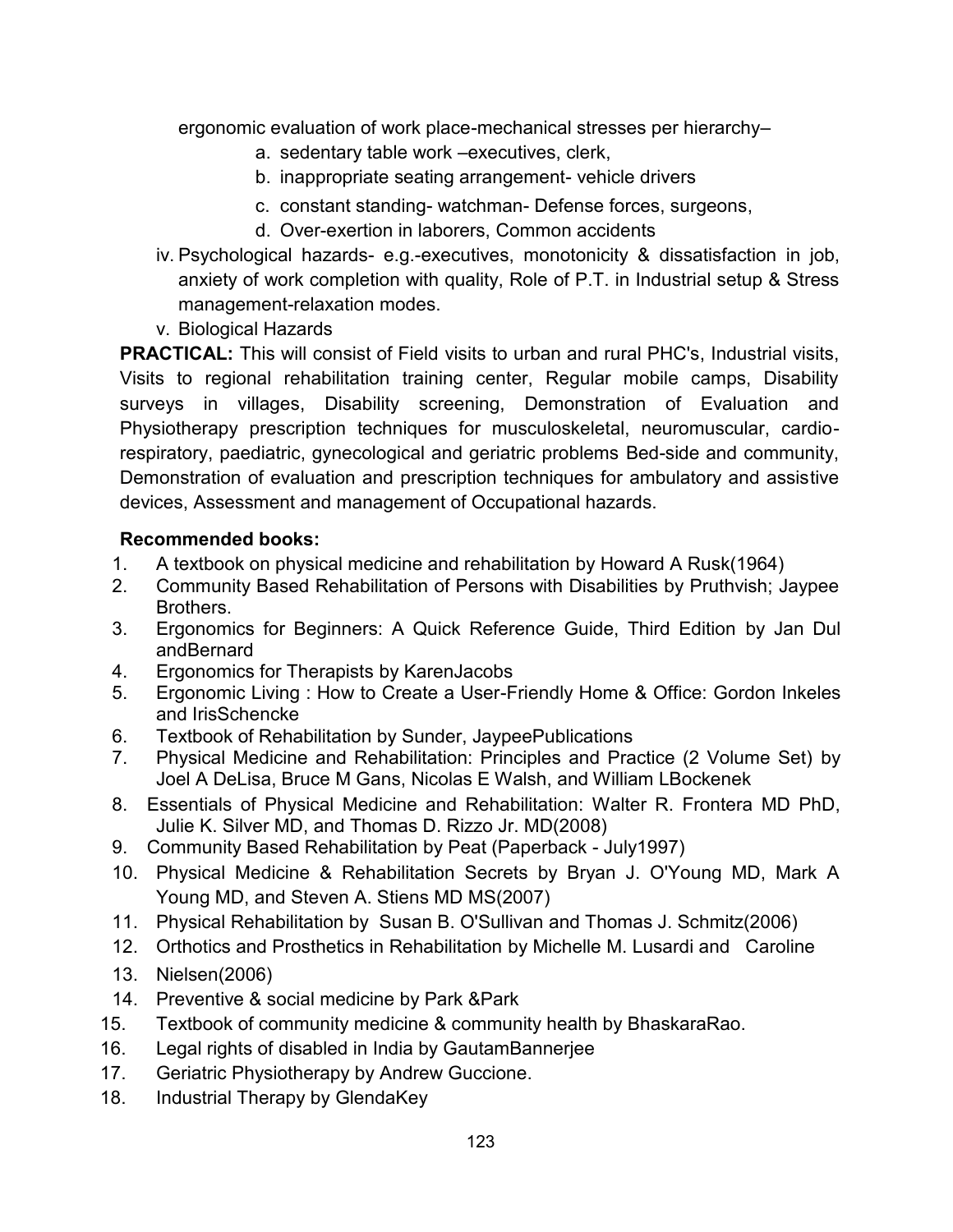## **HEALTH PROMOTION, FITNESS AND WELLNESS**

**SUBJECT DESCRIPTION** - This course includes discussion on the theories of health and wellness, including motivational theory, locus of control, public health initiative, and psycho-Social, spiritual and cultural consideration. Health risks, screening, and assessment considering epidemiological principles are emphasized. Risk reduction strategies for primary and secondary prevention, including programs for special populations are covered.

### **1. BASIC CONCEPT OF HEALTH PROMOTION**

- a. Meaning of health and Wellness
- b. Cultural &Social determinants of Health
- c. Physical, Environmental, Emotional & Psychological health
- d. Promotion of Healthy Lifestyles through Physical Activity, Diet, Stress Management, Avoiding Tobacco – Alcohol
- e. Promotion of Personal Hygiene, Treatment Seeking Behavior, Treatment Compliance and Reducing Stigma
- f. Need of health promotion in India

### **2. EPIDEMIOLOGY AND HEALTH PROMOTION IN DIFFERENT SETTING**

- a. Health Statistics: Analysis and Interpretation of Data Related to Health Promotion
- b. Use of Health Management Information System and Information Technologies in Health Promotion
- c. Health promotion in different settings emergency and disaster
- d. Different areas of health promotion in India as compared to developed countries

#### **3. BASIC CONCEPT OF FITNESS**

- a. Introduction definition of term: Fitness
- b. Basic Concepts of Fitness
- c. Mental and physical fitness
- d. Health benefits of activity and Fitness

7.

#### **4. SCREENING OF HEALTH-RELATED PHYSICAL FITNESS COMPONENTS**

- a. Cardio respiratory endurance:
- b. Body composition.
- c. Muscular strength.
- d. Muscular endurance.
- e. Flexibility.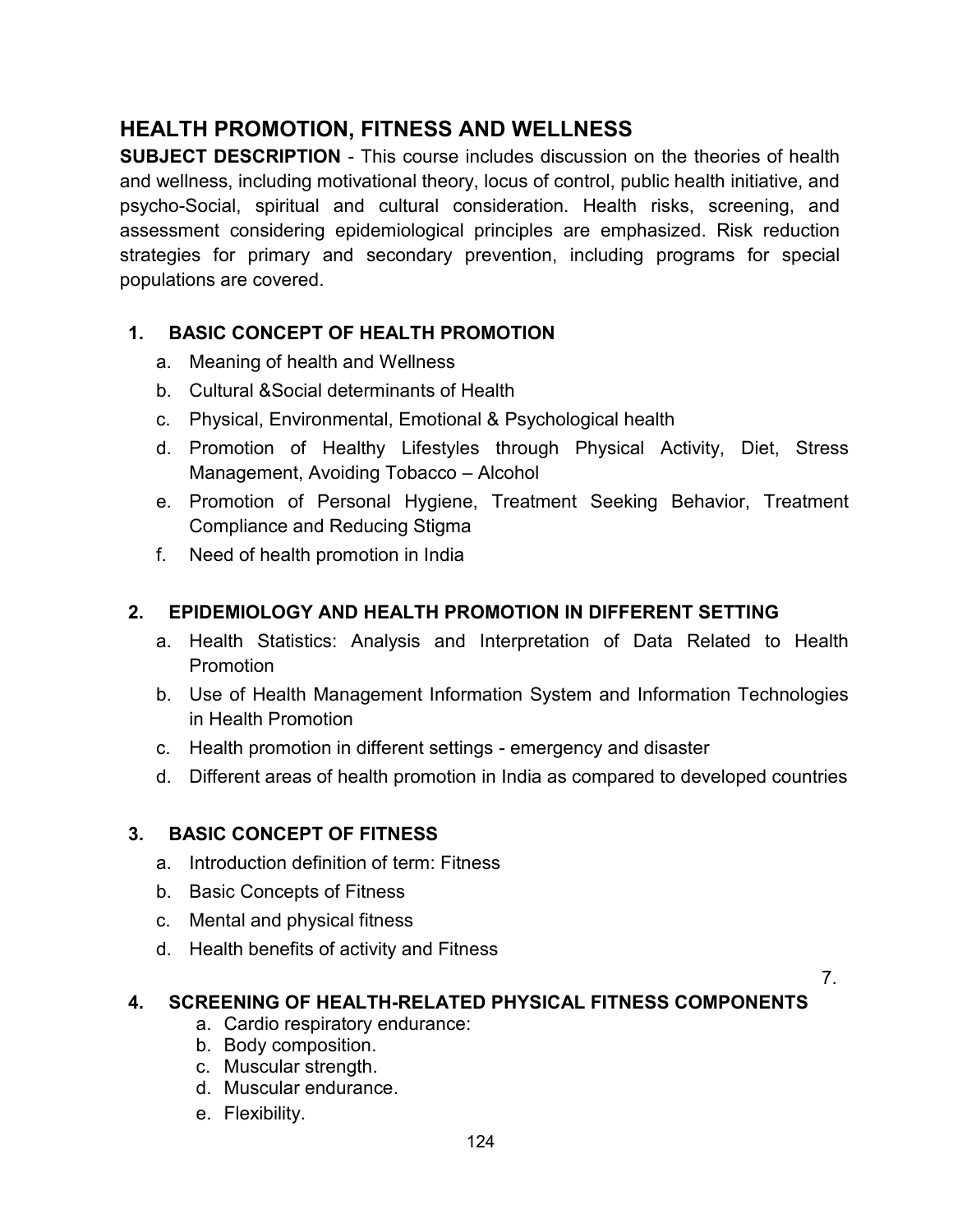### **RECOMMENDEDTEXTBOOKS:**

- 1. Textbook of Preventive & Social Medicine- Dr. K. Park
- 2. Textbook of community medicine: V. K. Mahajan
- 3. Chiropractic,Health, Promotion and Wellness –Meridel I.Gatterman MA, DC,Med
- 4. Health, Promotion and Wellness: evidence-based guide to clinical preventive services—Cheryl Hawk & Will Evas
- 5. Fitness and Health 6th edition Brian J Sharkey,PhD
- 6. ACSM's Guidelines for Exercise Testing and Prescription. American College ofSports Medicine. 9<sup>th</sup> Edition.

## **REFERENCE BOOKS:**

- 1. Principles of Health Education and Health Promotion, (2nd edition), J. Thomas Butler, Morton Publishing Company, Englewood, Colorado
- 2.Foundations of Health Education, R. M. Eberst, Editor, Coyote Press, San Bernardino: 1998-99
- 3. Evaluation in health promotion principles and perspective- WHO Regional Publications, European Series, No. 92
- 4. Principles and foundation of health promotion and education (5th edition) by Randall R. Cottrell, James T. Girvan, James F. McKenzie

## **CLINICAL REASONING AND EVIDENCE BASED PHYSIOTHERAPY PRACTICE -**

- 1. Introduction to Evidence Based Practice: Definitions, Evidence Based Practice.
- 2. Concepts of Evidence based Physiotherapy:Awareness,Consultation, Judgment, and Creativity.
- 3. Development of Evidence based knowledge, The Individual Professional, Professionals within a discipline, and Professionals across disciplines.
- 4. Evidence Based Practitioner: The Reflective Practitioner, The E Model, Using the E Model
- 5. Finding the Evidence: Measuring outcomes in Evidence Based Practice, Measuring Health Outcomes, Measuring clinical outcomes, Inferential statistics and Causation
- 6. Searching for the Evidence: Asking Questions, identifying different sources of evidence, Electronic Bibliographic databases and World Wide Web, Conducting a literature search. Step by-step search for evidence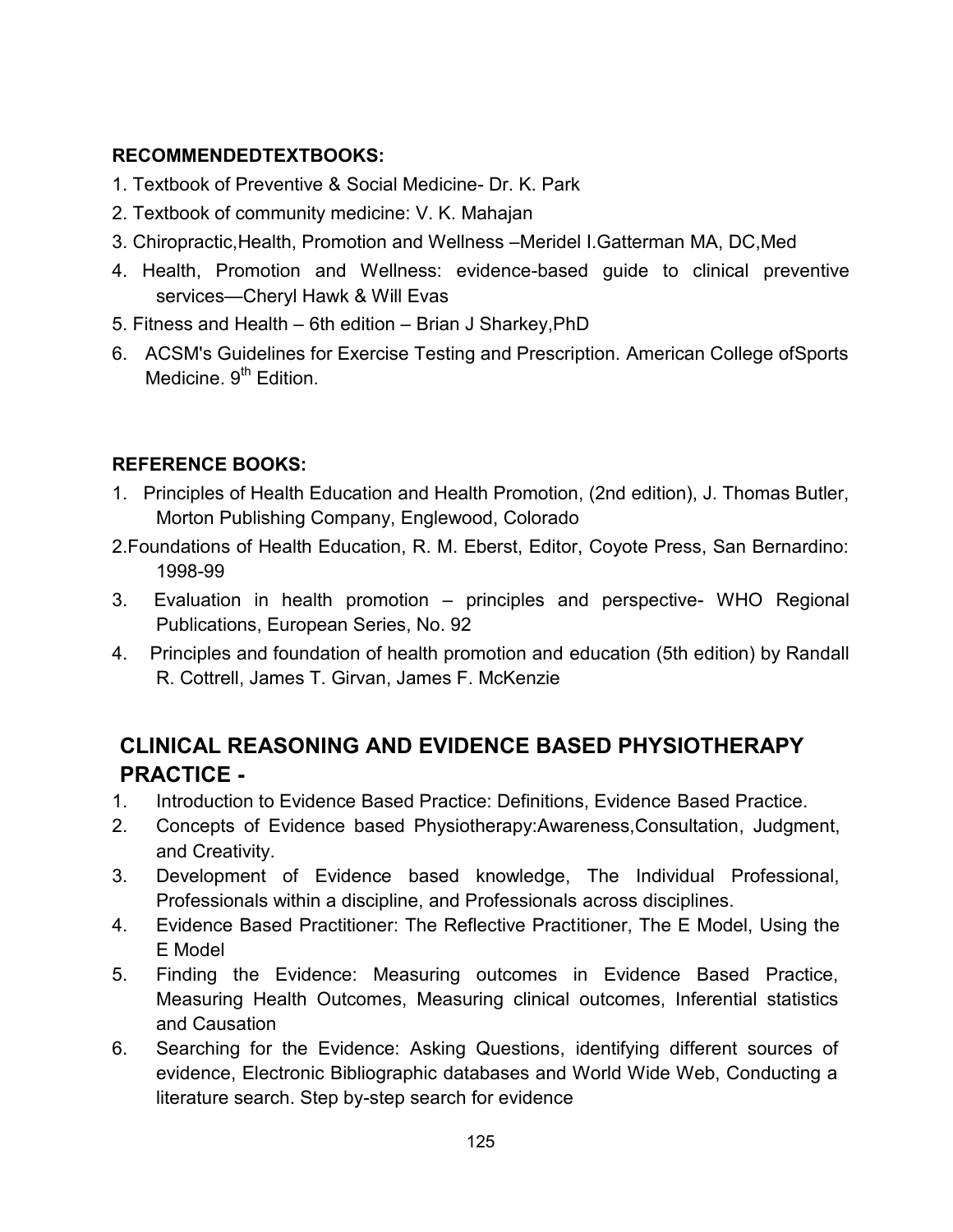- 7. Assessing the Evidence: Evaluating the evidence; Levels of evidence in research using quantitative methods, Levels of evidence classification system, Outcome Measurement, Biostatistics, the critical review of research using qualitative methods
- 8. Systematically reviewing the evidence: Stages of systematic reviews, Metaanalysis, The Cochrane collaboration
- 9. Economic evaluation of the evidence: Types of economic evaluation, conducting economic evaluation, critically reviewing economic evaluation, locating economic evaluation in the literature
- 10. Using the evidence: Building evidence in practice; Critically Appraised Topics (CATs), CAT format, Using CATs, Drawbacks of CATs
- 11. Practice guidelines, algorithms, and clinical pathways: Recent trends in health care, Clinical Practice Guidelines (CPG), Algorithms, Clinical pathways, Legal implications in clinical pathways and CPG, Comparison of CPGs,Algorithms and Clinical Pathways
- 13. Communicating evidence to clients, managers and funders: Effectively communicating evidence, Evidence based communication in the face of uncertainty; Evidence based communication opportunities in everyday practice
- 14. Research dissemination and transfer of knowledge: Models of research transfer, Concrete research transfer strategies, Evidence based policy

#### **Recommended books:**

- 1. Practical Evidence Based Physiotherapy: Robert Herbert, GroJamtvedt, JudyMead, and Kare Birger Hagen;Elsevier.
- 2. Evidence-Based Physiotherapy Practice; Mary AnnO'Brien
- 3. Guide to Evidence-Based Physical Therapy Practice by Dianne V. Jewell(2007)
- 4. Evidence-Based Rehabilitation: A Guide to Practice by Mary C. Law PhD and Joy MacDermid PhD (2007)
- 5. Evidence-Based Healthcare: A Practical Guide for Therapists by Tracy J. Bury andJudy M. Mead (1998)
- 6. Therapists and Physiotherapists: Theory, Skills and Application by Alison J. Laver Fawcett (2007)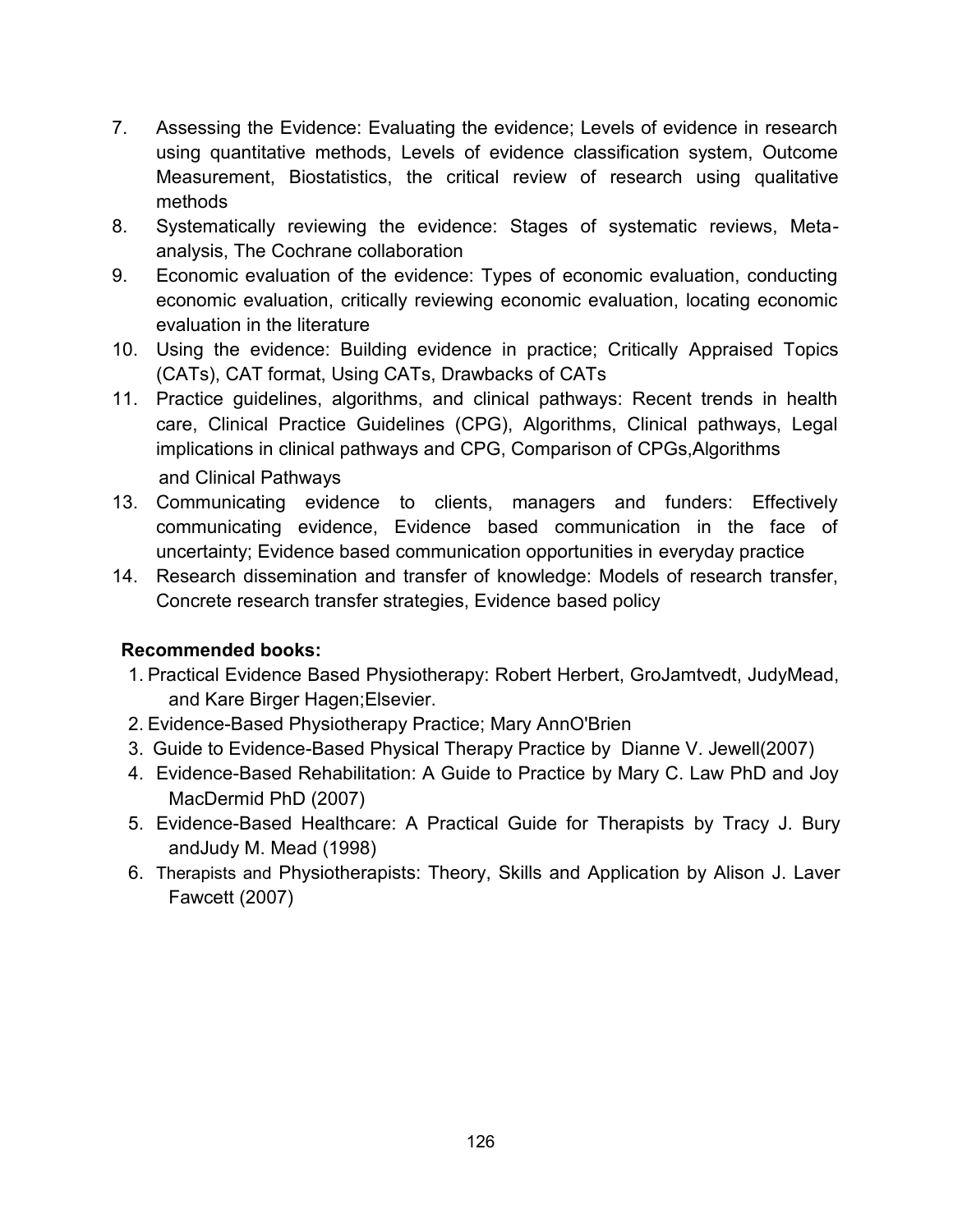## **YOGA & ALTERNATIVE MEDICINE**

**SUBJECT DESCRIPTION-** After the course on Yoga & Alternative Medicine, the student will be able to understand the different types of Yoga & Alternative Medicine treatment for the benefit of patient in different situations and conditions both in health and disease or disorder.

## **THEORY**

- **A. YOGA (**University Exam-Questions for Long, Short answers & MCQ**)**
	- 1. **The Principles and Techniques of Yoga** Basic yogic postures and their physiological effects and therapeutic uses
		- **I. SukshamaKriya Yoga- Yogic Joint mobilization techniques**
			- 1. PanchamKriya
			- 2. Joint mobilization in Standing
			- 3. Upper limb joint mobilization
			- 4. Spinal mobilization
			- 5. Lower limb joint mobilization
		- **II. Yogasanas**
			- 1. **For Meditation** Sukhasana, Swastikasana, Padmasana,Vajrasana
			- 2. **For Relaxation** Shavasana, Makarasana,Balakasana
			- 3. **For Health**
				- **i. Asanas in Supine lying**
					- a. Uttanpadasan
					- b. Pavanmuktasan
					- c. Katiutthanasan
					- d. Naukasan
					- e. Matsyasan
					- f. Setubandhasan
					- g. Udarkunchanasan
				- **ii. Asanas in Pronelying**
					- a. Bhujangasan
					- b. Sarpasan
					- c. Shalabhasan
					- d. Dhanurasan
					- e. ViparitNaukasan
					- f. Niralambasan
					- g. Dradhasan

## **iii. Asanas in SittingPosture**

- a. Yogamudrasan
- b. Shashankasan
- c. Ustrasan
- d. Janushirasan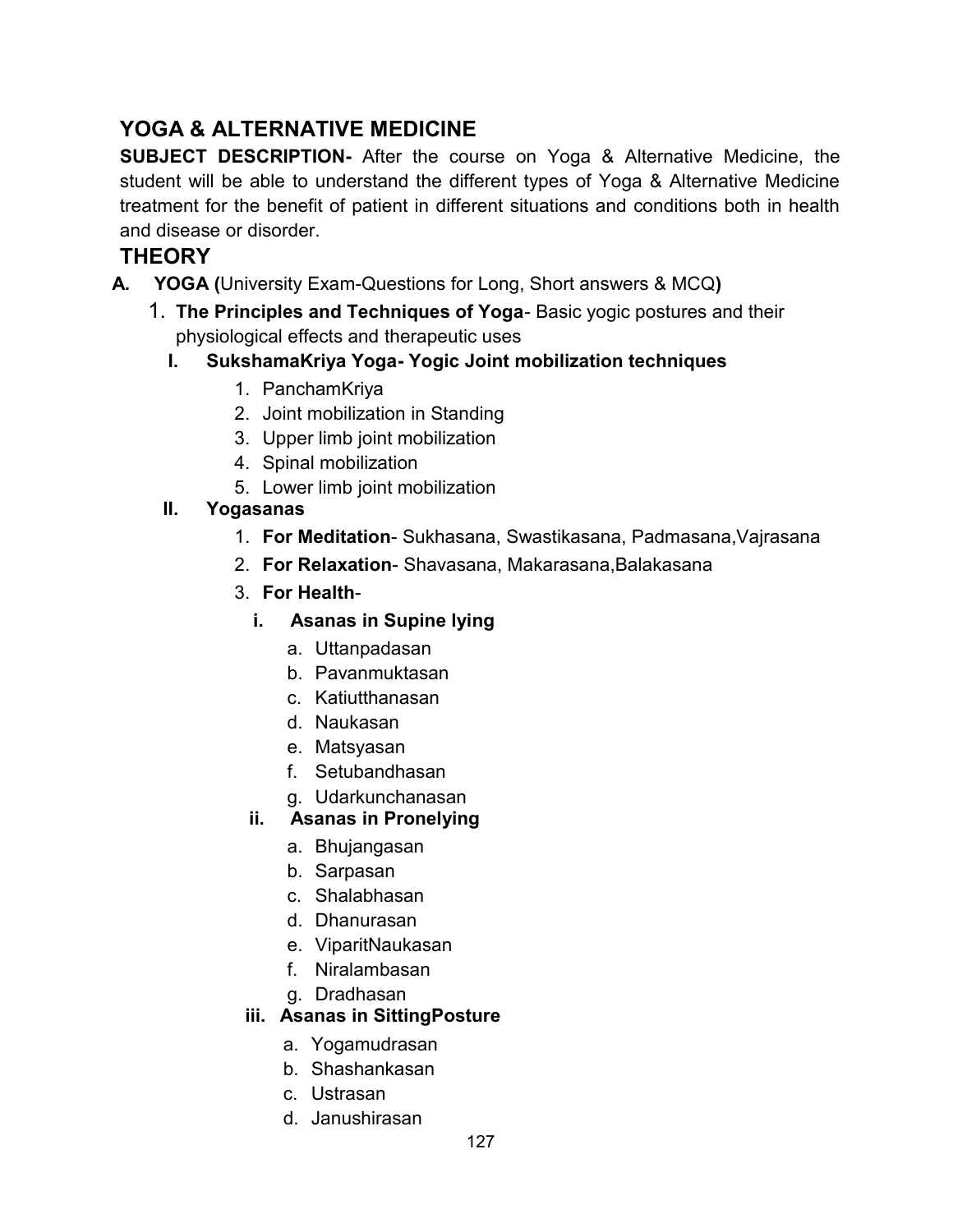- e. Paschimotanasan
- f. Vakrasana
- g. Ardhamastyendrasan
- h. Dandasan

## **iv. Asanas in Standingposture**

- a. Tadasan
- b. Dhruvasan
- c. Trikonasan
- d. Utkatasan
- e. Padahastasan
- v. **Suryanamaskar Asana** Combination of 12Asanas

## **III. Pranayam and RespiratoryPhysiology**

- 1. Suryabhedan
- 2. Ujjayi
- 3. Sitkari
- 4. Sheetali
- 5. Bhastrika
- **IV. Bandh**
	- 1. JalandharaBandh
	- 2. UddiyanBandh
	- 3. MoolaBandh
- **V. Mudra** Types and Benefits
- 2. **The Patanjali'sAshtang Yoga** Yama, Niyama, Asana and Pranayam
- 3. **TheYogicPhysiotherapy**-Thecomparative guidelines between Physical Exercise and Yogic Exercise. The integrated approach:Physio-Yoga

## **4. Yoga and Biomechanics**

#### 5. **Yoga and Exercisetherapy**-

- a. Types of exercises and it's yogicapplications
- b. Principles of Exercise therapy and Yogic application
- c. The fundamental starting postures in Exercise therapy and Yoga

#### **6. Applications of Yoga:**

- a. Personality development
- b. Stress management
- c. Complete Health
- d. Disease prevention and Management
- **7. Applied Yoga in orthopedic conditions and Pain relief.**
- 8. **Applied Yoga in Women's health** Antenatal & Postnatal issues, Menstrual disorders, Menopausal &post menopausal syndrome.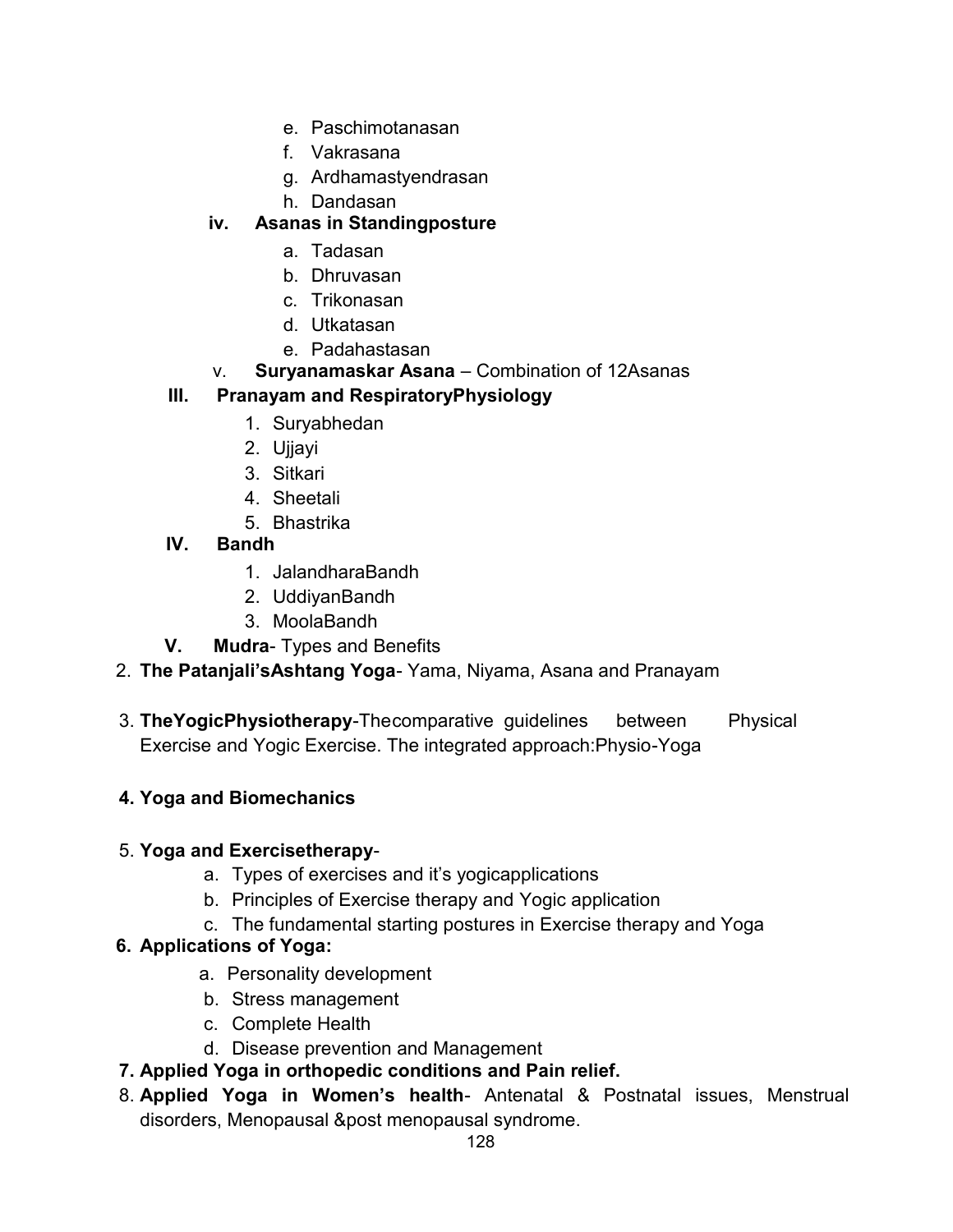### **9. Applied Yoga in Neurological conditions and psychosomatic disorders.**

10.**Yoga as therapy in Cardio-vascular and Pulmonary conditions** like Coronary Artery Disease, Peripheral Vascular Disease, Bronchial Asthma

#### **ALTERNATIVE MEDICINE(University exam-Questions for Very Short answers only)**

- **B. Acupuncture &Acupressure:** Definition, Principles, Techniques, Physiological effects, Indications, Contra-Indications, Dangers & Integration of Acupuncture & Acupressure with Physiotherapy
- **C.** Introduction to **Magnetotherapy**
- **D.** Introduction to **Naturopathy**
- **E.** Introduction to **Ayurvedic Medicine**
- **F.** IntroductiontoTai-Chi, Reikiand PranicHealing,Reflexology,Vipassana,Sujok.

**PRACTICALS-** Practical demonstration of Yogasanas, Relaxation, Meditation, and Pranayama

## **TEXT BOOKS & REFERENCE BOOKS: YOGA & ALTERNATIVE MEDICINE**

- 1. Yoga and Rehabilitation, Patel Nilima, Jaypee Publications, 2008<br>2. Yoga for common ailments and IAYT for different diseases. Dr F
- 2. Yoga for common ailments and IAYT for different diseases, Dr R Nägarthna, Dr H R Nägendra and DrShamanthakamni, Swami Vivekananda Yoga Prakashana, Bangalore,2002.
- 3. Alternative Therapies by Swati Bhagat. 1<sup>st</sup>Edition. JaypeePublications.
- 4. Yogic Exercises by Datta Ray. 1<sup>st</sup>Edition. JaypeePublications.
- 5. Acupuncture and Trigger Points by Peter. 3<sup>rd</sup>Edition.Elsevier.
- 6. Acupressure in Clinical Applications by John. 1<sup>st</sup>Edition. B & HPublications.
- 7. TheProgramforReversingHeartDisease–TheOrnishSpectrumbyDean Ornish
- 8. Back Health Through Yoga, Ramesh Bijlan, Rupa Publications India Pvt. Ltd, 2011.
- 9. Yoga Therapy Series, MDNIY Publications, MDNIY Publications: 10 Booklets, New Delhi,2009.
- 10. Yogic Therapy, Reddy M Venkata& others: Sri M.S.R Memorial Yoga Series Arthamuru A.P.2005
- 11. Yogic Therapy, Swami Kuvalayananda& SL Vinekar:1963
- 12. Discovering Human Potential energy: A PhysiologycalApproch to Yoga, Rai, Lajpat: Anubhava Rai Publications,1998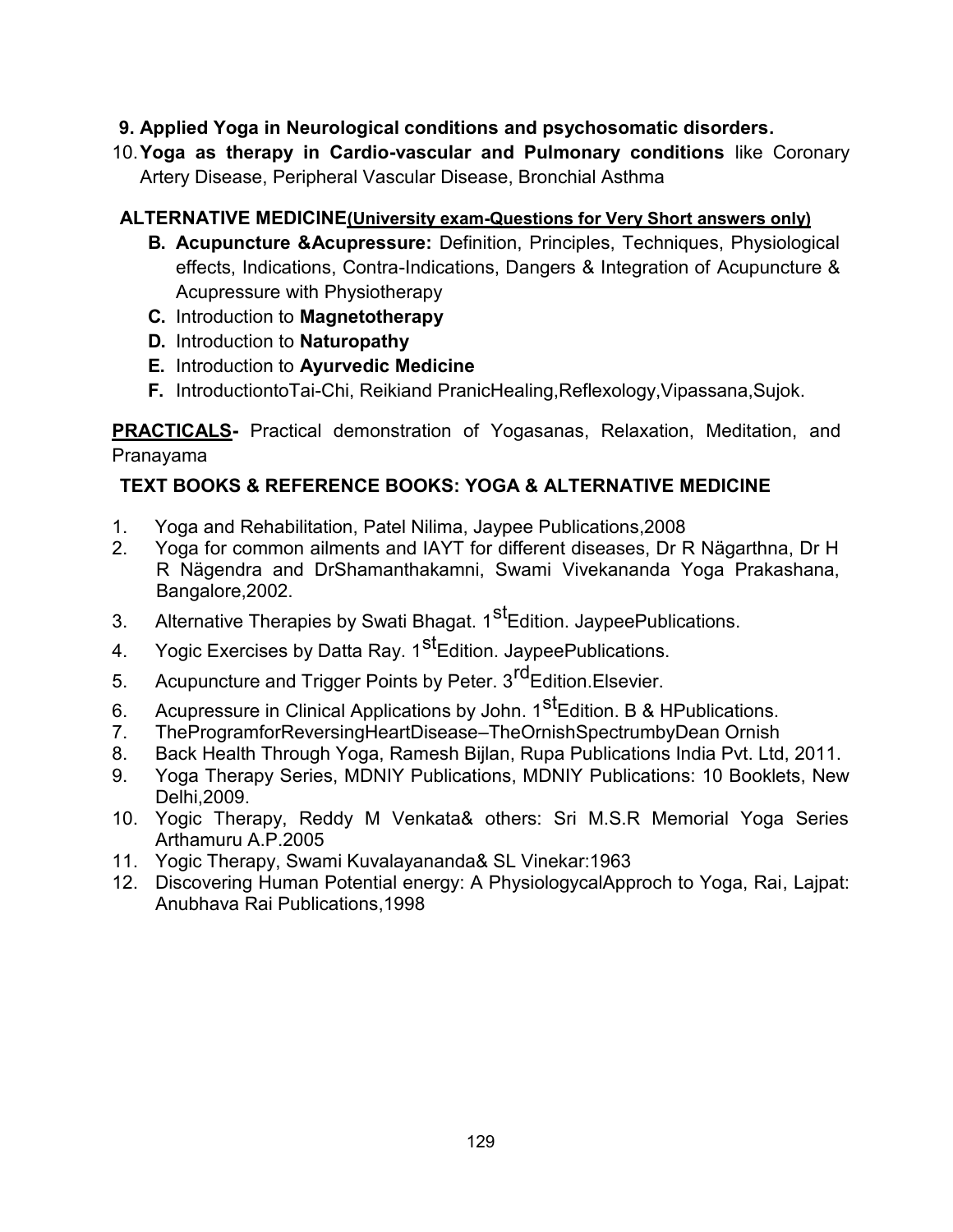## **(NOT FOR UNIVERSITY EXAMINATION)**

## **ADMINISTRATION & MANAGEMENT IN PHYSIOTHERAPY**

### **Course description:**

This course serves to integrate knowledge gained by the students in basic management knowledge and skills essential for effective functioning and to be conversant with planning organization, work scheduling, and cost & control of quality in relation to physiotherapy care & service.

#### **THEORY**

## **1. Administration, Management andSupervision**

- a) Introduction: Branches of administration, Nature and scope of administration, how to be an effective administrator, Planning hospital administration as part of a balanced health care program. [3hours]
- b) Principles of hospital administration and its applications to physiotherapy. [2 hours]
- c) Hospital administration: Organization, Staffing, Information, Communication, Coordination, Cost of services, Monitoring and evaluation. [3hours]
- d) Organization of physiotherapy department: Planning, Space, Manpower, Other basic Resources. [5hours]
- e) Organizing meetings, committees, and negotiations [2hour]
- f) Personnel management: Personnel performance appraisal system, Quality care delivery from the staff [2hours]
- g) Public relations in hospital and human resource management. [3hours]

## **2. Standards of Practice**

- a) IAP
- b) American Physical Therapy Association
- c) EUROPEAN CORE STANDARDS OF PHYSIOTHERAPY PRACTICE OF WCPT.
- **3.** Clinical Audit
- **4.** Documentation
- **5.** Clinical Decision-making
- **6.** Outcome Measures in Physiotherapy

## **Recommended books:**

- 1. Consumer Protection Act 1986, Government of India, New Delhi.
- 2. Francis C M Hospital Administration
- 3. Davies, R and Macaulay, BMC Hospital Planning and Administration
- 4. Prescription Writing by Frederic HenryGerrish
- 5. Innovations in Rehabilitation Sciences Education: Preparing Leaders for the Future by Patricia Solomon and SueBaptiste
- 6. Management in Physical Therapy Practice by Catherine G.Page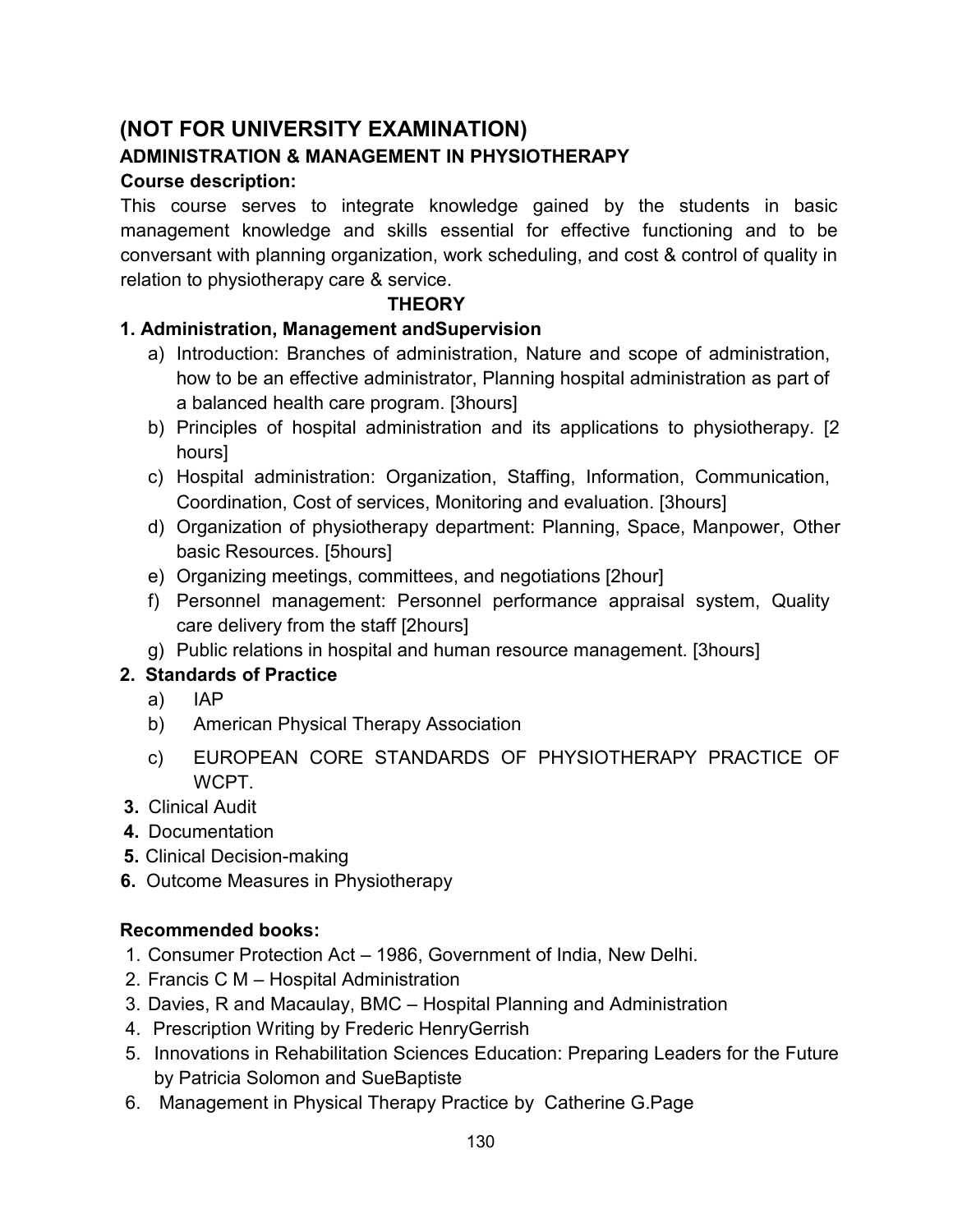- 7. Physical Therapy Management by Ronald W. Scott and Christopher LPetrosino
- 8. Management in Physiotherapy byJones
- 9. Clinical Decision Making and Outcomes in Sports Rehabilitation by Dinesh A. Kumbhare and John V.Basmajian
- 10.Ethical Decision Making in Therapy Practice (Skills for Practice Series) by JuliusSim
- 11.Documentation for Rehabilitation: A Guide to Clinical Decision Making by Lori Quinn EdD PT and James Gordon EdDPT
- 12. Expertise in Physical Therapy Practice by Gail M. Jensen, Jan M. Gwye, Laurita M. Hack, and Katherine F. Shepard.
- 13. Legal Aspects of Physiotherapy by BridgitDimond
- 14.Therapy Outcome Measures Manual: Physiotherapy, Occupational Therapy,Rehabilitation Nursing by Pam Enderby, Alexandra John, and **BrianPetheram**
- 15.Therapy Outcome Measures for Rehabilitation Professionals: Speech andLanguage Therapy, Physiotherapy, Occupational Therapy by Pamela Enderby, Alexandra John, and BrianPetheram
- 16.Evidence-Based Rehabilitation: A Guide to Practice by Mary C. Law PhD and Joy MacDermidPhD
- 17.Writing Soap Notes: With Patient/Client Management Formats by GingeKettenbach
- 18.Writing Patient/ Client Notes: Ensuring Accuracy in Documentation by **GingeKettenbach**

## **TEACHING SKILLS**

- **1. Aims of physiotherapyeducation**
	- a. Concepts of teaching and learning
	- b. Curriculum development
	- c. Principles and methods of academic and clinical teaching
	- d. Measurement and evaluation
	- e. Guidance and counseling
	- f. Faculty development program
	- g. Administration in clinical setting
	- h. Use of A-V aids in teaching
	- i. Taxonomy of education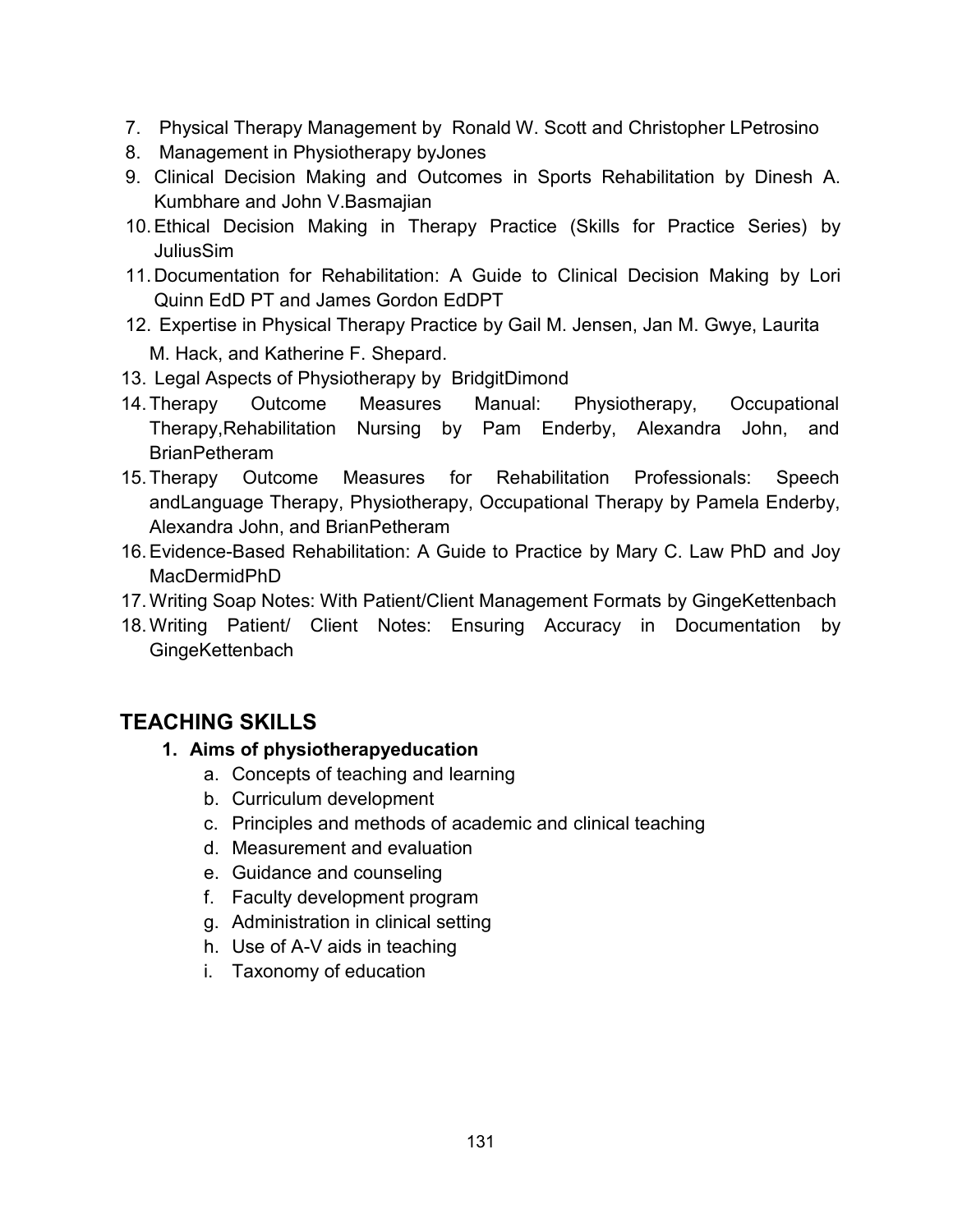## **RESEARCH PROJECT-**

The project may be a case study or of recent technique or literature reviews and etc. to make the student to have research mind and to facilitate for higher studies.

During the Internship, candidate has to undertake a Scientific Project. Project will be a clinical assignment on given topic or condition. This may be done in the form of a literature review or a small research project. This will give the student a practical background on research methods and recent advances. Selection of topic & place for the conduct shall be in consultation & with consent of the Guide and the Head of the institution – Physiotherapy & the Ethical Clearance Committee of Parent Institution. Scientific inquiry shall be based on Comparative diagnostic, clinical trials, reviews, Meta analysis, Research Article etc. This can be done as a **group work** of 3-4 students on a given research title.

**Research Proposal** for this project should be approved before fourth year B. Physiotherapy University Examination. **Project Guide** will be assigned by the Principal to the students. The Candidate shall submit the project 2 weeks prior to the Day of Completion of Internship & the Head of Parent Institution/ Concerned Guide shall sign on the same if the project is up to her /his satisfaction.

**CLINICAL EDUCATION-** Students will be posted in rotation in the following areas/wards. The students will be clinically trained to provide physiotherapy care for the patients under supervision. They will be trained on bed side approach, patient assessment, performing special tests, identifying indications for treatment, ruling out contraindications, decision on treatment parameters, dosage and use relevant outcome measures under supervision. Evidence based practice will be part of training.

- 1. Physiotherapy OPD
- 2. Neurology, Neurosurgery & Neuro ICU
- 3. Community-PHC
- 4. Orthopedics
- 5. General Medicine &MICU
- 6. General Surgery & CTSICU
- 7. Developmental Pediatrics & Child Guidance Clinic
- 8. OBG
- 9. Geriatric Old Age Homes
- 10.Industrial Visits -Ergonomics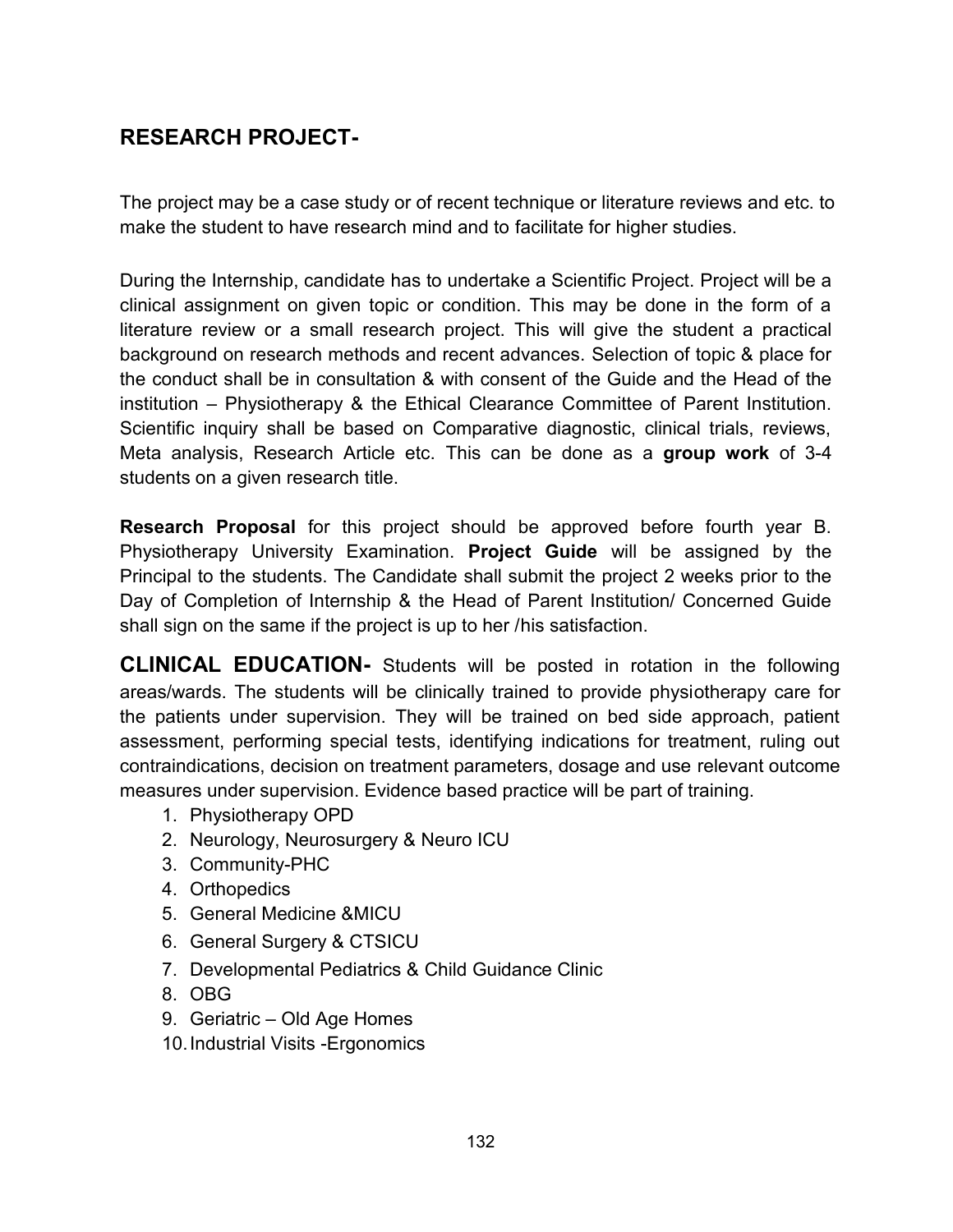### *Ninth Semester*

**INTERNSHIP -** The internship time period provides the students the opportunity to continue to develop confidence and increased skill in simulation and treatment delivery. Students will demonstrate competence in beginning, intermediate, and advanced procedures in both areas. Students will participate in advanced and specialized treatment procedures. The student will complete the clinical training by practicing all the skills learned in classroom and clinical instruction. The students are expected to work for minimum 7- 8 hours per day.

- **1. Initial Assessment Documentation:** Clinical staff must document the following information:
	- a. Initial assessment documented based on SOAP format.
	- b. Subjective examination(symptomatic)
	- c. Objective examination (measureable,observable)
	- d. Action/Analysis (interpretation of current condition/intervention provided)
	- e. Plan of action
	- f. Written or verbal feedback to the client or other relevant carers
	- g. Discharge plan documented
	- h. Agreement to treatment plan by patient or "person responsible"
- **2. Progress Documentation:** Progress documentation may include the following information:
	- a. Any individual intervention should be documented in SOAP format (including response to intervention/s using outcome measures)
	- b. Oral consent obtained and documented when there is a significant change in treatment/ treatment options/ status of patient's health.
	- c. Written consent obtained for designated invasive procedures
	- d. Change in status or events that may affect discharge plans/goals
	- e. Documented consultation with key clinical team members